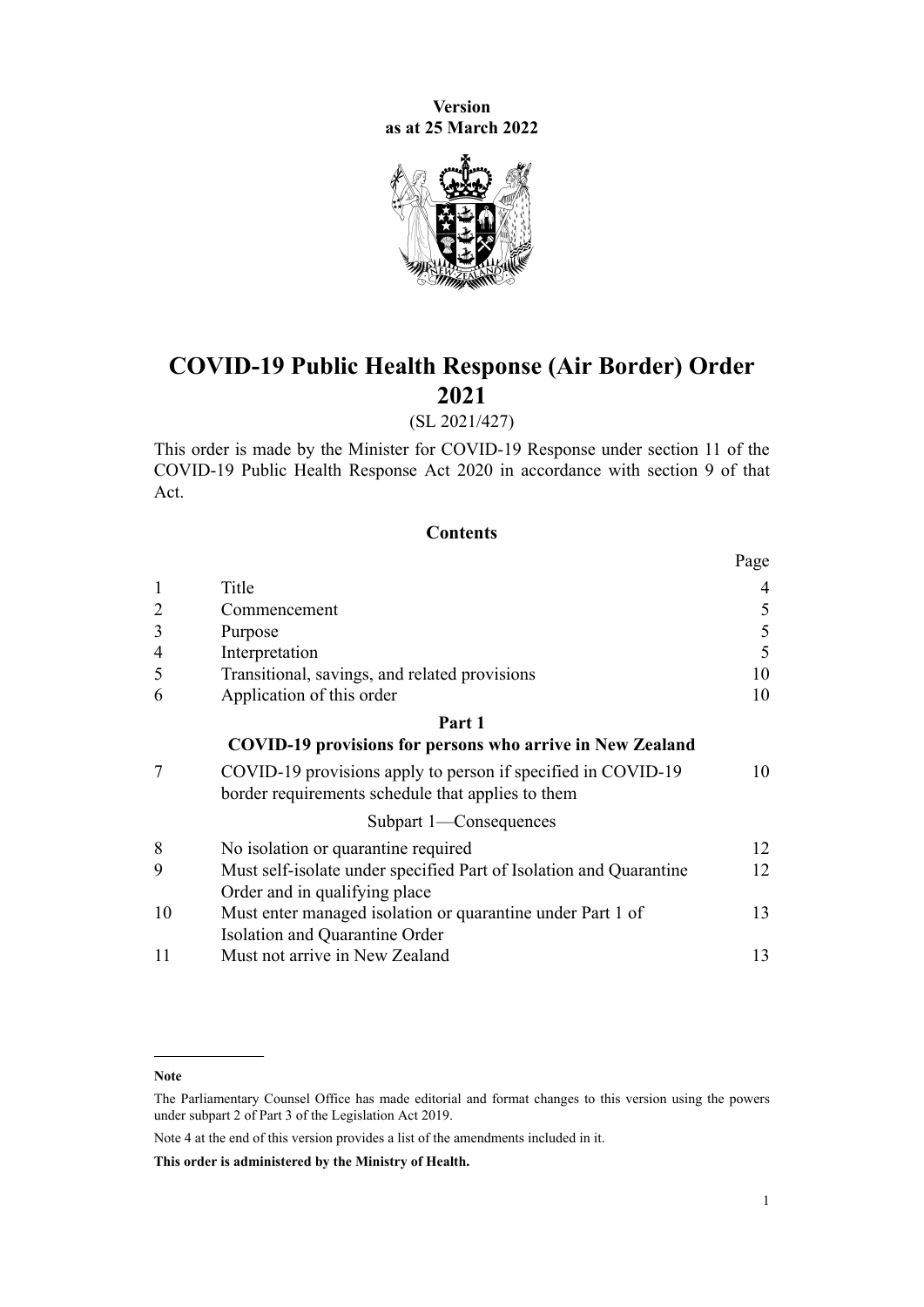| <b>COVID-19 Public Health Response (Air Border) Order</b> | Version as at |
|-----------------------------------------------------------|---------------|
| 2021                                                      | 25 March 2022 |
|                                                           |               |

# [Subpart 2—Conditions](#page-12-0)

# *[Before arrival](#page-12-0)*

| 12  | Must have traveller pass                                                                               | 13 |
|-----|--------------------------------------------------------------------------------------------------------|----|
| 13  | Must be vaccinated or excused by certificate (unless under 17<br>years of age)                         | 13 |
| 14  | Must have pre-departure test for COVID-19 or be excused by                                             | 15 |
|     | certificate (unless under 2 years of age)                                                              |    |
| 15  | Must have negative result from pre-departure test for COVID-19                                         | 15 |
|     | (or certificate)                                                                                       |    |
| 16  | Must not be waiting for test results                                                                   | 16 |
| 16A | Must not exhibit COVID-19 symptoms (or must have certificate)                                          | 16 |
| 17  | Must not be subject to public health direction in another country                                      | 16 |
| 18  | Must not have prematurely ended period of isolation or quarantine                                      | 17 |
| 19  | Must fly with specified carrier                                                                        | 17 |
| 20  | Must travel on scheduled international air service                                                     | 17 |
| 21  | Must have confirmed allocation for managed isolation or<br>quarantine                                  | 17 |
| 22  | Must comply with key safety standards or route safety plan while<br>outside New Zealand                | 17 |
|     | Before, on, or after arrival                                                                           |    |
| 23  | Must make traveller declaration at certain times                                                       | 18 |
| 24  | Must provide, at certain times, information necessary to support<br>public health response to COVID-19 | 18 |
| 25  | Must provide self-isolation information at certain times                                               | 19 |
| 26  | Must not exhibit COVID-19 symptoms at certain times [Revoked]                                          | 19 |
| 27  | Must be considered at negligible risk of having been exposed to<br>COVID-19                            | 19 |
| 28  | Must wear face covering in certain places or circumstances                                             | 20 |
| 29  | Must answer to authorised officers                                                                     | 21 |
| 30  | Must produce evidence of compliance with COVID-19 provisions                                           | 21 |
| 31  | Must not provide false or misleading information or evidence                                           | 22 |
|     | On or after arrival                                                                                    |    |
| 32  | Must report for and undergo COVID-19 screening                                                         | 22 |
| 33  | Must report for and undergo COVID-19 test                                                              | 22 |
| 34  | Must be considered at low risk of having or transmitting<br>COVID-19                                   | 22 |
| 35  | Must comply with directions while travelling to place of isolation<br>or quarantine or self-isolation  | 23 |
| 36  | Must maintain physical distancing                                                                      | 23 |
| 37  | Must wear personal protective equipment as directed                                                    | 23 |
| 38  | Must comply with key safety standards while in Green area in New<br>Zealand                            | 24 |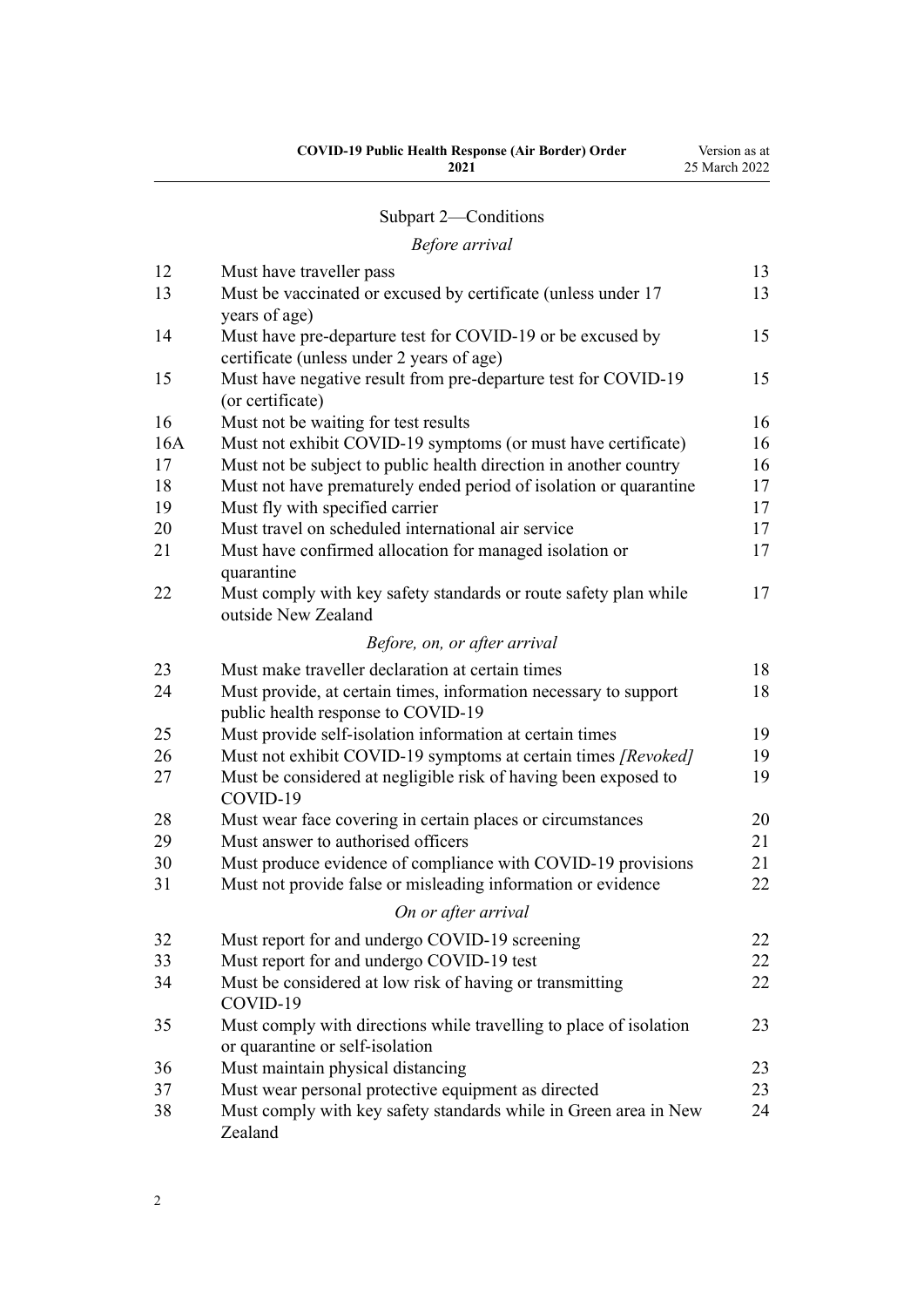| Version as at | <b>COVID-19 Public Health Response (Air Border) Order</b> |
|---------------|-----------------------------------------------------------|
| 25 March 2022 | 2021                                                      |

|    | Subpart 3—Breach of conditions                                                          |    |
|----|-----------------------------------------------------------------------------------------|----|
| 39 | Subpart 3 applies if person breaches COVID-19 provision that                            | 24 |
| 40 | applies to them<br>Breach of requirement not to arrive in New Zealand                   | 24 |
| 41 | Failure to produce evidence of being vaccinated [Revoked]                               | 25 |
| 42 | Failure to produce evidence of pre-departure test or negative result                    | 25 |
|    | [Revoked]                                                                               |    |
| 43 | Failure to comply with key safety standards or route safety plan<br>outside New Zealand | 25 |
| 44 | Failure to provide details of qualifying place to self-isolate<br>[Revoked]             | 25 |
| 45 | Exhibiting symptoms of COVID-19 on arrival [Revoked]                                    | 25 |
| 46 | Considered not at low risk of having or transmitting COVID-19                           | 26 |
| 47 | Failure to comply with key safety standards while in New Zealand                        | 26 |
| 48 | Must report for and undergo assessment and comply with decision<br>of assessing officer | 27 |
| 49 | Breach of order may be infringement offence                                             | 27 |
|    | Part 2                                                                                  |    |
|    | Provisions that apply to carriers                                                       |    |
| 50 | Aircraft must arrive at specified airport                                               | 27 |
| 51 | Carrier may have route safety plans                                                     | 28 |
| 52 | Carrier must notify changes affecting route safety plan                                 | 28 |
| 53 | Carrier must promote compliance with route safety plan or key<br>safety standards       | 28 |
| 54 | Carrier must check compliance with COVID-19 provisions                                  | 28 |
|    | Part 3                                                                                  |    |
|    | <b>Exemptions and other powers</b>                                                      |    |
|    | Exemptions                                                                              |    |
| 55 | General provisions about exemptions                                                     | 29 |
| 56 | How exemptions are notified or published                                                | 30 |
| 57 | Minister may grant exemptions                                                           | 31 |
| 58 | Director-General may grant exemptions                                                   | 31 |
|    | Director-General notices                                                                |    |
| 59 | Director-General may specify matters by notice                                          | 32 |
|    | Part 4                                                                                  |    |
|    | New Zealand traveller declaration system                                                |    |
| 60 | New Zealand traveller declaration system                                                | 33 |
|    | Part 4                                                                                  |    |
|    | <b>Infringement offences</b>                                                            |    |
|    | [Revoked]                                                                               |    |
| 60 | Breaches of this order that are infringement offences [Revoked]                         | 34 |

3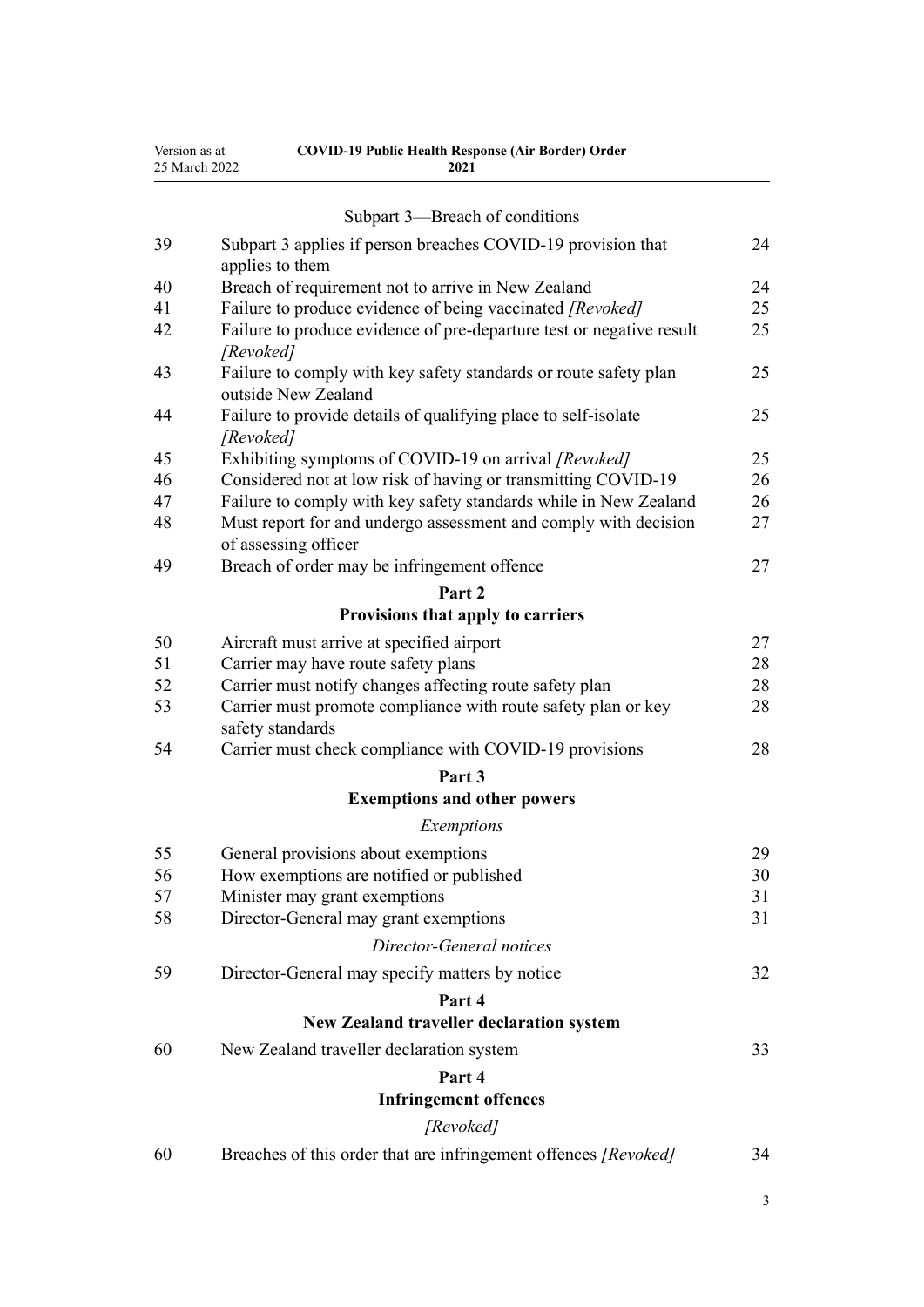<span id="page-3-0"></span>

| cl <sub>1</sub> | <b>COVID-19 Public Health Response (Air Border) Order</b><br>2021            | Version as at<br>25 March 2022 |
|-----------------|------------------------------------------------------------------------------|--------------------------------|
|                 | Part 5                                                                       |                                |
|                 | <b>Revocations</b>                                                           |                                |
| 61              | Revocations                                                                  | 34                             |
|                 | <b>Schedule 1</b><br>Transitional, savings, and related provisions           | 36                             |
|                 | <b>Schedule 2</b><br><b>Groups of countries</b>                              | 38                             |
|                 | <b>Schedule 3</b><br><b>Exemptions from some COVID-19 provisions</b>         | 39                             |
|                 | <b>Schedule 4</b><br><b>New Zealand-based aircrew members</b>                | 41                             |
|                 | <b>Schedule 5</b><br><b>Overseas-based aircrew members</b>                   | 43                             |
|                 | <b>Schedule 6</b><br><b>Transit-only arrivals</b>                            | 47                             |
|                 | <b>Schedule 7</b><br><b>Relevant workers</b>                                 | 49                             |
|                 | <b>Schedule 8</b><br><b>Arrivals from Antarctica</b>                         | 56                             |
|                 | <b>Schedule 9</b><br>Ship crew members arriving to join ship                 | 58                             |
|                 | <b>Schedule 10</b><br><b>Arrivals on aircraft turned back to New Zealand</b> | 60                             |
|                 | <b>Schedule 11</b><br><b>General travellers-A</b>                            | 62                             |
|                 | <b>Schedule 12</b><br><b>General travellers-B</b>                            | 66                             |
|                 | <b>Schedule 13</b><br>General travellers-C                                   | 71                             |
|                 | <b>Schedule 14</b><br>General travellers-Z                                   | 74                             |
|                 | <b>Schedule 15</b><br>Key safety standards                                   | 79                             |

# **Order**

# **1 Title**

This order is the COVID-19 Public Health Response (Air Border) Order 2021.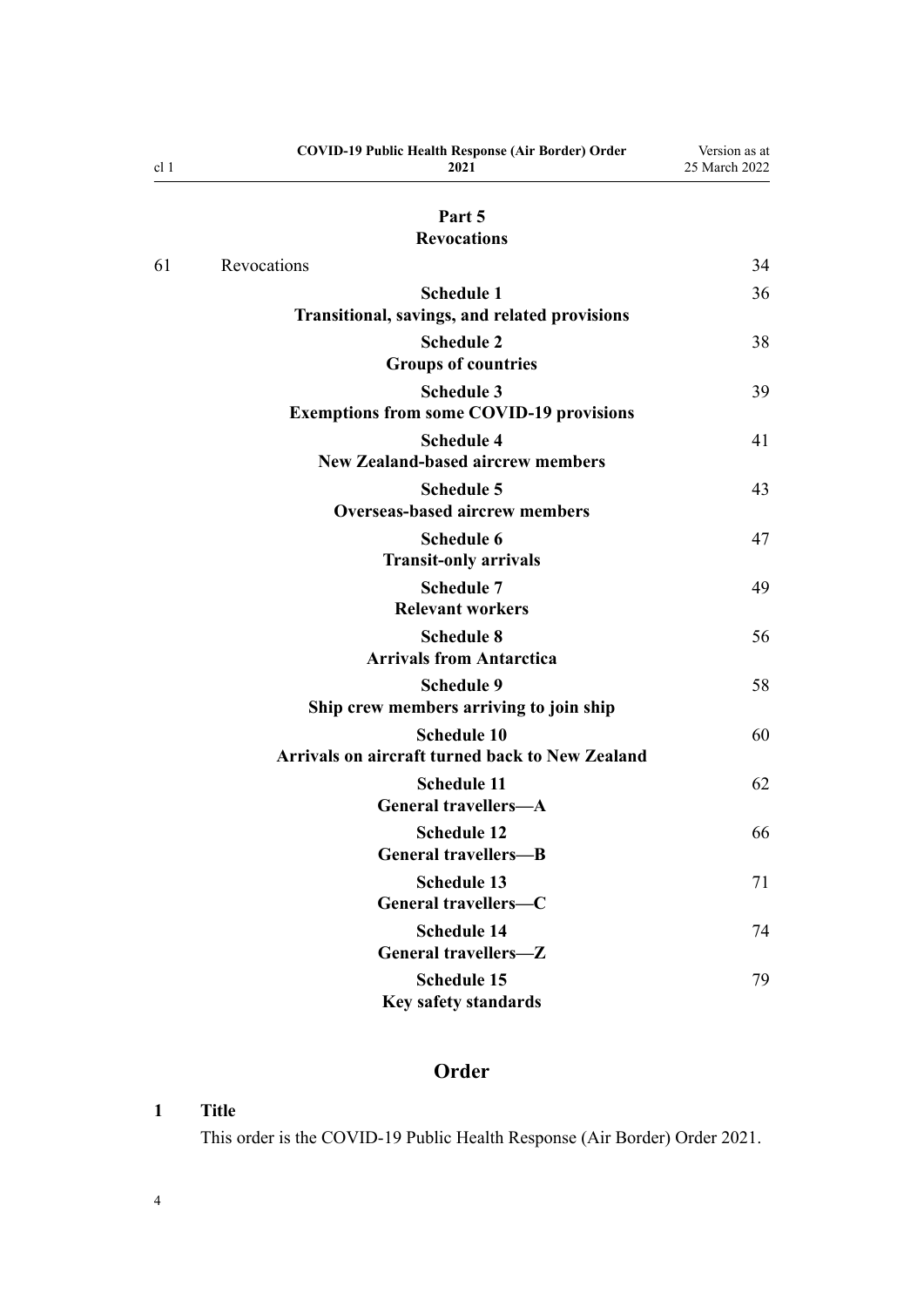# <span id="page-4-0"></span>**2 Commencement**

This order comes into force at 11.59 pm on 27 February 2022.

Clause 2: amended, at 11.58 pm on 16 January 2022, by [clause 16](http://legislation.govt.nz/pdflink.aspx?id=LMS629294) of the COVID-19 Public Health Response (Air Border and Isolation and Quarantine) Amendment Order 2022 (SL 2022/2).

# **3 Purpose**

The purpose of this order is to support a public health response to COVID-19 that furthers the purpose of the Act by imposing requirements and restrictions in relation to persons who arrive in New Zealand by air.

#### **4 Interpretation**

In this order, unless the context otherwise requires,—

**Act** means the [COVID-19 Public Health Response Act 2020](http://legislation.govt.nz/pdflink.aspx?id=LMS344121)

**aircrew member** means an overseas-based aircrew member or a New Zealandbased aircrew member

**airport**, in relation to an airport in New Zealand, means an aerodrome (as defined in [section 2\(1\)](http://legislation.govt.nz/pdflink.aspx?id=DLM214692) of the Civil Aviation Act 1990)

**airside**, in relation to an airport, means any part of the airport that is—

- (a) inaccessible to the general public; but
- (b) accessible to international arriving or international transiting passengers who have not entered the country where the airport is located

**approved system** means any system that is—

- (a) specified by a Director-General notice; and
- (b) approved by the Director-General for the purpose of a COVID-19 provision

**arrive in New Zealand**, in relation to a person who arrives on an aircraft, means to be on board the craft when it lands or stops at any place within New Zealand

**associate** has the meaning given in [clause 1](#page-78-0) of Schedule 15

# **authorised officer** means—

- (a) an authorised enforcement person:
- (b) a health protection officer:
- (c) an immigration officer (as defined in [section 4](http://legislation.govt.nz/pdflink.aspx?id=DLM1440311) of the Immigration Act 2009):
- (d) a medical officer of health

**board a flight** means to board the aircraft undertaking the flight

**carrier**, in relation to a craft (but not a foreign military craft),—

(a) means the owner or charterer of the craft; and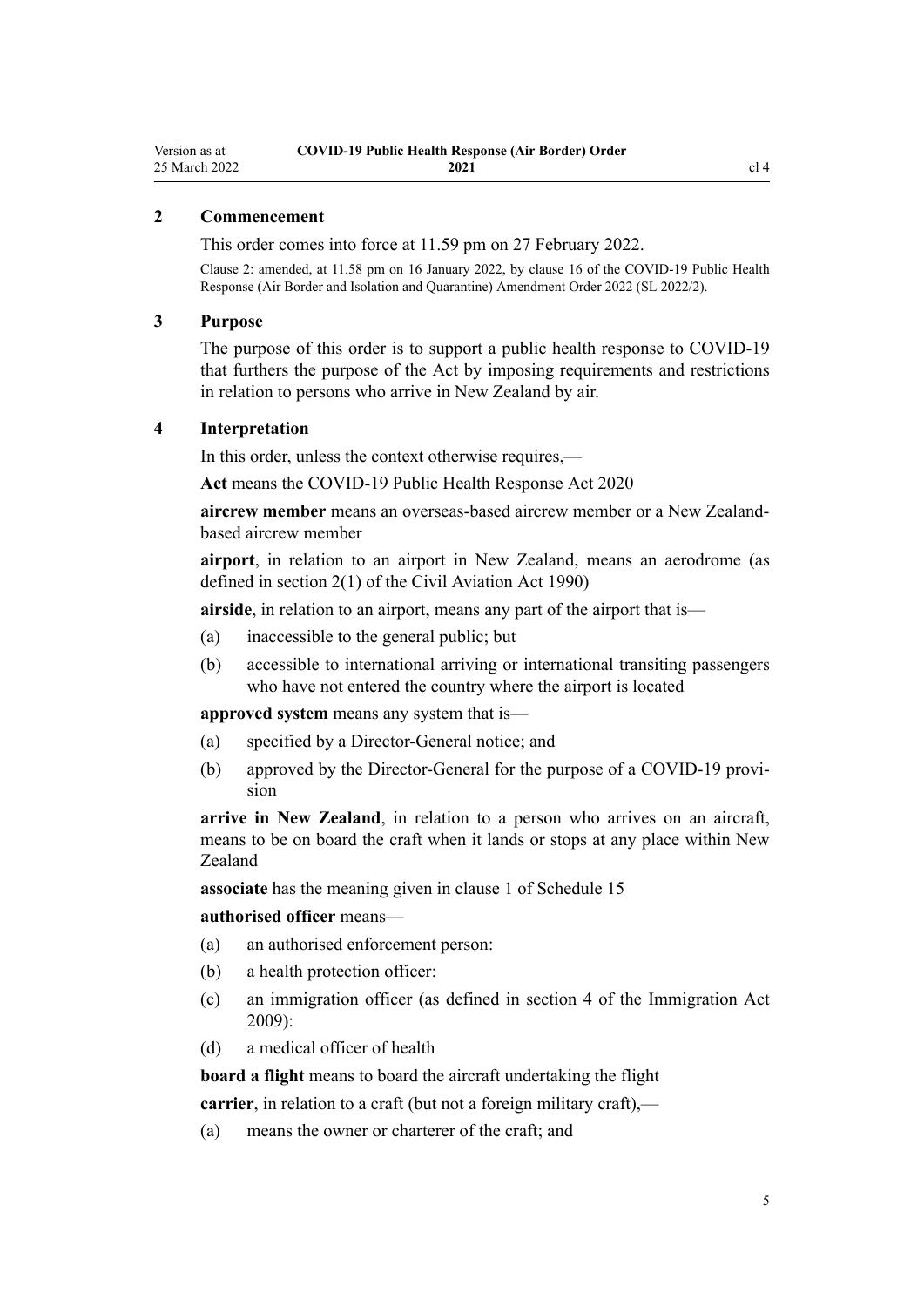- (b) if the owner or charterer is not in New Zealand, includes the agent in New Zealand of the owner or charterer; and
- (c) if there is no agent in New Zealand, includes the person in charge of the craft

**connecting flight**, in relation to a person other than an aircrew member, means any of the 2 or more flights that—

- (a) carry the person to New Zealand from another country; and
- (b) are ticketed with a specified departure and arrival place, date, and time for each flight; and
- (c) are not separated by a stopover

#### **country**—

- (a) means all or part of a country or a territory; and
- (b) includes Antarctica

**COVID-19 border requirements schedule** has the meaning given in [clause](#page-9-0) [7\(5\)](#page-9-0)

**COVID-19 provision** has the meaning given in [clause 7\(1\)](#page-9-0)

**COVID-19 test** means an examination or a test (or both) for COVID-19 that is specified by a Director-General notice for the purpose of any COVID-19 provision

**craft** has the meaning given in [section 4](http://legislation.govt.nz/pdflink.aspx?id=DLM1440311) of the Immigration Act 2009

**direct flight**, in relation to a person, means a flight that carries the person to New Zealand from another country and is not a connecting flight

**Director-General notice** means a notice made under [clause 59](#page-31-0)

**enter**,—

- (a) in relation to New Zealand, means to enter New Zealand in accordance with the [Immigration Act 2009](http://legislation.govt.nz/pdflink.aspx?id=DLM1440300); and
- (b) in relation to any other country, has a corresponding meaning

**group 1 country** means a country that [Schedule 2](#page-37-0) identifies as a group 1 country

**group 2 country** means a country that [Schedule 2](#page-37-0) identifies as a group 2 country

**group 3 country** means a country that [Schedule 2](#page-37-0) identifies as a group 3 country

**health practitioner** has the meaning given by [section 5\(1\)](http://legislation.govt.nz/pdflink.aspx?id=DLM203321) of the Health Practitioners Competence Assurance Act 2003

**health protection officer** has the meaning given by [section 2\(1\)](http://legislation.govt.nz/pdflink.aspx?id=DLM305845) of the Health Act 1956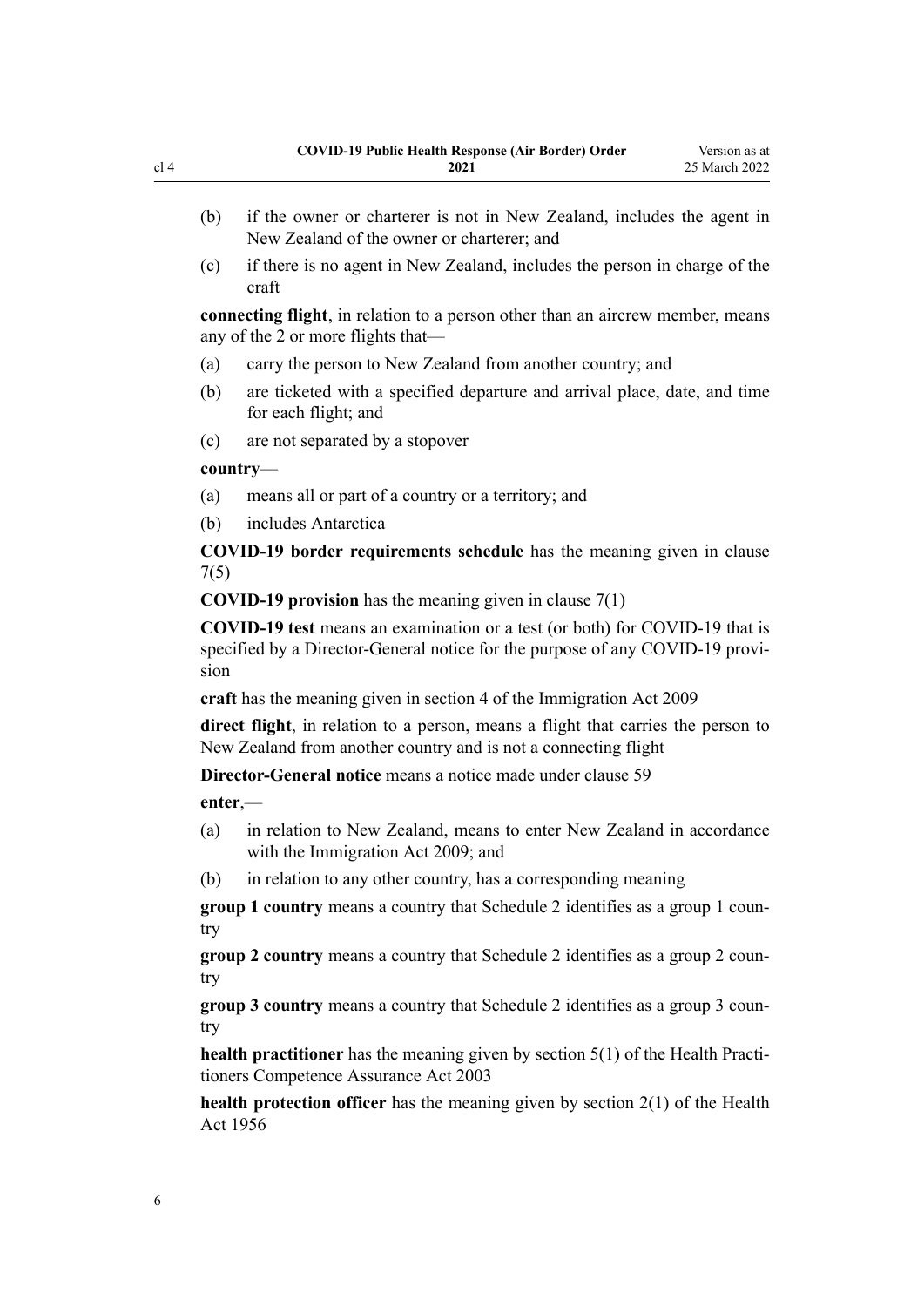**high risk infringement offence** means the high risk class of infringement offence prescribed by [regulation 5\(1\)](http://legislation.govt.nz/pdflink.aspx?id=LMS600713) of the COVID-19 Public Health Response (Infringement Offences) Regulations 2021

**Isolation and Quarantine Order** means the [COVID-19 Public Health](http://legislation.govt.nz/pdflink.aspx?id=LMS401666) [Response \(Isolation and Quarantine\) Order 2020](http://legislation.govt.nz/pdflink.aspx?id=LMS401666)

**key safety standards** means the key safety standards set out in [Schedule 15](#page-78-0)

**low risk infringement offence** means the low risk class of infringement offence prescribed by [regulation 5\(1\)](http://legislation.govt.nz/pdflink.aspx?id=LMS600713) of the COVID-19 Public Health Response (Infringement Offences) Regulations 2021

**medical attendant** has the meaning given in [clause 1\(2\)](#page-48-0) of Schedule 7

**medical officer of health** has the meaning given by [section 2\(1\)](http://legislation.govt.nz/pdflink.aspx?id=DLM305845) of the Health Act 1956

**medical practitioner** means a health practitioner who—

- (a) is, or is deemed to be, registered with the Medical Council of New Zealand continued by section  $114(1)(a)$  of the Health Practitioners Competence Assurance Act 2003 as a practitioner of the profession of medi‐ cine; and
- (b) holds a current practising certificate

medium risk infringement offence means the medium risk class of infringement offence prescribed by [regulation 5\(1\)](http://legislation.govt.nz/pdflink.aspx?id=LMS600713) of the COVID-19 Public Health Response (Infringement Offences) Regulations 2021

#### **military craft**—

- (a) means a craft (as defined in [section 4](http://legislation.govt.nz/pdflink.aspx?id=DLM1440311) of the Immigration Act 2009) that travels for a military purpose or as part of a military operation; and
- (b) includes a commercial craft (as defined in [section 4](http://legislation.govt.nz/pdflink.aspx?id=DLM1440311) of the Immigration Act 2009) that is chartered for a military purpose or as part of a military operation

**New Zealand-based aircrew member** means a person who—

- (a) is ordinarily resident in New Zealand; and
- (b) arrives in New Zealand—
	- (i) on an aircraft on which they are working as crew (as defined in [section 4](http://legislation.govt.nz/pdflink.aspx?id=DLM1440311) of the Immigration Act 2009); or
	- (ii) for repositioning purposes (that is, for the purpose of connecting with another aircraft on which they are working as crew); or
	- (iii) for the purpose of returning to New Zealand after having left New Zealand to complete training that they were directed by their employer to undertake and that the Civil Aviation Authority, or an equivalent international regulator, requires aircrew members to complete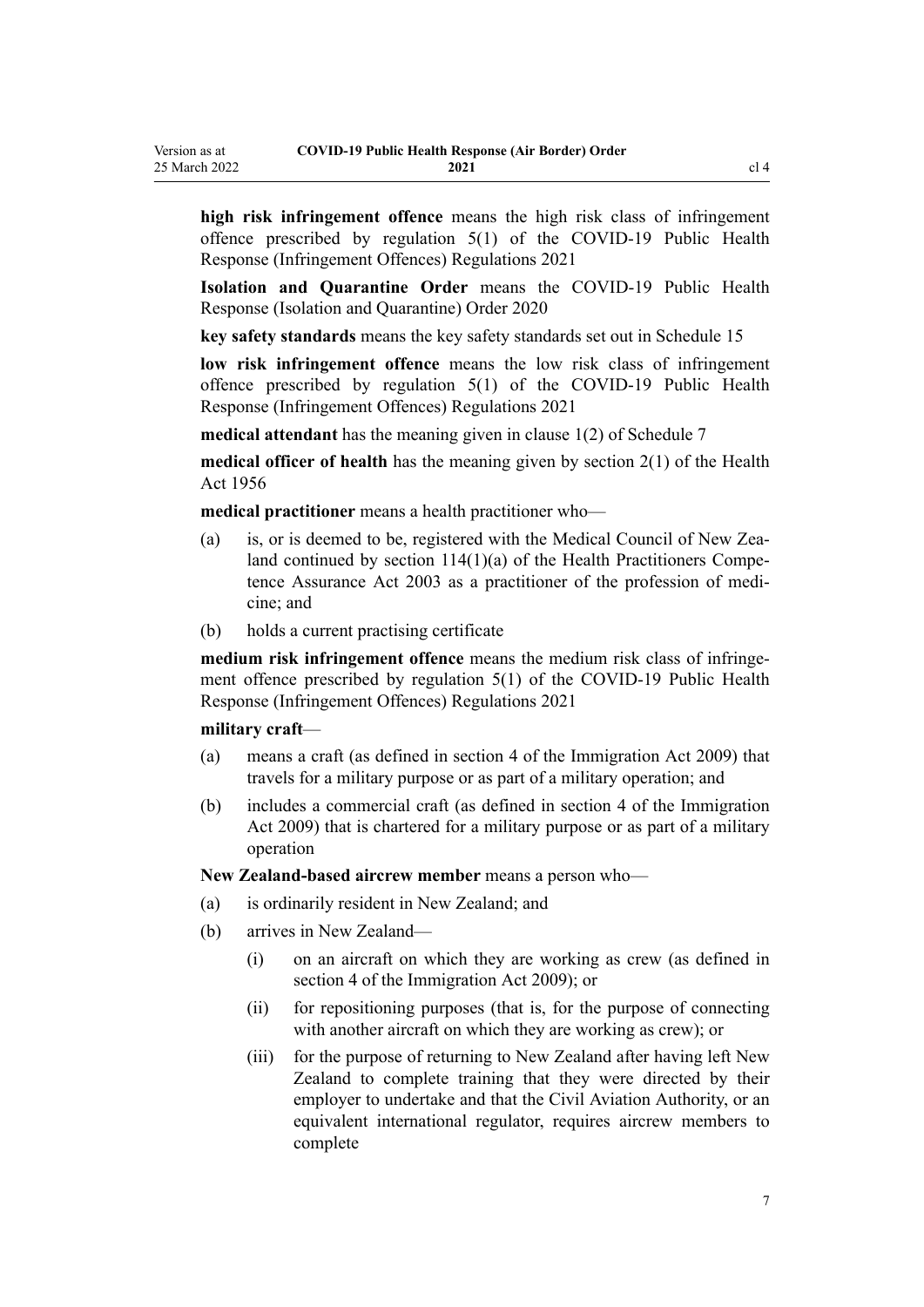**New Zealand citizen** has the meaning given by [section 4](http://legislation.govt.nz/pdflink.aspx?id=DLM1440311) of the Immigration Act 2009

**NZTD** system has the meaning given in [clause 60](#page-32-0)

**NZTD traveller pass** has the meaning given in [clause 12\(2B\)](#page-12-0)

**overseas-based aircrew member** means a person who—

- (a) is not ordinarily resident in New Zealand; and
- (b) arrives in New Zealand—
	- (i) on an aircraft on which they are working as crew (as defined in [section 4](http://legislation.govt.nz/pdflink.aspx?id=DLM1440311) of the Immigration Act 2009); or
	- (ii) for repositioning purposes (that is, for the purpose of connecting with another aircraft on which they are working as crew); and

(c) *[Revoked]*

**overseas-qualified medical practitioner** means a person who is registered or licensed, in a country other than New Zealand, as a health professional equiva‐ lent to a medical practitioner

**place of isolation or quarantine**, in relation to a person, means the place at which they must be isolated or quarantined under the Isolation and Quarantine Order

**place of self-isolation**, in relation to a person, means the place at which they will self-isolate under the Isolation and Quarantine Order

**Police escort** has the meaning given in [clause 1\(2\)](#page-48-0) of Schedule 7

**port of arrival**, in relation to a person or aircraft, means the airport at which the person or aircraft arrives in New Zealand

**relevant family member**, in relation to a person, means—

- (a) their spouse, civil union partner, or de facto partner:
- (b) a dependent child (as defined in [section 4](http://legislation.govt.nz/pdflink.aspx?id=DLM1440311) of the Immigration Act 2009) of the person or of the person's spouse, civil union partner, or de facto partner:
- (c) if the person is a dependent child, a person on whom they are dependent (for example, a parent)

**relevant worker** has the meaning given in [clause 1](#page-48-0) of Schedule 7

**route safety plan** means a route safety plan approved by the Director-General under [clause 51](#page-27-0)

**scheduled international air service** has the meaning given by [section 87A](http://legislation.govt.nz/pdflink.aspx?id=DLM217812) of the Civil Aviation Act 1990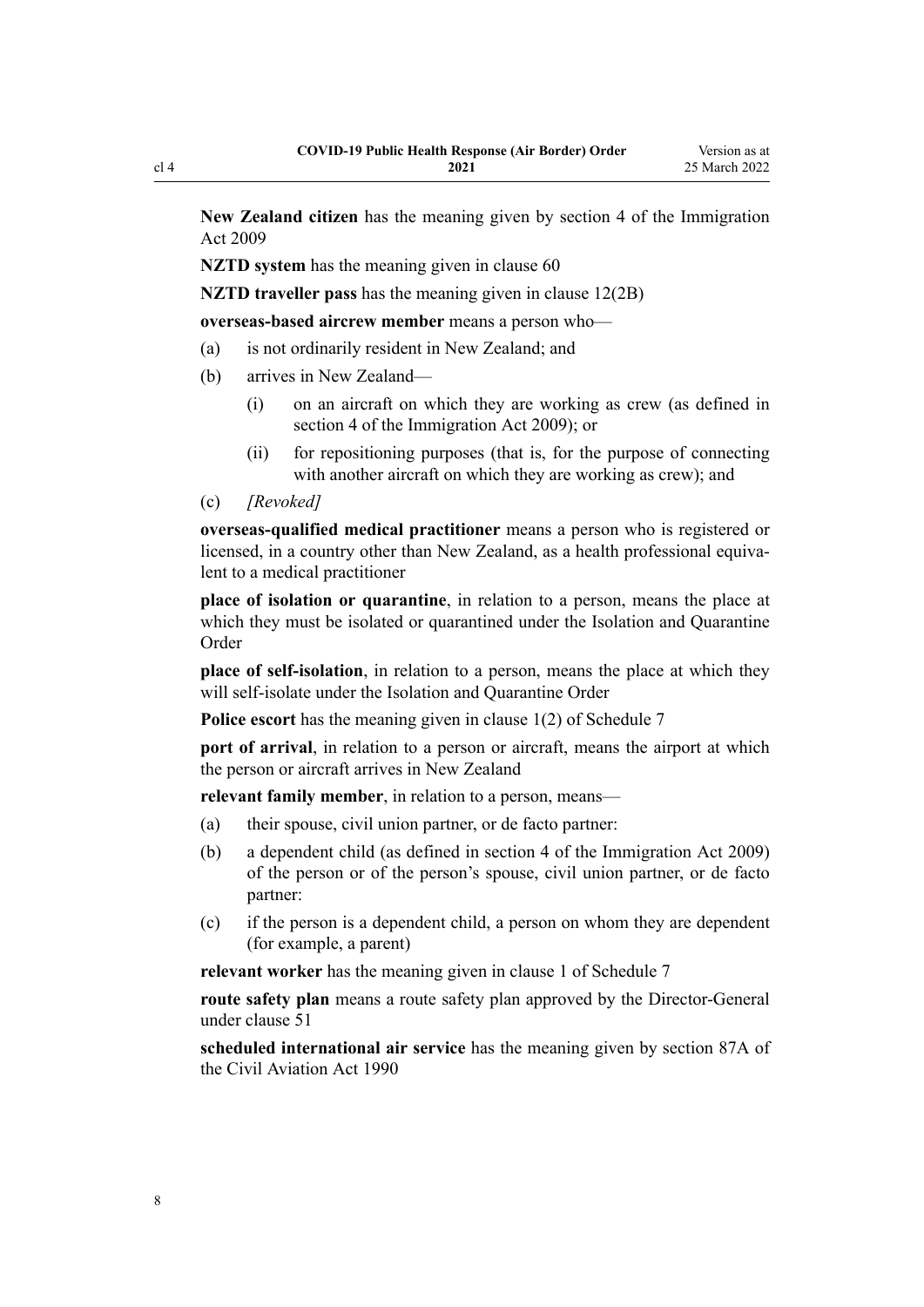**specified 14-day period**, in relation to a person, means the period that—

- (a) starts at the beginning of the 14th day before the day on which the per‐ son boards the direct flight or first connecting flight on which they arrive in New Zealand; and
- (b) ends when the person boards that flight

**stopover**, in relation to a person whose journey to New Zealand includes more than 1 flight, means entry into any country at which any of those flights arrives (other than New Zealand)

**transit-only arrival** means a person described in [clause 1](#page-46-0) of Schedule 6

**transit passenger**, in relation to a country, means a person who—

- (a) arrives in that country by air; and
- (b) does not enter that country but remains, until they depart from that country, on the airside of—
	- (i) the airport at which they arrived in that country; and
	- (ii) any other airport through which they transit.

Clause 4 **aircrew member**: amended, at 11.58 pm on 16 January 2022, by [clause 17\(1\)](http://legislation.govt.nz/pdflink.aspx?id=LMS629299) of the COVID-19 Public Health Response (Air Border and Isolation and Quarantine) Amendment Order 2022 (SL 2022/2).

Clause 4 **category A person**: revoked, at 11.58 pm on 27 February 2022, by [clause 4\(2\)](http://legislation.govt.nz/pdflink.aspx?id=LMS650823) of the COVID-19 Public Health Response (Air Border) Order 2021 Amendment Order 2022 (SL 2022/47).

Clause 4 **category B person**: revoked, at 11.58 pm on 27 February 2022, by [clause 4\(2\)](http://legislation.govt.nz/pdflink.aspx?id=LMS650823) of the COVID-19 Public Health Response (Air Border) Order 2021 Amendment Order 2022 (SL 2022/47).

Clause 4 **category C person**: revoked, at 11.58 pm on 27 February 2022, by [clause 4\(2\)](http://legislation.govt.nz/pdflink.aspx?id=LMS650823) of the COVID-19 Public Health Response (Air Border) Order 2021 Amendment Order 2022 (SL 2022/47).

Clause 4 **category Z person**: revoked, at 11.58 pm on 27 February 2022, by [clause 4\(2\)](http://legislation.govt.nz/pdflink.aspx?id=LMS650823) of the COVID-19 Public Health Response (Air Border) Order 2021 Amendment Order 2022 (SL 2022/47).

Clause 4 **high risk infringement offence**: inserted, at 11.58 pm on 27 February 2022, by [clause 4\(1\)](http://legislation.govt.nz/pdflink.aspx?id=LMS650823) of the COVID-19 Public Health Response (Air Border) Order 2021 Amendment Order 2022 (SL 2022/47).

Clause 4 **international aircrew member**: revoked, at 11.58 pm on 16 January 2022, by [clause 17\(2\)](http://legislation.govt.nz/pdflink.aspx?id=LMS629299) of the COVID-19 Public Health Response (Air Border and Isolation and Quarantine) Amendment Order 2022 (SL 2022/2).

Clause 4 **landside**: revoked, at 11.58 pm on 27 February 2022, by [clause 4\(2\)](http://legislation.govt.nz/pdflink.aspx?id=LMS650823) of the COVID-19 Pub‐ lic Health Response (Air Border) Order 2021 Amendment Order 2022 (SL 2022/47).

Clause 4 **low risk infringement offence**: inserted, at 11.58 pm on 27 February 2022, by [clause 4\(1\)](http://legislation.govt.nz/pdflink.aspx?id=LMS650823) of the COVID-19 Public Health Response (Air Border) Order 2021 Amendment Order 2022 (SL 2022/47).

Clause 4 **medical practitioner**: inserted, at 11.58 pm on 27 February 2022, by [clause 4\(1\)](http://legislation.govt.nz/pdflink.aspx?id=LMS650823) of the COVID-19 Public Health Response (Air Border) Order 2021 Amendment Order 2022 (SL 2022/47).

Clause 4 **medium risk infringement offence**: inserted, at 11.58 pm on 27 February 2022, by [clause](http://legislation.govt.nz/pdflink.aspx?id=LMS650823) [4\(1\)](http://legislation.govt.nz/pdflink.aspx?id=LMS650823) of the COVID-19 Public Health Response (Air Border) Order 2021 Amendment Order 2022 (SL 2022/47).

Clause 4 **New Zealand-based aircrew member** paragraph (b): replaced, at 11.58 pm on 27 February 2022, by [clause 4\(3\)](http://legislation.govt.nz/pdflink.aspx?id=LMS650823) of the COVID-19 Public Health Response (Air Border) Order 2021 Amendment Order 2022 (SL 2022/47).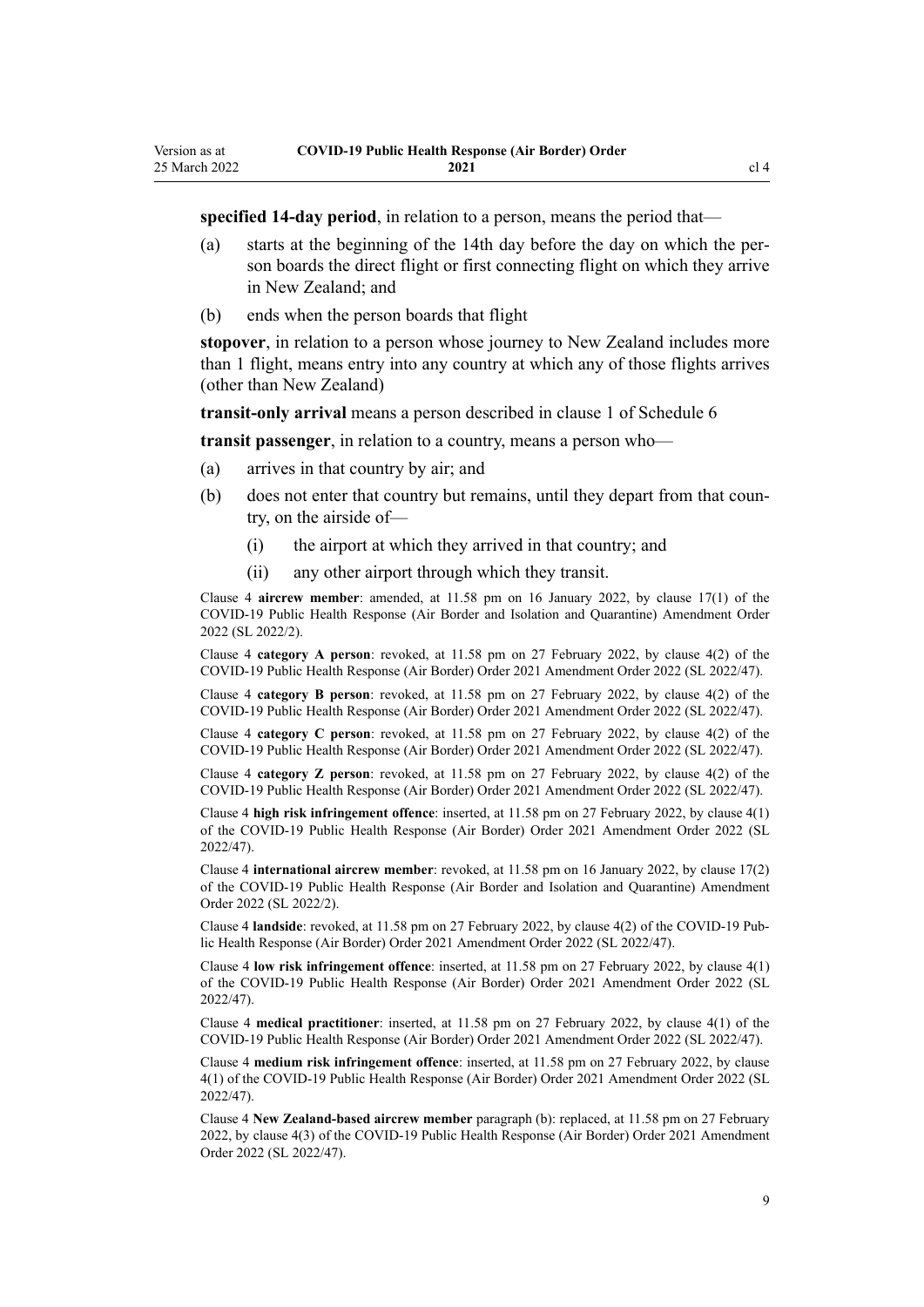<span id="page-9-0"></span>Clause 4 **NZTD system**: inserted, at 11.00 am on 25 March 2022, by [clause 4](http://legislation.govt.nz/pdflink.aspx?id=LMS665854) of the COVID-19 Pub‐ lic Health Response (Air Border) Amendment Order (No 3) 2022 (SL 2022/76).

Clause 4 **NZTD traveller pass**: inserted, at 11.00 am on 25 March 2022, by [clause 4](http://legislation.govt.nz/pdflink.aspx?id=LMS665854) of the COVID-19 Public Health Response (Air Border) Amendment Order (No 3) 2022 (SL 2022/76).

Clause 4 **overseas-based aircrew member**: inserted, at 11.58 pm on 16 January 2022, by [clause](http://legislation.govt.nz/pdflink.aspx?id=LMS629299) [17\(3\)](http://legislation.govt.nz/pdflink.aspx?id=LMS629299) of the COVID-19 Public Health Response (Air Border and Isolation and Quarantine) Amend‐ ment Order 2022 (SL 2022/2).

Clause 4 **overseas-based aircrew member** paragraph (c): revoked, at 11.58 pm on 27 February 2022, by [clause 4\(4\)](http://legislation.govt.nz/pdflink.aspx?id=LMS650823) of the COVID-19 Public Health Response (Air Border) Order 2021 Amendment Order 2022 (SL 2022/47).

Clause 4 **overseas-qualified health practitioner**: revoked, at 11.58 pm on 27 February 2022, by [clause 4\(5\)](http://legislation.govt.nz/pdflink.aspx?id=LMS650823) of the COVID-19 Public Health Response (Air Border) Order 2021 Amendment Order 2022 (SL 2022/47).

Clause 4 **overseas-qualified medical practitioner**: inserted, at 11.58 pm on 27 February 2022, by [clause 4\(5\)](http://legislation.govt.nz/pdflink.aspx?id=LMS650823) of the COVID-19 Public Health Response (Air Border) Order 2021 Amendment Order 2022 (SL 2022/47).

Clause 4 **scheduled international air service**: inserted, at 11.58 pm on 27 February 2022, by [clause](http://legislation.govt.nz/pdflink.aspx?id=LMS650823) [4\(1\)](http://legislation.govt.nz/pdflink.aspx?id=LMS650823) of the COVID-19 Public Health Response (Air Border) Order 2021 Amendment Order 2022 (SL 2022/47).

# **5 Transitional, savings, and related provisions**

The transitional, savings, and related provisions set out in [Schedule 1](#page-35-0) have effect according to their terms.

#### **6 Application of this order**

- (1) This order applies to the whole of New Zealand.
- (2) This order also specifies criteria that must be satisfied from a place outside New Zealand before a person enters New Zealand.

# **Part 1**

# **COVID-19 provisions for persons who arrive in New Zealand**

# **7 COVID-19 provisions apply to person if specified in COVID-19 border requirements schedule that applies to them**

- (1) This Part sets out the provisions (**COVID-19 provisions**) that may apply to a person who arrives in New Zealand by air.
- (2) Generally, and as a guide only,—
	- (a) the provisions in [subpart 1](#page-11-0) are the consequences that may apply to a per‐ son who enters New Zealand (for example, a person may have to selfisolate or enter managed isolation and quarantine); and
	- (b) the provisions in [subpart 2](#page-12-0) are conditions that may have to be satisfied before, on, or after a person's arrival in New Zealand (for example, they may have to be vaccinated before they arrive); and
	- (c) the provisions in [subpart 3](#page-23-0) set out some consequences of breaching a provision in [subpart 1](#page-11-0) or [2.](#page-12-0)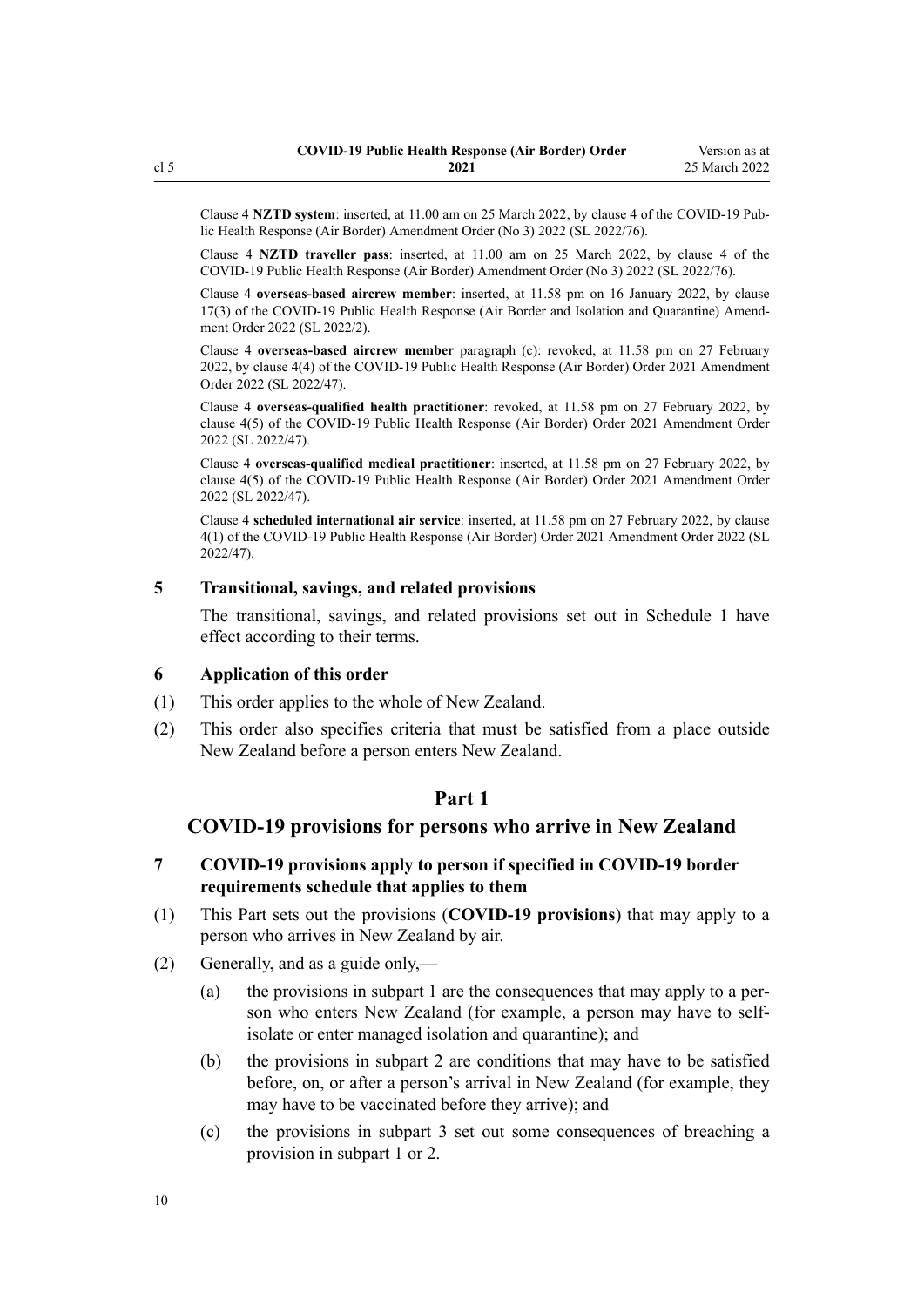- (3) A COVID-19 provision applies to a person only if—
	- (a) it is specified in a COVID-19 border requirements schedule that applies to that person; or
	- (b) it is applied to that person by [subpart 3](#page-23-0).
- (4) A COVID-19 provision applies to a person subject to—
	- (a) any modifications specified in the schedule or provision that applies it to that person; and
	- (b) any exemptions that apply to that person (*see* [Part 3,](#page-28-0) which provides for exemptions to be granted, and [Schedule 3](#page-38-0), which sets out class exemptions from some COVID-19 provisions).
- (5) The following schedules are **COVID-19 border requirements schedules**, which apply generally as follows:
	- (a) [Schedule 4](#page-40-0) is for New Zealand-based aircrew members:
	- (b) [Schedule 5](#page-42-0) is for overseas-based aircrew members:
	- (c) [Schedule 6](#page-46-0) is for transit-only arrivals (persons who arrive in but do not enter New Zealand):
	- (d) [Schedule 7](#page-48-0) is for relevant workers (medical attendants and Police escorts):
	- (e) [Schedule 8](#page-55-0) is for arrivals from Antarctica:
	- (f) [Schedule 9](#page-57-0) is for ship crew members arriving to join a ship:
	- (g) [Schedule 10](#page-59-0) is for arrivals on aircraft turned back to New Zealand:
	- (h) [Schedules 11 to 14](#page-61-0) are for general travellers (New Zealand citizens, rele‐ vant family members, and others).
- (6) Part 1 of each schedule defines the class of persons to whom the schedule applies and specifies which COVID-19 provisions apply to them, which may depend on the countries they have been in during the fortnight before they travelled to New Zealand (and, for that purpose, groups of countries are set out in [Schedule 2\)](#page-37-0).
- (7) If a COVID-19 provision is not specified in any COVID-19 border require‐ ments schedule, it has no effect.

Clause 7(2)(b): replaced, at 11.59 pm on 18 March 2022, by [clause 4\(1\)](http://legislation.govt.nz/pdflink.aspx?id=LMS664426) of the COVID-19 Public Health Response (Air Border) Amendment Order (No 2) 2022 (SL 2022/75).

Clause 7(2)(c): replaced, at 11.59 pm on 18 March 2022, by [clause 4\(2\)](http://legislation.govt.nz/pdflink.aspx?id=LMS664426) of the COVID-19 Public Health Response (Air Border) Amendment Order (No 2) 2022 (SL 2022/75).

Clause 7(5)(b): amended, at 11.58 pm on 16 January 2022, by [clause 18\(1\)](http://legislation.govt.nz/pdflink.aspx?id=LMS629300) of the COVID-19 Public Health Response (Air Border and Isolation and Quarantine) Amendment Order 2022 (SL 2022/2).

Clause 7(5)(h): amended, at 11.59 pm on 18 March 2022, by [clause 4\(3\)](http://legislation.govt.nz/pdflink.aspx?id=LMS664426) of the COVID-19 Public Health Response (Air Border) Amendment Order (No 2) 2022 (SL 2022/75).

Clause 7(6): amended, at 11.58 pm on 16 January 2022, by [clause 18\(2\)](http://legislation.govt.nz/pdflink.aspx?id=LMS629300) of the COVID-19 Public Health Response (Air Border and Isolation and Quarantine) Amendment Order 2022 (SL 2022/2).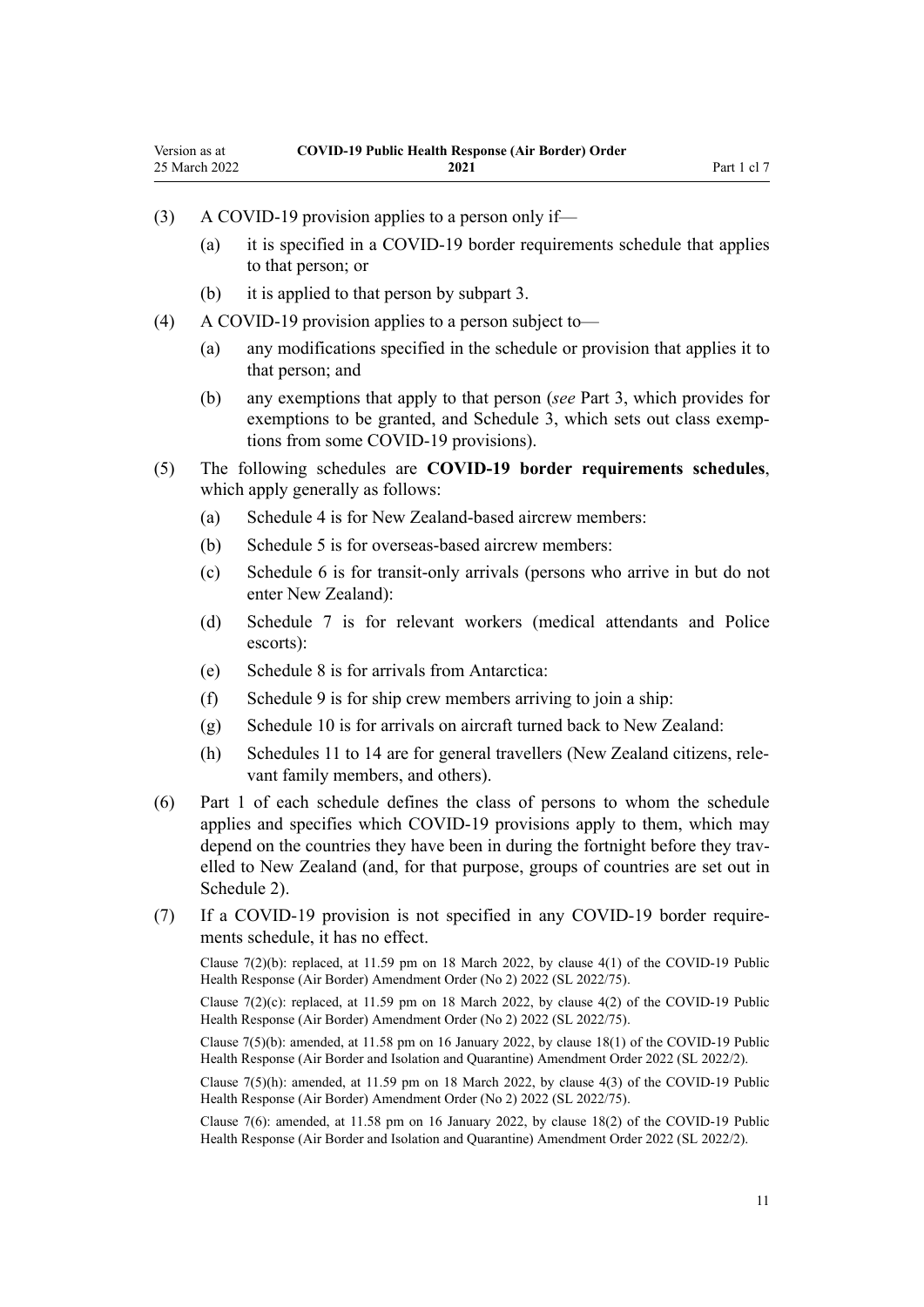# Subpart 1—Consequences

### <span id="page-11-0"></span>**8 No isolation or quarantine required**

- (1) A person is not required to be isolated or quarantined in accordance with the Isolation and Quarantine Order.
- (2) The person may, after they arrive in New Zealand, be required to undergo test‐ ing for COVID-19 in accordance with a COVID-19 border requirements schedule.

Clause 8(2): inserted, at 11.59 pm on 2 March 2022, by [clause 4](http://legislation.govt.nz/pdflink.aspx?id=LMS653777) of the COVID-19 Public Health Response (Air Border) Amendment Order 2022 (SL 2022/49).

# **9 Must self-isolate under specified Part of Isolation and Quarantine Order and in qualifying place**

(1) A person must, as soon as is reasonably practicable after they arrive in New Zealand, self-isolate in accordance with the Part of the Isolation and Quaran‐ tine Order that is specified in a COVID-19 border requirements schedule.

*When place of self-isolation must be qualifying place*

- (2) If the specified Part of the Isolation and Quarantine Order is [Part 1A](http://legislation.govt.nz/pdflink.aspx?id=LMS415267) or [Part](http://legislation.govt.nz/pdflink.aspx?id=LMS652452) [1D](http://legislation.govt.nz/pdflink.aspx?id=LMS652452), the person may self-isolate only in one of the following places:
	- (a) a private residence; or
	- (b) any accommodation where the person can self-isolate without sharing rooms or facilities (such as bathroom, kitchen, or dining facilities) with anyone other than—
		- (i) a fellow traveller; or
		- (ii) someone who usually lives with the person.
- (3) The place must be suitable to adequately manage any risk of the person having or transmitting COVID-19.
- (4) For the purpose of this clause, **fellow traveller** has the meaning given by [clause 36\(2\)](#page-22-0), except that people are also treated as **fellow travellers** of each other if they are in a sports or cultural group that,—
	- (a) for a sports group, is approved by the chief executive of Sport and Recreation New Zealand; or
	- (b) for a cultural group, is approved by the chief executive of the Ministry for Culture and Heritage; or
	- (c) for either type of group,—
		- (i) is approved by the chief executive of the Ministry of Business, Innovation, and Employment; or
		- (ii) is directly supported through the Major Events Fund administered by the Ministry of Business, Innovation, and Employment.
- (5) *[Revoked]*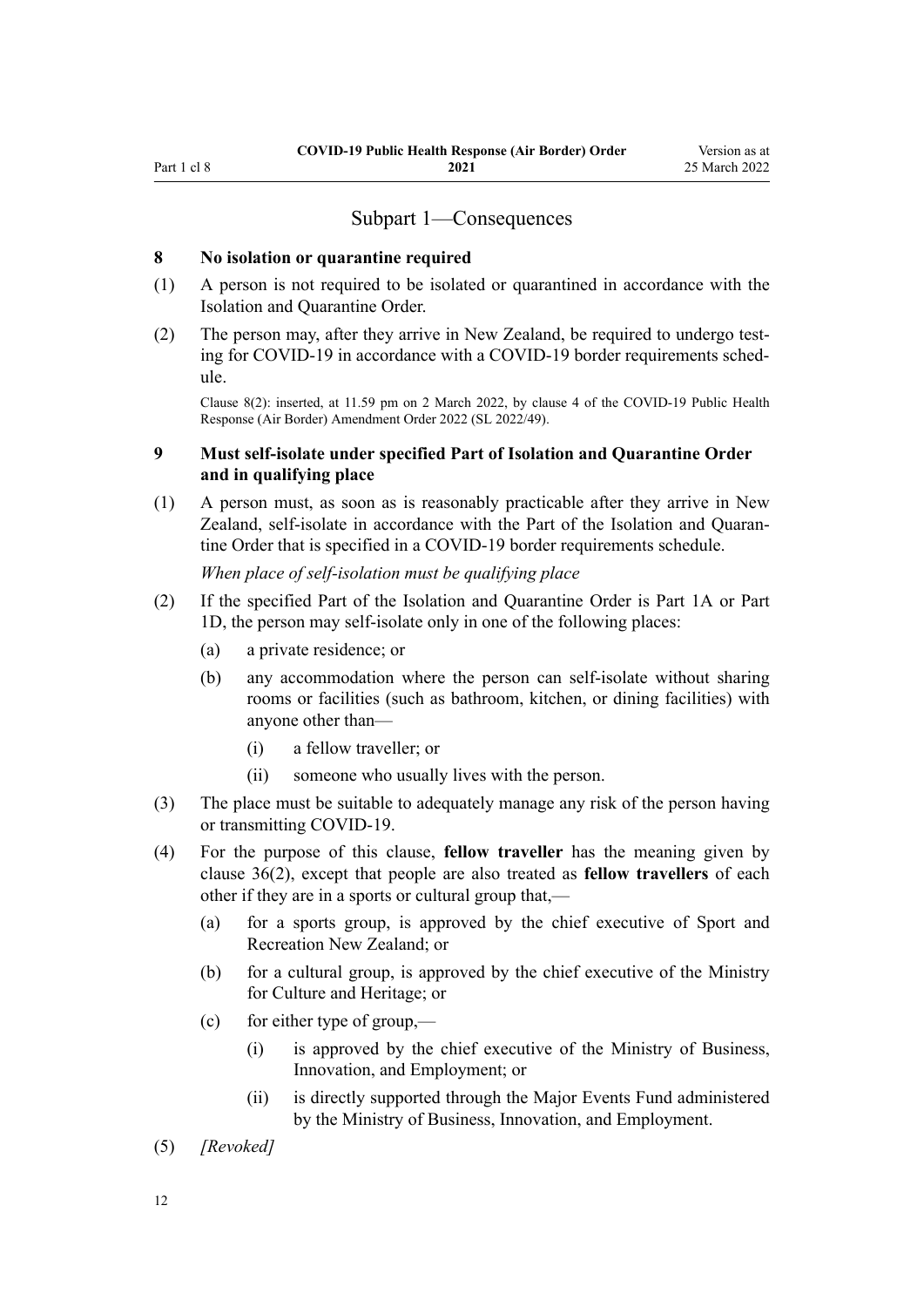<span id="page-12-0"></span>Clause 9(5) heading: revoked, at 11.58 pm on 27 February 2022, by [clause 5](http://legislation.govt.nz/pdflink.aspx?id=LMS650824) of the COVID-19 Public Health Response (Air Border) Order 2021 Amendment Order 2022 (SL 2022/47).

Clause 9(5): revoked, at 11.58 pm on 27 February 2022, by [clause 5](http://legislation.govt.nz/pdflink.aspx?id=LMS650824) of the COVID-19 Public Health Response (Air Border) Order 2021 Amendment Order 2022 (SL 2022/47).

# **10 Must enter managed isolation or quarantine under Part 1 of Isolation and Quarantine Order**

A person must, as soon as is reasonably practicable after they arrive in New Zealand, be isolated or quarantined in accordance with [Part 1](http://legislation.govt.nz/pdflink.aspx?id=LMS401726) of the Isolation and Quarantine Order.

# **11 Must not arrive in New Zealand**

A person must not arrive in New Zealand.

# Subpart 2—Conditions

# *Before arrival*

# **12 Must have traveller pass**

- (1) A person must, before they arrive in New Zealand, have a traveller pass.
- (2) The traveller pass must be an NZTD traveller pass.
- (2A) However, in the circumstances specified by a Director-General notice, the traveller pass may be an alternate traveller pass.
- (2B) In this clause,—

**alternate traveller pass** means a traveller pass in the form that is specified by a Director-General notice

**NZTD traveller pass** means a traveller pass issued to the person under [clause](#page-32-0) [60](#page-32-0) after they make, or someone makes on their behalf, a traveller declaration using the NZTD system.

(3) A breach of subclause (1) is a low risk infringement offence for the purposes of [section 26\(3\)](http://legislation.govt.nz/pdflink.aspx?id=LMS344200) of the Act.

Clause 12(2): replaced, at 11.00 am on 25 March 2022, by [clause 5](http://legislation.govt.nz/pdflink.aspx?id=LMS665859) of the COVID-19 Public Health Response (Air Border) Amendment Order (No 3) 2022 (SL 2022/76).

Clause 12(2A): inserted, at 11.00 am on 25 March 2022, by [clause 5](http://legislation.govt.nz/pdflink.aspx?id=LMS665859) of the COVID-19 Public Health Response (Air Border) Amendment Order (No 3) 2022 (SL 2022/76).

Clause 12(2B): inserted, at 11.00 am on 25 March 2022, by [clause 5](http://legislation.govt.nz/pdflink.aspx?id=LMS665859) of the COVID-19 Public Health Response (Air Border) Amendment Order (No 3) 2022 (SL 2022/76).

Clause 12(3): inserted, at 11.58 pm on 27 February 2022, by [clause 6](http://legislation.govt.nz/pdflink.aspx?id=LMS650825) of the COVID-19 Public Health Response (Air Border) Order 2021 Amendment Order 2022 (SL 2022/47).

#### **13 Must be vaccinated or excused by certificate (unless under 17 years of age)**

- (1) A person who is aged 17 years or over must, before they arrive in New Zea‐ land,—
	- (a) be vaccinated; or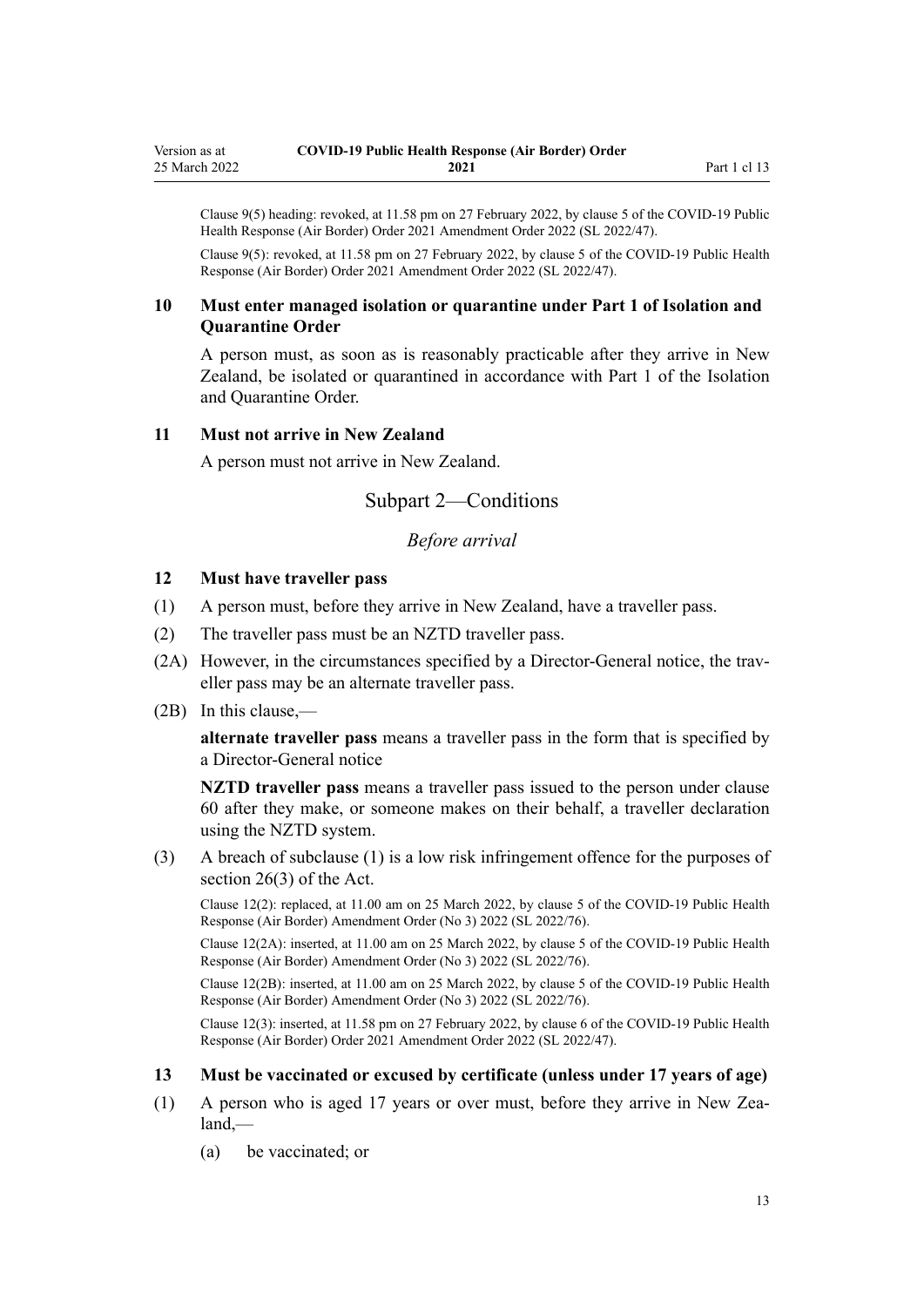- (b) have—
	- (i) a certificate from a medical practitioner or an overseas-qualified medical practitioner verifying the practitioner's advice that, for medical reasons, the person should not be vaccinated; and
	- (ii) if the certificate is not in English, a translation of the certificate into English.
- (2) The following persons may arrive in New Zealand without complying with subclause (1):
	- (a) a person who is a New Zealand citizen, but only if this clause is applied to them by 1 of the following COVID-19 border requirements schedules:
		- (i) [Schedule 7](#page-48-0) (relevant workers); or
		- (ii) [Schedule 9](#page-57-0) (ship crew members arriving to join ship); or
		- (iii) any of [Schedules 11 to 14](#page-61-0) (which apply to general travellers):
	- (b) a person who travels to New Zealand for the first time as the holder of a residence class visa granted to them under any of the following immigration instructions:
		- (i) S3.22 (Requirements for grant of a permanent resident visa (man‐ dated refugee)):
		- (ii) S4.10 (Refugee Family Support Category):
		- (iii) S4.20 (Refugee Quota Family Reunification Category):
		- (iv) S4.25 (Community Organisation Refugee Sponsorship Category):
	- (c) a person who is a citizen of Afghanistan and who arrives in New Zealand on or before 12 December 2022:
	- (d) a person who is an arrival from Ukraine.
- (3) A breach of subclause (1) is a high risk infringement offence for the purposes of [section 26\(3\)](http://legislation.govt.nz/pdflink.aspx?id=LMS344200) of the Act, unless an active COVID-19 border requirements schedule applies [clause 10](#page-12-0) to the person on their entry into New Zealand (which means they must enter managed isolation or quarantine under [Part 1](http://legislation.govt.nz/pdflink.aspx?id=LMS401726) of the Isolation and Quarantine Order).
- (4) In this clause and in [Schedule 3,](#page-38-0)
	- (a) a person is an **arrival from Ukraine** if—
		- (i) they travel to New Zealand for the first time as a holder of a visa granted to them under the 2022 Special Ukraine Visa Policy; or
		- (ii) they are, or have been, ordinarily resident in Ukraine at any point on, or after, 1 January 2022; but
	- (b) a person is not an **arrival from Ukraine** if they travel to New Zealand as the holder of a work visa or visitor visa granted to them for the pur‐ pose of becoming a member of the crew of a fishing vessel in New Zealand waters.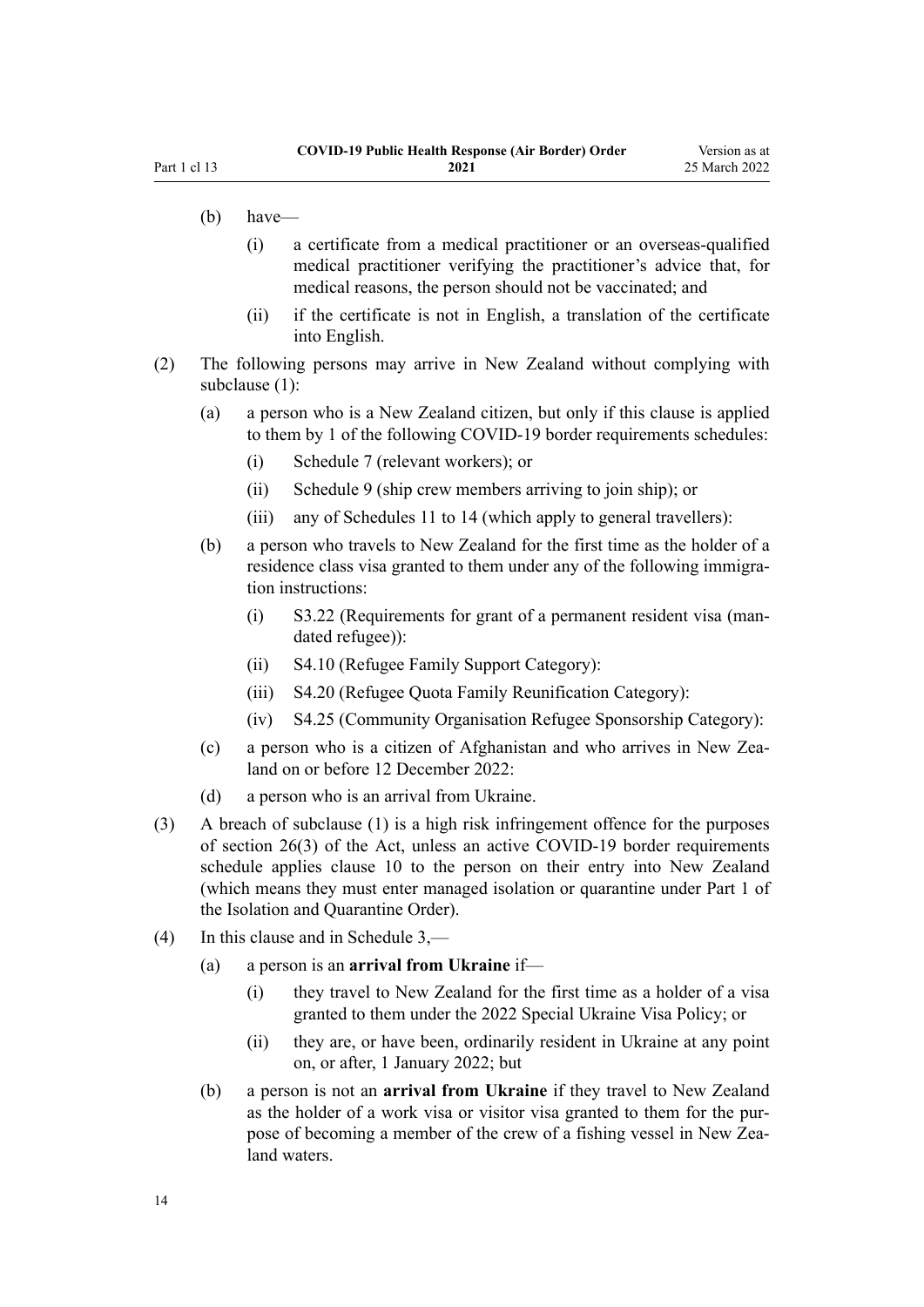<span id="page-14-0"></span>Clause 13: replaced, at 11.58 pm on 27 February 2022, by [clause 7](http://legislation.govt.nz/pdflink.aspx?id=LMS650827) of the COVID-19 Public Health Response (Air Border) Order 2021 Amendment Order 2022 (SL 2022/47).

Clause  $13(2)(d)$ : inserted, at 11.59 pm on 23 March 2022, by clause  $6(1)$  of the COVID-19 Public Health Response (Air Border) Amendment Order (No 3) 2022 (SL 2022/76).

Clause 13(4): inserted, at 11.59 pm on 23 March 2022, by [clause 6\(2\)](http://legislation.govt.nz/pdflink.aspx?id=LMS665923) of the COVID-19 Public Health Response (Air Border) Amendment Order (No 3) 2022 (SL 2022/76).

### **14 Must have pre-departure test for COVID-19 or be excused by certificate (unless under 2 years of age)**

- (1) A person who is aged 2 years or over must, before they arrive in New Zea‐ land,—
	- (a) have undergone a COVID-19 test within the specified period; or
	- (b) have a certificate to verify that a qualified person has—
		- (i) examined the person within the specified period; and
		- (ii) determined the person to have particular physical or other needs that made it inappropriate for the person to undergo a COVID-19 test; and
		- (iii) determined that the person did not exhibit symptoms of COVID-19.
- (2) The certificate must be given by the qualified person who carried out the exam‐ ination.
- (2A) A breach of this clause is a medium risk infringement offence for the purposes of [section 26\(3\)](http://legislation.govt.nz/pdflink.aspx?id=LMS344200) of the Act.
- (3) In this clause,—

**qualified person** means a health practitioner, an overseas-qualified medical practitioner, a health protection officer, or a medical officer of health

**specified period** means the period specified by a Director-General notice.

Clause 14 heading: amended, at 11.58 pm on 27 February 2022, by [clause 8\(1\)](http://legislation.govt.nz/pdflink.aspx?id=LMS650829) of the COVID-19 Public Health Response (Air Border) Order 2021 Amendment Order 2022 (SL 2022/47).

Clause 14(1): amended, at 11.58 pm on 27 February 2022, by [clause 8\(2\)](http://legislation.govt.nz/pdflink.aspx?id=LMS650829) of the COVID-19 Public Health Response (Air Border) Order 2021 Amendment Order 2022 (SL 2022/47).

Clause 14(1)(a): amended, at 11.58 pm on 27 February 2022, by [clause 8\(3\)](http://legislation.govt.nz/pdflink.aspx?id=LMS650829) of the COVID-19 Public Health Response (Air Border) Order 2021 Amendment Order 2022 (SL 2022/47).

Clause 14(2A): inserted, at 11.58 pm on 27 February 2022, by [clause 8\(4\)](http://legislation.govt.nz/pdflink.aspx?id=LMS650829) of the COVID-19 Public Health Response (Air Border) Order 2021 Amendment Order 2022 (SL 2022/47).

Clause 14(3) **qualified person**: amended, at 11.58 pm on 27 February 2022, by [clause 8\(5\)](http://legislation.govt.nz/pdflink.aspx?id=LMS650829) of the COVID-19 Public Health Response (Air Border) Order 2021 Amendment Order 2022 (SL 2022/47).

### **15 Must have negative result from pre-departure test for COVID-19 (or certificate)**

- (1) A person must, before they arrive in New Zealand, have—
	- (a) a negative result from the COVID-19 test referred to in clause 14; or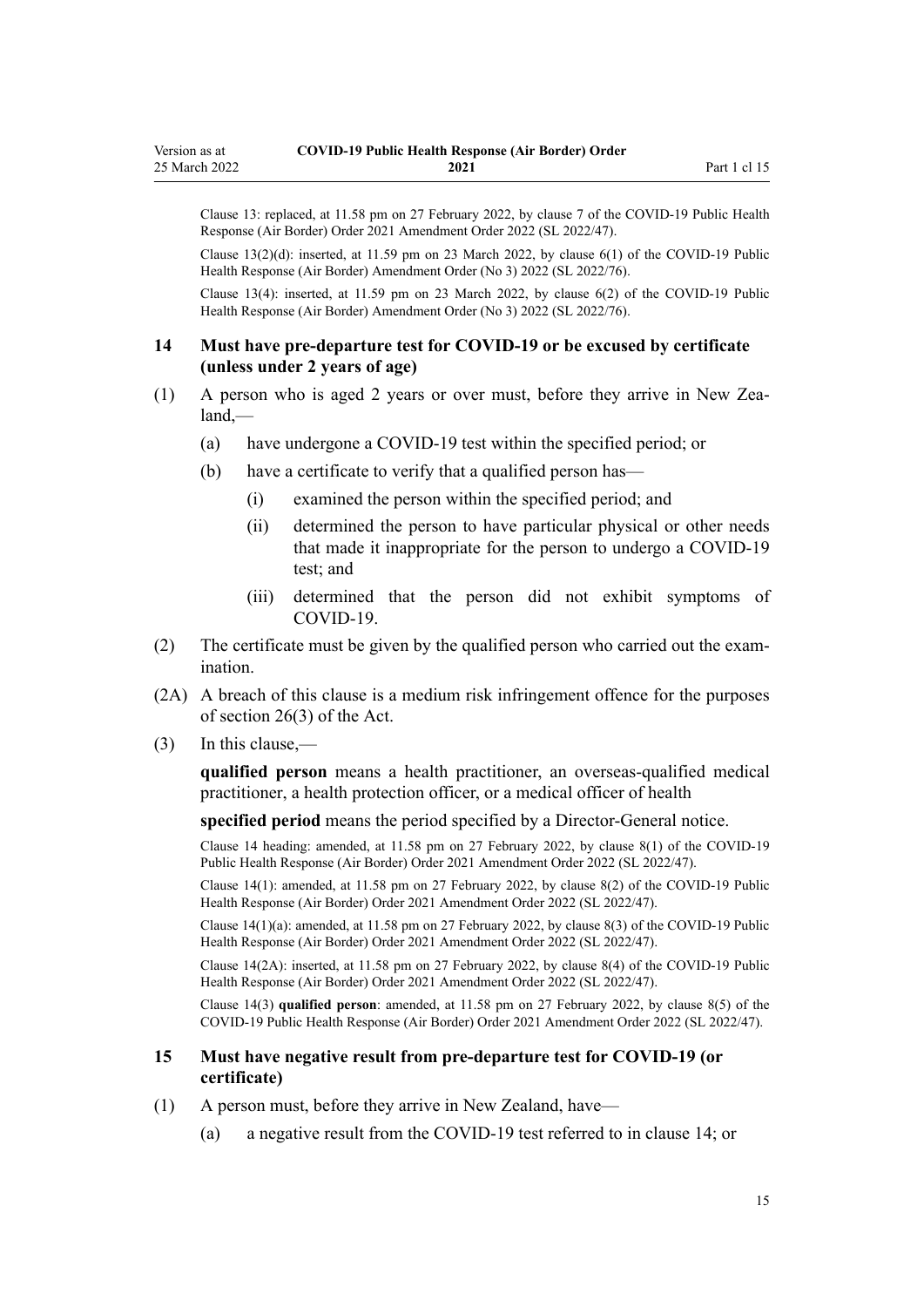- <span id="page-15-0"></span>(b) in the case of a positive result from that test, a certificate given by a qualified person to verify that they consider that the person is no longer infectious with COVID-19.
- (1A) A breach of this clause is a low risk infringement offence for the purposes of [section 26\(3\)](http://legislation.govt.nz/pdflink.aspx?id=LMS344200) of the Act.
- (2) In this clause, **qualified person** means a health practitioner, an overseas-quali‐ fied medical practitioner, a health protection officer, or a medical officer of health.

Clause 15(1A): inserted, at 11.58 pm on 27 February 2022, by [clause 9\(1\)](http://legislation.govt.nz/pdflink.aspx?id=LMS650830) of the COVID-19 Public Health Response (Air Border) Order 2021 Amendment Order 2022 (SL 2022/47).

Clause 15(2): amended, at 11.58 pm on 27 February 2022, by [clause 9\(2\)](http://legislation.govt.nz/pdflink.aspx?id=LMS650830) of the COVID-19 Public Health Response (Air Border) Order 2021 Amendment Order 2022 (SL 2022/47).

#### **16 Must not be waiting for test results**

A person must not, when they board their direct flight or first connecting flight to New Zealand, be awaiting the results of a test for COVID-19 that they have undergone during the specified 14-day period.

Clause 16: amended, at 11.58 pm on 27 February 2022, by [clause 10](http://legislation.govt.nz/pdflink.aspx?id=LMS650831) of the COVID-19 Public Health Response (Air Border) Order 2021 Amendment Order 2022 (SL 2022/47).

# **16A Must not exhibit COVID-19 symptoms (or must have certificate)**

- (1) When a person boards their direct flight or first connecting flight to New Zealand,—
	- (a) they must not exhibit any of the symptoms of COVID-19 that are specified by a Director-General notice; or
	- (b) if they do exhibit any of those symptoms, they must have a certificate to verify that a qualified person has—
		- (i) examined the person within the period of 48 hours before the per‐ son boards the flight; and
		- (ii) determined that the symptoms are likely to be caused by some‐ thing other than COVID-19.
- (2) In this clause, **qualified person** means a health practitioner, an overseas-quali‐ fied medical practitioner, a health protection officer, or a medical officer of health.

Clause 16A: inserted, at 11.58 pm on 27 February 2022, by [clause 11](http://legislation.govt.nz/pdflink.aspx?id=LMS650834) of the COVID-19 Public Health Response (Air Border) Order 2021 Amendment Order 2022 (SL 2022/47).

#### **17 Must not be subject to public health direction in another country**

- (1) A person must not, when they board their direct flight or first connecting flight to New Zealand, be a person who—
	- (a) is identified by a health authority of a country other than New Zealand as a person who is at high risk of having or transmitting COVID-19; and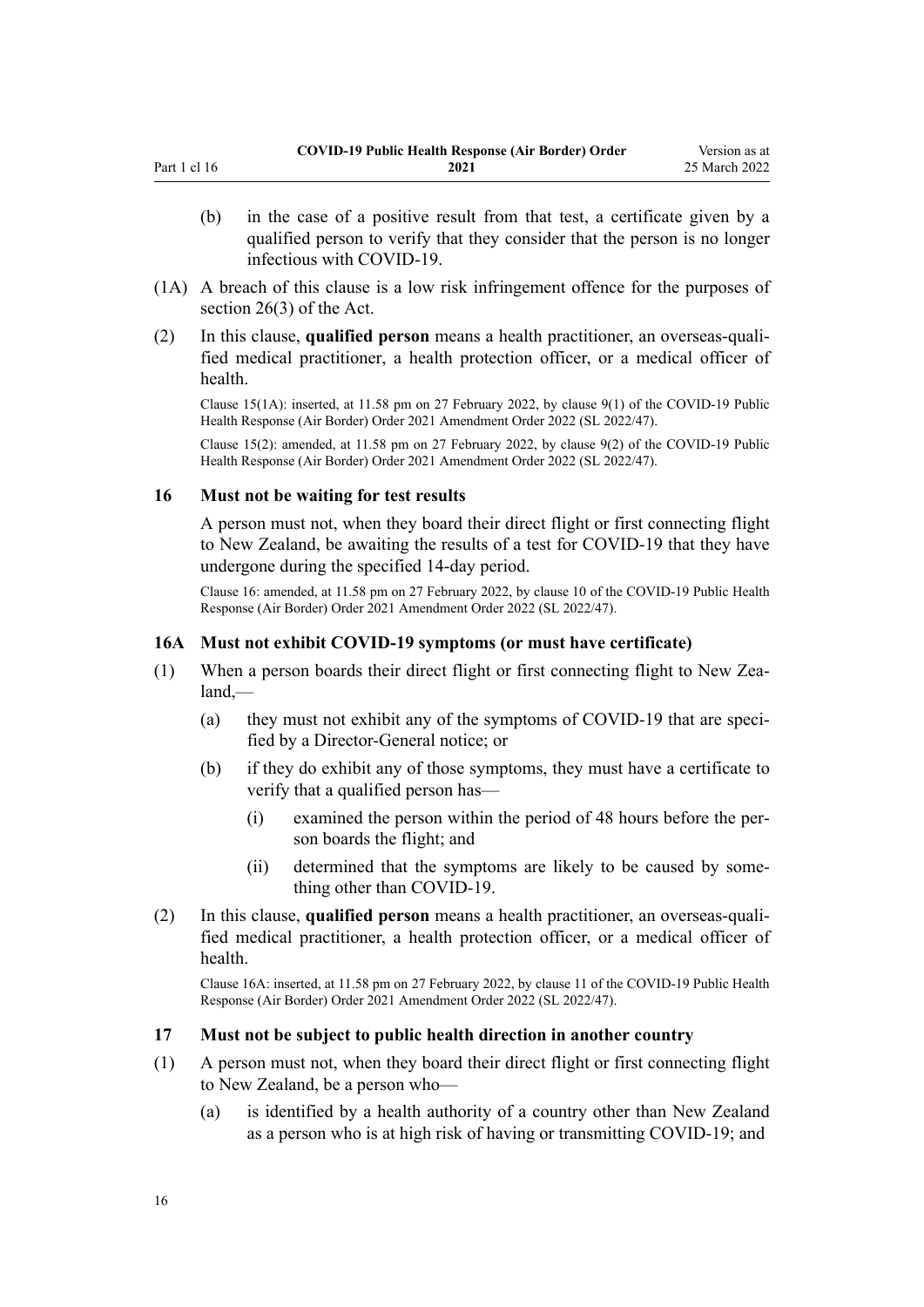- <span id="page-16-0"></span>(b) is directed by that health authority to take action in relation to the risk (for example, directed to isolate or be tested for COVID-19); and
- (c) is still subject to that direction when they board their direct flight or first connecting flight to New Zealand.
- (2) For the purpose of this clause, it does not matter whether the person is identi‐ fied or directed individually or as a member of a class of persons.

Clause 17(1): amended, at 11.58 pm on 27 February 2022, by [clause 12](http://legislation.govt.nz/pdflink.aspx?id=LMS650835) of the COVID-19 Public Health Response (Air Border) Order 2021 Amendment Order 2022 (SL 2022/47).

# **18 Must not have prematurely ended period of isolation or quarantine**

If a person ends a period of isolation or quarantine in New Zealand or any other country during the specified 14-day period, they must not have ended that period early (whether or not authorised by the law of that country) to enable them to depart from that country on a flight.

### **19 Must fly with specified carrier**

The flight on which a person arrives in New Zealand must be operated by a carrier that is specified by a Director-General notice.

### **20 Must travel on scheduled international air service**

The flight on which a person arrives in New Zealand must be operated as part of a scheduled international air service.

Clause 20 heading: amended, at 11.58 pm on 27 February 2022, by [clause 13\(1\)](http://legislation.govt.nz/pdflink.aspx?id=LMS650836) of the COVID-19 Public Health Response (Air Border) Order 2021 Amendment Order 2022 (SL 2022/47).

Clause 20: amended, at 11.58 pm on 27 February 2022, by [clause 13\(2\)](http://legislation.govt.nz/pdflink.aspx?id=LMS650836) of the COVID-19 Public Health Response (Air Border) Order 2021 Amendment Order 2022 (SL 2022/47).

# **21 Must have confirmed allocation for managed isolation or quarantine**

- (1) A person must, before they arrive in New Zealand, have a confirmed allocation (as defined in [section 32J](http://legislation.govt.nz/pdflink.aspx?id=LMS600936) of the Act).
- (2) A breach of this clause is a medium risk infringement offence for the purposes of [section 26\(3\)](http://legislation.govt.nz/pdflink.aspx?id=LMS344200) of the Act.

Clause 21(2): inserted, at 11.58 pm on 27 February 2022, by [clause 14](http://legislation.govt.nz/pdflink.aspx?id=LMS650837) of the COVID-19 Public Health Response (Air Border) Order 2021 Amendment Order 2022 (SL 2022/47).

### **22 Must comply with key safety standards or route safety plan while outside New Zealand**

- (1) A person must comply with the key safety standards while they are outside New Zealand.
- (2) However, subclause (1) does not apply to a New Zealand-based aircrew mem‐ ber if—
	- (a) they arrive in New Zealand on a flight to which a route safety plan applies; and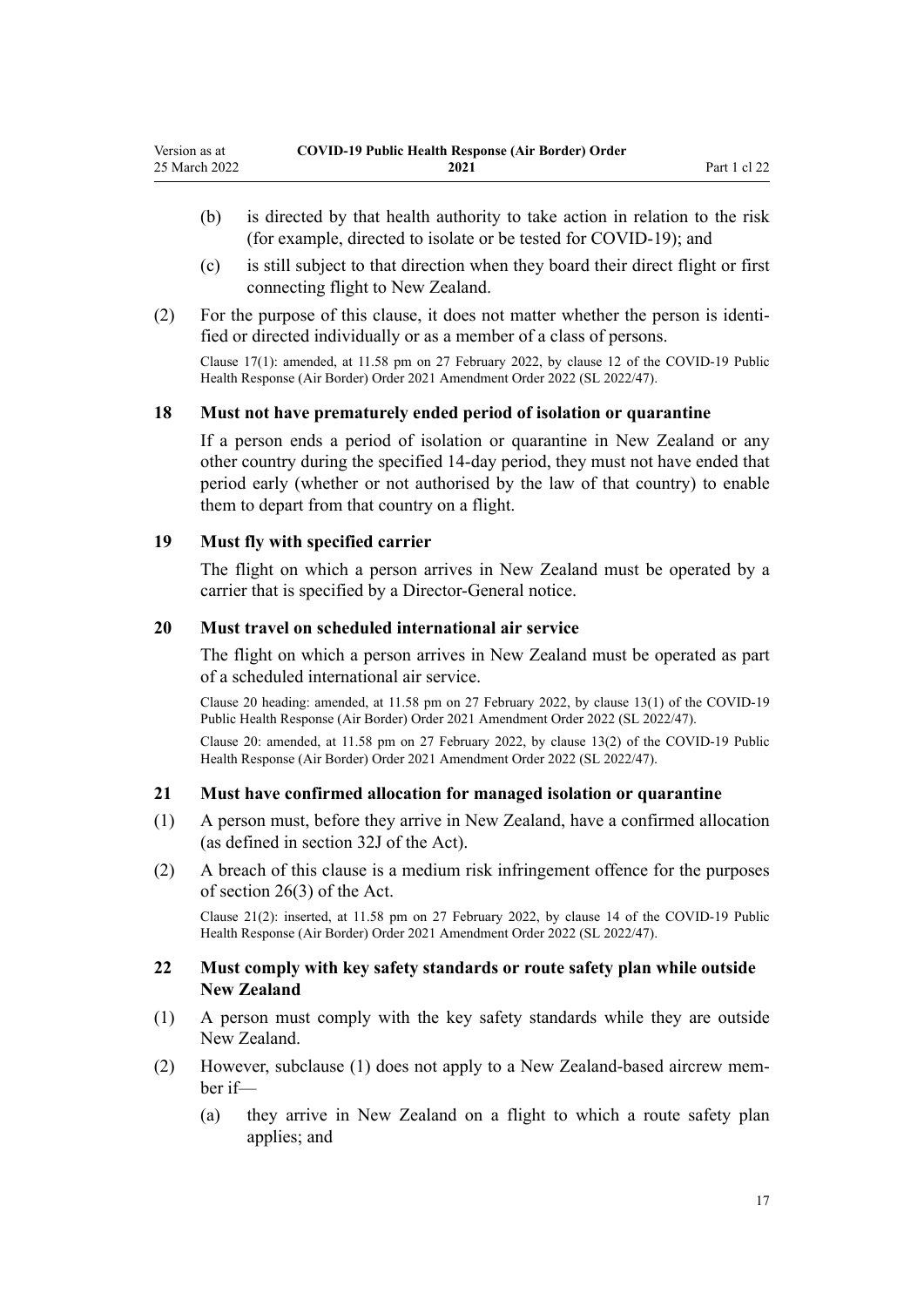<span id="page-17-0"></span>(b) they comply with the route safety plan while they are outside New Zealand.

# *Before, on, or after arrival*

# **23 Must make traveller declaration at certain times**

- (1) A person must make, or someone must make on their behalf, a traveller declar‐ ation.
- (2) The declaration must include the information and confirm the matters that are specified by a Director-General notice.
- (3) The declaration must be made using the NZTD system—
	- (a) during the specified period (as specified by a Director-General notice); and
	- (b) when requested by an authorised officer.
- (3A) However, in the circumstances specified by a Director-General notice, the dec‐ laration may instead be made using an alternate system—
	- (a) during the period specified by that notice; and
	- (b) when requested by an authorised officer.
- (3B) An **alternate system** for the purposes of subclause (3A) must be an approved system for the purposes of this clause.
- (4) A breach of this clause is a low risk infringement offence for the purposes of [section 26\(3\)](http://legislation.govt.nz/pdflink.aspx?id=LMS344200) of the Act.

Clause 23(3): replaced, at 11.00 am on 25 March 2022, by [clause 7](http://legislation.govt.nz/pdflink.aspx?id=LMS665861) of the COVID-19 Public Health Response (Air Border) Amendment Order (No 3) 2022 (SL 2022/76).

Clause 23(3A): inserted, at 11.00 am on 25 March 2022, by [clause 7](http://legislation.govt.nz/pdflink.aspx?id=LMS665861) of the COVID-19 Public Health Response (Air Border) Amendment Order (No 3) 2022 (SL 2022/76).

Clause 23(3B): inserted, at 11.00 am on 25 March 2022, by [clause 7](http://legislation.govt.nz/pdflink.aspx?id=LMS665861) of the COVID-19 Public Health Response (Air Border) Amendment Order (No 3) 2022 (SL 2022/76).

Clause 23(4): inserted, at 11.58 pm on 27 February 2022, by [clause 15](http://legislation.govt.nz/pdflink.aspx?id=LMS650838) of the COVID-19 Public Health Response (Air Border) Order 2021 Amendment Order 2022 (SL 2022/47).

### **24 Must provide, at certain times, information necessary to support public health response to COVID-19**

- (1) The purpose of this clause is to enable the Director-General to collect information to support a public health response to COVID-19 that is consistent with the purpose of the Act.
- (2) A person must provide, or someone must provide on their behalf,—
	- (a) a telephone number and email address that may be used to easily contact the person or someone who acts on their behalf; and
	- (b) any other information that is specified by a Director-General notice.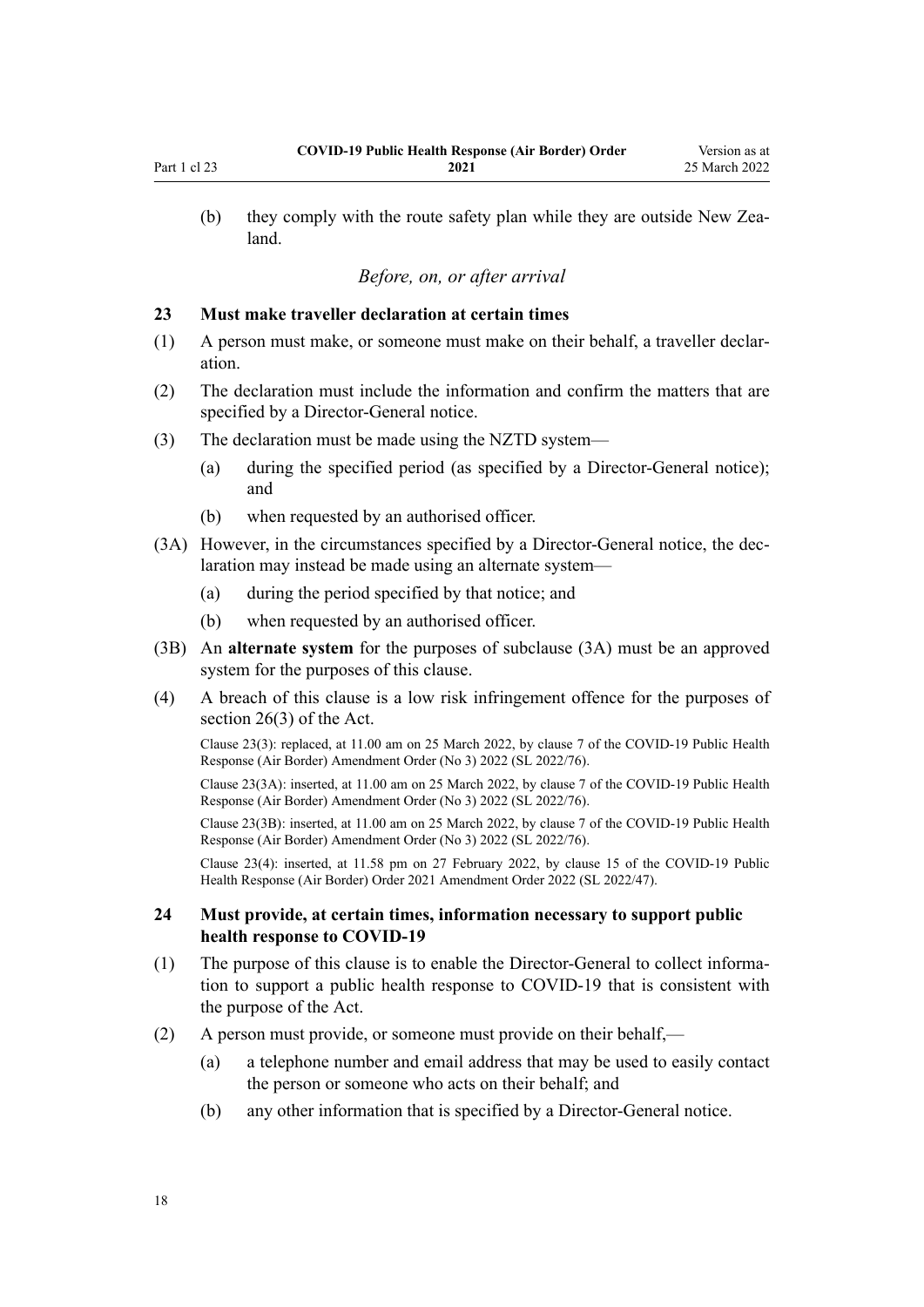- <span id="page-18-0"></span>(3) The Director-General notice may specify any information that the Director-General is satisfied is necessary for the purpose of this clause.
- (4) The specified information must—
	- (a) be provided, using the approved system, before the person boards their direct flight or first connecting flight to New Zealand; and
	- (b) be provided to an authorised officer on request.
- (5) A breach of this clause is a low risk infringement offence for the purposes of [section 26\(3\)](http://legislation.govt.nz/pdflink.aspx?id=LMS344200) of the Act.

Clause  $24(2)(a)$ : amended, at 11.58 pm on 27 February 2022, by [clause 16\(1\)](http://legislation.govt.nz/pdflink.aspx?id=LMS650839) of the COVID-19 Public Health Response (Air Border) Order 2021 Amendment Order 2022 (SL 2022/47).

Clause 24(5): inserted, at 11.58 pm on 27 February 2022, by [clause 16\(2\)](http://legislation.govt.nz/pdflink.aspx?id=LMS650839) of the COVID-19 Public Health Response (Air Border) Order 2021 Amendment Order 2022 (SL 2022/47).

### **25 Must provide self-isolation information at certain times**

- (1) A person must provide, or someone must provide on their behalf,—
	- (a) details of where the person will self-isolate if a COVID-19 provision requires them to do so (which must be a place described in [clause 9\(2\)](#page-11-0) [and \(3\)](#page-11-0), if those clauses apply); and
	- (b) any other self-isolation information that is specified by a Director-General notice.
- (2) The information must—
	- (a) be provided, using the approved system, before the person boards their direct flight or first connecting flight to New Zealand; and
	- (b) be provided to an authorised officer on request.
- (3) A breach of this clause is a low risk infringement offence for the purposes of [section 26\(3\)](http://legislation.govt.nz/pdflink.aspx?id=LMS344200) of the Act.

Clause 25(3): inserted, at 11.58 pm on 27 February 2022, by [clause 17](http://legislation.govt.nz/pdflink.aspx?id=LMS650840) of the COVID-19 Public Health Response (Air Border) Order 2021 Amendment Order 2022 (SL 2022/47).

#### **26 Must not exhibit COVID-19 symptoms at certain times**

#### *[Revoked]*

Clause 26: revoked, at 11.58 pm on 27 February 2022, by [clause 18](http://legislation.govt.nz/pdflink.aspx?id=LMS650841) of the COVID-19 Public Health Response (Air Border) Order 2021 Amendment Order 2022 (SL 2022/47).

#### **27 Must be considered at negligible risk of having been exposed to COVID-19**

- (1) A medical officer of health—
	- (a) must assess the risk that the group of arrivals from Antarctica to which a person belongs has been exposed to COVID-19 during the specified 14 day period; and
	- (b) must have decided that that risk is negligible.
- (2) The assessment and decision must be made—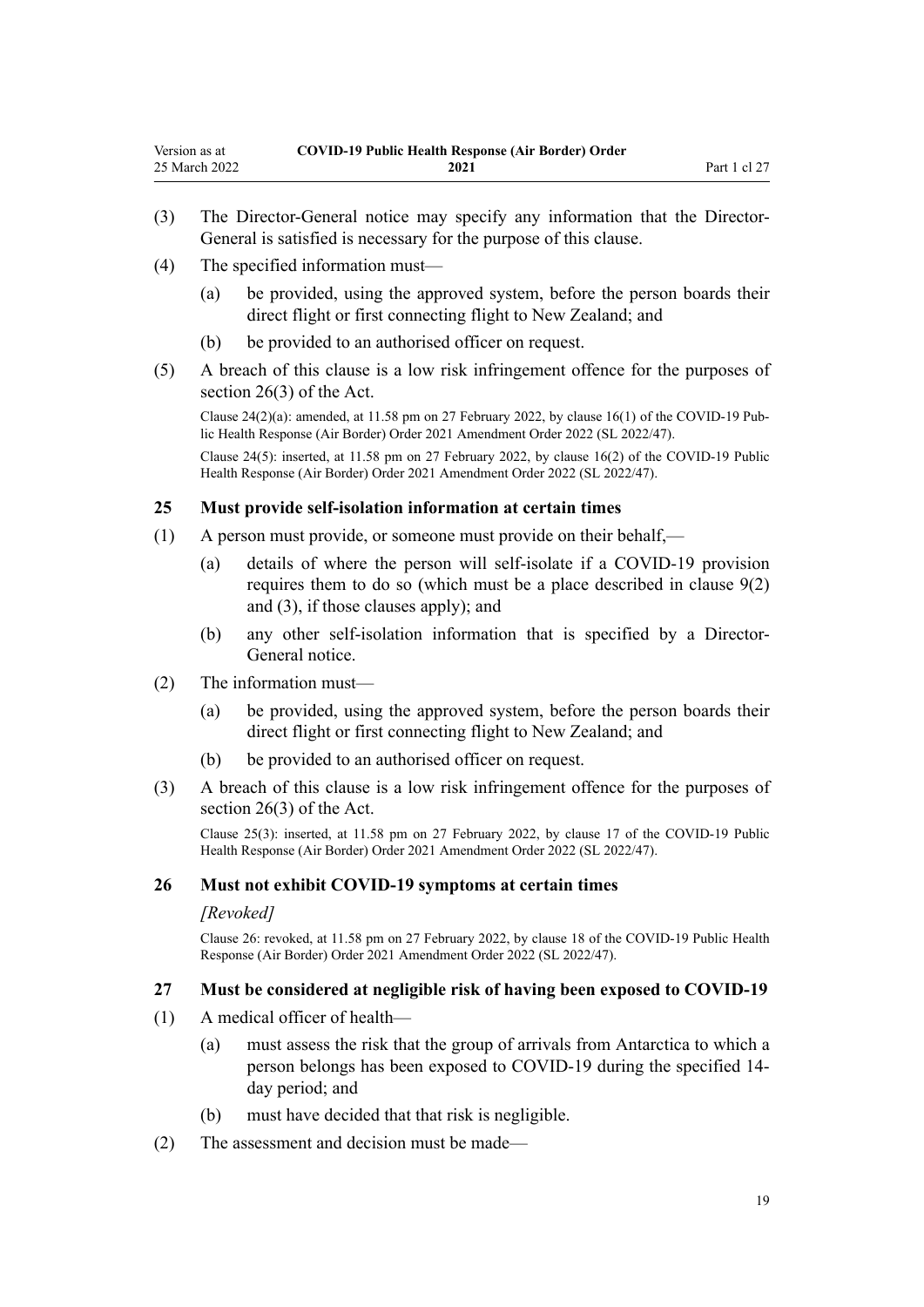- <span id="page-19-0"></span>(a) no earlier than 7 days before the person arrives in New Zealand; or
- (b) as soon as is reasonably practicable after the person arrives in New Zealand.

#### **28 Must wear face covering in certain places or circumstances**

- (1) A person must wear a face covering throughout the period that the person is—
	- (a) on board any aircraft that carries the person on their direct flight or connecting flights to New Zealand; and
	- (b) at their port of arrival; and
	- (c) travelling from their port of arrival to their place of isolation or quaran‐ tine or place of self-isolation (if they are required by this order to travel to such a place).
- (2) The requirement to wear a face covering does not apply to the person—
	- (a) if they—
		- (i) are under the age of 12 years; or
		- (ii) have a physical or mental illness or condition or disability that makes wearing a face covering unsuitable; or
	- (b) when taking medicine; or
	- (c) when eating or drinking; or
	- (d) when in a defined and enclosed space that is separate from the passenger area of a craft; or
	- (e) when communicating with a person who is deaf or hard of hearing and visibility of the mouth is essential for communication; or
	- (f) when asked to remove the face covering to ascertain the person's iden‐ tity; or
	- (g) if wearing a face covering is not safe in all of the circumstances; or
	- (h) when in an emergency; or
	- (i) when removal of, or not wearing, the face covering is otherwise required or authorised by law.
- (3) The requirement to wear a face covering does not apply to the person if—
	- (a) [clause 37](#page-22-0) (must wear personal protective equipment as directed) also applies to them; and
	- (b) they are directed under that clause to wear personal protective equipment that would make a face covering redundant.
- (3A) A breach of this clause is a medium risk infringement offence for the purposes of [section 26\(3\)](http://legislation.govt.nz/pdflink.aspx?id=LMS344200) of the Act.
- (4) In this clause, **face covering** means,—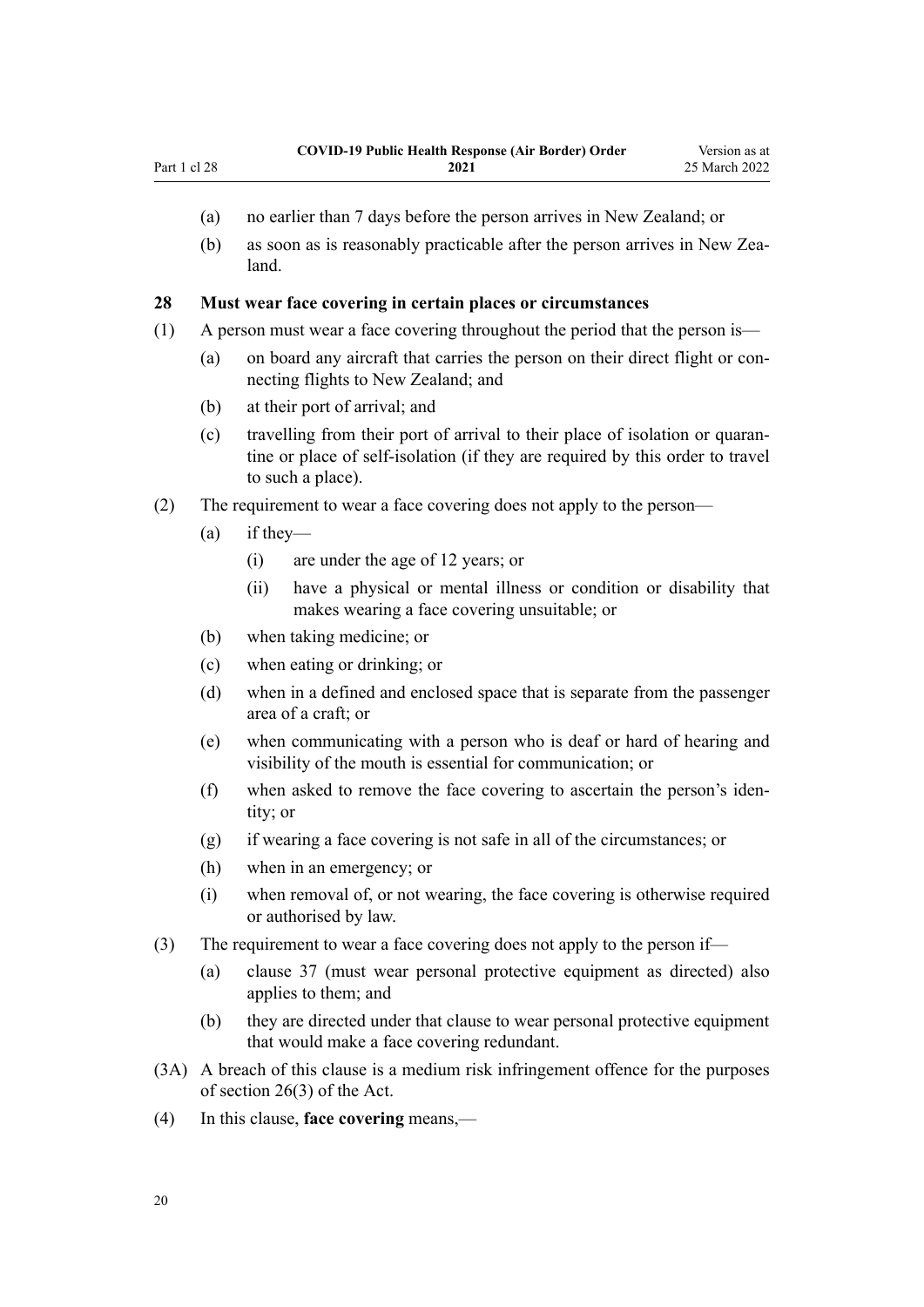<span id="page-20-0"></span>

| Version as at | <b>COVID-19 Public Health Response (Air Border) Order</b> |              |
|---------------|-----------------------------------------------------------|--------------|
| 25 March 2022 | 2021                                                      | Part 1 cl 30 |

- (a) for a person who is carrying out vaccine-mandate work, a medical-grade face covering (as those terms are defined in [clause 5\(1\)](http://legislation.govt.nz/pdflink.aspx?id=LMS573241) of the COVID-19 Public Health Response (Protection Framework) Order 2021); and
- (b) in any other case, a covering of any type that—
	- (i) covers the nose and mouth of a person; and
	- (ii) is secured to the person's head by ear loops or a head loop.

Clause 28(3A): inserted, at 11.58 pm on 27 February 2022, by [clause 19](http://legislation.govt.nz/pdflink.aspx?id=LMS650842) of the COVID-19 Public Health Response (Air Border) Order 2021 Amendment Order 2022 (SL 2022/47).

Clause 28(4): replaced, at 11.59 pm on 3 February 2022, by [clause 19](http://legislation.govt.nz/pdflink.aspx?id=LMS638352) of the COVID-19 Public Health Response (Protection Framework and Other Matters) Amendment Order 2022 (SL 2022/6).

### **29 Must answer to authorised officers**

A person must answer any question that an authorised officer asks them, to the extent that the question is reasonably asked for the purpose of establishing whether a COVID-19 provision applies to the person and whether they have complied with it.

### **30 Must produce evidence of compliance with COVID-19 provisions**

- (1) A person must produce the following evidence for any authorised officer who requests it:
	- (a) satisfactory evidence of the person's compliance with any COVID-19 provision that applies to them:
	- (b) satisfactory evidence that the person qualifies for an exception or exemption from any COVID-19 provision.
- (2) The authorised officer may require the person to produce the evidence by way of the approved system.
- (3) For the purpose of this clause, evidence is **satisfactory** if—
	- (a) it is produced in the form that is specified by a Director-General notice and confirms the details that are specified by a Director-General notice; or
	- (b) it is produced in a form, and confirms the details, that the authorised officer considers to be satisfactory in the circumstances.
- (4) *See* [section 34B](http://legislation.govt.nz/pdflink.aspx?id=LMS606314) of the Act (protection of evidence collected or obtained for purpose of determining whether person is vaccinated or has complied with Act or COVID-19 order).
- (5) A breach of this clause is a low risk infringement offence for the purposes of [section 26\(3\)](http://legislation.govt.nz/pdflink.aspx?id=LMS344200) of the Act if it relates to evidence of compliance with—
	- (a) [clause 13](#page-12-0) (must be vaccinated or excused by certificate (unless under 17 years of age)); or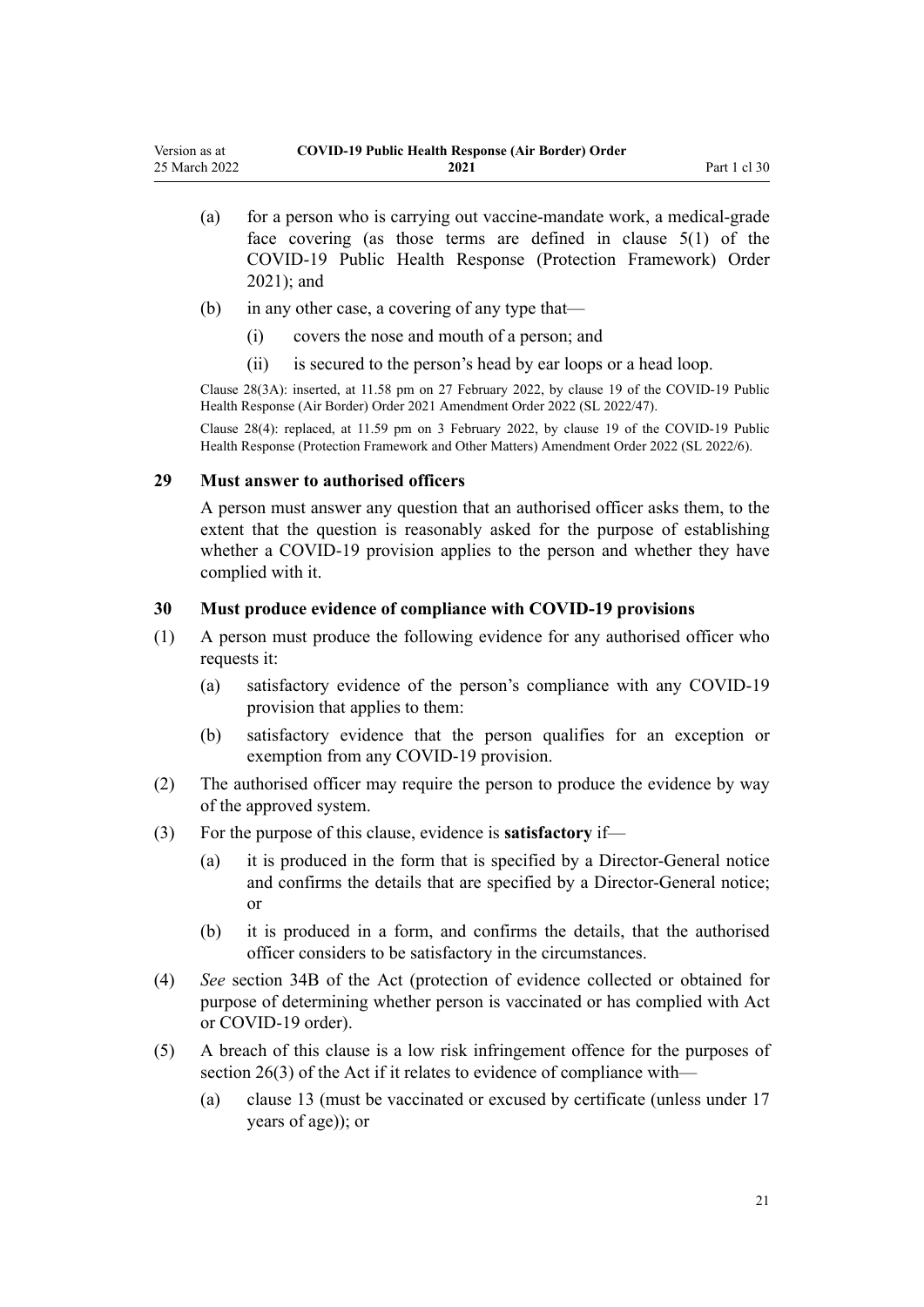- <span id="page-21-0"></span>(b) [clause 15](#page-14-0) (must have negative result from pre-departure test for COVID-19 (or certificate)); or
- (c) [clause 21](#page-16-0) (must have confirmed allocation for managed isolation or quarantine).

Clause 30(5): inserted, at 11.58 pm on 27 February 2022, by [clause 20](http://legislation.govt.nz/pdflink.aspx?id=LMS650843) of the COVID-19 Public Health Response (Air Border) Order 2021 Amendment Order 2022 (SL 2022/47).

#### **31 Must not provide false or misleading information or evidence**

A person must not provide or produce, whether by way of the approved system or to an authorised officer, any information or evidence that the person knows is false or misleading in any material particular.

Clause 31: amended, at 11.59 pm on 4 March 2022, by [clause 5](http://legislation.govt.nz/pdflink.aspx?id=LMS653778) of the COVID-19 Public Health Response (Air Border) Amendment Order 2022 (SL 2022/49).

# *On or after arrival*

# **32 Must report for and undergo COVID-19 screening**

- (1) As soon as is reasonably practicable after a person arrives in New Zealand, they must report for and undergo COVID-19 screening at their port of arrival.
- (2) The person must, at the direction of a health practitioner, a health protection officer, or a medical officer of health, report for and undergo COVID-19 screening at a place other than their port of arrival.
- (3) In this clause, **COVID-19 screening**, in relation to a person,—
	- (a) means an examination of the person, by a health practitioner, a health protection officer, or a medical officer of health, to assess whether the person may have, or be at risk of having or transmitting, COVID-19; and
	- (b) may include collecting any information from the person that is relevant to that assessment (for example, information about where they have been, whom they have had contact with, and their vaccination status).

# **33 Must report for and undergo COVID-19 test**

- (1) As soon as is reasonably practicable after a person arrives in New Zealand, they must report for and undergo a COVID-19 test at their port of arrival.
- (2) The person must, at the direction of a health practitioner, a health protection officer, or a medical officer of health, report for and undergo a COVID-19 test at a place other than their port of arrival.

#### **34 Must be considered at low risk of having or transmitting COVID-19**

A person must be at low risk of having or transmitting COVID-19, as deter‐ mined by a health practitioner, a health protection officer, or a medical officer of health, on the person's arrival in New Zealand.

Clause 34 heading: replaced, at 11.58 pm on 16 January 2022, by [clause 19](http://legislation.govt.nz/pdflink.aspx?id=LMS629301) of the COVID-19 Public Health Response (Air Border and Isolation and Quarantine) Amendment Order 2022 (SL 2022/2).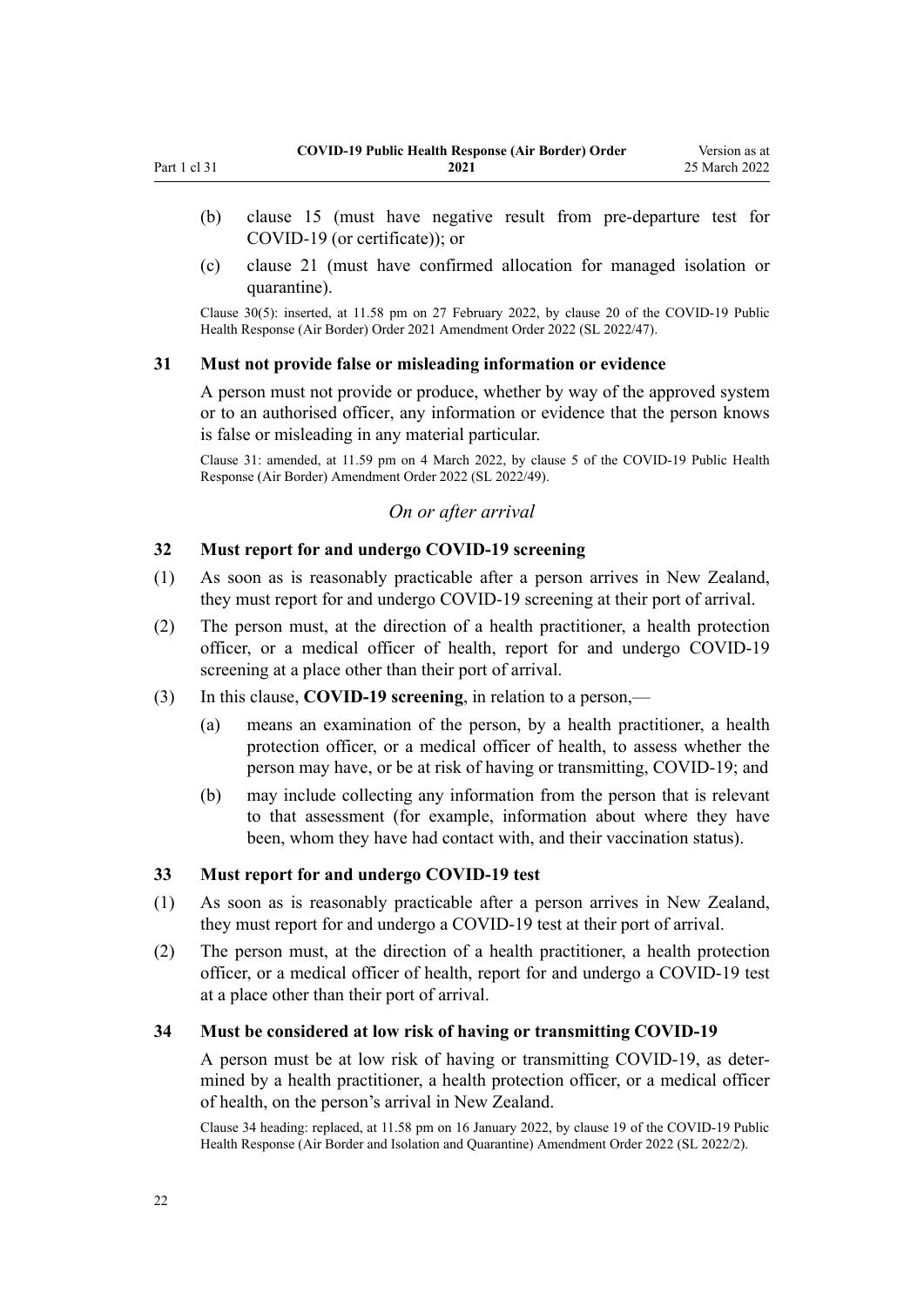# <span id="page-22-0"></span>**35 Must comply with directions while travelling to place of isolation or quarantine or self-isolation**

- (1) A person must travel from their port of arrival to their place of isolation or quarantine or their place of self-isolation—
	- (a) as quickly and directly as is reasonably practicable; and
	- (b) in accordance with directions given by—
		- (i) the Director-General; or
		- (ii) the chief executive of the Ministry of Business, Innovation, and Employment, if the person is travelling to a place of isolation or quarantine or a place of self-isolation.
- (2) If a person is given directions under both subparagraphs of subclause (1)(b), the directions given under subclause  $(1)(b)(i)$  prevail.

# **36 Must maintain physical distancing**

- (1) A person must remain at least 1 metre away from any other person (other than fellow travellers), to the greatest extent reasonably practicable, throughout the period that the person is—
	- (a) at their port of arrival; and
	- (b) travelling from their port of arrival to their place of isolation or quarantine (if they are required by this order to travel to a place of isolation or quarantine).
- (2) In this clause, **fellow traveller**, in relation to any person arriving in New Zea‐ land by air, means,—
	- (a) if the person is an aircrew member, an associate of that aircrew member; or
	- (b) in any other case, anyone who accompanies the person on their direct flight or connecting flights to New Zealand

Clause 36(1): amended, at 11.58 pm on 27 February 2022, by [clause 21](http://legislation.govt.nz/pdflink.aspx?id=LMS650844) of the COVID-19 Public Health Response (Air Border) Order 2021 Amendment Order 2022 (SL 2022/47).

# **37 Must wear personal protective equipment as directed**

- (1) A person must comply with any directions to wear personal protective equip‐ ment that are given by the Director-General.
- (1A) Without limiting subclause (1), a direction may—
	- (a) specify the type of personal protective equipment that a person must wear:
	- (b) require a person to replace an item of personal protective equipment that they are wearing (including, for example, a face covering) with one that has not been worn.
- (2) Subclause (1) applies throughout the period that the person is—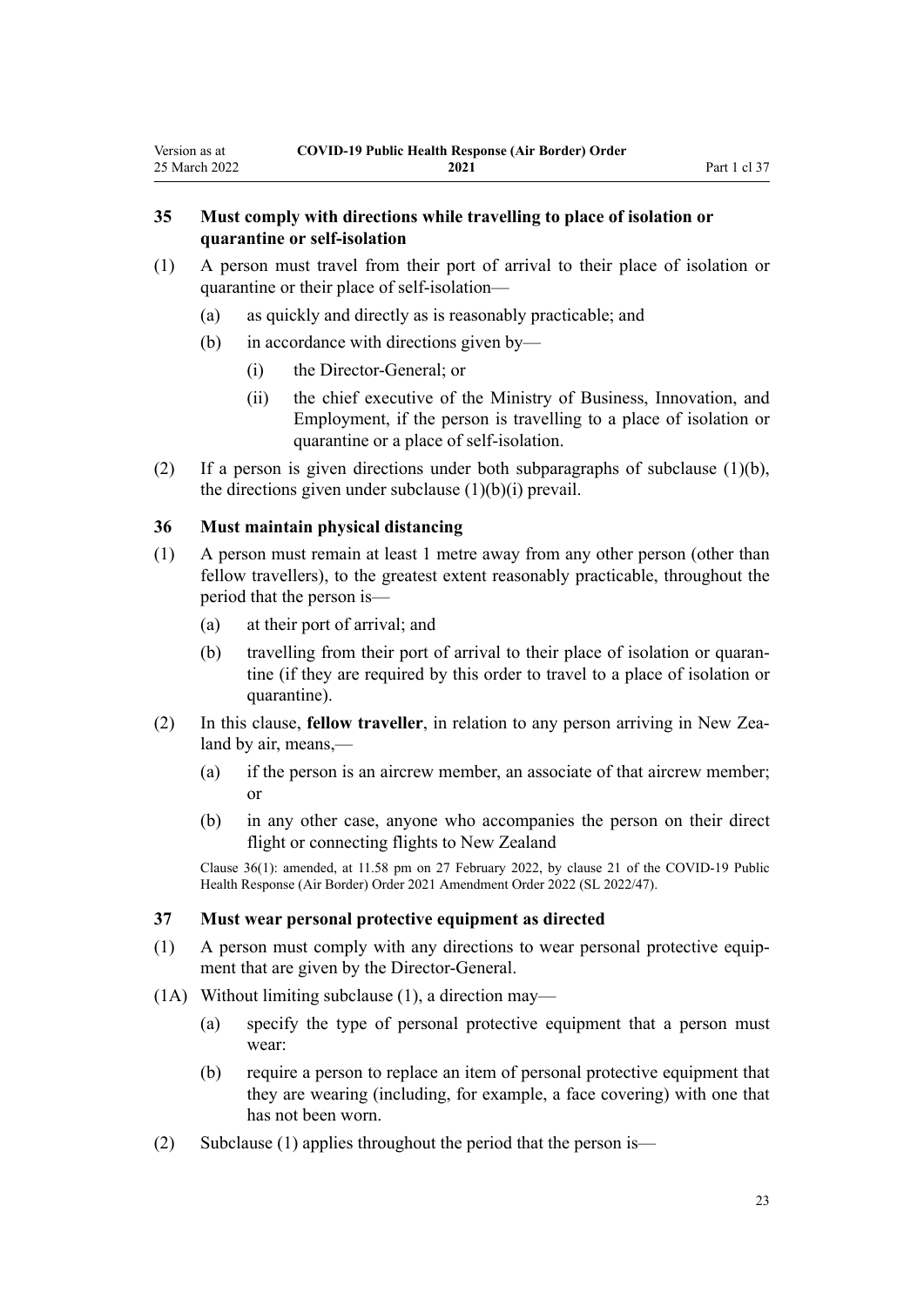- <span id="page-23-0"></span>(a) at their port of arrival; and
- (b) travelling from their port of arrival to their place of isolation or quarantine (if they are required by this order to travel to a place of isolation or quarantine).

Clause 37(1A): inserted, at 11.58 pm on 27 February 2022, by [clause 22](http://legislation.govt.nz/pdflink.aspx?id=LMS650845) of the COVID-19 Public Health Response (Air Border) Order 2021 Amendment Order 2022 (SL 2022/47).

# **38 Must comply with key safety standards while in Green area in New Zealand**

A person must comply with the key safety standards—

- (a) after they arrive in, and until they depart from, New Zealand; but
- (b) only while they are in the area (if any) that is at Green under the COVID-19 Protection Framework (*see* [Schedule 5](http://legislation.govt.nz/pdflink.aspx?id=LMS566881) of the COVID-19 Public Health Response (Protection Framework) Order 2021).

# Subpart 3—Breach of conditions

# **39 Subpart 3 applies if person breaches COVID-19 provision that applies to them**

- (1) The provisions in this subpart apply to a person who breaches a COVID-19 provision in [subpart 1](#page-11-0) or [2](#page-12-0) that applies to them.
- (2) If more than 1 provision in this subpart applies to a person, a provision that applies [clause 10](#page-12-0) to the person prevails over—
	- (a) any provision in this subpart that applies [clause 8](#page-11-0) or [9](#page-11-0) to them; and
	- (b) any provision in this subpart that applies [clause 48](#page-26-0) to them.
- (3) To the extent that a COVID-19 provision requires a person to satisfy specified criteria from a place outside New Zealand before they arrive in New Zealand, they breach the provision only if they arrive in New Zealand without having satisfied those criteria.
- (4) *See*
	- (a) [section 26](http://legislation.govt.nz/pdflink.aspx?id=LMS344200) of the Act for offences and infringement offences; and
	- (b) [regulation 5\(2\) and \(3\)](http://legislation.govt.nz/pdflink.aspx?id=LMS600713) of the COVID-19 Public Health Response (Infringement Offences) Regulations 2021 for the penalties for the classes of infringement offences.

Clause 39(3): inserted, at 11.58 pm on 27 February 2022, by [clause 23](http://legislation.govt.nz/pdflink.aspx?id=LMS650846) of the COVID-19 Public Health Response (Air Border) Order 2021 Amendment Order 2022 (SL 2022/47).

Clause 39(4): inserted, at 11.58 pm on 27 February 2022, by [clause 23](http://legislation.govt.nz/pdflink.aspx?id=LMS650846) of the COVID-19 Public Health Response (Air Border) Order 2021 Amendment Order 2022 (SL 2022/47).

#### **40 Breach of requirement not to arrive in New Zealand**

- (1) This clause applies to a person if—
	- (a) [clause 11](#page-12-0) applies to them (must not arrive in New Zealand); and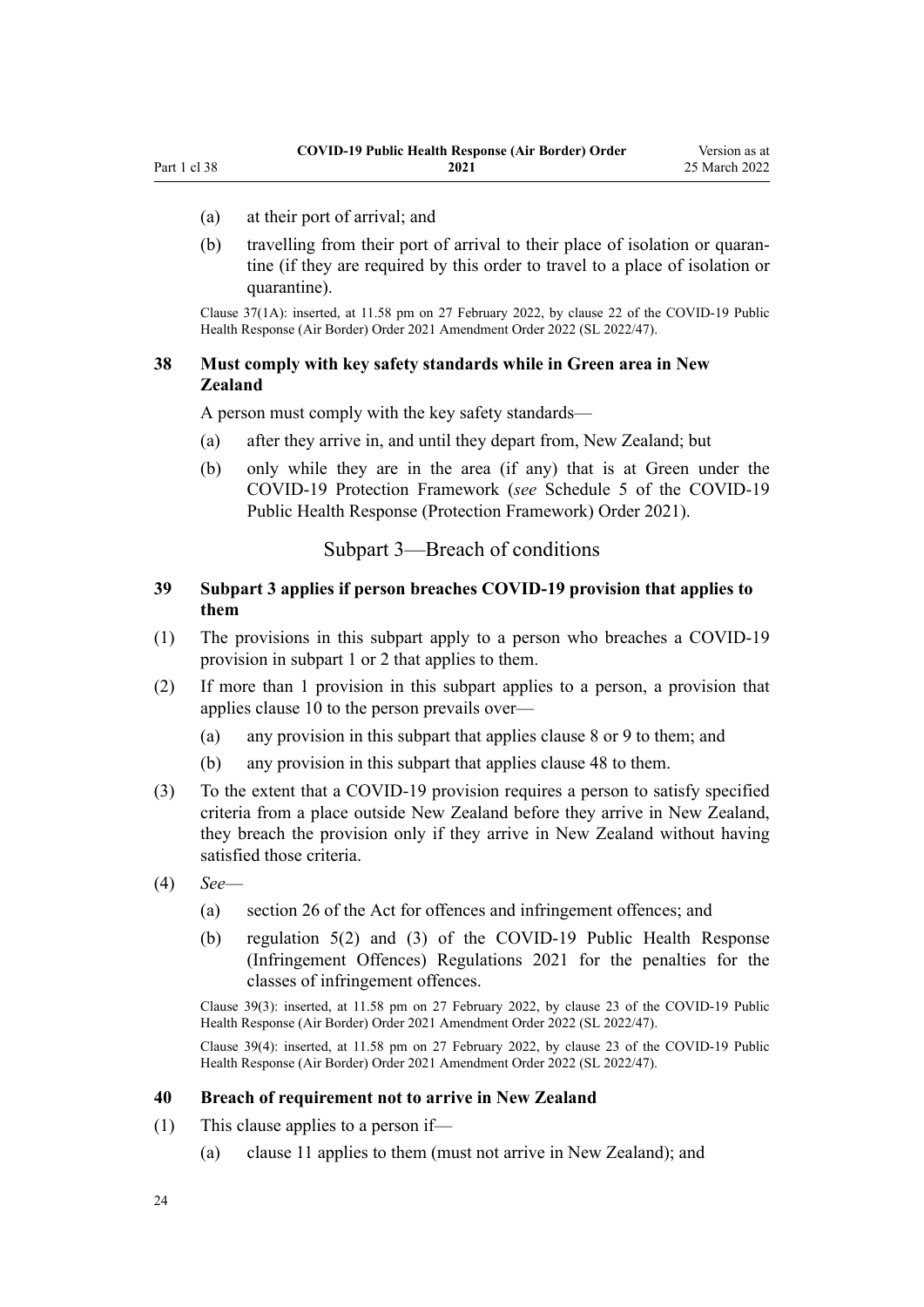#### (b) they arrive in New Zealand.

<span id="page-24-0"></span>(2) If the person enters New Zealand, [clause 10](#page-12-0) applies to them instead.

### **41 Failure to produce evidence of being vaccinated**

#### *[Revoked]*

Clause 41: revoked, at 11.59 pm on 18 March 2022, by [clause 5](http://legislation.govt.nz/pdflink.aspx?id=LMS664427) of the COVID-19 Public Health Response (Air Border) Amendment Order (No 2) 2022 (SL 2022/75).

# **42 Failure to produce evidence of pre-departure test or negative result**

#### *[Revoked]*

Clause 42: revoked, at 11.58 pm on 27 February 2022, by [clause 25](http://legislation.govt.nz/pdflink.aspx?id=LMS650848) of the COVID-19 Public Health Response (Air Border) Order 2021 Amendment Order 2022 (SL 2022/47).

# **43 Failure to comply with key safety standards or route safety plan outside New Zealand**

- (1) This clause applies to a person if—
	- (a) [clause 22](#page-16-0) applies to them (must comply with key safety standards or route safety plan while outside New Zealand); and
	- (b) they arrive in New Zealand having breached the requirements of that clause.
- (2) If [clause 10](#page-12-0) (must enter managed isolation and quarantine under [Part 1](http://legislation.govt.nz/pdflink.aspx?id=LMS401726) of Isolation and Quarantine Order) already applies to the person, it continues to apply to them.
- (3) In any other case, if the person enters New Zealand, [clause 9](#page-11-0) (must self-isolate under specified Part of Isolation and Quarantine Order and in qualifying place) applies to them as if the specified Part of the Isolation and Quarantine Order were [Part 1A.](http://legislation.govt.nz/pdflink.aspx?id=LMS415267)
- (4) A person breaches the key safety standards or route safety plan only if a health protection officer or a medical officer of health determines (on the basis of information brought to that officer's attention) that there are reasonable grounds to believe that the person has breached those standards or that plan.

#### **44 Failure to provide details of qualifying place to self-isolate**

#### *[Revoked]*

Clause 44: revoked, at 11.58 pm on 27 February 2022, by [clause 26](http://legislation.govt.nz/pdflink.aspx?id=LMS650849) of the COVID-19 Public Health Response (Air Border) Order 2021 Amendment Order 2022 (SL 2022/47).

#### **45 Exhibiting symptoms of COVID-19 on arrival**

#### *[Revoked]*

Clause 45: revoked, at 11.58 pm on 27 February 2022, by [clause 27](http://legislation.govt.nz/pdflink.aspx?id=LMS650850) of the COVID-19 Public Health Response (Air Border) Order 2021 Amendment Order 2022 (SL 2022/47).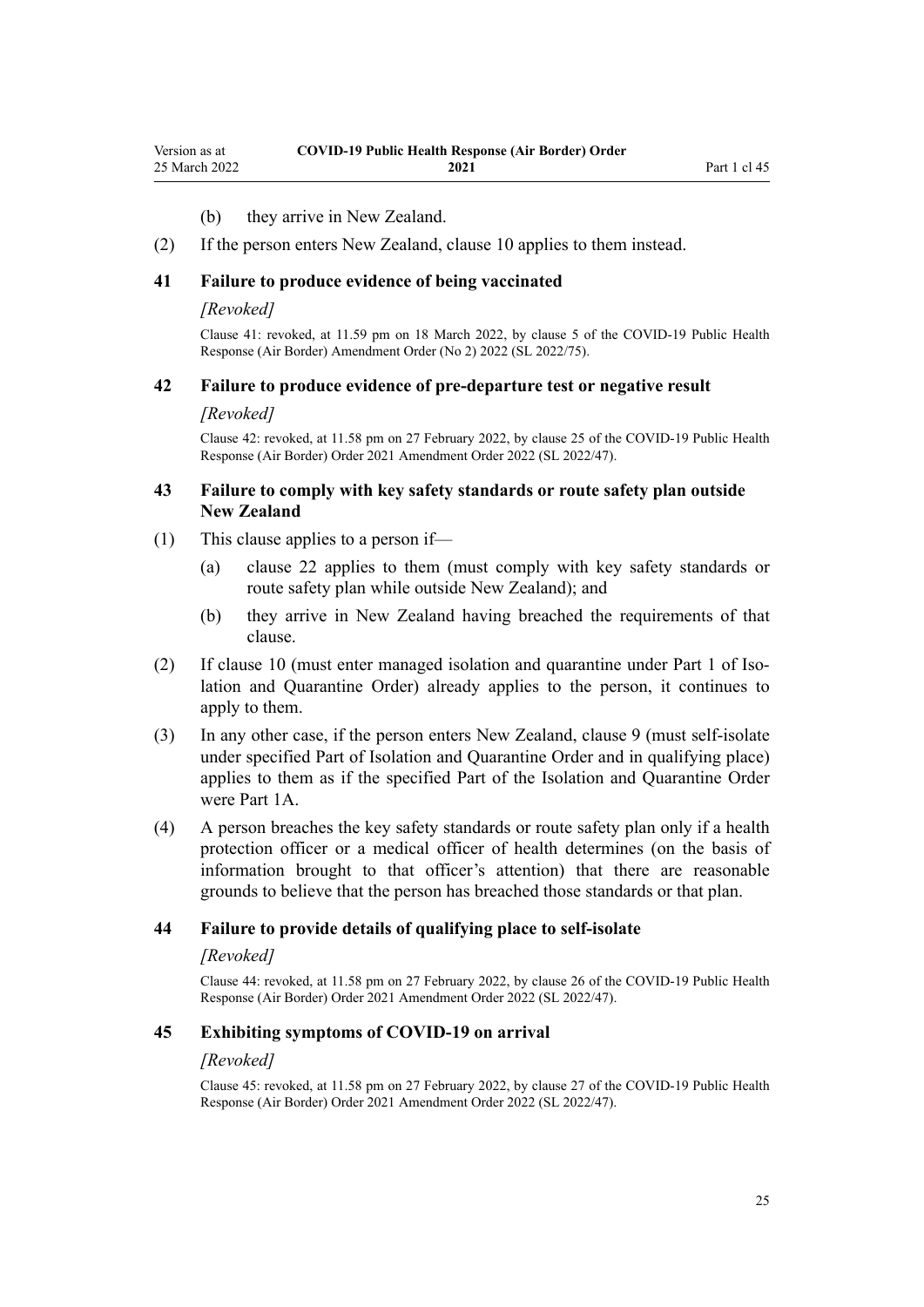- <span id="page-25-0"></span>(1) This clause applies to a person if—
	- (a) [clause 34](#page-21-0) (must be considered at low risk of having or transmitting COVID-19) applies to them; and
	- (b) a determination is made under that clause that they are not at low risk of having or transmitting COVID-19.
- (2) If [clause 10](#page-12-0) (must enter managed isolation and quarantine under [Part 1](http://legislation.govt.nz/pdflink.aspx?id=LMS401726) of Isolation and Quarantine Order) already applies to the person, it continues to apply to them.
- (3) If the person arrives as an overseas-based aircrew member and enters New Zealand, [clause 10](#page-12-0) applies to them until they depart from New Zealand.
- (4) If the person arrives as a New Zealand-based aircrew member or a relevant worker, and enters New Zealand, [clause 9](#page-11-0) (must self-isolate under specified Part of Isolation and Quarantine Order and in qualifying place) applies to them—
	- (a) instead of the clause in [subpart 1](#page-11-0) that would otherwise apply; and
	- (b) as if the specified Part of the Isolation and Quarantine Order were [Part](http://legislation.govt.nz/pdflink.aspx?id=LMS415267) [1A](http://legislation.govt.nz/pdflink.aspx?id=LMS415267).
- (5) In any other case, if the person enters New Zealand, [clause 48](#page-26-0) applies to them (must report for and undergo assessment and comply with decision of assessing officer).

Clause 46(3): amended, at 11.58 pm on 16 January 2022, by [clause 21](http://legislation.govt.nz/pdflink.aspx?id=LMS629303) of the COVID-19 Public Health Response (Air Border and Isolation and Quarantine) Amendment Order 2022 (SL 2022/2).

#### **47 Failure to comply with key safety standards while in New Zealand**

- (1) This clause applies to a person if—
	- (a) [clause 38](#page-23-0) applies to them (must comply with key safety standards while in Green area in New Zealand); and
	- (b) after they enter New Zealand, they breach the key safety standards.
- (2) The person must enter managed isolation or quarantine (commencing as soon as is reasonably practicable after the determination under subclause (3)) in accordance with [Part 1](http://legislation.govt.nz/pdflink.aspx?id=LMS401726) of the Isolation and Quarantine Order.
- (3) A person **breaches the key safety standards** only if a health protection officer or a medical officer of health determines (on the basis of information brought to that officer's attention) that there are reasonable grounds to believe that the person has breached those standards.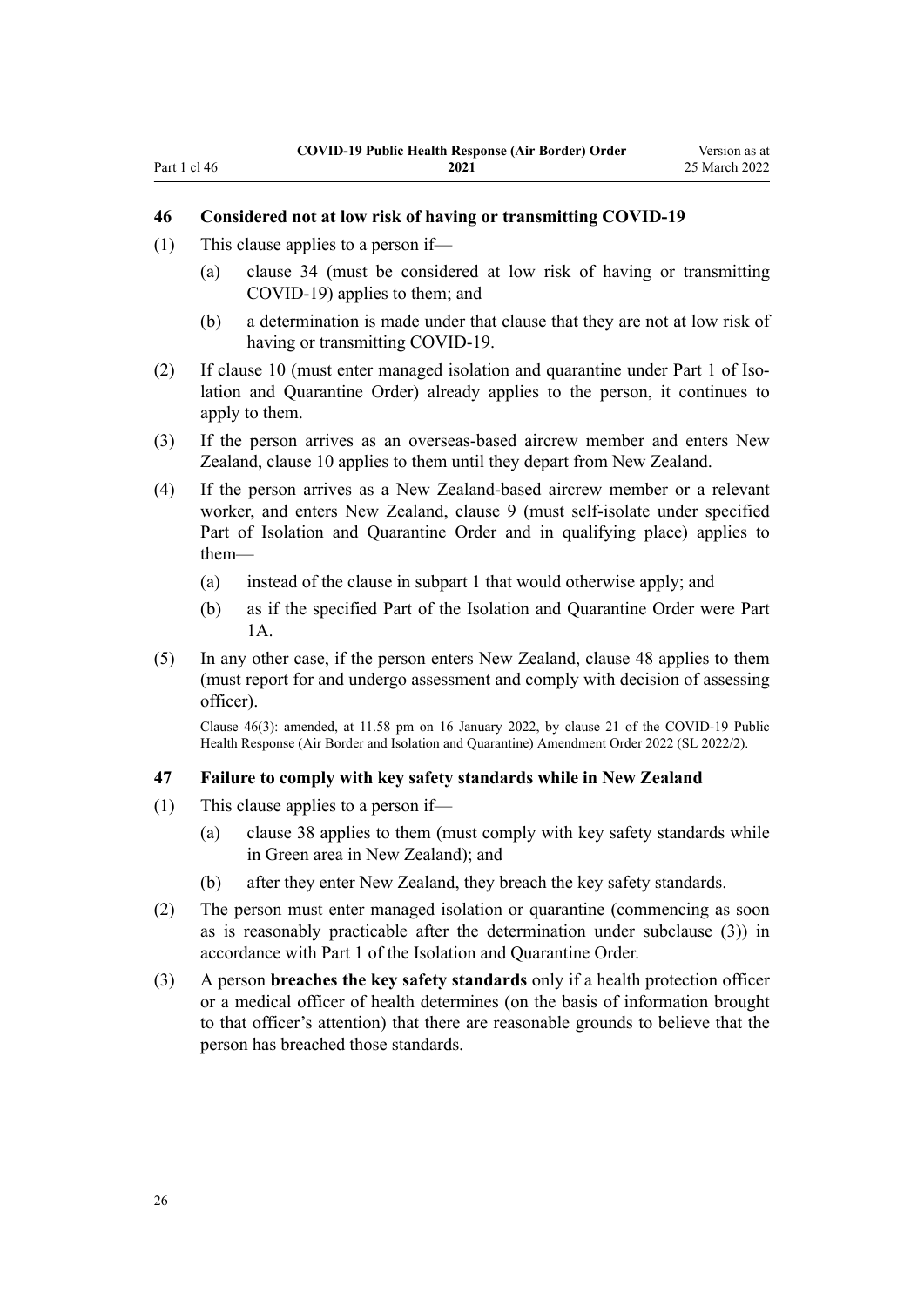# <span id="page-26-0"></span>**48 Must report for and undergo assessment and comply with decision of assessing officer**

- (1) If this clause applies to a person, they must, as soon as is reasonably practic‐ able after they arrive in New Zealand, report for and undergo an assessment at their port of arrival.
- (2) The assessment must be carried out by a medical officer of health, a health pro‐ tection officer, or a health practitioner (the **assessing officer**).
- (3) The assessing officer must decide which of the following is most appropriate to the particular circumstances of the case:
	- (a) if [clause 8](#page-11-0) already applies to the person (no isolation or quarantine required),—
		- (i) that clause should continue to apply to them; or
		- (ii) [clause 9](#page-11-0) or [10](#page-12-0) should apply to them instead:
	- (b) if [clause 9](#page-11-0) already applies to the person (must self-isolate under specified Part of Isolation and Quarantine Order and in qualifying place), whether it is applied to them by a COVID-19 border requirements schedule or another provision in this subpart,—
		- (i) that clause, and the Part of the Isolation and Quarantine Order that is specified in a COVID-19 border requirements schedule, should continue to apply to them; or
		- (ii) they should self-isolate under a more restrictive Part of the Isolation and Quarantine Order; or
		- (iii) [clause 10](#page-12-0) should apply to them instead.
- (4) Whichever clause (and, if relevant, whichever Part of the Isolation and Quaran‐ tine Order) the assessing officer decides is most appropriate applies to the person.

# **49 Breach of order may be infringement offence**

A breach of a COVID-19 provision may be an infringement offence: *see* [Part 4.](#page-33-0)

# **Part 2**

# **Provisions that apply to carriers**

# **50 Aircraft must arrive at specified airport**

- (1) A carrier must not cause an aircraft to arrive in New Zealand other than at an airport that is specified by a Director-General notice.
- (2) A specified airport must be a security designated aerodrome (as defined in sec[tion 2\(1\)](http://legislation.govt.nz/pdflink.aspx?id=DLM214692) of the Civil Aviation Act 1990).
- (3) This clause does not apply if the aircraft is a military craft.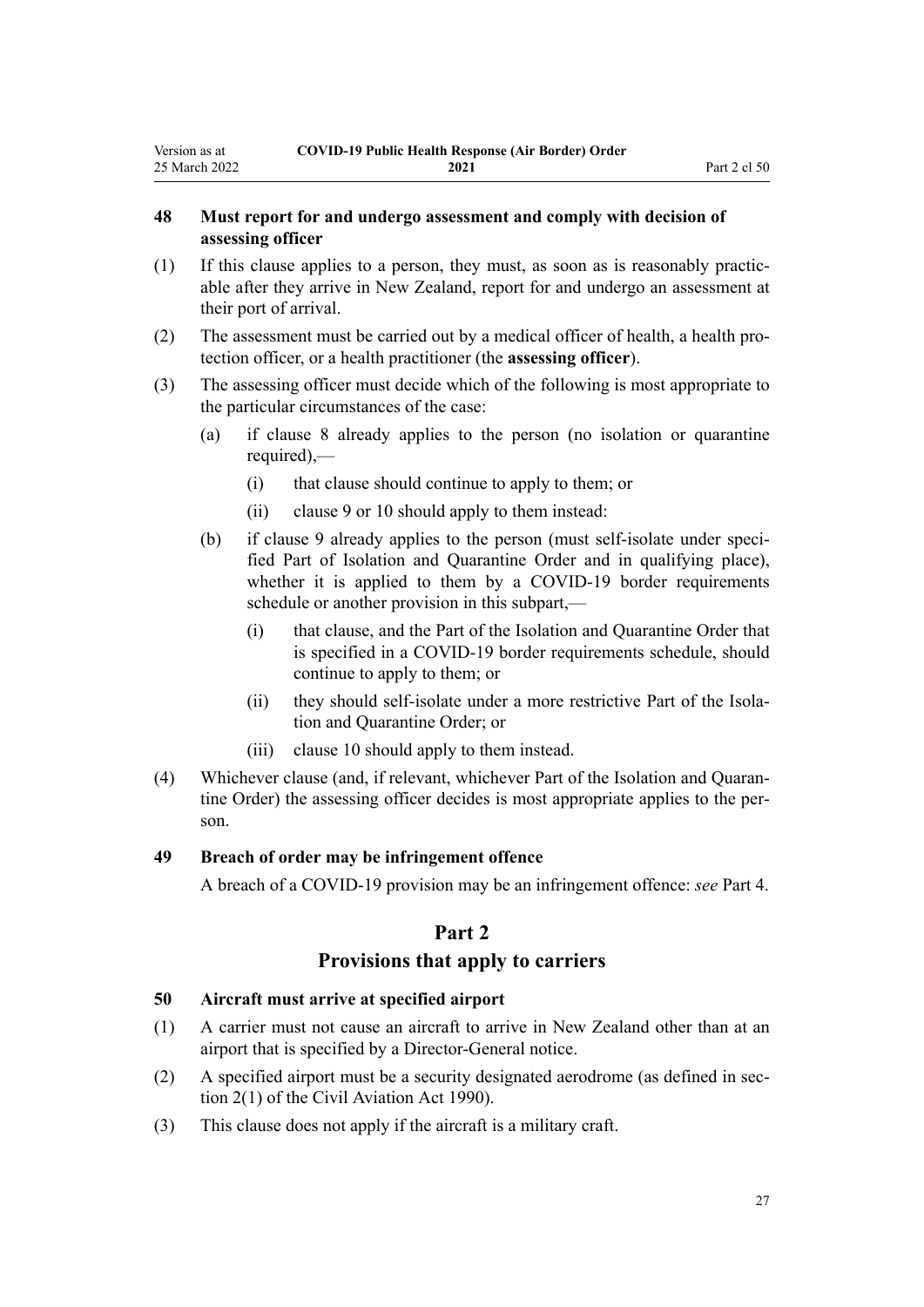# <span id="page-27-0"></span>Part 2 cl 51

# **51 Carrier may have route safety plans**

- (1) A carrier may have a route safety plan for any route of travel to New Zealand.
- (2) A route safety plan must specify requirements that New Zealand-based aircrew members must comply with while they are outside New Zealand.
- (3) A route safety plan has effect for the purpose of this order only if it is approved by the Director-General by notice in writing to the carrier.
- (4) The Director-General must not approve a route safety plan unless they are satisfied that the plan will be no less effective than the key safety standards at mitigating the risk that aircrew members travelling on the route will have or transmit COVID-19 on their arrival in New Zealand.

### **52 Carrier must notify changes affecting route safety plan**

A carrier must notify the Director-General if—

- (a) it has a route safety plan for a route; and
- (b) the route changes or there is a change to any aspect of the route safety plan that could reduce how effectively it mitigates the risk that aircrew members travelling on the route will have or transmit COVID-19 on their arrival in New Zealand.

# **53 Carrier must promote compliance with route safety plan or key safety standards**

A carrier must take all reasonable steps to ensure that each New-Zealand based aircrew member who works for the carrier, and who arrives in New Zealand by air as an aircrew member,—

- (a) has complied with the key safety standards while they are outside New Zealand; or
- (b) has complied with the route safety plan for the aircrew member's route of travel.

### **54 Carrier must check compliance with COVID-19 provisions**

- (1) A carrier must not cause an aircraft to arrive in New Zealand unless the carrier has taken reasonable steps to ensure that each person on board satisfies the requirements of any COVID-19 provisions that apply to them.
- (2) Subclauses (3) to (6) apply to a carrier only in relation to a flight that is not part of a scheduled international air service.
- (3) The carrier must not cause an aircraft to arrive in New Zealand unless the carrier provides to the New Zealand Customs Service—
	- (a) a declaration that it has complied with subclause (1); and
	- (b) the following details about each person on board:
		- (i) passport or official travel document number: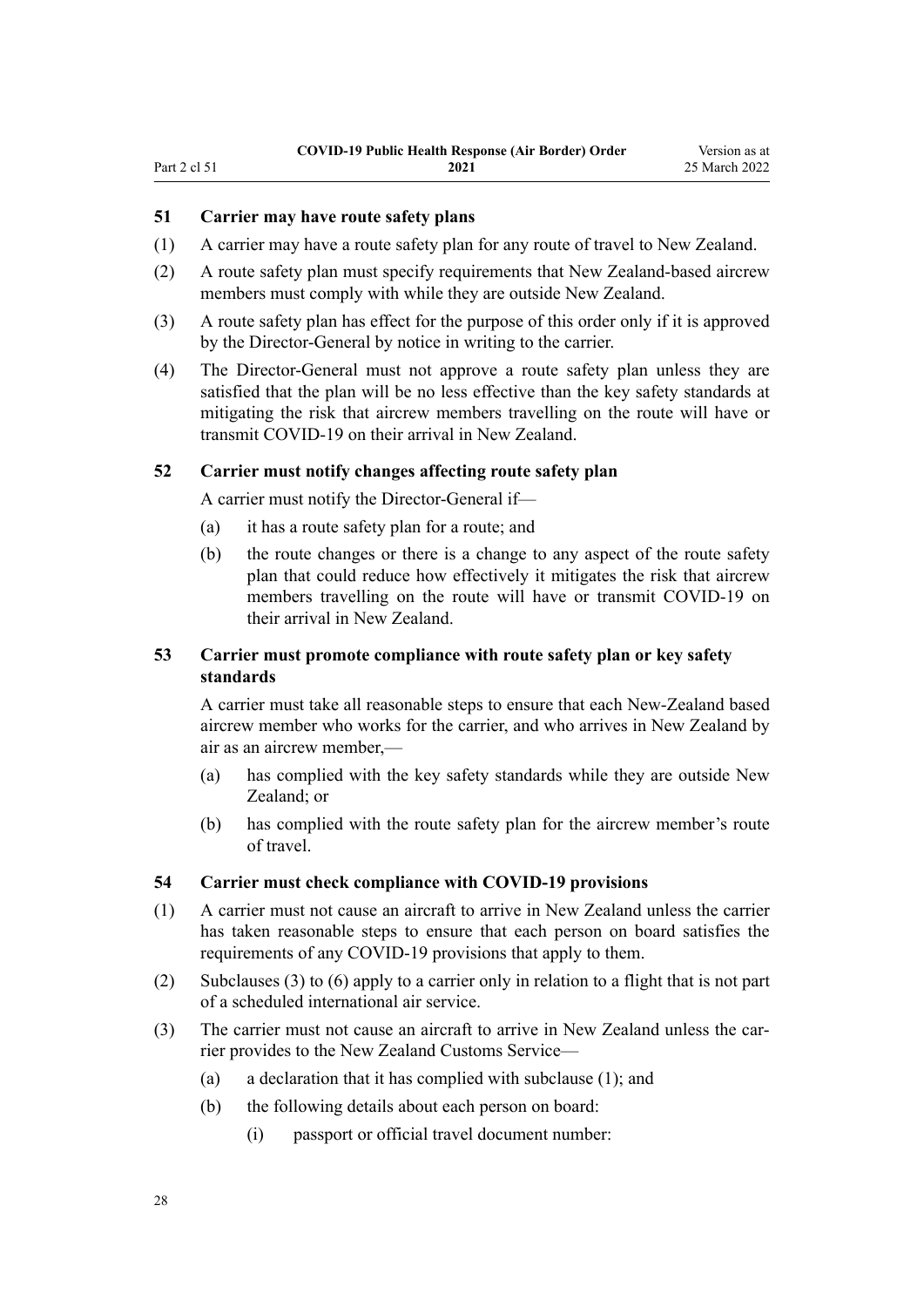- <span id="page-28-0"></span>(ii) citizenship, as identified in the passport or official travel document:
- (iii) surname:
- (iv) given names:
- (v) date of birth:
- (vi) sex, as identified in the passport or official travel document:
- (vii) port of arrival:
- (viii) date of arrival:
- (ix) estimated time of arrival.
- (4) The declaration must be provided before the flight departs, and the details must be provided at least 3 hours before the flight departs.
- (5) However, if the aircraft carries any person on more than 1 of their connecting flights to New Zealand,—
	- (a) the carrier's declaration in relation to that person must be provided before the first of those flights departs; and
	- (b) the details for that person must be provided by the carrier 3 hours before the first of those flights departs.
- (6) The declaration and the details must be provided in the manner approved by the chief executive of the New Zealand Customs Service for the purpose of this clause.

Clause 54(2): inserted, at 11.58 pm on 27 February 2022, by [clause 28](http://legislation.govt.nz/pdflink.aspx?id=LMS650851) of the COVID-19 Public Health Response (Air Border) Order 2021 Amendment Order 2022 (SL 2022/47).

Clause 54(3): inserted, at 11.58 pm on 27 February 2022, by [clause 28](http://legislation.govt.nz/pdflink.aspx?id=LMS650851) of the COVID-19 Public Health Response (Air Border) Order 2021 Amendment Order 2022 (SL 2022/47).

Clause 54(4): inserted, at 11.58 pm on 27 February 2022, by [clause 28](http://legislation.govt.nz/pdflink.aspx?id=LMS650851) of the COVID-19 Public Health Response (Air Border) Order 2021 Amendment Order 2022 (SL 2022/47).

Clause 54(5): inserted, at 11.58 pm on 27 February 2022, by [clause 28](http://legislation.govt.nz/pdflink.aspx?id=LMS650851) of the COVID-19 Public Health Response (Air Border) Order 2021 Amendment Order 2022 (SL 2022/47).

Clause 54(6): inserted, at 11.58 pm on 27 February 2022, by [clause 28](http://legislation.govt.nz/pdflink.aspx?id=LMS650851) of the COVID-19 Public Health Response (Air Border) Order 2021 Amendment Order 2022 (SL 2022/47).

# **Part 3**

# **Exemptions and other powers**

### *Exemptions*

# **55 General provisions about exemptions**

- (1) This clause applies to any exemption that may be granted by the Minister under [clause 57](#page-30-0) or the Director-General under [clause 58.](#page-30-0)
- (2) The Minister or Director-General must not grant the exemption unless they are satisfied that—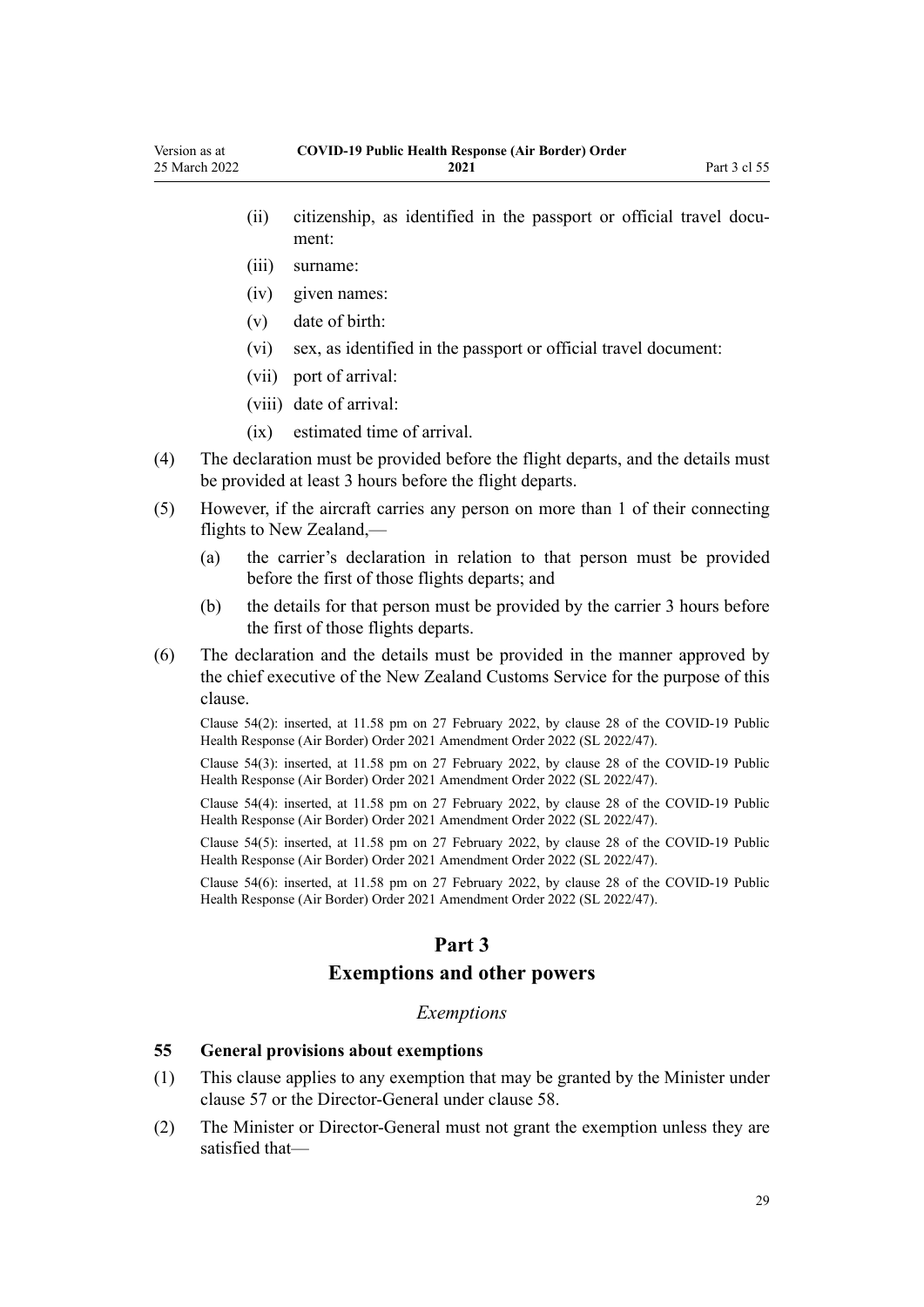- (a) the exemption is necessary or desirable in order to promote the purposes of the Act or the purposes of this order; and
- (b) the extent of the exemption is not broader than is reasonably necessary to address the matters giving rise to the exemption.
- (3) The exemption may be granted from a provision as a whole or from any aspect of how it is applied by a COVID-19 border requirements schedule.
- (4) If the exemption is for a class of persons, the class may identified or limited by reference to any matter, including, for example, any of the following matters:
	- (a) the country or airport from which they departed for New Zealand:
	- (b) the port of arrival or scheduled port of arrival:
	- (c) the carrier of the aircraft undertaking the flight by which they arrive in New Zealand:
	- (d) other particulars of the flight by which they arrive in New Zealand (such as its flight number and scheduled departure or arrival times):
	- (e) whether they were in certain places at or after a certain time before departing for or arriving in New Zealand.
- (5) The Minister or Director-General may impose conditions on the exemption as they consider necessary.

# **56 How exemptions are notified or published**

- (1) An exemption granted under this Part is secondary legislation (*see* [Part 3](http://legislation.govt.nz/pdflink.aspx?id=DLM7298343) of the Legislation Act 2019 for publication requirements), unless it applies only to 1 or more named persons.
- (2) An exemption granted under this Part for 1 or more named persons (an **indi‐ vidual exemption**) must be notified in writing to the applicant and the named person or persons.
- (3) An exemption, or an amendment to an exemption, must be published (for secondary legislation) or notified to the named person or persons (for individual exemptions) as soon as practicable after it is made.
- (4) An exemption, or an amendment to an exemption, may come into force before it is published (for secondary legislation) or notified (for individual exemp‐ tions) if the maker is satisfied that the exemption or amendment should come into force urgently.
- (5) In that case,—

<span id="page-29-0"></span>Part 3 cl 56

- (a) the effect of the exemption (or amendment) must be publicly announced before it comes into force; and
- (b) the exemption or amendment must be published under the [Legislation](http://legislation.govt.nz/pdflink.aspx?id=DLM7298104) [Act 2019](http://legislation.govt.nz/pdflink.aspx?id=DLM7298104) (for secondary legislation) or notified by the maker (for individual exemptions) as soon as practicable after it comes into force.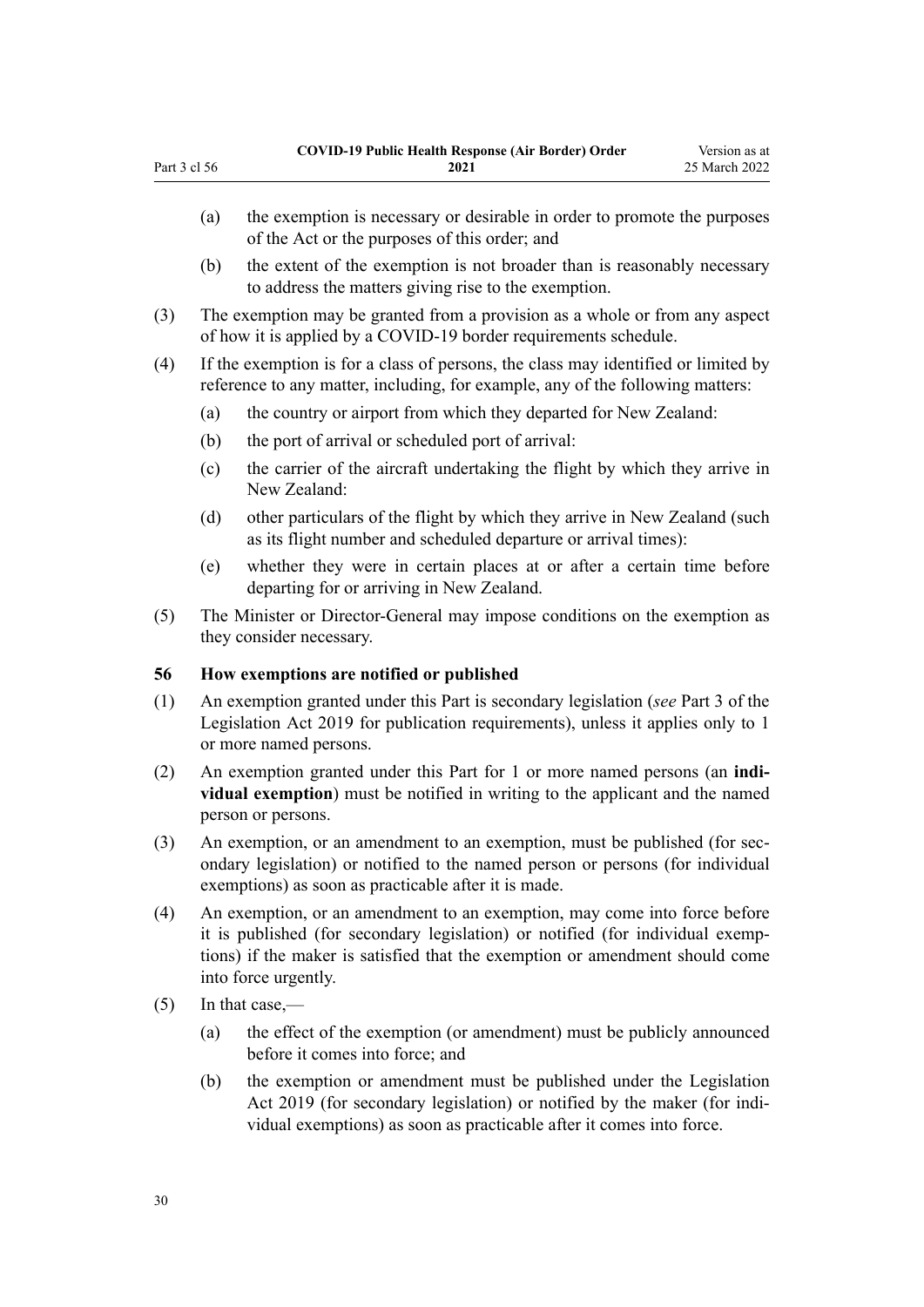<span id="page-30-0"></span>

| Legislation Act 2019 requirements for secondary legislation referred to subclause (1) |                                                                                                |                    |
|---------------------------------------------------------------------------------------|------------------------------------------------------------------------------------------------|--------------------|
| <b>Publication</b>                                                                    | The maker must publish it in accordance with the<br>Legislation (Publication) Regulations 2021 | LA19 s $74(1)(aa)$ |
| <b>Presentation</b>                                                                   | The Minister must present it to the House of<br>Representatives                                | LA19 s 114         |
| <b>Disallowance</b>                                                                   | It may be disallowed by the House of Representatives<br>This note is not part of the Order.    | LA19 ss 115, 116   |

# **57 Minister may grant exemptions**

- (1) The Minister may, by notice, exempt a person or class of persons from any pro‐ vision of this order.
- (2) The Minister must take into account the advice of the Director-General when deciding—
	- (a) whether to grant an exemption; and
	- (b) what (if any) conditions to impose on an exemption.
- (3) *See also* [clauses 55](#page-28-0) and [56.](#page-29-0)

# **58 Director-General may grant exemptions**

- (1) The Director-General may, by notice,—
	- (aaa) exempt a person or class of persons from [clause 11](#page-12-0) (must not arrive in New Zealand) for humanitarian reasons:
	- (a) exempt a person or class of persons from [clause 13](#page-12-0) (must be vaccinated or be excused by certificate (unless under 17 years of age)):
	- (b) exempt a class of persons from—
		- (i) [clause 14](#page-14-0) (must have pre-departure test for COVID-19 or be excused by certificate (unless under 2 years of age)):
		- (ii) [clause 15](#page-14-0) (must have negative result from pre-departure test for COVID-19 (or certificate):
	- (c) exempt a carrier or class of carriers from [clause 50](#page-26-0) (aircraft must arrive at specified airport):
	- (d) exempt from any COVID-19 provision—
		- (i) an aircrew member or a class of aircrew members:
		- (ii) any other person or class of persons whose work is essential to the safe operation of a flight or port of arrival:
	- (e) exempt a person or class of persons, or a carrier or class of carriers, from any provision of this order to assist with the response to an emergency.
- (2) *See also* [clauses 55](#page-28-0) and [56.](#page-29-0)
- (3) In this clause, **emergency**—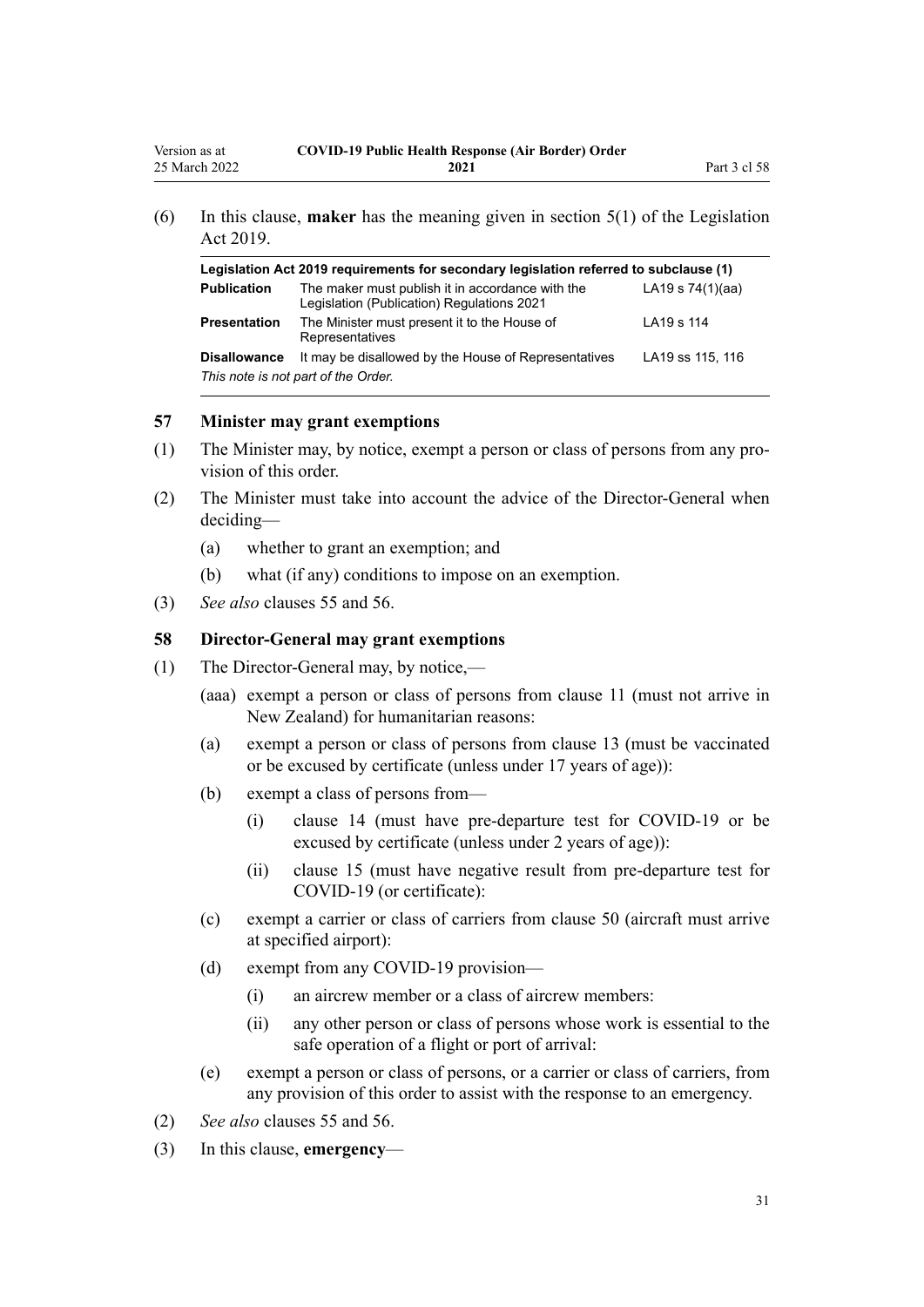- <span id="page-31-0"></span>(a) has the meaning given by [section 4](http://legislation.govt.nz/pdflink.aspx?id=DLM149796) of the Civil Defence Emergency Management Act 2002; and
- (b) includes an emergency that may occur.

Clause 58(1)(aaa): inserted, at 11.58 pm on 27 February 2022, by [clause 29\(1\)](http://legislation.govt.nz/pdflink.aspx?id=LMS650852) of the COVID-19 Pub‐ lic Health Response (Air Border) Order 2021 Amendment Order 2022 (SL 2022/47).

Clause 58(1)(a): amended, at 11.58 pm on 27 February 2022, by [clause 29\(2\)](http://legislation.govt.nz/pdflink.aspx?id=LMS650852) of the COVID-19 Pub‐ lic Health Response (Air Border) Order 2021 Amendment Order 2022 (SL 2022/47).

Clause  $58(1)(b)$ : amended, at 11.58 pm on 27 February 2022, by [clause 29\(3\)](http://legislation.govt.nz/pdflink.aspx?id=LMS650852) of the COVID-19 Public Health Response (Air Border) Order 2021 Amendment Order 2022 (SL 2022/47).

Clause 58(1)(b)(i): amended, at 11.58 pm on 27 February 2022, by [clause 29\(4\)](http://legislation.govt.nz/pdflink.aspx?id=LMS650852) of the COVID-19 Public Health Response (Air Border) Order 2021 Amendment Order 2022 (SL 2022/47).

Clause 58(1)(e): replaced, at 11.58 pm on 27 February 2022, by [clause 29\(5\)](http://legislation.govt.nz/pdflink.aspx?id=LMS650852) of the COVID-19 Public Health Response (Air Border) Order 2021 Amendment Order 2022 (SL 2022/47).

# *Director-General notices*

# **59 Director-General may specify matters by notice**

- (1) The Director-General may, by notice, specify anything that this order says may or must be specified by notice.
- (2) A notice made under this clause is secondary legislation (*see* [Part 3](http://legislation.govt.nz/pdflink.aspx?id=DLM7298343) of the Legislation Act 2019 for publication requirements), unless it applies only to 1 or more named persons, places, or things.
- (3) A notice made under this clause for 1 or more named persons (an **individual notice**) must be notified in writing to the applicant and any named person or persons.
- (4) A notice, or an amendment to a notice, must be published (for secondary legis‐ lation) or notified (for individual exemptions) as soon as practicable after it is made.
- (5) An exemption, or an amendment to an exemption, may come into force before it is published (for secondary legislation) or notified (for individual exemp‐ tions) if the Director-General is satisfied that the exemption or amendment should come into force urgently.
- $(6)$  In that case,—
	- (a) the effect of the exemption (or the amendment) must be publicly announced before it comes into force; and
	- (b) the exemption or amendment must be published under the [Legislation](http://legislation.govt.nz/pdflink.aspx?id=DLM7298104) [Act 2019](http://legislation.govt.nz/pdflink.aspx?id=DLM7298104) (for secondary legislation) or notified (for individual exemptions) as soon as practicable after it comes into force.

| Legislation Act 2019 requirements for secondary legislation made under this clause |                                                                                                |                    |
|------------------------------------------------------------------------------------|------------------------------------------------------------------------------------------------|--------------------|
| <b>Publication</b>                                                                 | The maker must publish it in accordance with the<br>Legislation (Publication) Regulations 2021 | LA19 s $74(1)(aa)$ |
| <b>Presentation</b>                                                                | The Minister must present it to the House of<br>Representatives                                | LA19 s 114         |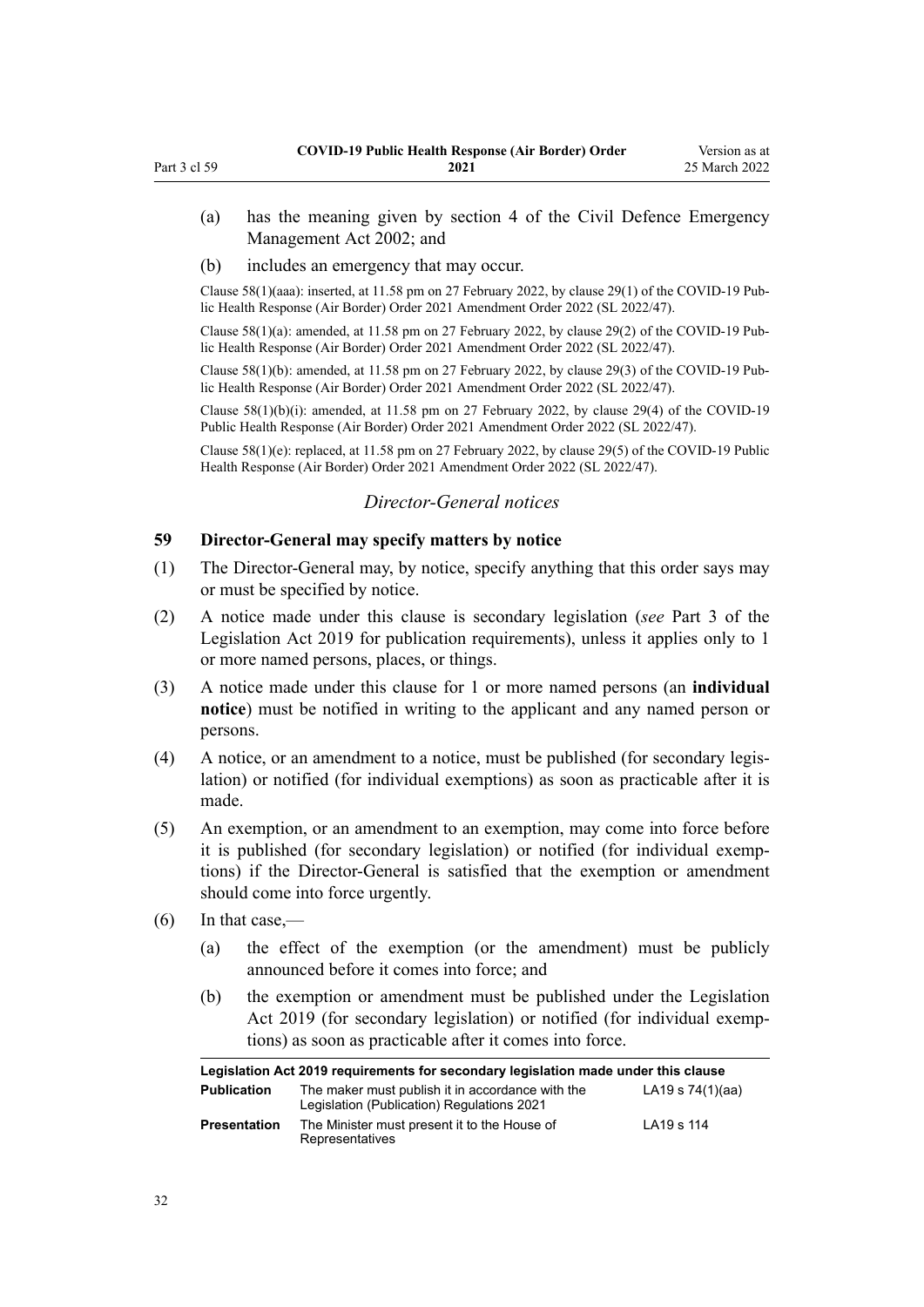<span id="page-32-0"></span>**Disallowance** It may be disallowed by the House of Representatives LA19 [ss 115](http://legislation.govt.nz/pdflink.aspx?id=DLM7298431), [116](http://legislation.govt.nz/pdflink.aspx?id=DLM7298432) *This note is not part of the Order.*

# **Part 4**

# **New Zealand traveller declaration system**

Part 4: inserted, at 11.00 am on 25 March 2022, by [clause 8](http://legislation.govt.nz/pdflink.aspx?id=LMS665869) of the COVID-19 Public Health Response (Air Border) Amendment Order (No 3) 2022 (SL 2022/76).

#### **60 New Zealand traveller declaration system**

- (1) The New Zealand traveller declaration system (the **NZTD system**) is a system that is established and administered by the chief executive and has the follow‐ ing features:
	- (a) features to enable the chief executive to identify which COVID-19 pro‐ visions are likely to apply to a person who travels to New Zealand before, on, and after the person's arrival in New Zealand:
	- (b) features to enable the chief executive to collect evidence of the person's compliance with the COVID-19 provisions that apply to the person:
	- (c) features to enable the person to make a traveller declaration for the pur‐ poses of [clause 23\(3\):](#page-17-0)
	- (d) features to enable the chief executive to issue NZTD traveller passes for the purposes of [clause 12](#page-12-0).
- (2) The chief executive must issue an NZTD traveller pass, in the form that is specified by a Director-General notice, to a person who makes a traveller declar‐ ation using the NZTD system.
- (3) However, the chief executive may decline to issue an NZTD traveller pass to a person, or cancel a person's NZTD traveller pass before they enter New Zealand, if—
	- (a) the person's traveller declaration does not meet the requirements of [clause 23](#page-17-0); or
	- (b) the person has not produced satisfactory evidence of compliance with a COVID-19 provision; or
	- (c) the chief executive reasonably believes that the person's traveller declar‐ ation includes information, or the person has produced evidence, that is false or misleading in any material particular.
- (4) In subclause (3)(b), evidence is **satisfactory** if it is produced in the form that is specified by a Director-General notice and confirms the details that are specified by a Director-General notice.
- (5) In this clause, **chief executive** means the chief executive of the New Zealand Customs Service.

Clause 60: inserted, at 11.00 am on 25 March 2022, by [clause 8](http://legislation.govt.nz/pdflink.aspx?id=LMS665869) of the COVID-19 Public Health Response (Air Border) Amendment Order (No 3) 2022 (SL 2022/76).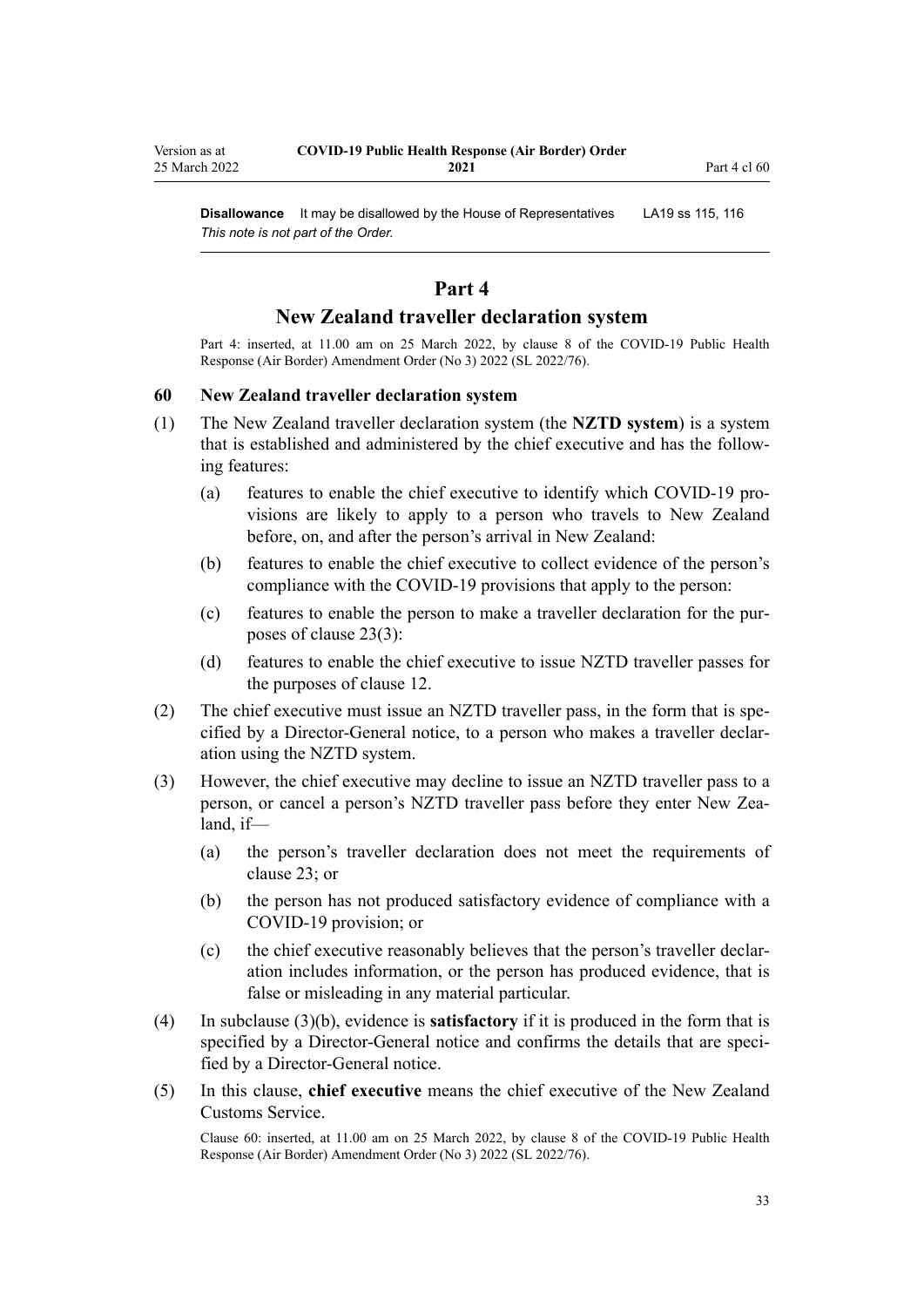# **Part 4**

# **Infringement offences**

*[Revoked]*

<span id="page-33-0"></span>Part 4: revoked, at 11.58 pm on 27 February 2022, by [clause 30](http://legislation.govt.nz/pdflink.aspx?id=LMS650853) of the COVID-19 Public Health Response (Air Border) Order 2021 Amendment Order 2022 (SL 2022/47).

#### **60 Breaches of this order that are infringement offences**

#### *[Revoked]*

Clause 60: revoked, at 11.58 pm on 27 February 2022, by [clause 30](http://legislation.govt.nz/pdflink.aspx?id=LMS650853) of the COVID-19 Public Health Response (Air Border) Order 2021 Amendment Order 2022 (SL 2022/47).

# **Part 5**

# **Revocations**

#### **61 Revocations**

*Secondary legislation*

- (1) The following instruments are revoked:
	- (a) [COVID-19 Public Health Response \(Air Border\) Order \(No 2\) 2020](http://legislation.govt.nz/pdflink.aspx?id=LMS403345) (LI 2020/239):
	- (b) [COVID-19 Public Health Response \(Exemptions and Conditions for](http://legislation.govt.nz/pdflink.aspx?id=LMS492859) [Quarantine-free Travel\) Notice 2021](http://legislation.govt.nz/pdflink.aspx?id=LMS492859) (LI 2021/96).

*Other instruments*

- (2) The following instruments are revoked:
	- (a) [COVID-19 Public Health Response \(Air Border\) Order \(No 2\) 2020—](https://gazette.govt.nz/notice/id/2021-go205) [Designation of Specified Places](https://gazette.govt.nz/notice/id/2021-go205) (*Gazette* 2021-go205):
	- (b) [COVID-19 Public Health Response \(Exemption for Quarantine-free](https://gazette.govt.nz/notice/id/2021-go1571?year=2021=1571) [Travel\) Notice \(No 2\) 2021](https://gazette.govt.nz/notice/id/2021-go1571?year=2021=1571) (*Gazette* 2021-go1571):
	- (c) [Exemption of Persons From Clause 8\(2B\) of the COVID-19 Public](https://gazette.govt.nz/notice/id/2021-go1592?year=2021=1592) [Health Response Air Border\) Order \(No 2\) 2020](https://gazette.govt.nz/notice/id/2021-go1592?year=2021=1592) (*Gazette* 2021-go1592):
	- (d) [Exemption of Persons From Clause 8\(2B\) of the COVID-19 Public](https://gazette.govt.nz/notice/id/2021-go1593?year=2021=1593) [Health Response \(Air Border\) Order \(No 2\) 2020](https://gazette.govt.nz/notice/id/2021-go1593?year=2021=1593) (*Gazette* 2021 go1593):
	- (e) [Specification of Examination or Test for COVID-19—COVID-19 Public](https://gazette.govt.nz/notice/id/2021-go1678?year=2021=1678) [Health Response \(Air Border\) Order \(No 2\) 2020](https://gazette.govt.nz/notice/id/2021-go1678?year=2021=1678) (*Gazette* 2021 go1678):
	- (f) [Specification of Appropriate Evidence Relating to a COVID-19 Test—](https://gazette.govt.nz/notice/id/2021-go1679?year=2021=1679) [COVID-19 Public Health Response \(Air Border\) Order \(No 2\) 2020](https://gazette.govt.nz/notice/id/2021-go1679?year=2021=1679) (*Gazette* 2021-go1679):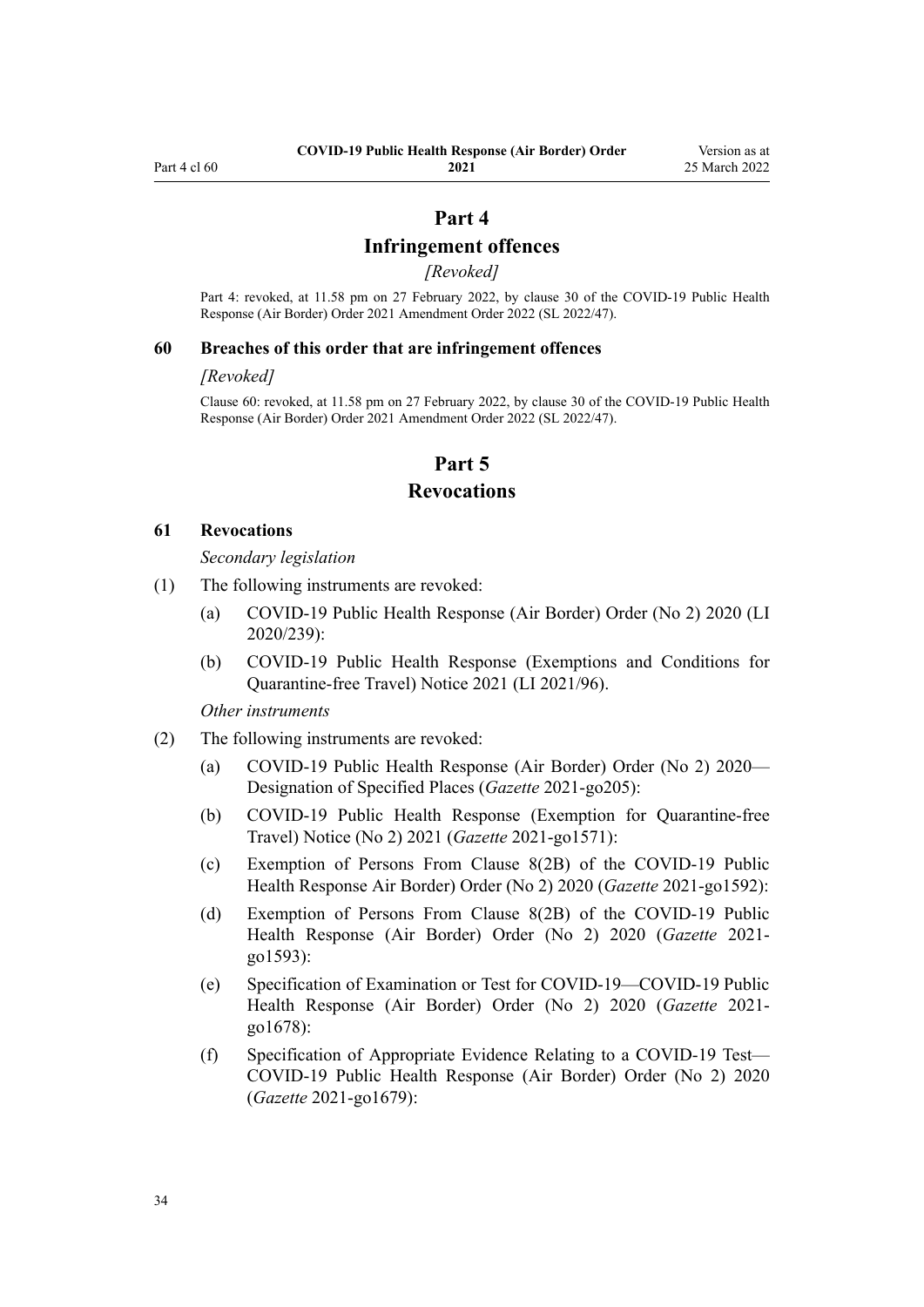| Version as at | <b>COVID-19 Public Health Response (Air Border) Order</b> |              |
|---------------|-----------------------------------------------------------|--------------|
| 25 March 2022 | 2021                                                      | Part 5 cl 61 |

| (g)     | Exemption of Specified Aircrew Members From Clause 22 of the<br>COVID-19 Public Health Response (Air Border) Order (No 2) 2020<br>(Gazette 2021-go2433):                                                                                              |
|---------|-------------------------------------------------------------------------------------------------------------------------------------------------------------------------------------------------------------------------------------------------------|
| (h)     | Exemption of Persons From Clause 8(3) of the COVID-19 Public Health<br>Response (Air Border) Order (No 2) 2020 (Gazette 2021-go2627):                                                                                                                 |
| (i)     | Designation of Higher-risk Routes—COVID-19 Public Health Response<br>(Air Border) Order (No 2) 2020 (Gazette 2021-go2830):                                                                                                                            |
| (j)     | Exemption of Persons from Clause 8(2B) of the COVID-19 Public<br>Health Response (Air Border) Order (No 2) 2020 (Gazette 2021-<br>go3543):                                                                                                            |
| (k)     | Exemption of Persons from Clause $8(2A)$ , (3) and (4) of the COVID-19<br>Public Health Response (Air Border) Order (No 2) 2020 (Gazette 2021-<br>go3656):                                                                                            |
| (1)     | Exemption of Persons From Pre-departure Testing Requirements Before<br>Arriving in New Zealand by Air (Gazette 2021-go4737):                                                                                                                          |
| (m)     | Exemption of Persons From Clause 8(3) of the COVID-19 Public Health<br>Response (Air Border) Order (No 2) 2020 (Gazette 2021-go4851):                                                                                                                 |
| (n)     | Revocation and Replacement-Specification of COVID-19 Vaccines for<br>the Purposes of the Vaccination Requirement in Clause 7E of the<br>COVID-19 Public Health Response (Air Border) Order (No 2) Amend-<br>ment Order (No 11) (Gazette 2021-go5339): |
| $\circ$ | any other instrument made under the COVID-19 Public Health Response<br>(Air Border) Order (No 2) 2020, including any exemption granted under<br>that order to any person or class of persons.                                                         |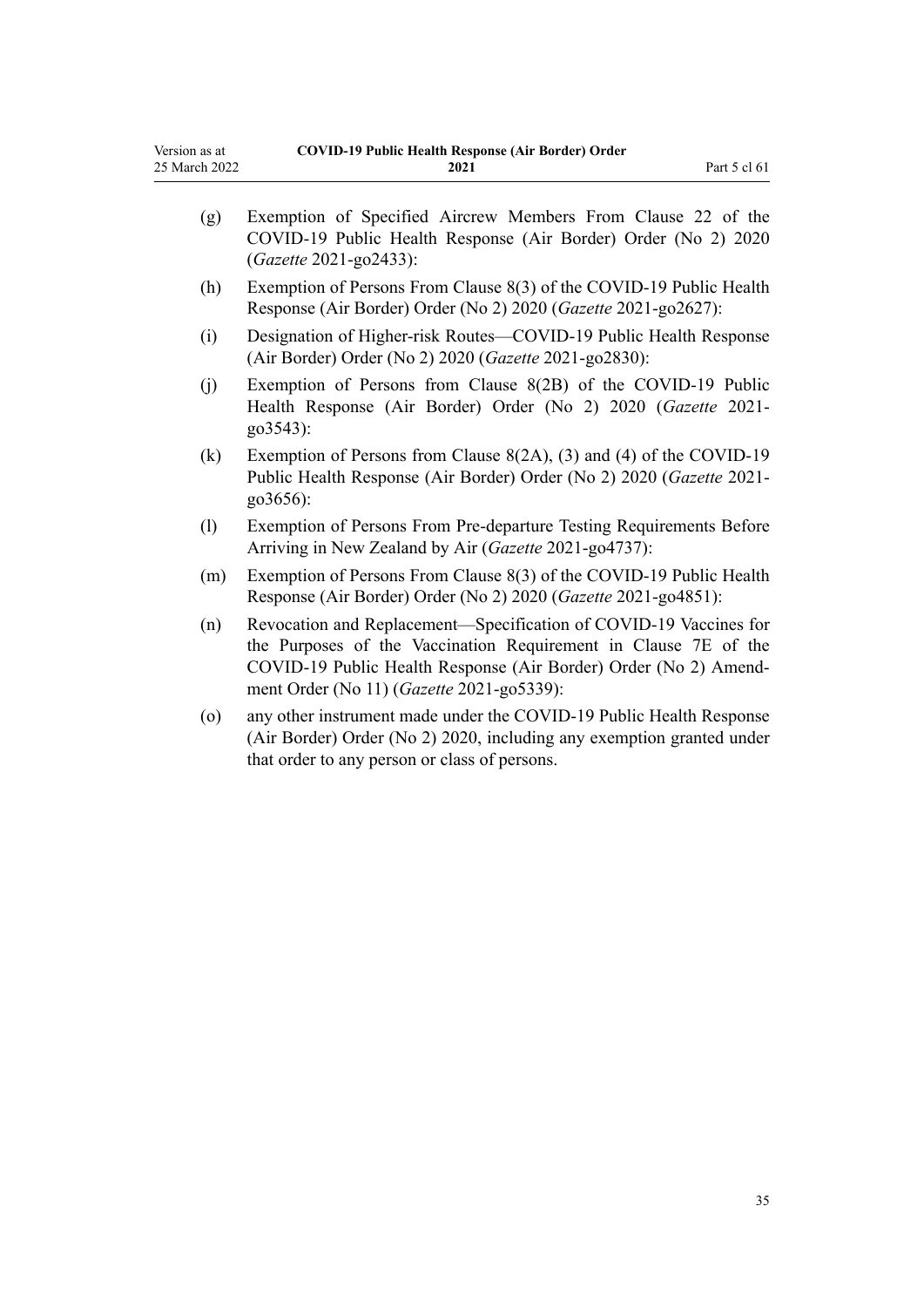# **Schedule 1**

# <span id="page-35-0"></span>**Transitional, savings, and related provisions**

[cl 5](#page-9-0)

# **Part 1**

# **Provisions relating to this order as made**

# **1 Order does not apply to persons or flights that depart before order commences**

- (1) This clause applies if a person arrives in New Zealand on or after the com‐ mencement of this order—
	- (a) on a direct flight, if it departed for New Zealand before the commence‐ ment of this order; or
	- (b) on connecting flights to New Zealand, if the first connecting flight departed before the commencement of this order.
- (2) The [COVID-19 Public Health Response \(Air Border\) Order \(No 2\) 2020](http://legislation.govt.nz/pdflink.aspx?id=LMS403345) and any legislation or instrument made under it, as in force immediately before the commencement of this order, continue to apply to that person or flight.

# **2 Amendments to order do not apply to persons or flights that depart before amendment commences**

#### *[Revoked]*

Schedule 1 clause 2: revoked, at 11.59 pm on 2 March 2022, by [clause 6\(1\)](http://legislation.govt.nz/pdflink.aspx?id=LMS653779) of the COVID-19 Public Health Response (Air Border) Amendment Order 2022 (SL 2022/49).

# **Part 2**

# **Provisions relating to COVID-19 Public Health Response (Air Border) Amendment Order 2022**

Schedule 1 Part 2: inserted, at 11.59 pm on 2 March 2022, by [clause 6\(2\)\(a\)](http://legislation.govt.nz/pdflink.aspx?id=LMS653779) of the COVID-19 Public Health Response (Air Border) Amendment Order 2022 (SL 2022/49).

# **3 Order as amended applies to persons or flights that depart before relevant amendments commence**

- (1) To the extent that the first amendments remove a requirement that a person comply with [clause 21](#page-16-0) before they arrive in New Zealand, the person is not required to comply with that clause if they arrive at or after 11.59 pm on 2 March 2022—
	- (a) on a direct flight, if it departed for New Zealand before that time; or
	- (b) on connecting flights to New Zealand, if the first connecting flight departed before that time.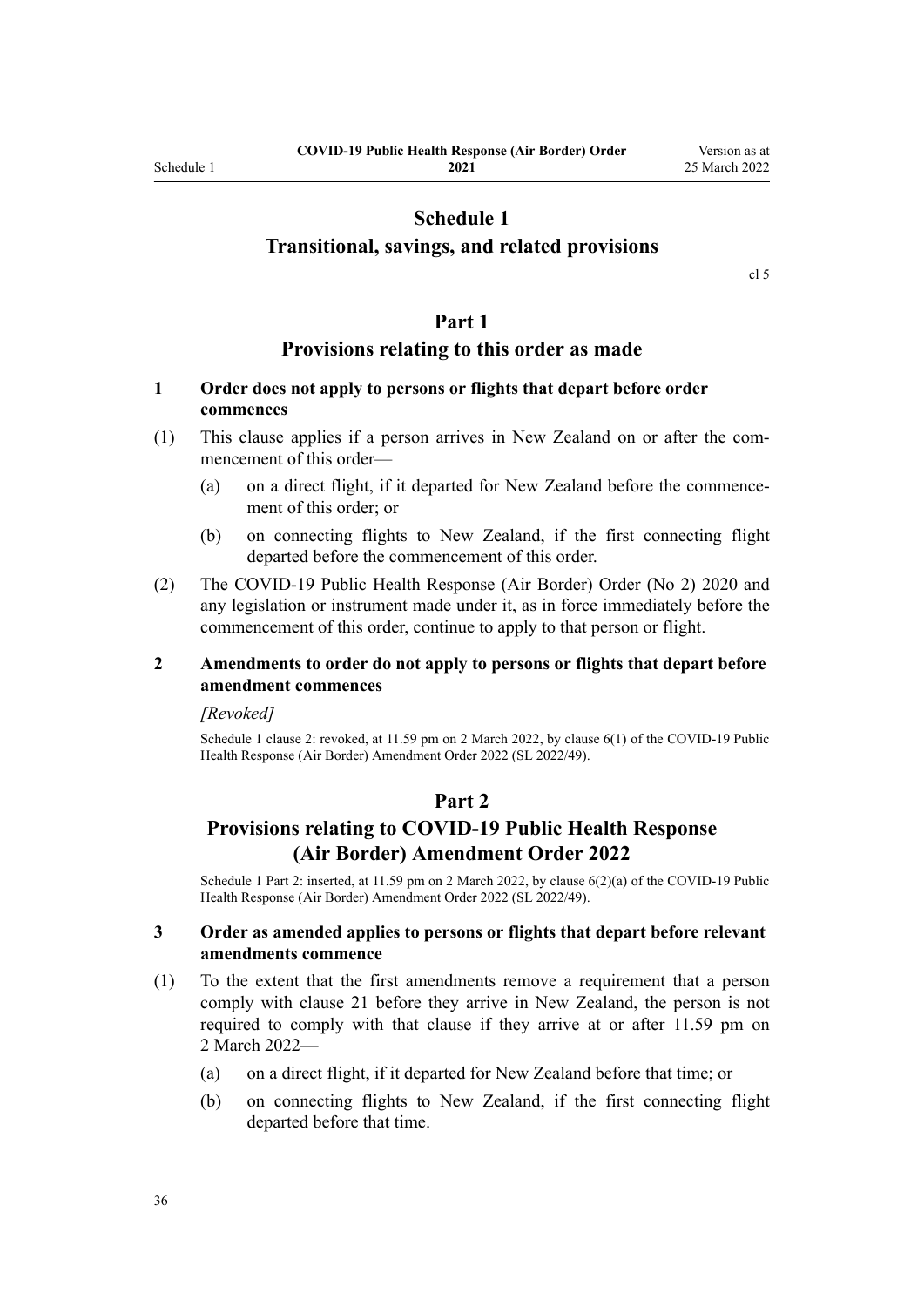- (2) To the extent that the second amendments remove a requirement that a person comply with [clause 21](#page-16-0) before they arrive in New Zealand, the person is not required to comply with that clause if they arrive at or after 11.59 pm on 4 March 2022—
	- (a) on a direct flight, if it departed for New Zealand before that time; or
	- (b) on connecting flights to New Zealand, if the first connecting flight departed before that time.
- (3) In this clause,—

**Amendment Order** means the [COVID-19 Public Health Response \(Air Bor‐](http://legislation.govt.nz/pdflink.aspx?id=LMS653771) [der\) Amendment Order 2022](http://legislation.govt.nz/pdflink.aspx?id=LMS653771)

first amendment means an amendment made by a provision of the Amendment Order that commences at 11.59 pm on 2 March 2022

second amendment means an amendment made by a provision of the Amendment Order that commences at 11.59 pm on 4 March 2022.

Schedule 1 clause 3: inserted, at 11.59 pm on 2 March 2022, by [clause 6\(2\)\(a\)](http://legislation.govt.nz/pdflink.aspx?id=LMS653779) of the COVID-19 Public Health Response (Air Border) Amendment Order 2022 (SL 2022/49).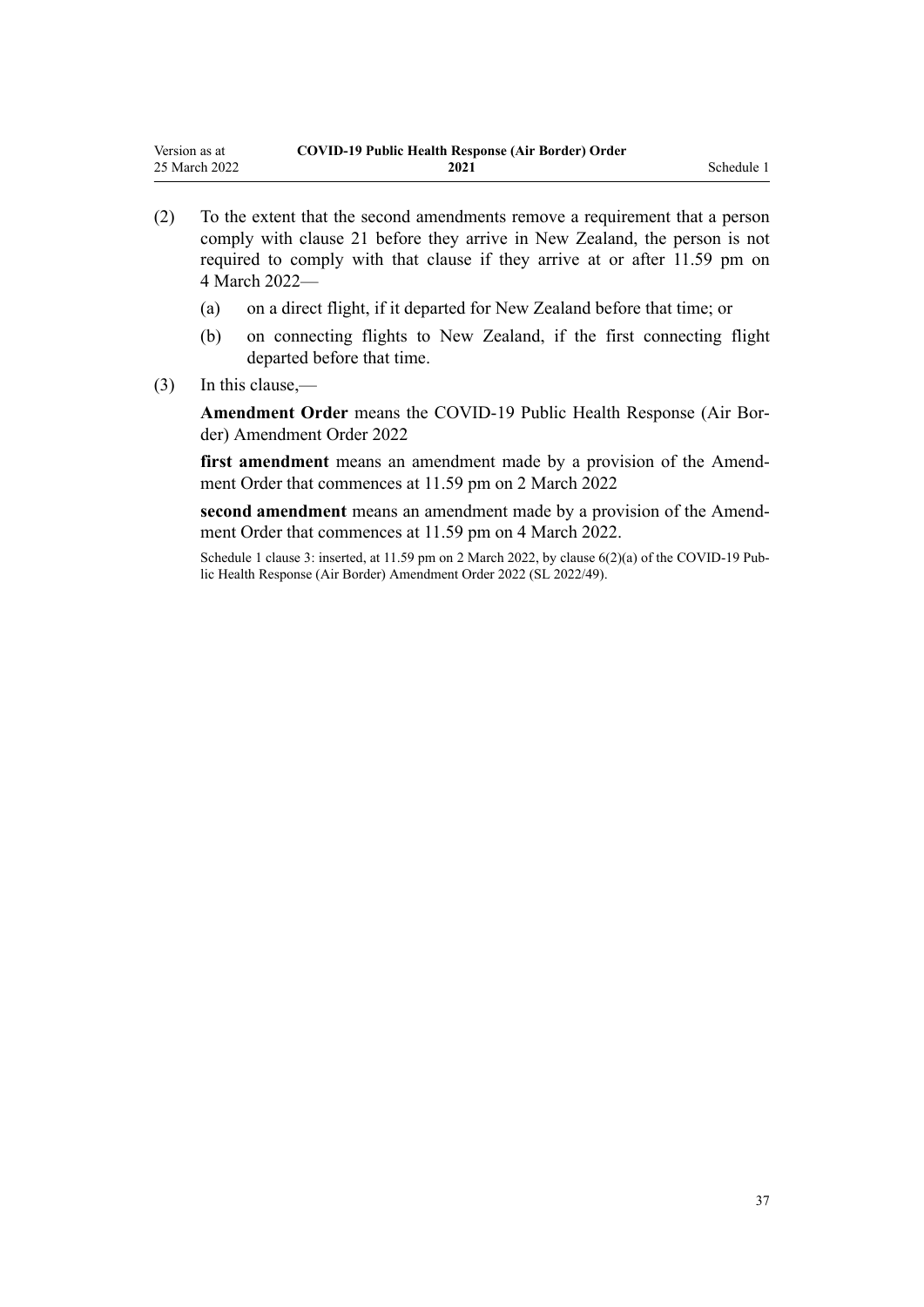## **Schedule 2 Groups of countries**

[cl 4](#page-4-0)

**Group 1 Group 2 Group 3** American Samoa Cook Islands Nauru New Zealand Niue Samoa Tokelau Tuvalu Vanuatu

Schedule 2: amended, at 11.59 pm on 4 March 2022, by [clause 7](http://legislation.govt.nz/pdflink.aspx?id=LMS653780) of the COVID-19 Public Health Response (Air Border) Amendment Order 2022 (SL 2022/49).

Schedule 2: amended, at 11.58 pm on 27 February 2022, by [clause 31\(1\)](http://legislation.govt.nz/pdflink.aspx?id=LMS650856) of the COVID-19 Public Health Response (Air Border) Order 2021 Amendment Order 2022 (SL 2022/47).

Schedule 2: amended, at 11.58 pm on 27 February 2022, by [clause 31\(2\)](http://legislation.govt.nz/pdflink.aspx?id=LMS650856) of the COVID-19 Public Health Response (Air Border) Order 2021 Amendment Order 2022 (SL 2022/47).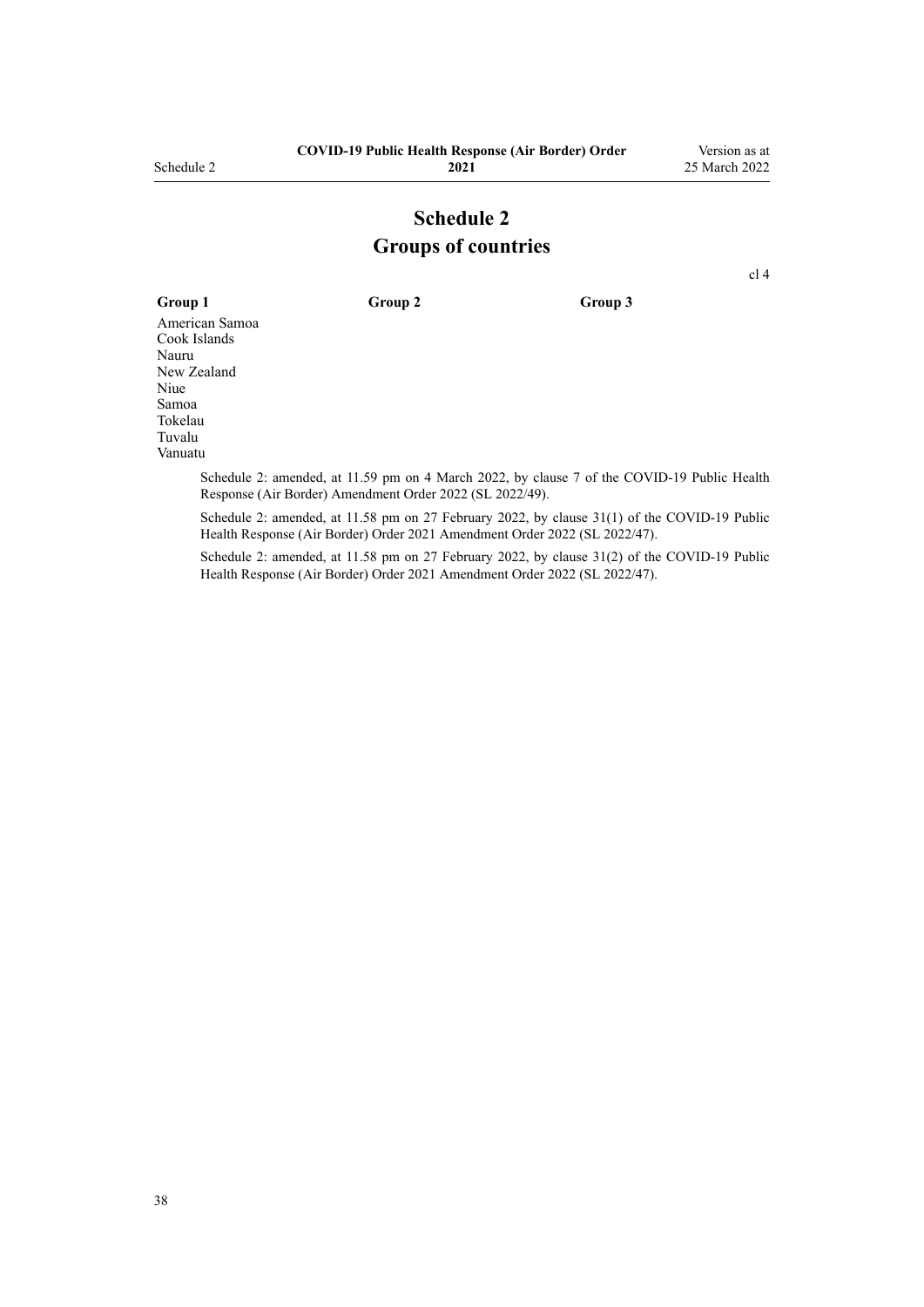# **Schedule 3 Exemptions from some COVID-19 provisions**

[cl 7\(4\)](#page-9-0)

The persons identified in the first column, and described in the second column, of the table below are exempt from the COVID-19 provisions specified in the third column of the table in the corresponding row.

| <b>Class of person</b>                                           |                | <b>Description of class</b>                                                                                                                                                       | <b>Exemptions</b>                                                                                                                                         |
|------------------------------------------------------------------|----------------|-----------------------------------------------------------------------------------------------------------------------------------------------------------------------------------|-----------------------------------------------------------------------------------------------------------------------------------------------------------|
| New Zealand Defence<br>Force members returning<br>from service   | Zealand        | Any person who is a member of the<br>New Zealand Defence Force and is<br>returning from service outside New                                                                       | All COVID-19 provisions                                                                                                                                   |
| Persons arriving on<br>foreign military craft                    | military craft | Any person who arrives in New<br>Zealand by air on board a foreign                                                                                                                | cl 11 (must not arrive in New<br>Zealand)                                                                                                                 |
| Persons with permission<br>to arrive for<br>humanitarian reasons |                | Any person who has, or is given,<br>permission to arrive in New<br>Zealand for humanitarian reasons                                                                               | cl 14 (must have pre-departure test<br>for COVID-19 or be excused by<br>certificate (unless under 2 years of<br>age))                                     |
|                                                                  |                |                                                                                                                                                                                   | cl 15 (must have negative result<br>from pre-departure test for<br>COVID-19 (or certificate))                                                             |
| Refugees and related<br>persons                                  |                | Any person who travels to New<br>Zealand for the first time as the<br>holder of a residence class visa<br>granted to them under any of the<br>following immigration instructions: | cl 14 (must have pre-departure test<br>for COVID-19 or be excused by<br>certificate (unless under 2 years of<br>age))<br>cl 15 (must have negative result |
|                                                                  | (a)            | S3.22 (Requirements for<br>grant of a permanent<br>resident visa (mandated<br>refugee):                                                                                           | from pre-departure test for<br>COVID-19 (or certificate))                                                                                                 |
|                                                                  | (b)            | S4.10 (Refugee Family<br>Support category):                                                                                                                                       |                                                                                                                                                           |
|                                                                  | (c)            | S4.20 (Refugee Quota<br>Family Reunification<br>category):                                                                                                                        |                                                                                                                                                           |
|                                                                  | (d)            | S4.25 (Community<br>Organisation Refugee<br>Sponsorship category)                                                                                                                 |                                                                                                                                                           |
| Citizens of Afghanistan                                          |                | A person who is a citizen of<br>Afghanistan and who arrives in<br>New Zealand on or before<br>12 December 2022                                                                    | cl 14 (must have pre-departure test<br>for COVID-19 or be excused by<br>certificate (unless under 2 years of<br>age))                                     |
|                                                                  |                |                                                                                                                                                                                   | cl 15 (must have negative result<br>from pre-departure test for<br>COVID-19 (or certificate))                                                             |
| Arrivals from Ukraine                                            |                | Any person who travels to New<br>Zealand and is an arrival from<br>Ukraine as defined in clause $13(4)$                                                                           | cl 14 (must have pre-departure test<br>for COVID-19 or be excused by<br>certificate (unless under 2 years of<br>age))                                     |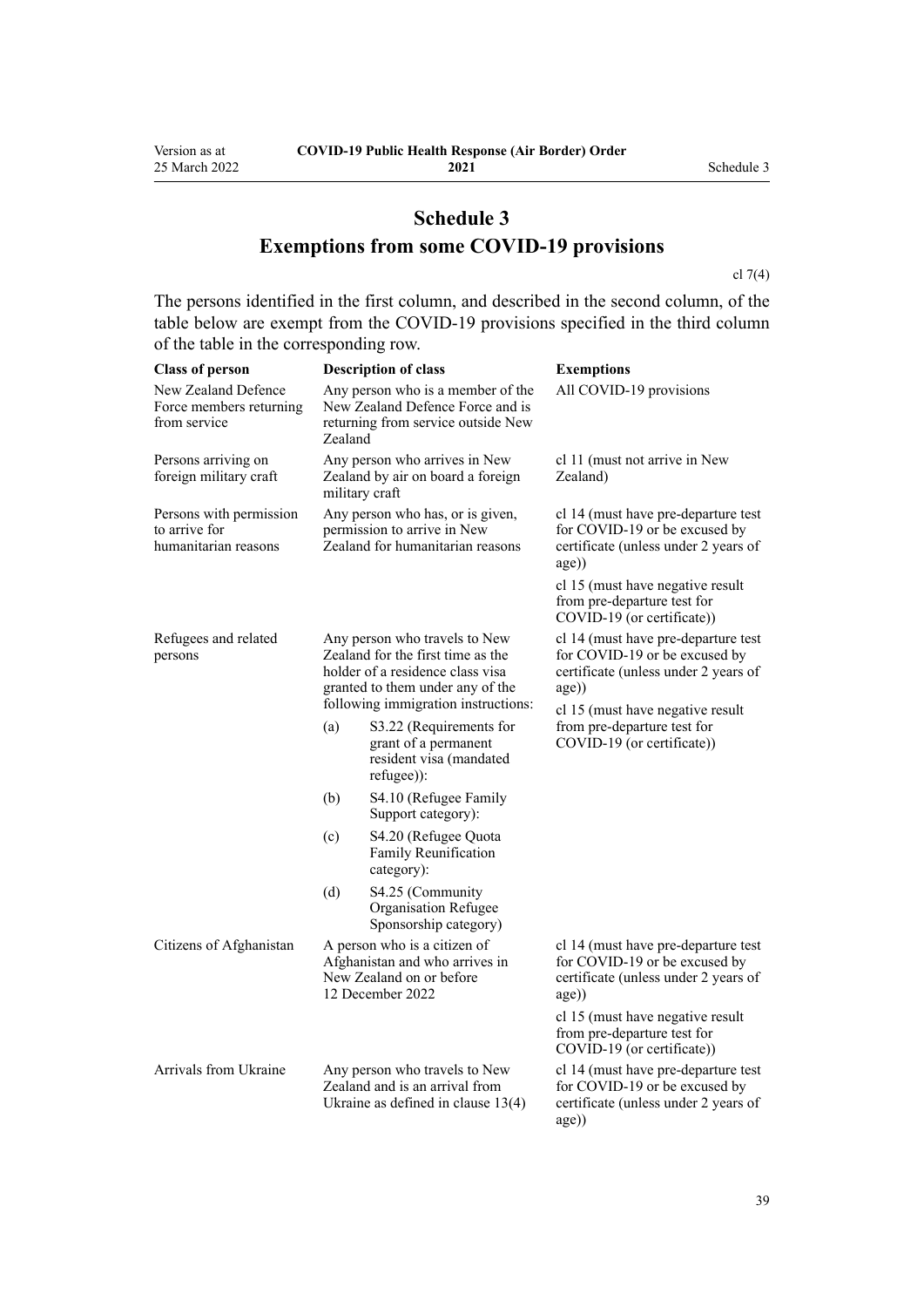| <b>Class of person</b> | <b>Description of class</b>                                     | <b>Exemptions</b>                                                                               |
|------------------------|-----------------------------------------------------------------|-------------------------------------------------------------------------------------------------|
|                        |                                                                 | cl 15 (must have negative result<br>from pre-departure test for<br>COVID-19 (or certificate))   |
|                        | Response (Air Border) Amendment Order (No 3) 2022 (SL 2022/76). | Schedule 3: amended, at 11.59 pm on 23 March 2022, by clause 9(3) of the COVID-19 Public Health |

Schedule 3: amended, at 11.58 pm on 27 February 2022, by [clause 32\(1\)](http://legislation.govt.nz/pdflink.aspx?id=LMS650857) of the COVID-19 Public Health Response (Air Border) Order 2021 Amendment Order 2022 (SL 2022/47).

Schedule 3: amended, at 11.58 pm on 27 February 2022, by [clause 32\(2\)](http://legislation.govt.nz/pdflink.aspx?id=LMS650857) of the COVID-19 Public Health Response (Air Border) Order 2021 Amendment Order 2022 (SL 2022/47).

Schedule 3: amended, at 11.58 pm on 27 February 2022, by [clause 32\(3\)\(a\)](http://legislation.govt.nz/pdflink.aspx?id=LMS650857) of the COVID-19 Public Health Response (Air Border) Order 2021 Amendment Order 2022 (SL 2022/47).

Schedule 3: amended, at 11.58 pm on 27 February 2022, by [clause 32\(3\)\(b\)](http://legislation.govt.nz/pdflink.aspx?id=LMS650857) of the COVID-19 Public Health Response (Air Border) Order 2021 Amendment Order 2022 (SL 2022/47).

Schedule 3: amended, at 11.58 pm on 27 February 2022, by [clause 32\(3\)\(c\)](http://legislation.govt.nz/pdflink.aspx?id=LMS650857) of the COVID-19 Public Health Response (Air Border) Order 2021 Amendment Order 2022 (SL 2022/47).

Schedule 3: amended, at 11.58 pm on 27 February 2022, by [clause 32\(4\)\(a\)](http://legislation.govt.nz/pdflink.aspx?id=LMS650857) of the COVID-19 Public Health Response (Air Border) Order 2021 Amendment Order 2022 (SL 2022/47).

Schedule 3: amended, at 11.58 pm on 27 February 2022, by [clause 32\(4\)\(b\)](http://legislation.govt.nz/pdflink.aspx?id=LMS650857) of the COVID-19 Public Health Response (Air Border) Order 2021 Amendment Order 2022 (SL 2022/47).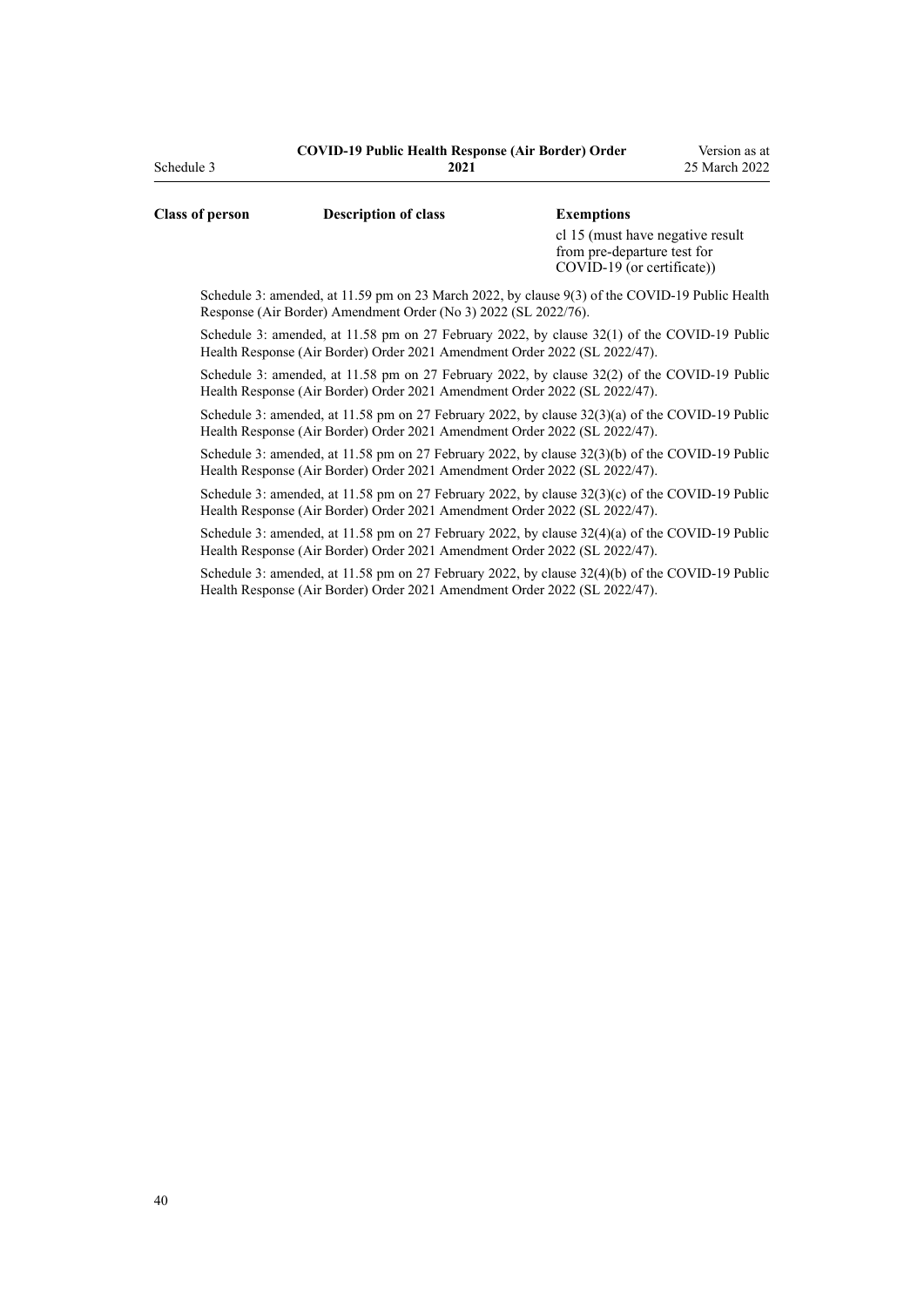## <span id="page-40-0"></span>**Schedule 4 New Zealand-based aircrew members**

[cl 7](#page-9-0)

# **Part 1**

## **Application**

#### **1 Application of this schedule**

- (1) This schedule applies to a New Zealand-based aircrew member who arrives in New Zealand by air, whether or not they enter New Zealand.
- (2) However, this schedule applies to them only if—
	- (a) their arrival in New Zealand occurs as soon as is reasonably practicable after they left New Zealand on a flight; and
	- (b) since they most recently left New Zealand on a flight, they have travelled by air—
		- (i) to no more than 2 ports that are outside New Zealand, whether or not those ports are in the same country; and
		- (ii) on no more than 1 return flight between those 2 ports.

#### **Example**

Each of the following combinations of flights, including the flight on which the person left New Zealand, would satisfy subclause (2)(b):

- (a) Auckland to Sydney, and Sydney to Auckland (visiting 1 fewer ports outside New Zealand than subclause (2)(b) permits):
- (b) Auckland to Sydney, Sydney to Los Angeles, Los Angeles to Sydney, and Sydney to Auckland (and no other flights between Sydney and Los Angeles or to or from those ports or any other port that is outside New Zealand):
- (c) Auckland to Sydney, Sydney to Brisbane, and Brisbane to Wellington (and no other flights to or from Sydney, Brisbane, or any other port that is outside New Zealand).
- (3) This schedule does not apply to a New Zealand-based aircrew member if [Schedule 10](#page-59-0) (arrivals on aircraft turned back to New Zealand) applies to them.

Schedule 4 clause 1(2): inserted, at 11.58 pm on 27 February 2022, by [clause 33\(1\)](http://legislation.govt.nz/pdflink.aspx?id=LMS650859) of the COVID-19 Public Health Response (Air Border) Order 2021 Amendment Order 2022 (SL 2022/47).

Schedule 4 clause 1(3): inserted, at 11.58 pm on 27 February 2022, by [clause 33\(1\)](http://legislation.govt.nz/pdflink.aspx?id=LMS650859) of the COVID-19 Public Health Response (Air Border) Order 2021 Amendment Order 2022 (SL 2022/47).

#### **2 Part 2 of this schedule applies to all New Zealand-based aircrew members**

[Part 2](#page-41-0) of this schedule specifies the COVID-19 provisions that apply to any New Zealand-based aircrew member.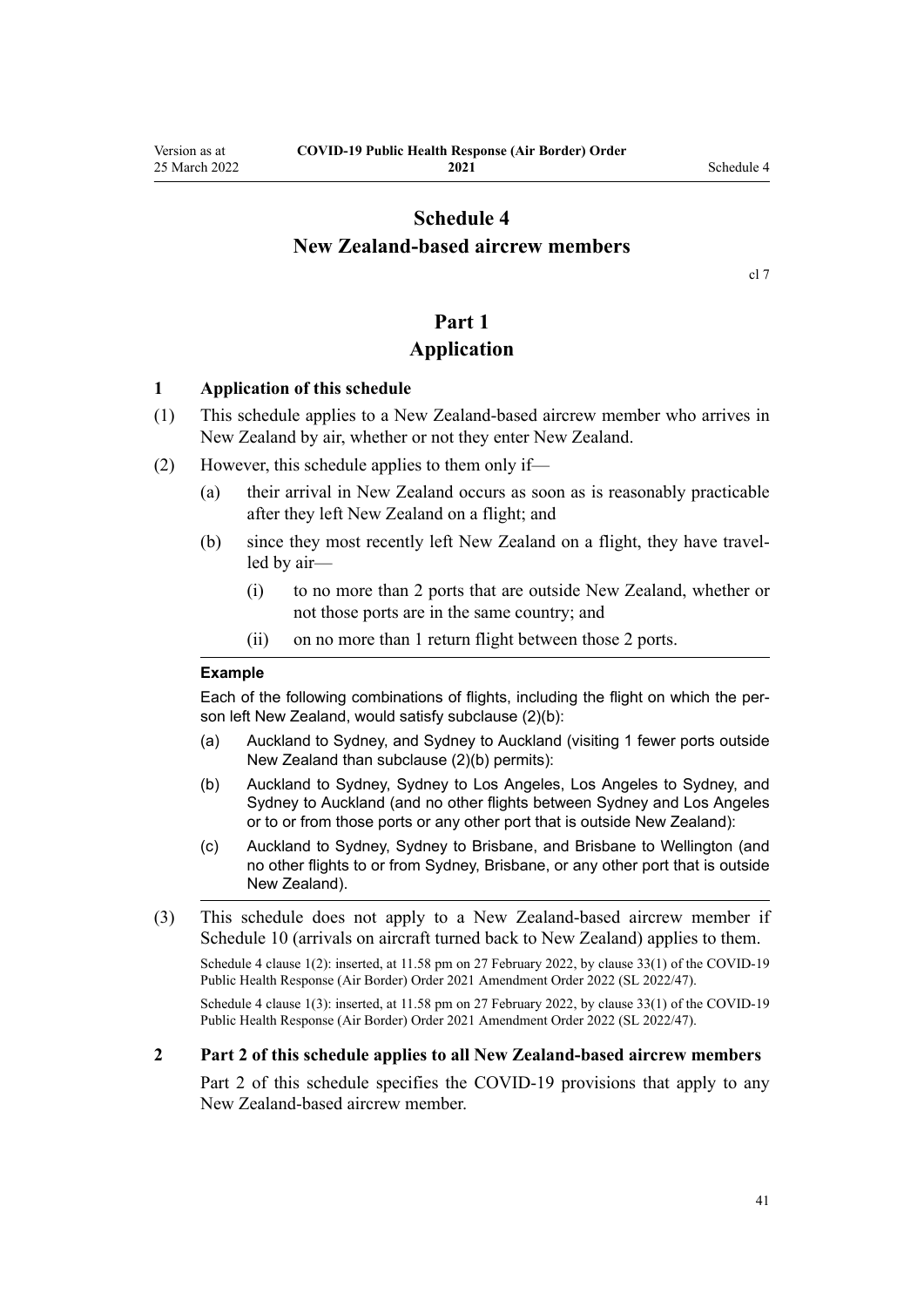<span id="page-41-0"></span>Schedule 4

**2021**

Version as at 25 March 2022

# **Part 2 All New Zealand-based aircrew members**

| <b>Clause</b> | <b>Brief description</b>                                                                                                                                                               | Modification                                                                                                                 |
|---------------|----------------------------------------------------------------------------------------------------------------------------------------------------------------------------------------|------------------------------------------------------------------------------------------------------------------------------|
|               | Consequences                                                                                                                                                                           |                                                                                                                              |
| cl 8          | No isolation or quarantine required                                                                                                                                                    |                                                                                                                              |
|               | Conditions to satisfy before arrival                                                                                                                                                   |                                                                                                                              |
| cl 13         | Must be vaccinated or be excused by<br>certificate (unless under 17 years of age)                                                                                                      | Clause $13(1)(b)$ does not apply to the<br>person (option of being excused from<br>vaccination requirement by certificate).  |
| cl 14         | Must have pre-departure test for<br>COVID-19 or be excused by certificate<br>(unless under 2 years of age)                                                                             |                                                                                                                              |
| cl 16A        | Must not exhibit COVID-19 symptoms (or<br>must have certificate)                                                                                                                       |                                                                                                                              |
| cl 17         | Must not be subject to public health<br>direction in another country                                                                                                                   |                                                                                                                              |
|               | Conditions to satisfy before, on, or after arrival                                                                                                                                     |                                                                                                                              |
| cl 23         | Must make traveller declaration at certain<br>times                                                                                                                                    | Clause $23(3)(b)$ does not apply, and the<br>person must make a traveller declaration<br>before they enter into New Zealand. |
| cl 28         | Must wear face covering in certain places<br>or circumstances                                                                                                                          |                                                                                                                              |
| cl 29         | Must answer to authorised officers                                                                                                                                                     |                                                                                                                              |
| $cl$ 30       | Must produce evidence of compliance with<br>COVID-19 provisions                                                                                                                        |                                                                                                                              |
| cl 31         | Must not provide false or misleading<br>information or evidence                                                                                                                        |                                                                                                                              |
|               | Conditions to satisfy on or after arrival                                                                                                                                              |                                                                                                                              |
| cl 36         | Must maintain physical distancing                                                                                                                                                      |                                                                                                                              |
| cl 37         | Must wear personal protective equipment<br>as directed                                                                                                                                 |                                                                                                                              |
|               | <b>Breach of conditions</b>                                                                                                                                                            |                                                                                                                              |
| cl 39         | Subpart 3 applies if person breaches<br>COVID-19 provision that applies to them                                                                                                        |                                                                                                                              |
|               | Schedule 4 Part 2: amended, at 11.59 pm on 4 March 2022, by clause 8 of the COVID-19 Public<br>Health Response (Air Border) Amendment Order 2022 (SL 2022/49).                         |                                                                                                                              |
|               | Schedule 4 Part 2: amended, at 11.58 pm on 27 February 2022, by clause $33(2)(a)$ of the COVID-19<br>Public Health Response (Air Border) Order 2021 Amendment Order 2022 (SL 2022/47). |                                                                                                                              |
|               | Schedule 4 Part 2: amended, at 11.58 pm on 27 February 2022, by clause 33(2)(b) of the COVID-19<br>Public Health Response (Air Border) Order 2021 Amendment Order 2022 (SL 2022/47).   |                                                                                                                              |
|               | Schedule 4 Part 2: amended, at 11.58 pm on 27 February 2022, by clause 33(3) of the COVID-19<br>Public Health Response (Air Border) Order 2021 Amendment Order 2022 (SL 2022/47).      |                                                                                                                              |
|               | Schedule 4 Part 2: amended, at 11.58 pm on 27 February 2022, by clause 33(4) of the COVID-19<br>Public Health Response (Air Border) Order 2021 Amendment Order 2022 (SL 2022/47).      |                                                                                                                              |
|               | Schedule 4 Part 2: amended, at 11.58 pm on 27 February 2022, by clause 33(5) of the COVID-19<br>Public Health Response (Air Border) Order 2021 Amendment Order 2022 (SL 2022/47).      |                                                                                                                              |
|               | Schedule 4 Part 2: amended, at 11.58 pm on 27 February 2022, by clause 33(6) of the COVID-19<br>Public Health Response (Air Border) Order 2021 Amendment Order 2022 (SL 2022/47).      |                                                                                                                              |
|               |                                                                                                                                                                                        |                                                                                                                              |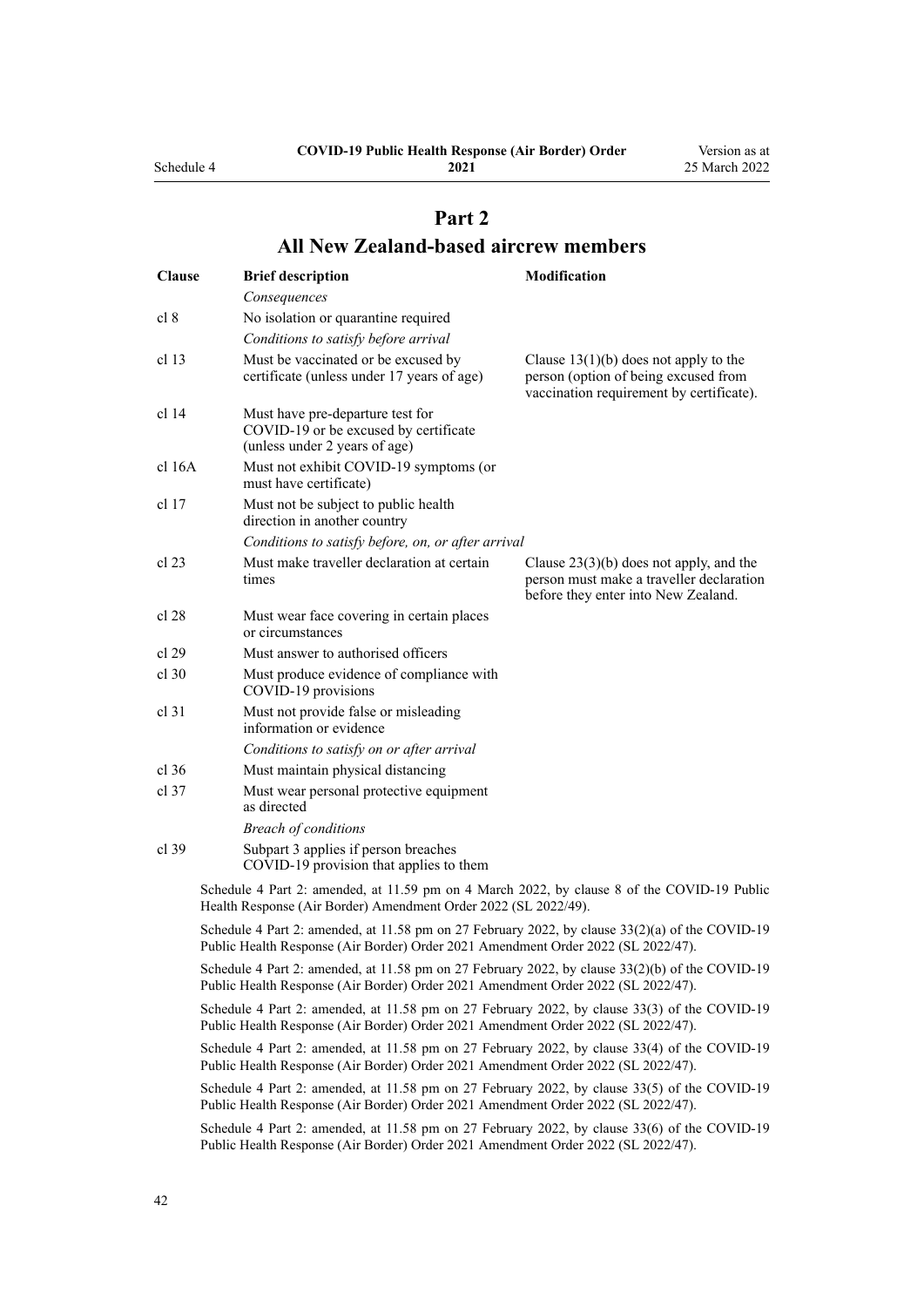## **Schedule 5 Overseas-based aircrew members**

[cl 7](#page-9-0)

<span id="page-42-0"></span>Schedule 5 heading: replaced, at 11.58 pm on 16 January 2022, by [clause 22\(1\)](http://legislation.govt.nz/pdflink.aspx?id=LMS629305) of the COVID-19 Public Health Response (Air Border and Isolation and Quarantine) Amendment Order 2022 (SL 2022/2).

## **Part 1 Application**

#### **1 Application of this schedule**

- (1) This schedule applies to an overseas-based aircrew member who arrives in New Zealand by air, whether or not they enter New Zealand.
- (2) However, this schedule applies to them only if they are scheduled to depart from New Zealand as soon as is reasonably practicable after they arrive (and after they complete any stand-down time required by the Civil Aviation Authority of New Zealand or an equivalent international regulator for safety and well-being purposes).
- (3) This schedule does not apply to an overseas-based aircrew member if [Schedule](#page-59-0) [10](#page-59-0) (arrivals on aircraft turned back to New Zealand) applies to them.

Schedule 5 clause 1(1): amended, at 11.58 pm on 16 January 2022, by [clause 22\(2\)](http://legislation.govt.nz/pdflink.aspx?id=LMS629305) of the COVID-19 Public Health Response (Air Border and Isolation and Quarantine) Amendment Order 2022 (SL 2022/2).

Schedule 5 clause 1(1): amended, at 11.58 pm on 16 January 2022, by [clause 22\(3\)](http://legislation.govt.nz/pdflink.aspx?id=LMS629305) of the COVID-19 Public Health Response (Air Border and Isolation and Quarantine) Amendment Order 2022 (SL 2022/2).

Schedule 5 clause 1(2): inserted, at 11.58 pm on 27 February 2022, by [clause 34\(1\)](http://legislation.govt.nz/pdflink.aspx?id=LMS650864) of the COVID-19 Public Health Response (Air Border) Order 2021 Amendment Order 2022 (SL 2022/47).

Schedule 5 clause 1(3): inserted, at 11.58 pm on 27 February 2022, by [clause 34\(1\)](http://legislation.govt.nz/pdflink.aspx?id=LMS650864) of the COVID-19 Public Health Response (Air Border) Order 2021 Amendment Order 2022 (SL 2022/47).

#### **2 Part 2 of this schedule applies to overseas-based aircrew members who have only been in group 1 countries**

[Part 2](#page-43-0) of this schedule specifies the COVID-19 provisions that apply to an overseas-based aircrew member if, during the specified 14-day period, the only countries they have been in are group 1 countries.

Schedule 5 clause 2 heading: amended, at 11.58 pm on 16 January 2022, by [clause 22\(4\)](http://legislation.govt.nz/pdflink.aspx?id=LMS629305) of the COVID-19 Public Health Response (Air Border and Isolation and Quarantine) Amendment Order 2022 (SL 2022/2).

Schedule 5 clause 2: amended, at 11.58 pm on 16 January 2022, by [clause 22\(2\)](http://legislation.govt.nz/pdflink.aspx?id=LMS629305) of the COVID-19 Public Health Response (Air Border and Isolation and Quarantine) Amendment Order 2022 (SL 2022/2).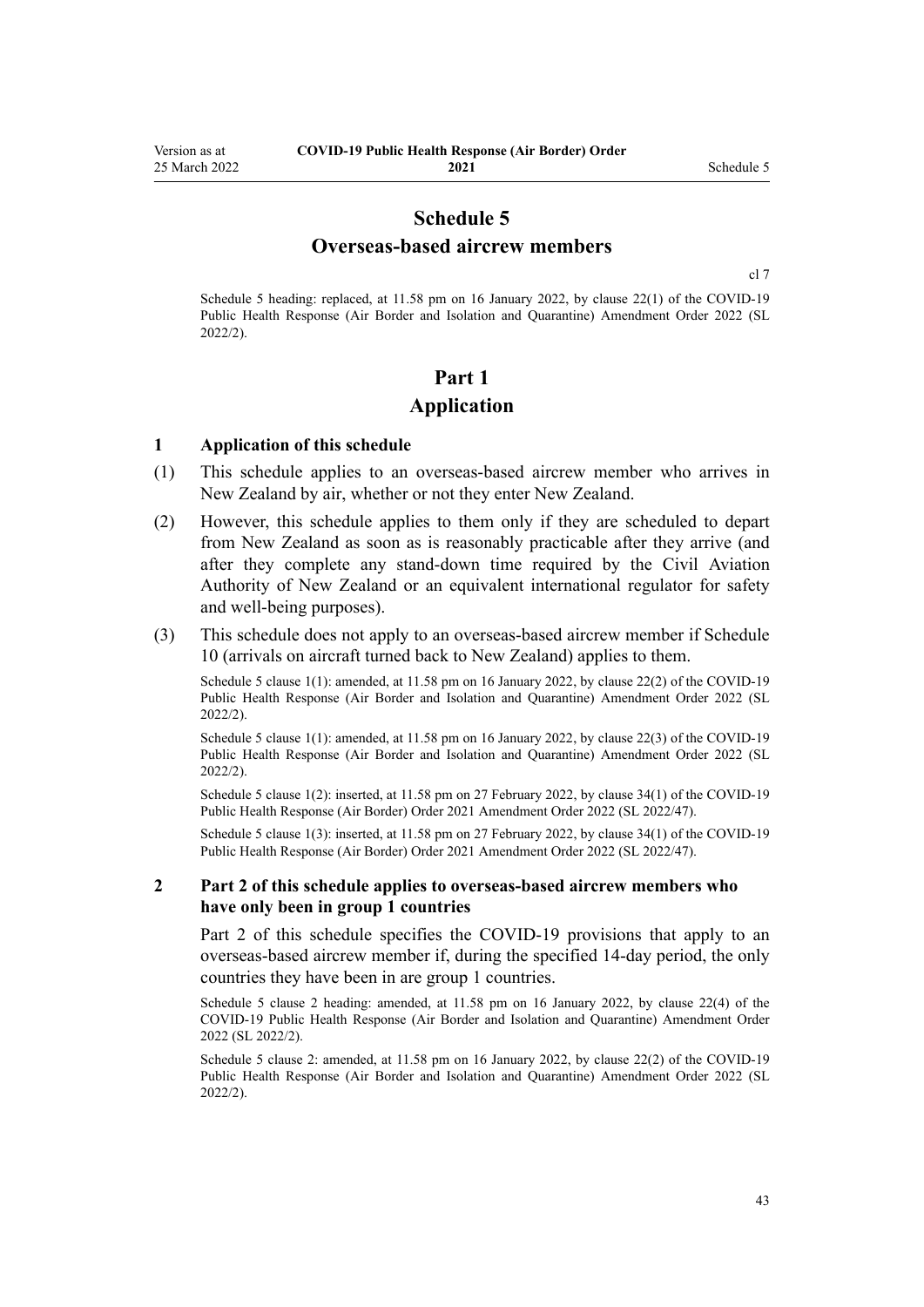#### <span id="page-43-0"></span>**3 Part 3 of this schedule applies to overseas-based aircrew members who have been in other countries**

[Part 3](#page-44-0) of this schedule specifies the COVID-19 provisions that apply to an overseas-based aircrew member if, during the specified 14-day period, they have been in a country that is not a group 1 country.

Schedule 5 clause 3 heading: amended, at 11.58 pm on 16 January 2022, by [clause 22\(4\)](http://legislation.govt.nz/pdflink.aspx?id=LMS629305) of the COVID-19 Public Health Response (Air Border and Isolation and Quarantine) Amendment Order 2022 (SL 2022/2).

Schedule 5 clause 3: amended, at 11.58 pm on 16 January 2022, by [clause 22\(2\)](http://legislation.govt.nz/pdflink.aspx?id=LMS629305) of the COVID-19 Public Health Response (Air Border and Isolation and Quarantine) Amendment Order 2022 (SL 2022/2).

## **Part 2**

## **Overseas-based aircrew members who have only been in group 1 countries**

Schedule 5 Part 2 heading: amended, at 11.58 pm on 16 January 2022, by [clause 22\(5\)](http://legislation.govt.nz/pdflink.aspx?id=LMS629305) of the COVID-19 Public Health Response (Air Border and Isolation and Quarantine) Amendment Order 2022 (SL 2022/2).

| <b>Clause</b>    | <b>Brief description</b>                                                                                   | <b>Modification</b>                                                                                                                                                                                                                                                                                  |
|------------------|------------------------------------------------------------------------------------------------------------|------------------------------------------------------------------------------------------------------------------------------------------------------------------------------------------------------------------------------------------------------------------------------------------------------|
|                  | Consequences                                                                                               |                                                                                                                                                                                                                                                                                                      |
| cl 8             | No isolation or quarantine required                                                                        | However, the chief executive of the<br>Ministry of Business, Innovation, and<br>Employment may, at the request of the<br>person or the carrier for whom they<br>work, authorise that the person be<br>isolated or quarantined in accordance<br>with Part 1 of the Isolation and<br>Quarantine Order. |
|                  | Conditions to satisfy before arrival                                                                       |                                                                                                                                                                                                                                                                                                      |
| cl <sub>13</sub> | Must be vaccinated or be excused by<br>certificate (unless under 17 years of age)                          | Clause $13(1)(b)$ does not apply to the<br>person (option of being excused from<br>vaccination requirement by certificate).                                                                                                                                                                          |
| $cl$ 14          | Must have pre-departure test for<br>COVID-19 or be excused by certificate<br>(unless under 2 years of age) |                                                                                                                                                                                                                                                                                                      |
| cl <sub>15</sub> | Must have negative result from pre-<br>departure test for COVID-19 (or<br>certificate)                     |                                                                                                                                                                                                                                                                                                      |
| cl 16A           | Must not exhibit COVID-19 symptoms (or<br>must have certificate)                                           |                                                                                                                                                                                                                                                                                                      |
| cl <sub>17</sub> | Must not be subject to public health<br>direction in another country                                       |                                                                                                                                                                                                                                                                                                      |
|                  | Conditions to satisfy before, on, or after arrival                                                         |                                                                                                                                                                                                                                                                                                      |
| $cl$ 23          | Must make traveller declaration at certain<br>times                                                        | Clause $23(3)(b)$ does not apply to the<br>person, and they must make a traveller<br>declaration before they enter into New<br>Zealand.                                                                                                                                                              |
| cl 28            | Must wear face covering in certain places<br>or circumstances                                              |                                                                                                                                                                                                                                                                                                      |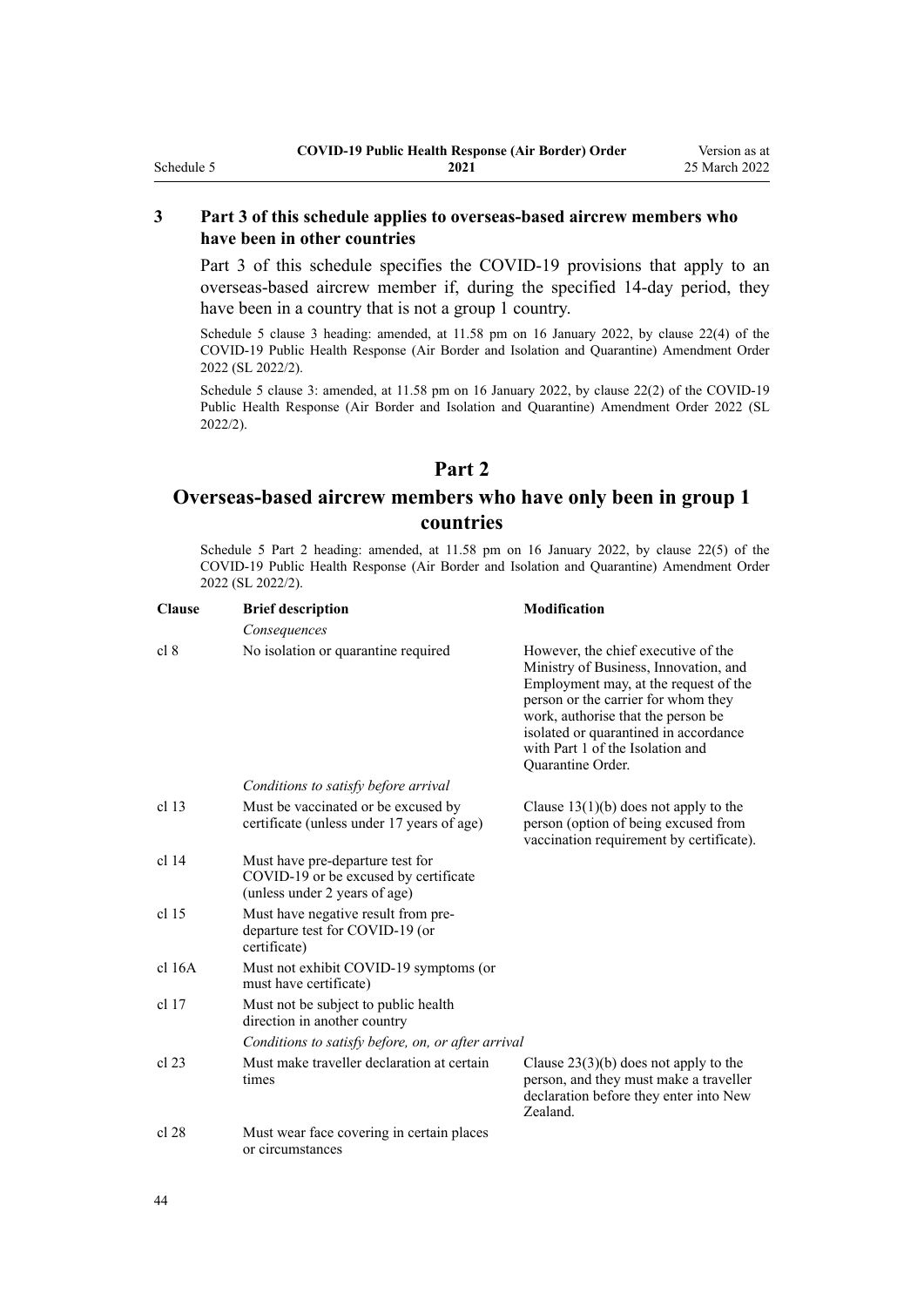<span id="page-44-0"></span>

| Version as at | <b>COVID-19 Public Health Response (Air Border) Order</b> |
|---------------|-----------------------------------------------------------|
| - - - -       |                                                           |

| 25 March 2022 | 2021                                                                                            |                     | Schedule 5 |
|---------------|-------------------------------------------------------------------------------------------------|---------------------|------------|
| <b>Clause</b> | <b>Brief description</b>                                                                        | <b>Modification</b> |            |
| cl 29         | Must answer to authorised officers                                                              |                     |            |
| cl.30         | Must produce evidence of compliance with<br>COVID-19 provisions                                 |                     |            |
| cl 31         | Must not provide false or misleading<br>information or evidence                                 |                     |            |
|               | Conditions to satisfy on or after arrival                                                       |                     |            |
| cl.36         | Must maintain physical distancing                                                               |                     |            |
| cl.37         | Must wear personal protective equipment<br>as directed                                          |                     |            |
|               | <b>Breach of conditions</b>                                                                     |                     |            |
| cl.39         | Subpart 3 applies if person breaches<br>COVID-19 provision that applies to them                 |                     |            |
|               | $0.1 \pm 1.5$ $0.0 \pm 1.1.1$ $0.00 \pm 1.000 \pm 1.000$ $0.1 \pm 0.01$ $0.000$ $0.000$ $0.000$ |                     |            |

Schedule 5 Part 2: amended, at 11.59 pm on 4 March 2022, by [clause 9\(1\)](http://legislation.govt.nz/pdflink.aspx?id=LMS653782) of the COVID-19 Public Health Response (Air Border) Amendment Order 2022 (SL 2022/49).

Schedule 5 Part 2: amended, at 11.58 pm on 27 February 2022, by [clause 34\(2\)](http://legislation.govt.nz/pdflink.aspx?id=LMS650864) of the COVID-19 Public Health Response (Air Border) Order 2021 Amendment Order 2022 (SL 2022/47).

Schedule 5 Part 2: amended, at 11.58 pm on 27 February 2022, by [clause 34\(3\)\(a\)](http://legislation.govt.nz/pdflink.aspx?id=LMS650864) of the COVID-19 Public Health Response (Air Border) Order 2021 Amendment Order 2022 (SL 2022/47).

Schedule 5 Part 2: amended, at 11.58 pm on 27 February 2022, by [clause 34\(3\)\(b\)](http://legislation.govt.nz/pdflink.aspx?id=LMS650864) of the COVID-19 Public Health Response (Air Border) Order 2021 Amendment Order 2022 (SL 2022/47).

Schedule 5 Part 2: amended, at 11.58 pm on 27 February 2022, by [clause 34\(4\)](http://legislation.govt.nz/pdflink.aspx?id=LMS650864) of the COVID-19 Public Health Response (Air Border) Order 2021 Amendment Order 2022 (SL 2022/47).

Schedule 5 Part 2: amended, at 11.58 pm on 27 February 2022, by [clause 34\(5\)](http://legislation.govt.nz/pdflink.aspx?id=LMS650864) of the COVID-19 Public Health Response (Air Border) Order 2021 Amendment Order 2022 (SL 2022/47).

Schedule 5 Part 2: amended, at 11.58 pm on 27 February 2022, by [clause 34\(6\)](http://legislation.govt.nz/pdflink.aspx?id=LMS650864) of the COVID-19 Public Health Response (Air Border) Order 2021 Amendment Order 2022 (SL 2022/47).

Schedule 5 Part 2: amended, at 11.58 pm on 27 February 2022, by [clause 34\(7\)](http://legislation.govt.nz/pdflink.aspx?id=LMS650864) of the COVID-19 Public Health Response (Air Border) Order 2021 Amendment Order 2022 (SL 2022/47).

## **Part 3**

## **Overseas-based aircrew members who have been in other countries**

Schedule 5 Part 3 heading: amended, at 11.58 pm on 16 January 2022, by [clause 22\(5\)](http://legislation.govt.nz/pdflink.aspx?id=LMS629305) of the COVID-19 Public Health Response (Air Border and Isolation and Quarantine) Amendment Order 2022 (SL 2022/2).

| <b>Clause</b> | <b>Brief description</b><br>Consequences                                          | <b>Modification</b>                                                                                                                                                                                                                                                                                         |
|---------------|-----------------------------------------------------------------------------------|-------------------------------------------------------------------------------------------------------------------------------------------------------------------------------------------------------------------------------------------------------------------------------------------------------------|
| cl 8          | No isolation or quarantine required                                               | However, the chief executive of the<br>Ministry of Business, Innovation, and<br>Employment may, at the request of the<br>person or the carrier for whom they<br>work, authorise that the person be<br>isolated or quarantined in accordance<br>with Part 1 of the Isolation and<br><b>Ouarantine Order.</b> |
|               | Conditions to satisfy before arrival                                              |                                                                                                                                                                                                                                                                                                             |
| cl 13         | Must be vaccinated or be excused by<br>certificate (unless under 17 years of age) | Clause $13(1)(b)$ does not apply to the<br>person (option of being excused from<br>vaccination requirement by certificate).                                                                                                                                                                                 |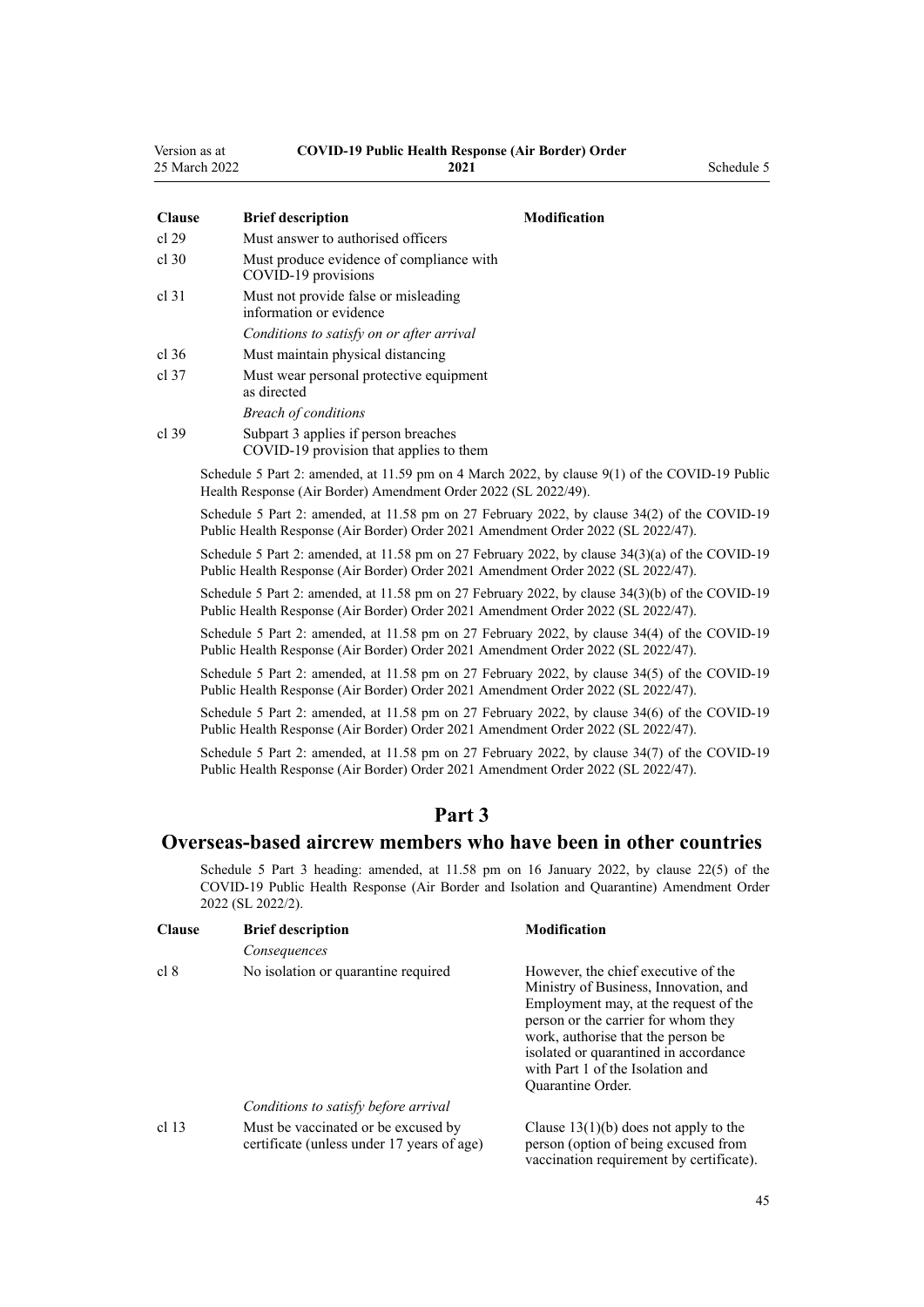#### **COVID-19 Public Health Response (Air Border) Order**

Version as at

| Schedule 5       | 2021                                                                                                                                                                                 | 25 March 2022                                                                                                                |
|------------------|--------------------------------------------------------------------------------------------------------------------------------------------------------------------------------------|------------------------------------------------------------------------------------------------------------------------------|
| <b>Clause</b>    | <b>Brief description</b>                                                                                                                                                             | Modification                                                                                                                 |
| cl <sub>14</sub> | Must have pre-departure test for<br>COVID-19 or be excused by certificate<br>(unless under 2 years of age)                                                                           |                                                                                                                              |
| cl 15            | Must have negative result from pre-<br>departure test for COVID-19 (or<br>certificate)                                                                                               |                                                                                                                              |
| cl 16A           | Must not exhibit COVID-19 symptoms (or<br>must have certificate)                                                                                                                     |                                                                                                                              |
| cl 17            | Must not be subject to public health<br>direction in another country                                                                                                                 |                                                                                                                              |
|                  | Conditions to satisfy before, on, or after arrival                                                                                                                                   |                                                                                                                              |
| cl 23            | Must make traveller declaration at certain<br>times                                                                                                                                  | Clause $23(2)(b)$ does not apply, and the<br>person must make a traveller declaration<br>before they enter into New Zealand. |
| cl 24            | Must provide, at certain times, information<br>necessary to support public health response<br>to COVID-19                                                                            |                                                                                                                              |
| cl 28            | Must wear face covering in certain places<br>or circumstances                                                                                                                        |                                                                                                                              |
| cl 29            | Must answer to authorised officers                                                                                                                                                   |                                                                                                                              |
| cl.30            | Must produce evidence of compliance with<br>COVID-19 provisions                                                                                                                      |                                                                                                                              |
| cl <sub>31</sub> | Must not provide false or misleading<br>information or evidence                                                                                                                      |                                                                                                                              |
|                  | Conditions to satisfy on or after arrival                                                                                                                                            |                                                                                                                              |
| $cl$ 36          | Must maintain physical distancing                                                                                                                                                    |                                                                                                                              |
| $cl$ 37          | Must wear personal protective equipment<br>as directed                                                                                                                               |                                                                                                                              |
|                  | <b>Breach of conditions</b>                                                                                                                                                          |                                                                                                                              |
| cl.39            | Subpart 3 applies if person breaches<br>COVID-19 provision that applies to them                                                                                                      |                                                                                                                              |
|                  | Schedule 5 Part 3: amended, at 11.59 pm on 4 March 2022, by clause 9(2) of the COVID-19 Public<br>Health Response (Air Border) Amendment Order 2022 (SL 2022/49).                    |                                                                                                                              |
|                  | Schedule 5 Part 3: amended, at 11.58 pm on 27 February 2022, by clause 34(8) of the COVID-19<br>Public Health Response (Air Border) Order 2021 Amendment Order 2022 (SL 2022/47).    |                                                                                                                              |
|                  | Schedule 5 Part 3: amended, at 11.58 pm on 27 February 2022, by clause 34(9)(a) of the COVID-19<br>Public Health Response (Air Border) Order 2021 Amendment Order 2022 (SL 2022/47). |                                                                                                                              |

Schedule 5 Part 3: amended, at 11.58 pm on 27 February 2022, by [clause 34\(9\)\(b\)](http://legislation.govt.nz/pdflink.aspx?id=LMS650864) of the COVID-19 Public Health Response (Air Border) Order 2021 Amendment Order 2022 (SL 2022/47).

Schedule 5 Part 3: amended, at 11.58 pm on 27 February 2022, by [clause 34\(10\)](http://legislation.govt.nz/pdflink.aspx?id=LMS650864) of the COVID-19 Public Health Response (Air Border) Order 2021 Amendment Order 2022 (SL 2022/47).

Schedule 5 Part 3: amended, at 11.58 pm on 27 February 2022, by [clause 34\(11\)](http://legislation.govt.nz/pdflink.aspx?id=LMS650864) of the COVID-19 Public Health Response (Air Border) Order 2021 Amendment Order 2022 (SL 2022/47).

Schedule 5 Part 3: amended, at 11.58 pm on 27 February 2022, by [clause 34\(12\)](http://legislation.govt.nz/pdflink.aspx?id=LMS650864) of the COVID-19 Public Health Response (Air Border) Order 2021 Amendment Order 2022 (SL 2022/47).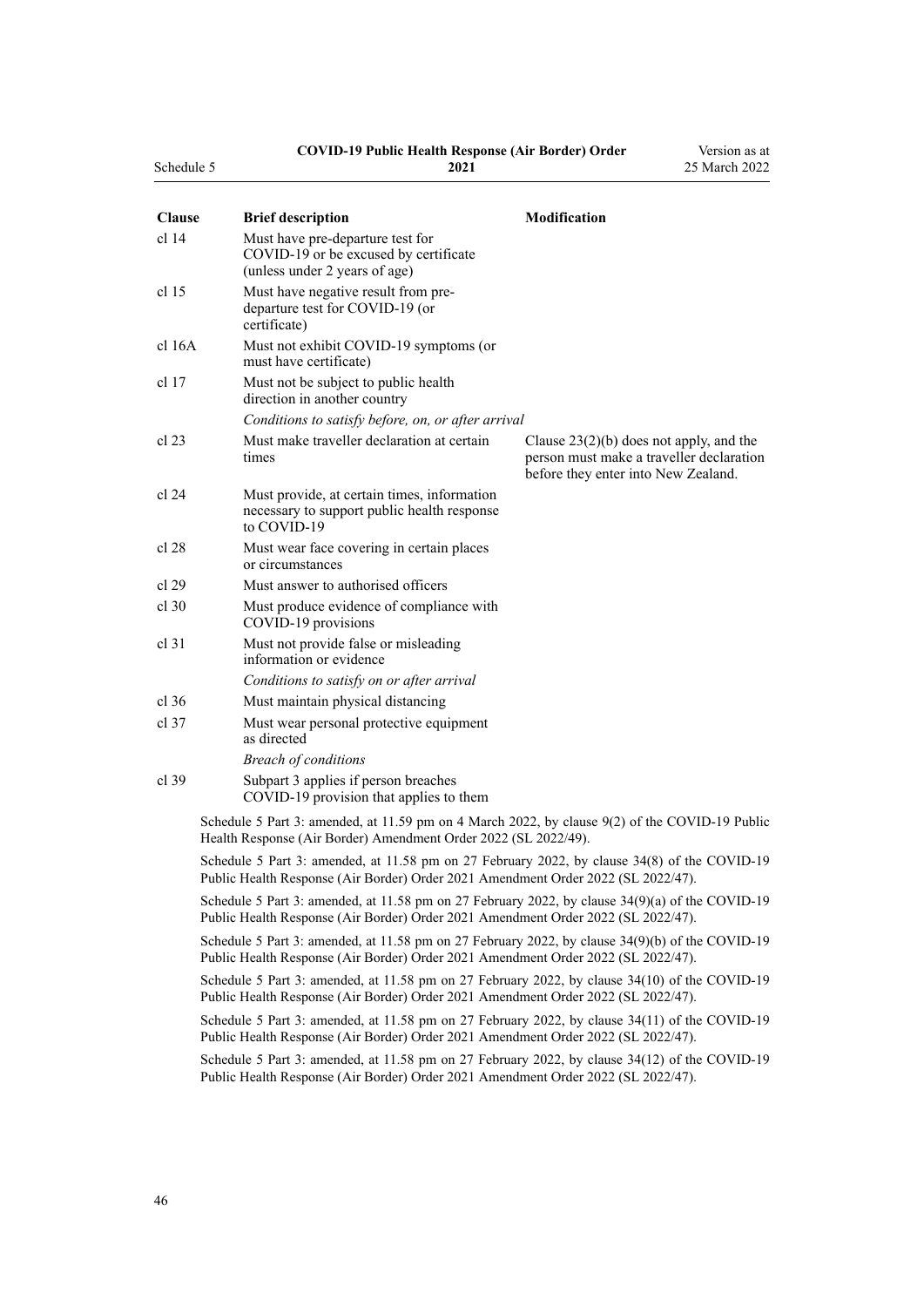## **Schedule 6 Transit-only arrivals**

#### **Part 1**

#### **Application**

#### <span id="page-46-0"></span>**1 Application of this schedule**

- (1) This schedule applies to a person (a **transit-only arrival**) who—
	- (a) arrives in New Zealand by air; and
	- (b) does not enter New Zealand but remains, until they depart from New Zealand, on the airside of—
		- (i) their port of arrival; and
		- (ii) any other airport through which they transit.
- (2) However, the person is not a **transit-only arrival** if either of the following applies to them:
	- (a) [Schedule 4](#page-40-0) (New Zealand-based aircrew members):
	- (b) [Schedule 5](#page-42-0) (overseas-based aircrew members):
	- (c) [Schedule 10](#page-59-0) (arrivals on aircraft turned back to New Zealand).

#### **Guidance note**

A person who enters New Zealand ceases to be a transit-only arrival. They become subject to whichever of the other COVID-19 border requirements schedules applies to them. This may depend on the countries the person has been in during the specified 14-day period.

Schedule 6 clause 1(2) guidance: inserted, at 11.58 pm on 27 February 2022, by [clause 35\(1\)](http://legislation.govt.nz/pdflink.aspx?id=LMS650867) of the COVID-19 Public Health Response (Air Border) Order 2021 Amendment Order 2022 (SL 2022/47).

Schedule 6 clause  $1(2)(b)$ : amended, at  $11.58$  pm on 16 January 2022, by [clause 23\(a\)](http://legislation.govt.nz/pdflink.aspx?id=LMS629306) of the COVID-19 Public Health Response (Air Border and Isolation and Quarantine) Amendment Order 2022 (SL 2022/2).

Schedule 6 clause  $1(2)(c)$ : inserted, at 11.58 pm on 27 February 2022, by [clause 35\(2\)](http://legislation.govt.nz/pdflink.aspx?id=LMS650867) of the COVID-19 Public Health Response (Air Border) Order 2021 Amendment Order 2022 (SL 2022/47).

#### **2 Part 2 of this schedule applies to all transit-only arrivals**

[Part 2](#page-47-0) of this schedule specifies the COVID-19 provisions that apply to any transit-only arrival.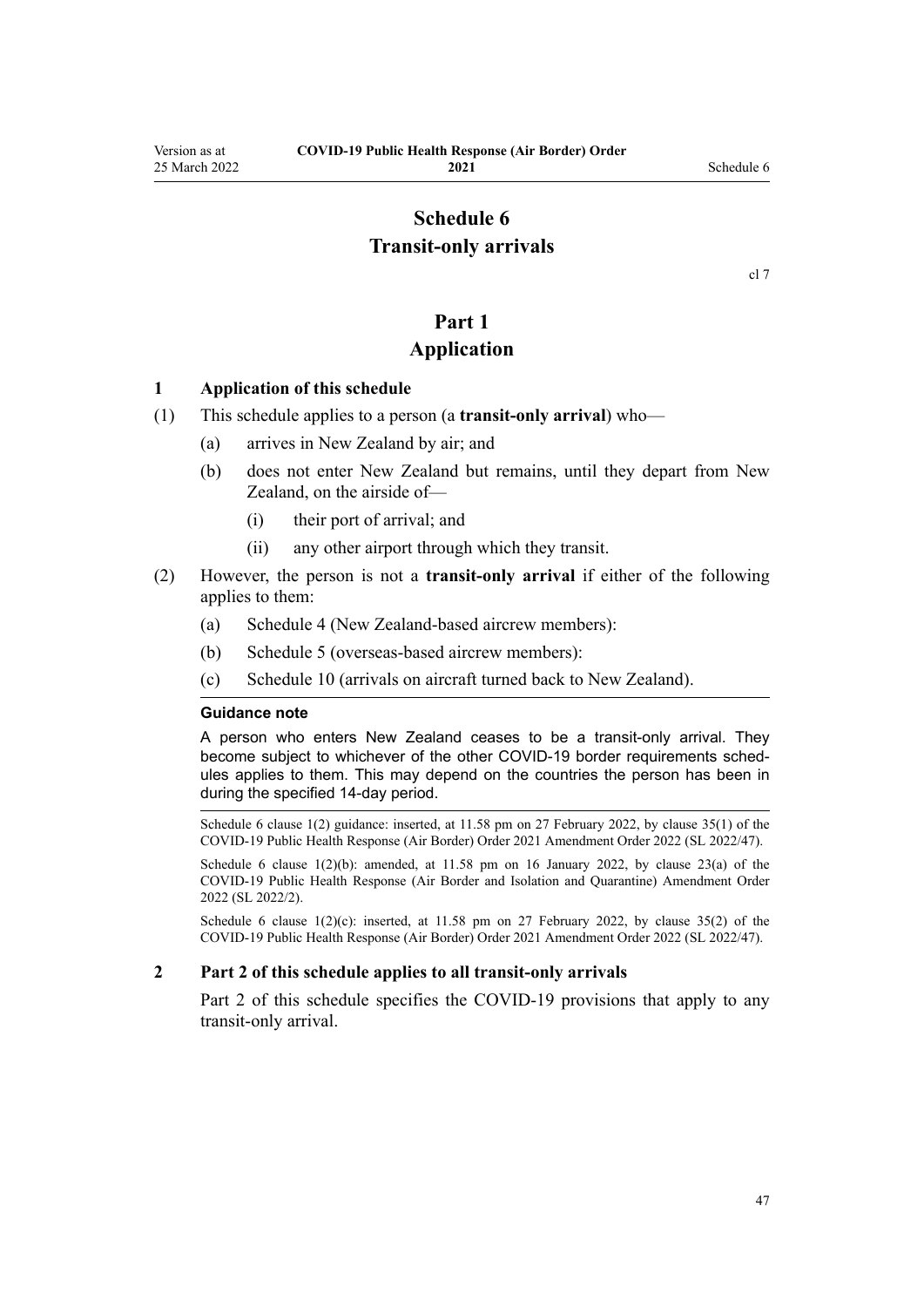| cl <sub>17</sub> | Must not be subject to public health |  |
|------------------|--------------------------------------|--|
|------------------|--------------------------------------|--|

[cl 16A](#page-15-0) Must not exhibit COVID-19 symptoms (or must have certificate)

[cl 13](#page-12-0) Must be vaccinated or be excused by

*Conditions to satisfy before arrival*

certificate (unless under 17 years of age)

**Clause Brief description Modification**

|       | direction in another country                                         |
|-------|----------------------------------------------------------------------|
| cl 18 | Must not have prematurely ended period of<br>isolation or quarantine |
|       | Conditions to satisfy before, on, or after arrival                   |
| cl 28 | Must wear face covering in certain places                            |
|       | or circumstances                                                     |

- [cl 29](#page-20-0) Must answer to authorised officers
- [cl 30](#page-20-0) Must produce evidence of compliance with COVID-19 provisions
- [cl 31](#page-21-0) Must not provide false or misleading information or evidence *Breach of conditions*
- [cl 39](#page-23-0) [Subpart 3](#page-23-0) applies if person breaches COVID-19 provision that applies to them

Schedule 6 Part 2: amended, at 11.58 pm on 27 February 2022, by [clause 35\(3\)](http://legislation.govt.nz/pdflink.aspx?id=LMS650867) of the COVID-19 Public Health Response (Air Border) Order 2021 Amendment Order 2022 (SL 2022/47).

Schedule 6 Part 2: amended, at 11.58 pm on 27 February 2022, by [clause 35\(4\)](http://legislation.govt.nz/pdflink.aspx?id=LMS650867) of the COVID-19 Public Health Response (Air Border) Order 2021 Amendment Order 2022 (SL 2022/47).

Schedule 6 Part 2: amended, at 11.58 pm on 27 February 2022, by [clause 35\(5\)](http://legislation.govt.nz/pdflink.aspx?id=LMS650867) of the COVID-19 Public Health Response (Air Border) Order 2021 Amendment Order 2022 (SL 2022/47).

Schedule 6 Part 2: amended, at 11.58 pm on 27 February 2022, by [clause 35\(6\)](http://legislation.govt.nz/pdflink.aspx?id=LMS650867) of the COVID-19 Public Health Response (Air Border) Order 2021 Amendment Order 2022 (SL 2022/47).

**COVID-19 Public Health Response (Air Border) Order**

**Part 2 All transit-only arrivals**

#### <span id="page-47-0"></span>Schedule 6

**2021**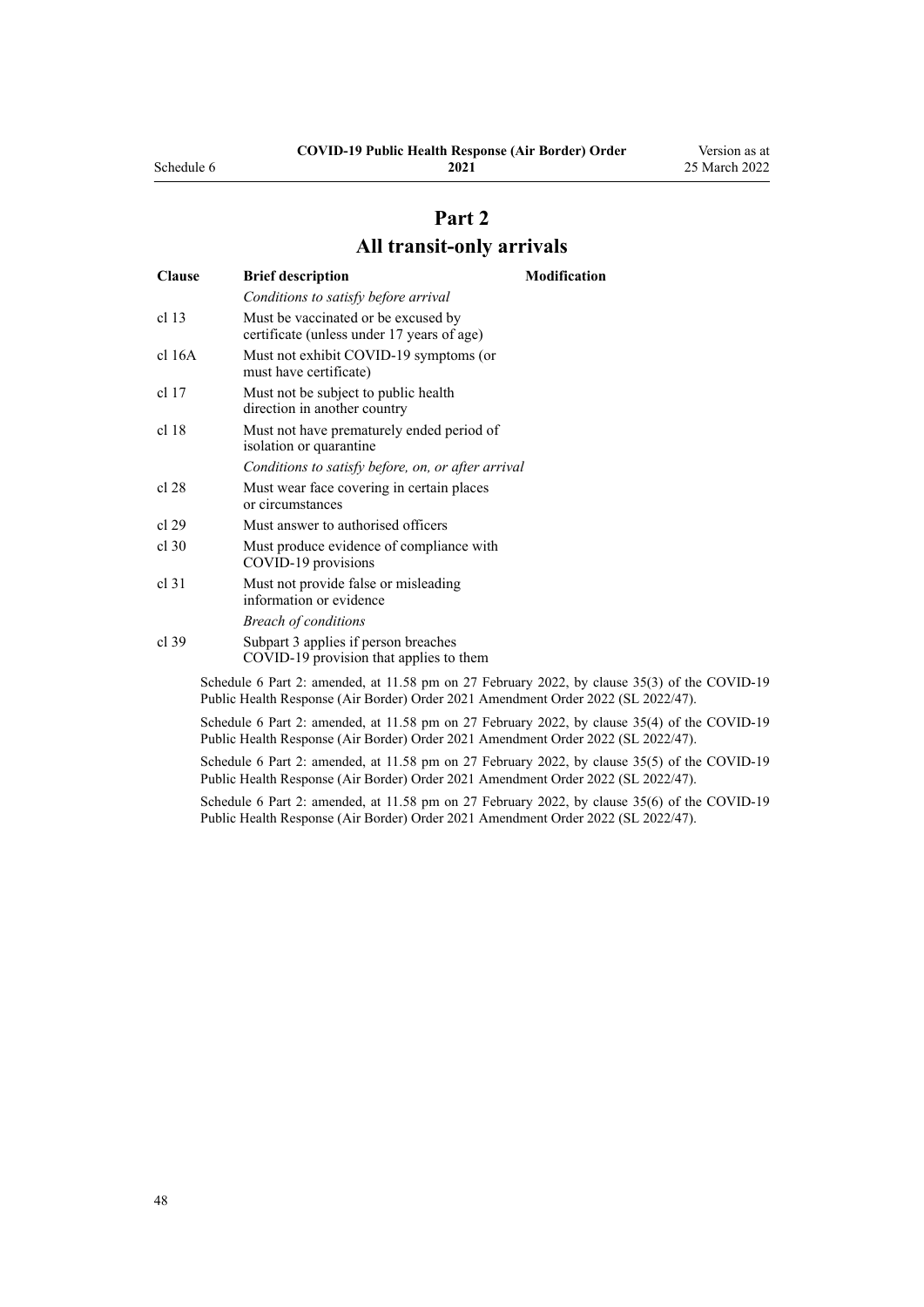## **Schedule 7 Relevant workers**

[cl 7](#page-9-0)

## **Part 1**

#### **Application**

#### <span id="page-48-0"></span>**1 Application of this schedule**

- (1) This schedule applies to a person (a **relevant worker**) who—
	- (a) is ordinarily resident in New Zealand; and
	- (b) arrives in New Zealand by air as a medical attendant or a Police escort.
- (2) However, the person is not a **relevant worker** if [Schedule 6](#page-46-0) (transit-only arriv‐ als) applies to them.
- (3) In this schedule,

**medical attendant** means a person who—

- (a) is assisting, as a medical attendant, with a medical transfer to New Zealand; or
- (b) is arriving to assist, as a medical attendant, with a medical transfer from New Zealand; or
- (c) is returning from assisting, as a medical attendant, with a medical trans‐ fer from New Zealand

**Police escort** means a constable (as defined in [section 4](http://legislation.govt.nz/pdflink.aspx?id=DLM1102132) of the Policing Act 2008) who—

- (a) is escorting a person in connection with that person's extradition to New Zealand; or
- (b) is returning from escorting a person in connection with that person's deportation from New Zealand.

Schedule 7 clause 1(1)(b): amended, at 11.59 pm on 18 March 2022, by [clause 6\(1\)](http://legislation.govt.nz/pdflink.aspx?id=LMS664430) of the COVID-19 Public Health Response (Air Border) Amendment Order (No 2) 2022 (SL 2022/75).

#### **2 Part 2 of this schedule applies to relevant workers who have been in group 1 countries only**

- (1) [Part 2](#page-49-0) of this schedule specifies the COVID-19 provisions that apply to a rele‐ vant worker if, during the specified 14-day period, the only countries they have been in are group 1 countries.
- (2) For the purpose of this clause, a person has not been in a country if they were only a transit passenger in relation to that country.

Schedule 7 clause 2 heading: amended, at 11.58 pm on 27 February 2022, by [clause 36\(1\)](http://legislation.govt.nz/pdflink.aspx?id=LMS650876) of the COVID-19 Public Health Response (Air Border) Order 2021 Amendment Order 2022 (SL 2022/47).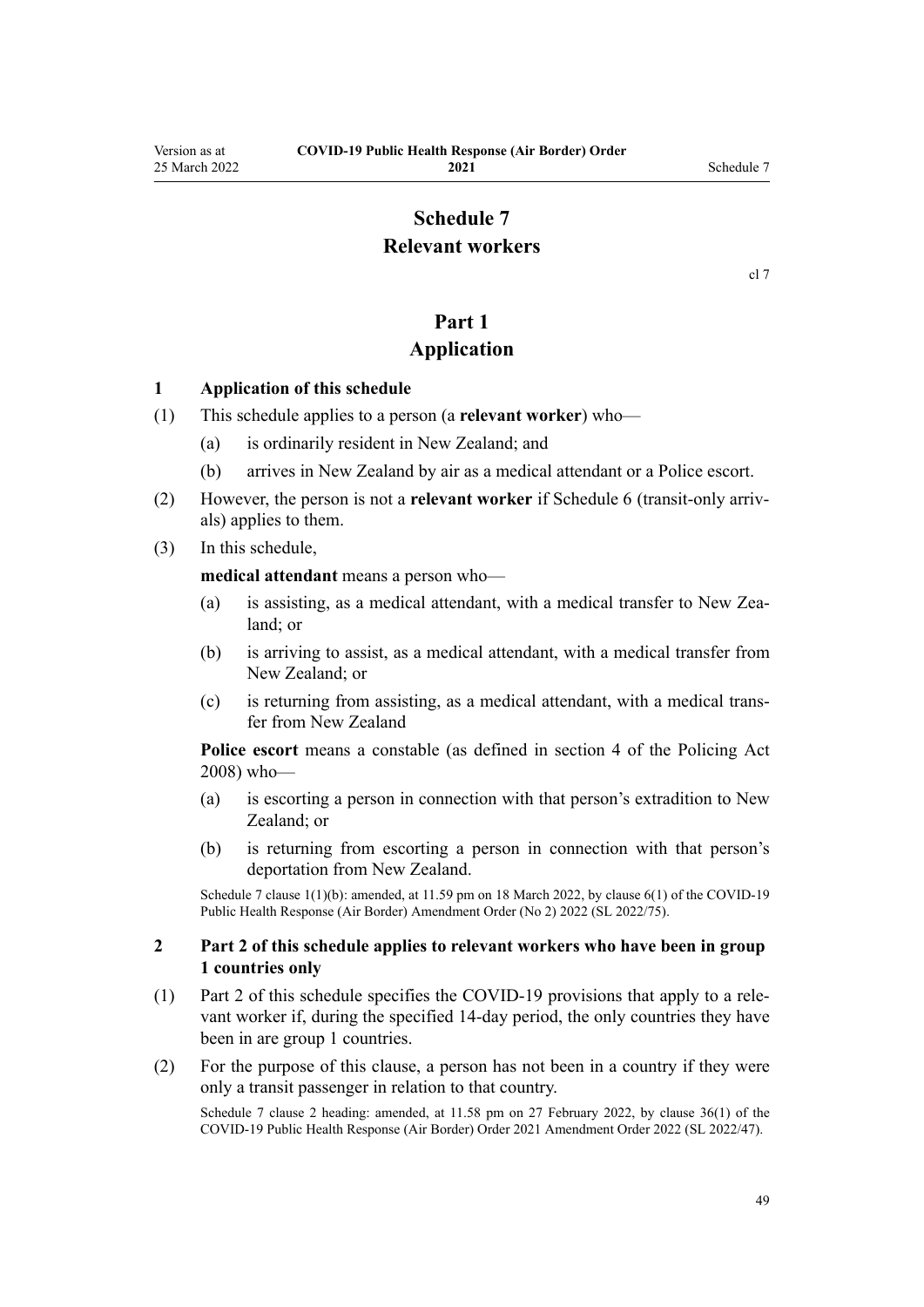#### **3 Part 3 of this schedule applies to relevant workers who have been in group 1 or 2 countries only**

- (1) [Part 3](#page-51-0) of this schedule specifies the COVID-19 provisions that apply to a rele‐ vant worker if, during the specified 14-day period,—
	- (a) they have been in a country that is a group 2 country; and
	- (b) the only countries they have been in are group 1 countries or group 2 countries.
- (2) For the purpose of this clause, a person has not been in a country if they were only a transit passenger in relation to that country.

Schedule 7 clause 3 heading: amended, at 11.58 pm on 27 February 2022, by [clause 36\(2\)](http://legislation.govt.nz/pdflink.aspx?id=LMS650876) of the COVID-19 Public Health Response (Air Border) Order 2021 Amendment Order 2022 (SL 2022/47).

#### **4 Part 4 of this schedule applies to relevant workers who have been in group 3 country**

- (1) [Part 4](#page-52-0) of this schedule specifies the COVID-19 provisions that apply to a rele‐ vant worker if, during the specified 14-day period, they have been in a country that is a group 3 country.
- (2) For the purpose of this clause, a person has not been in a country if they were only a transit passenger in relation to that country.

Schedule 7 clause 4 heading: amended, at 11.58 pm on 27 February 2022, by [clause 36\(3\)](http://legislation.govt.nz/pdflink.aspx?id=LMS650876) of the COVID-19 Public Health Response (Air Border) Order 2021 Amendment Order 2022 (SL 2022/47).

#### **5 Part 5 of this schedule applies to other relevant workers**

[Part 5](#page-53-0) of this schedule specifies the COVID-19 provisions that apply to a relevant worker if none of [clauses 2 to 4](#page-48-0) apply to them.

Schedule 7 clause 5 heading: amended, at 11.58 pm on 27 February 2022, by [clause 36\(4\)](http://legislation.govt.nz/pdflink.aspx?id=LMS650876) of the COVID-19 Public Health Response (Air Border) Order 2021 Amendment Order 2022 (SL 2022/47).

## **Part 2**

#### **Relevant workers—A**

Schedule 7 Part 2 heading: replaced, at 11.58 pm on 27 February 2022, by [clause 36\(5\)](http://legislation.govt.nz/pdflink.aspx?id=LMS650876) of the COVID-19 Public Health Response (Air Border) Order 2021 Amendment Order 2022 (SL 2022/47).

| <b>Clause</b> | <b>Brief description</b>                                                          | <b>Modification</b>                                                                                                                         |
|---------------|-----------------------------------------------------------------------------------|---------------------------------------------------------------------------------------------------------------------------------------------|
|               | Consequences                                                                      |                                                                                                                                             |
| cl 8          | No isolation or quarantine required                                               |                                                                                                                                             |
|               | Conditions to satisfy before arrival                                              |                                                                                                                                             |
| cl 12         | Must have traveller pass                                                          | Clause 12 does not apply to the person if<br>they are a medical attendant.                                                                  |
| cl 13         | Must be vaccinated or be excused by<br>certificate (unless under 17 years of age) | See clause 13(2), which allows certain<br>persons, including New Zealand citizens,<br>to arrive in New Zealand without being<br>vaccinated. |

<span id="page-49-0"></span>Schedule 7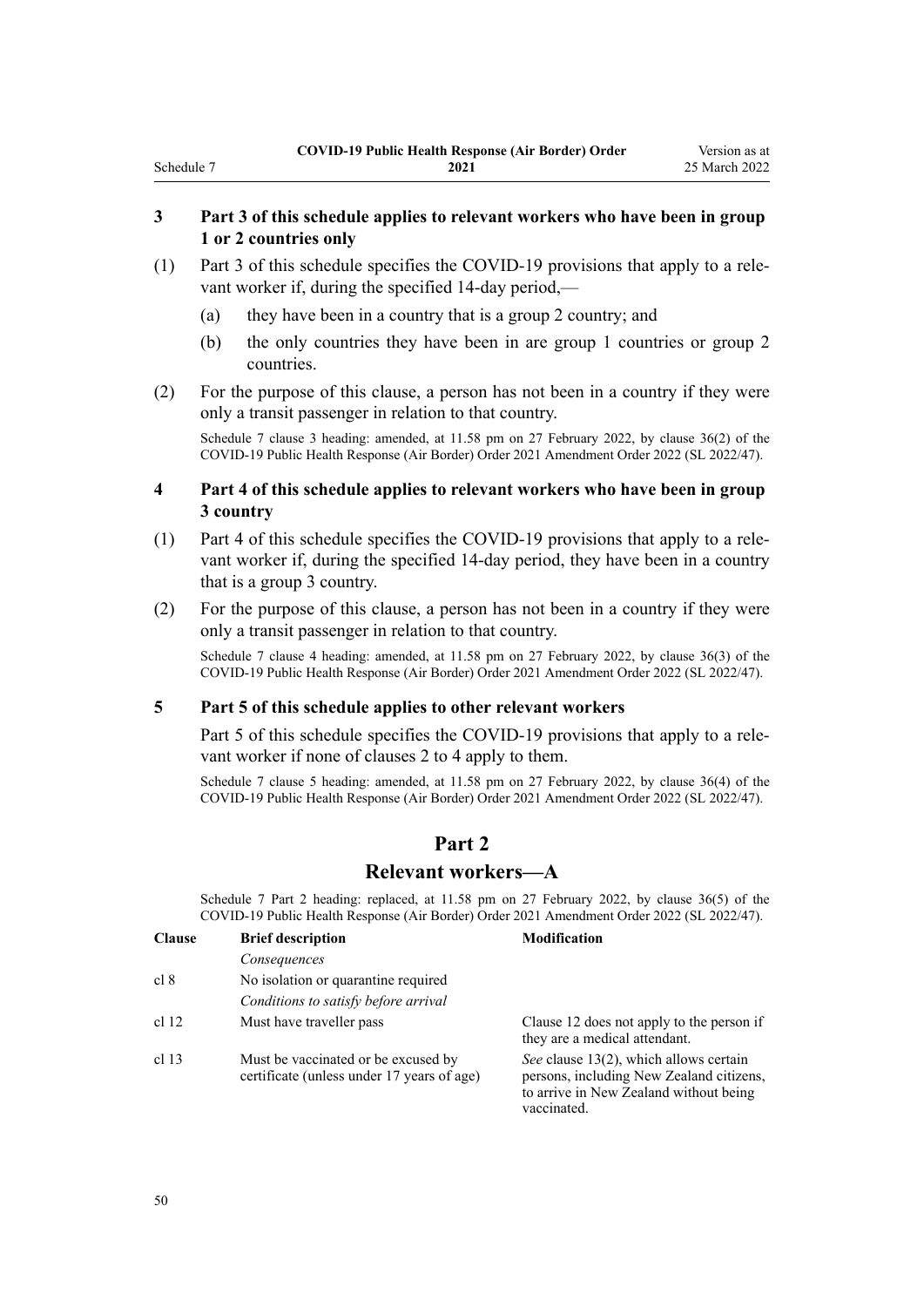| Version as at    |                                                                                                            | <b>COVID-19 Public Health Response (Air Border) Order</b>                                                                                                                         |            |
|------------------|------------------------------------------------------------------------------------------------------------|-----------------------------------------------------------------------------------------------------------------------------------------------------------------------------------|------------|
| 25 March 2022    |                                                                                                            | 2021                                                                                                                                                                              | Schedule 7 |
| <b>Clause</b>    | <b>Brief description</b>                                                                                   | <b>Modification</b>                                                                                                                                                               |            |
| cl <sub>14</sub> | Must have pre-departure test for COVID-19<br>or be excused by certificate (unless under 2<br>years of age) |                                                                                                                                                                                   |            |
| cl 16A           | Must not exhibit COVID-19 symptoms (or<br>must have certificate)                                           |                                                                                                                                                                                   |            |
| cl 17            | Must not be subject to public health.<br>direction in another country                                      |                                                                                                                                                                                   |            |
| cl 18            | Must not have prematurely ended period of<br>isolation or quarantine                                       |                                                                                                                                                                                   |            |
|                  | Conditions to satisfy before, on, or after arrival                                                         |                                                                                                                                                                                   |            |
| cl 23            | Must make traveller declaration at certain<br>times                                                        | Clause 23 does not apply to the person if<br>they are a medical attendant.                                                                                                        |            |
| cl 28            | Must wear face covering in certain places or<br>circumstances                                              |                                                                                                                                                                                   |            |
| cl 29            | Must answer to authorised officers                                                                         |                                                                                                                                                                                   |            |
| cl.30            | Must produce evidence of compliance with<br>COVID-19 provisions                                            |                                                                                                                                                                                   |            |
| $cl$ 31          | Must not provide false or misleading<br>information or evidence                                            |                                                                                                                                                                                   |            |
|                  | Conditions to satisfy on or after arrival                                                                  |                                                                                                                                                                                   |            |
| $cl$ 36          | Must maintain physical distancing                                                                          |                                                                                                                                                                                   |            |
| $cl$ 37          | Must wear personal protective equipment as<br>directed                                                     |                                                                                                                                                                                   |            |
|                  | <b>Breach of conditions</b>                                                                                |                                                                                                                                                                                   |            |
| cl 39            | Subpart 3 applies if person breaches<br>COVID-19 provision that applies to them                            |                                                                                                                                                                                   |            |
|                  | Health Response (Air Border) Amendment Order (No 2) 2022 (SL 2022/75).                                     | Schedule 7 Part 2: amended, at 11.59 pm on 18 March 2022, by clause 6(2) of the COVID-19 Public                                                                                   |            |
|                  | Health Response (Air Border) Amendment Order (No 2) 2022 (SL 2022/75).                                     | Schedule 7 Part 2: amended, at 11.59 pm on 18 March 2022, by clause 6(3) of the COVID-19 Public                                                                                   |            |
|                  | Health Response (Air Border) Amendment Order 2022 (SL 2022/49).                                            | Schedule 7 Part 2: amended, at 11.59 pm on 4 March 2022, by clause 10(1) of the COVID-19 Public                                                                                   |            |
|                  | Health Response (Air Border) Amendment Order 2022 (SL 2022/49).                                            | Schedule 7 Part 2: amended, at 11.59 pm on 4 March 2022, by clause 10(2) of the COVID-19 Public                                                                                   |            |
|                  | Health Response (Air Border) Amendment Order 2022 (SL 2022/49).                                            | Schedule 7 Part 2: amended, at 11.59 pm on 4 March 2022, by clause 10(3) of the COVID-19 Public                                                                                   |            |
|                  | Health Response (Air Border) Amendment Order 2022 (SL 2022/49).                                            | Schedule 7 Part 2: amended, at 11.59 pm on 4 March 2022, by clause 10(4) of the COVID-19 Public                                                                                   |            |
|                  |                                                                                                            | Schedule 7 Part 2: amended, at 11.58 pm on 27 February 2022, by clause 36(6) of the COVID-19<br>Public Health Response (Air Border) Order 2021 Amendment Order 2022 (SL 2022/47). |            |
|                  |                                                                                                            | Schedule 7 Part 2: amended, at 11.58 pm on 27 February 2022, by clause 36(7) of the COVID-19<br>Public Health Response (Air Border) Order 2021 Amendment Order 2022 (SL 2022/47). |            |
|                  |                                                                                                            | Schedule 7 Part 2: amended, at 11.58 pm on 27 February 2022, by clause 36(8) of the COVID-19<br>Public Health Response (Air Border) Order 2021 Amendment Order 2022 (SL 2022/47). |            |
|                  |                                                                                                            | Schedule 7 Part 2: amended, at 11.58 pm on 27 February 2022, by clause 36(9) of the COVID-19<br>Public Health Response (Air Border) Order 2021 Amendment Order 2022 (SL 2022/47). |            |
|                  |                                                                                                            |                                                                                                                                                                                   |            |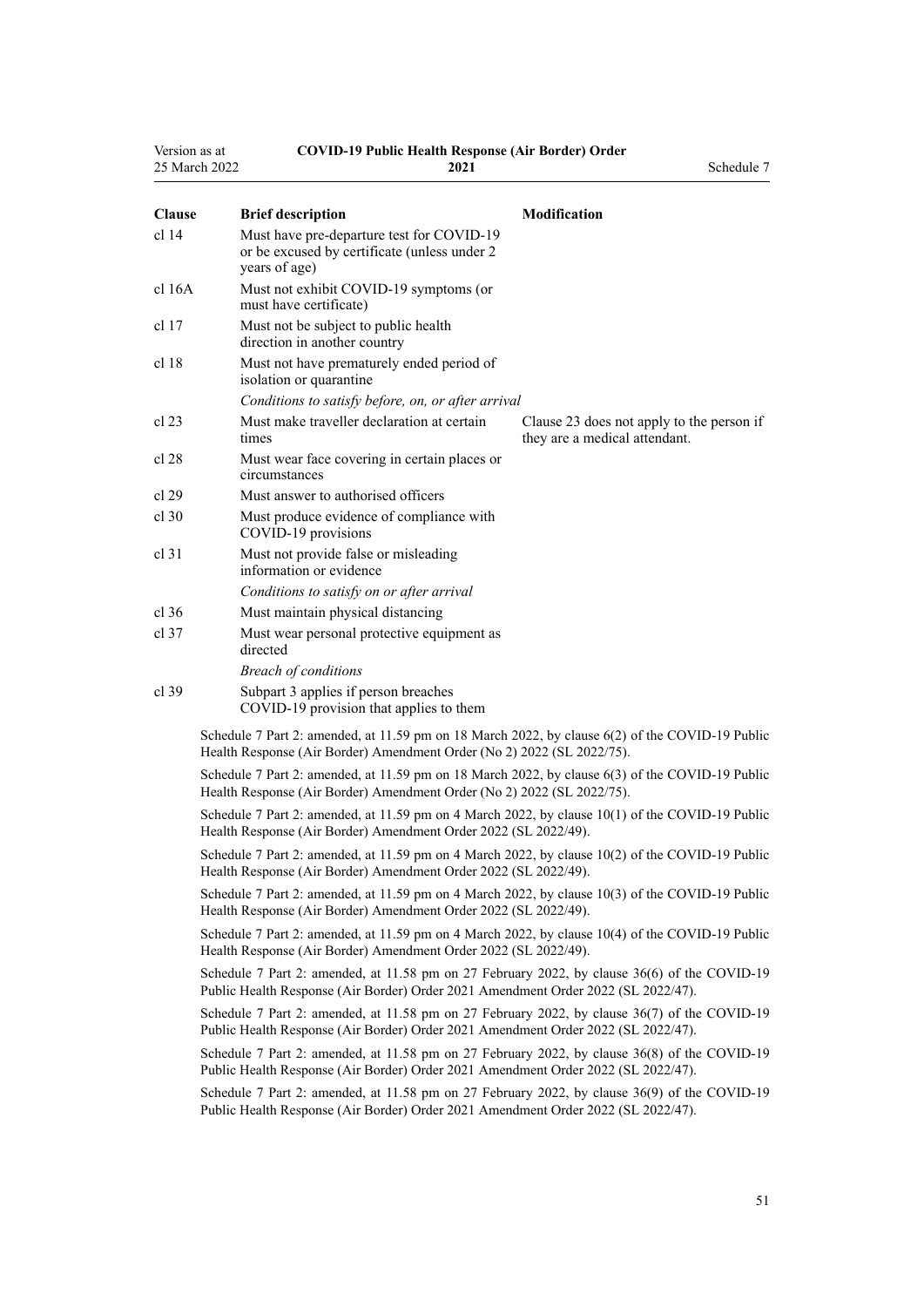## **Part 3 Relevant workers—B**

<span id="page-51-0"></span>Schedule 7 Part 3 heading: replaced, at 11.58 pm on 27 February 2022, by [clause 36\(10\)](http://legislation.govt.nz/pdflink.aspx?id=LMS650876) of the COVID-19 Public Health Response (Air Border) Order 2021 Amendment Order 2022 (SL 2022/47).

| <b>Clause</b>    | <b>Brief description</b>                                                                                   |                                                                                                                                                                                       | <b>Modification</b>                                                                                                                            |
|------------------|------------------------------------------------------------------------------------------------------------|---------------------------------------------------------------------------------------------------------------------------------------------------------------------------------------|------------------------------------------------------------------------------------------------------------------------------------------------|
|                  | Consequences                                                                                               |                                                                                                                                                                                       |                                                                                                                                                |
| cl 8             | No isolation or quarantine required                                                                        | After the person arrives in New Zealand,<br>they must undergo testing for COVID-19<br>in accordance with the COVID-19 Public<br>Health Response (Testing for COVID-19)<br>Order 2022. |                                                                                                                                                |
|                  | Conditions to satisfy before arrival                                                                       |                                                                                                                                                                                       |                                                                                                                                                |
| cl <sub>13</sub> | Must be vaccinated or be excused by<br>certificate (unless under 17 years of age)                          | (1)                                                                                                                                                                                   | Clause $13(1)(b)$ does not apply to<br>the person (option of being<br>excused from vaccination by<br>certificate).                             |
|                  |                                                                                                            | (2)                                                                                                                                                                                   | See clause 13(2), which allows<br>certain persons, including New<br>Zealand citizens, to arrive in New<br>Zealand without being<br>vaccinated. |
| cl <sub>14</sub> | Must have pre-departure test for COVID-19<br>or be excused by certificate (unless under 2<br>years of age) |                                                                                                                                                                                       |                                                                                                                                                |
| cl 16A           | Must not exhibit COVID-19 symptoms (or<br>must have certificate)                                           |                                                                                                                                                                                       |                                                                                                                                                |
| cl 17            | Must not be subject to public health<br>direction in another country                                       |                                                                                                                                                                                       |                                                                                                                                                |
| cl 18            | Must not have prematurely ended period of<br>isolation or quarantine                                       |                                                                                                                                                                                       |                                                                                                                                                |
|                  | Conditions to satisfy before, on, or after arrival                                                         |                                                                                                                                                                                       |                                                                                                                                                |
| $cl$ 23          | Must make traveller declaration at certain<br>times                                                        |                                                                                                                                                                                       |                                                                                                                                                |
| cl 28            | Must wear face covering in certain places or<br>circumstances                                              |                                                                                                                                                                                       |                                                                                                                                                |
| cl 29            | Must answer to authorised officers                                                                         |                                                                                                                                                                                       |                                                                                                                                                |
| $cl$ 30          | Must produce evidence of compliance with<br>COVID-19 provisions                                            |                                                                                                                                                                                       |                                                                                                                                                |
| cl 31            | Must not provide false or misleading<br>information or evidence                                            |                                                                                                                                                                                       |                                                                                                                                                |
|                  | Conditions to satisfy on or after arrival                                                                  |                                                                                                                                                                                       |                                                                                                                                                |
| $cl$ 36          | Must maintain physical distancing                                                                          |                                                                                                                                                                                       |                                                                                                                                                |
| cl.37            | Must wear personal protective equipment as<br>directed                                                     |                                                                                                                                                                                       |                                                                                                                                                |
|                  | <i>Breach of conditions</i>                                                                                |                                                                                                                                                                                       |                                                                                                                                                |
| $cl$ 39          | Subpart 3 applies if person breaches<br>COVID-19 provision that applies to them                            |                                                                                                                                                                                       |                                                                                                                                                |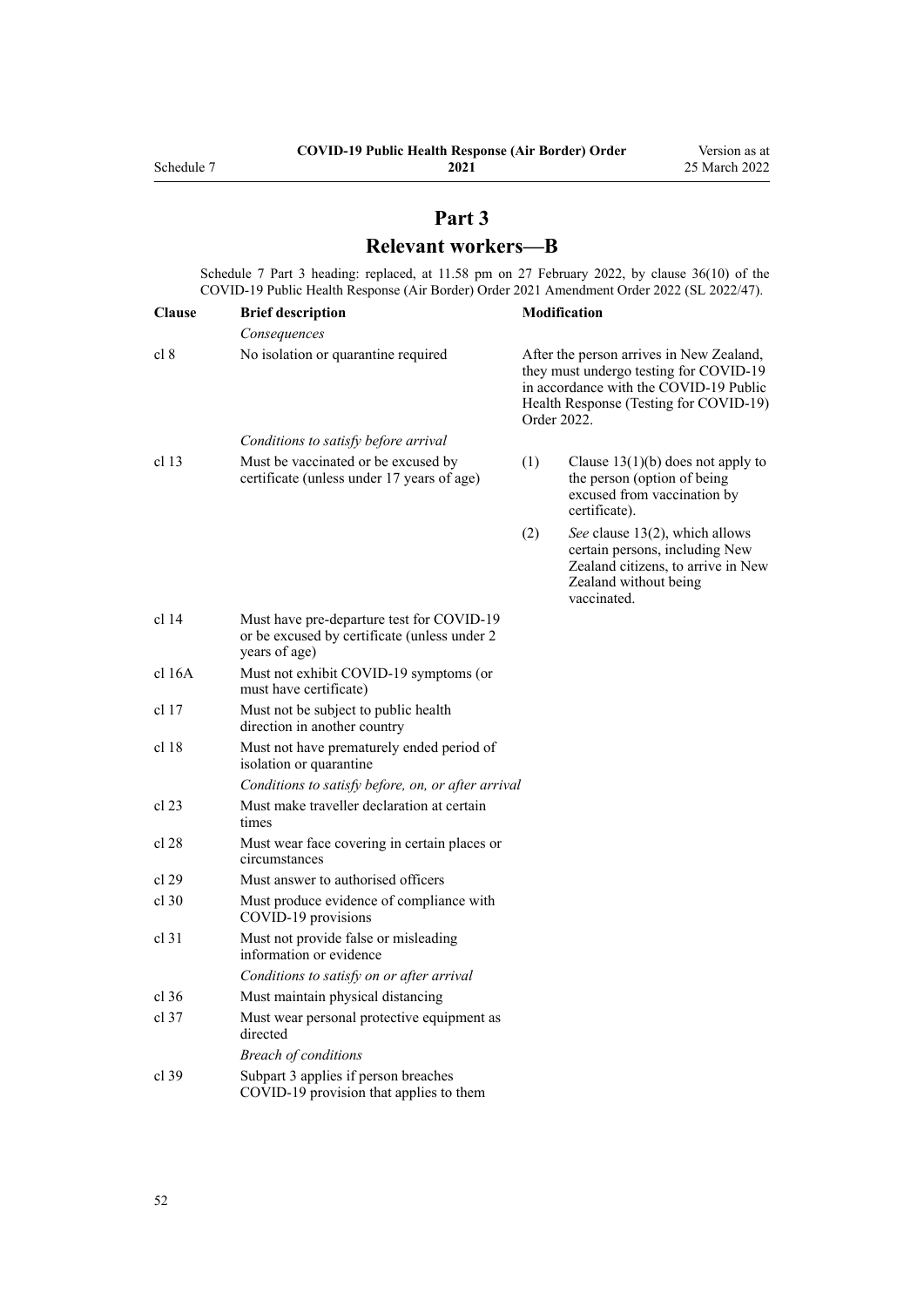<span id="page-52-0"></span>Schedule 7 Part 3: amended, at 11.59 pm on 18 March 2022, by [clause 6\(4\)](http://legislation.govt.nz/pdflink.aspx?id=LMS664430) of the COVID-19 Public Health Response (Air Border) Amendment Order (No 2) 2022 (SL 2022/75).

Schedule 7 Part 3: amended, at 11.59 pm on 18 March 2022, by [clause 6\(5\)](http://legislation.govt.nz/pdflink.aspx?id=LMS664430) of the COVID-19 Public Health Response (Air Border) Amendment Order (No 2) 2022 (SL 2022/75).

Schedule 7 Part 3: amended, at 11.59 pm on 4 March 2022, by [clause 10\(5\)](http://legislation.govt.nz/pdflink.aspx?id=LMS653792) of the COVID-19 Public Health Response (Air Border) Amendment Order 2022 (SL 2022/49).

Schedule 7 Part 3: amended, at 11.59 pm on 4 March 2022, by [clause 10\(6\)](http://legislation.govt.nz/pdflink.aspx?id=LMS653792) of the COVID-19 Public Health Response (Air Border) Amendment Order 2022 (SL 2022/49).

Schedule 7 Part 3: amended, at 11.59 pm on 4 March 2022, by [clause 10\(8\)](http://legislation.govt.nz/pdflink.aspx?id=LMS653792) of the COVID-19 Public Health Response (Air Border) Amendment Order 2022 (SL 2022/49).

Schedule 7 Part 3: amended, at 11.58 pm on 27 February 2022, by [clause 36\(12\)](http://legislation.govt.nz/pdflink.aspx?id=LMS650876) of the COVID-19 Public Health Response (Air Border) Order 2021 Amendment Order 2022 (SL 2022/47).

Schedule 7 Part 3: amended, at 11.58 pm on 27 February 2022, by [clause 36\(13\)](http://legislation.govt.nz/pdflink.aspx?id=LMS650876) of the COVID-19 Public Health Response (Air Border) Order 2021 Amendment Order 2022 (SL 2022/47).

Schedule 7 Part 3: amended, at 11.58 pm on 27 February 2022, by [clause 36\(14\)](http://legislation.govt.nz/pdflink.aspx?id=LMS650876) of the COVID-19 Public Health Response (Air Border) Order 2021 Amendment Order 2022 (SL 2022/47).

Schedule 7 Part 3: amended, at 11.58 pm on 27 February 2022, by [clause 36\(15\)](http://legislation.govt.nz/pdflink.aspx?id=LMS650876) of the COVID-19 Public Health Response (Air Border) Order 2021 Amendment Order 2022 (SL 2022/47).

# **Part 4**

## **Relevant workers—C**

Schedule 7 Part 4 heading: replaced, at 11.58 pm on 27 February 2022, by [clause 36\(16\)](http://legislation.govt.nz/pdflink.aspx?id=LMS650876) of the COVID-19 Public Health Response (Air Border) Order 2021 Amendment Order 2022 (SL 2022/47).

| <b>Clause</b> | <b>Brief description</b>       |  |
|---------------|--------------------------------|--|
|               | Consequences                   |  |
| $cl$ 11       | Must not arrive in New Zealand |  |

#### **Clause Brief description Modification**

- $(1)$  [Clause 11](#page-12-0) does not apply to the person if they are a New Zealand citizen.
- (2) However,—
	- (a) [clause 48](#page-26-0) (must report for and undergo assessment and comply with decision of assessing officer) applies to them as if they had breached a COVID-19 provision that applies to them; and
	- (b) for the purposes of that clause, they must be treated as if [clause 9](#page-11-0) already applies to them (must self-isolate under specified Part of Isolation and Quarantine Order and in qualifying place) and as if the specified Part of the Isolation and Quarantine Order is [Part 1A](http://legislation.govt.nz/pdflink.aspx?id=LMS415267).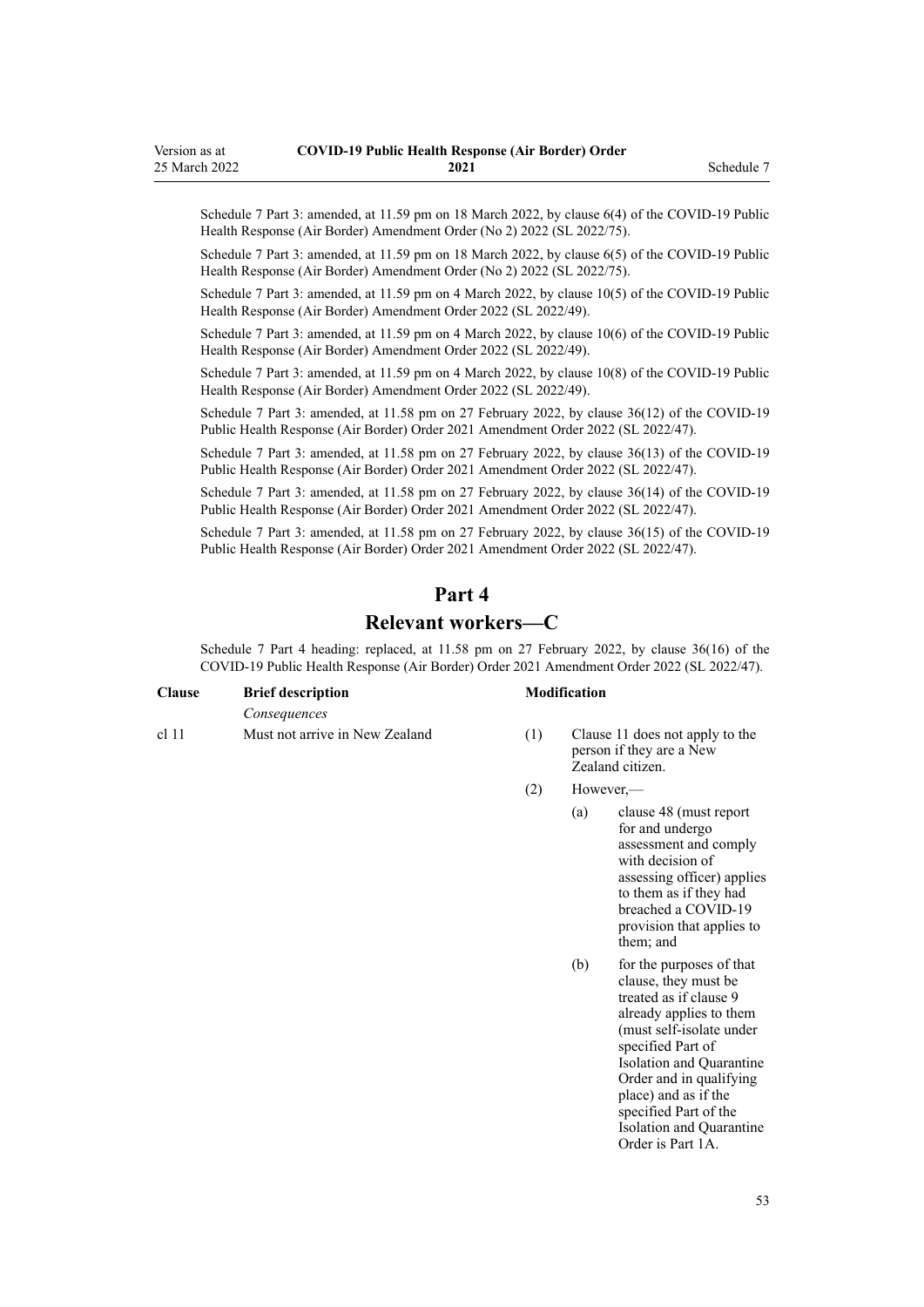<span id="page-53-0"></span>

| Clause  | DITEL RESCLIPTION                       | мочитсанон |
|---------|-----------------------------------------|------------|
|         | <b>Breach of conditions</b>             |            |
| cl $39$ | Subpart 3 applies if person breaches    |            |
|         | COVID-19 provision that applies to them |            |

Schedule 7 Part 4: amended, at 11.58 pm on 27 February 2022, by [clause 36\(17\)](http://legislation.govt.nz/pdflink.aspx?id=LMS650876) of the COVID-19 Public Health Response (Air Border) Order 2021 Amendment Order 2022 (SL 2022/47).

## **Part 5**

## **Relevant workers—Z**

Schedule 7 Part 5 heading: replaced, at 11.58 pm on 27 February 2022, by [clause 36\(18\)](http://legislation.govt.nz/pdflink.aspx?id=LMS650876) of the COVID-19 Public Health Response (Air Border) Order 2021 Amendment Order 2022 (SL 2022/47).

| <b>Clause</b>    | <b>Brief description</b>                                                                                   | <b>Modification</b>                                                                                                                                                                   |
|------------------|------------------------------------------------------------------------------------------------------------|---------------------------------------------------------------------------------------------------------------------------------------------------------------------------------------|
|                  | Consequences                                                                                               |                                                                                                                                                                                       |
| cl 8             | No isolation or quarantine required                                                                        | After the person arrives in New Zealand,<br>they must undergo testing for COVID-19<br>in accordance with the COVID-19 Public<br>Health Response (Testing for COVID-19)<br>Order 2022. |
|                  | Conditions to satisfy before arrival                                                                       |                                                                                                                                                                                       |
| cl <sub>13</sub> | Must be vaccinated or be excused by<br>certificate (unless under 17 years of age)                          | See clause 13(2), which allows certain<br>persons, including New Zealand citizens,<br>to arrive in New Zealand without being<br>vaccinated.                                           |
| cl <sub>14</sub> | Must have pre-departure test for COVID-19<br>or be excused by certificate (unless under 2<br>years of age) |                                                                                                                                                                                       |
| cl 16A           | Must not exhibit COVID-19 symptoms (or<br>must have certificate)                                           |                                                                                                                                                                                       |
| cl 17            | Must not be subject to public health<br>direction in another country                                       |                                                                                                                                                                                       |
| cl 18            | Must not have prematurely ended period of<br>isolation or quarantine                                       |                                                                                                                                                                                       |
|                  | Conditions to satisfy before, on, or after arrival                                                         |                                                                                                                                                                                       |
| cl 28            | Must wear face covering in certain places or<br>circumstances                                              |                                                                                                                                                                                       |
| cl 29            | Must answer to authorised officers                                                                         |                                                                                                                                                                                       |
| $cl$ 30          | Must produce evidence of compliance with<br>COVID-19 provisions                                            |                                                                                                                                                                                       |
| $cl$ 31          | Must not provide false or misleading<br>information or evidence                                            |                                                                                                                                                                                       |
|                  | Conditions to satisfy on or after arrival                                                                  |                                                                                                                                                                                       |
| cl 36            | Must maintain physical distancing                                                                          |                                                                                                                                                                                       |
| $cl$ 37          | Must wear personal protective equipment as<br>directed                                                     |                                                                                                                                                                                       |
|                  | <b>Breach of conditions</b>                                                                                |                                                                                                                                                                                       |
| $cl$ 39          | Subpart 3 applies if person breaches<br>COVID-19 provision that applies to them                            |                                                                                                                                                                                       |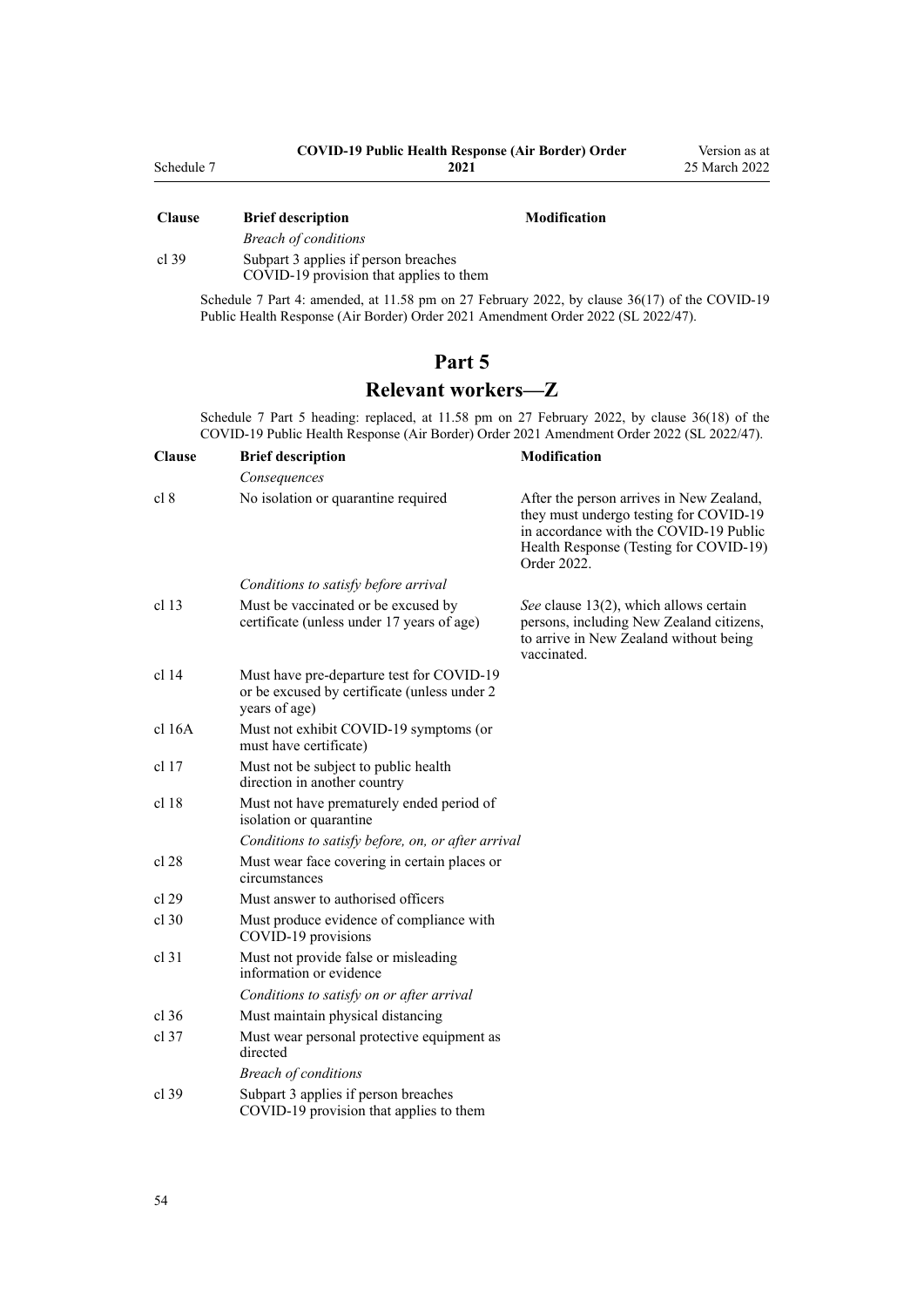Schedule 7 Part 5: amended, at 11.59 pm on 18 March 2022, by [clause 6\(6\)](http://legislation.govt.nz/pdflink.aspx?id=LMS664430) of the COVID-19 Public Health Response (Air Border) Amendment Order (No 2) 2022 (SL 2022/75).

Schedule 7 Part 5: amended, at 11.59 pm on 18 March 2022, by [clause 6\(7\)](http://legislation.govt.nz/pdflink.aspx?id=LMS664430) of the COVID-19 Public Health Response (Air Border) Amendment Order (No 2) 2022 (SL 2022/75).

Schedule 7 Part 5: amended, at 11.59 pm on 4 March 2022, by [clause 10\(9\)](http://legislation.govt.nz/pdflink.aspx?id=LMS653792) of the COVID-19 Public Health Response (Air Border) Amendment Order 2022 (SL 2022/49).

Schedule 7 Part 5: amended, at 11.59 pm on 4 March 2022, by [clause 10\(10\)](http://legislation.govt.nz/pdflink.aspx?id=LMS653792) of the COVID-19 Public Health Response (Air Border) Amendment Order 2022 (SL 2022/49).

Schedule 7 Part 5: amended, at 11.59 pm on 4 March 2022, by [clause 10\(11\)](http://legislation.govt.nz/pdflink.aspx?id=LMS653792) of the COVID-19 Public Health Response (Air Border) Amendment Order 2022 (SL 2022/49).

Schedule 7 Part 5: amended, at 11.59 pm on 4 March 2022, by [clause 10\(12\)](http://legislation.govt.nz/pdflink.aspx?id=LMS653792) of the COVID-19 Public Health Response (Air Border) Amendment Order 2022 (SL 2022/49).

Schedule 7 Part 5: amended, at 11.58 pm on 27 February 2022, by [clause 36\(19\)](http://legislation.govt.nz/pdflink.aspx?id=LMS650876) of the COVID-19 Public Health Response (Air Border) Order 2021 Amendment Order 2022 (SL 2022/47).

Schedule 7 Part 5: amended, at 11.58 pm on 27 February 2022, by [clause 36\(20\)](http://legislation.govt.nz/pdflink.aspx?id=LMS650876) of the COVID-19 Public Health Response (Air Border) Order 2021 Amendment Order 2022 (SL 2022/47).

Schedule 7 Part 5: amended, at 11.58 pm on 27 February 2022, by [clause 36\(21\)](http://legislation.govt.nz/pdflink.aspx?id=LMS650876) of the COVID-19 Public Health Response (Air Border) Order 2021 Amendment Order 2022 (SL 2022/47).

Schedule 7 Part 5: amended, at 11.58 pm on 27 February 2022, by [clause 36\(22\)](http://legislation.govt.nz/pdflink.aspx?id=LMS650876) of the COVID-19 Public Health Response (Air Border) Order 2021 Amendment Order 2022 (SL 2022/47).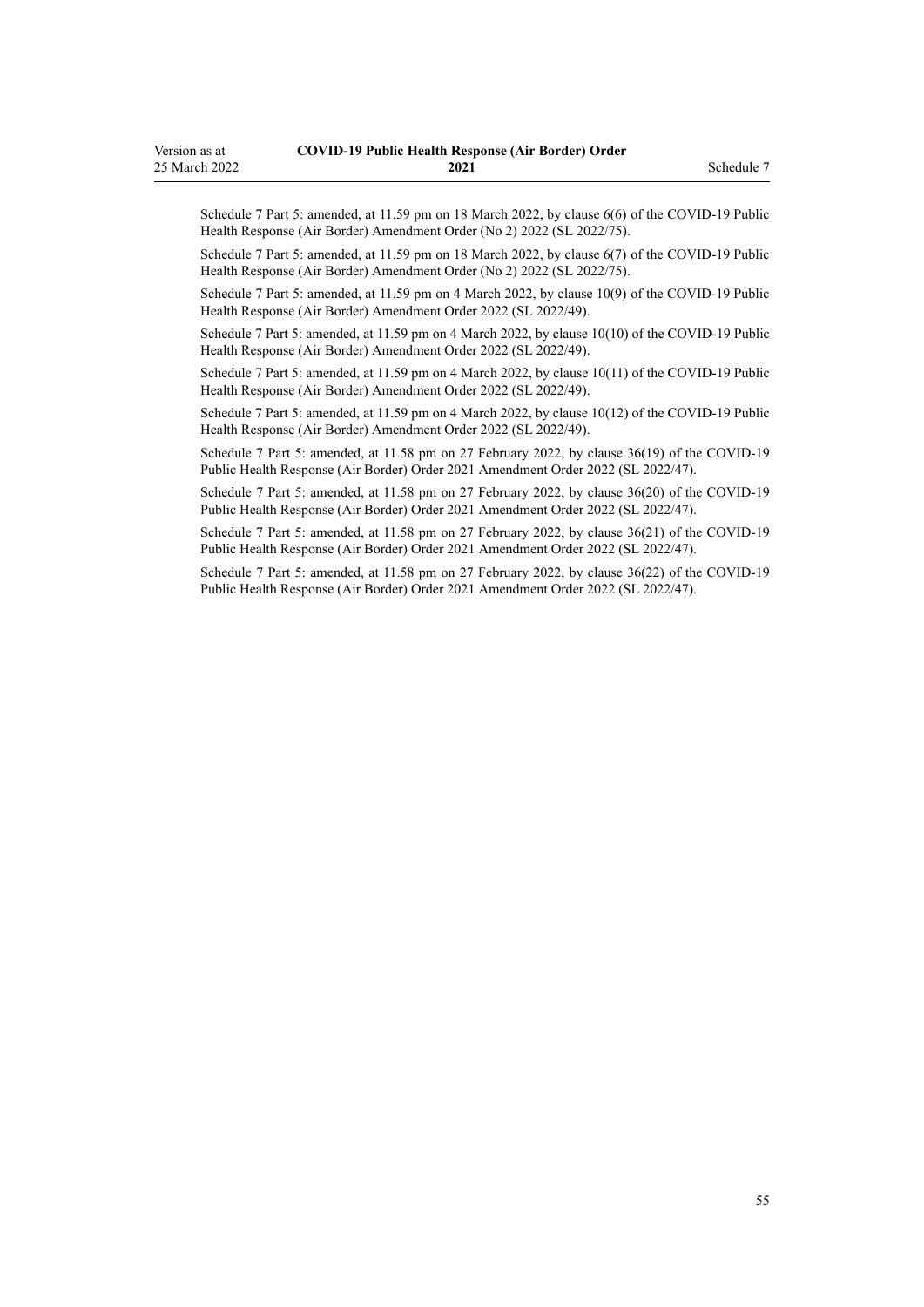## <span id="page-55-0"></span>**Schedule 8 Arrivals from Antarctica**

[cl 7](#page-9-0)

## **Part 1**

## **Application**

#### **1 Application of this schedule**

This schedule applies to a person (an **arrival from Antarctica**) if—

- (a) they arrive in New Zealand by air from Antarctica (as defined in [section](http://legislation.govt.nz/pdflink.aspx?id=DLM325200) [2](http://legislation.govt.nz/pdflink.aspx?id=DLM325200) of the Antarctica Act 1960); and
- (b) they are—
	- (i) a member of, or associated with, a scientific programme or exped‐ ition under the auspices of a Contracting Party to the Antarctic Treaty (within the meaning of the [Antarctica Act 1960\)](http://legislation.govt.nz/pdflink.aspx?id=DLM325093); or
	- (ii) a person to whom [section 5](http://legislation.govt.nz/pdflink.aspx?id=DLM325218) of the Antarctica Act 1960 applies.

#### **2 Part 2 of this schedule applies to all arrivals from Antarctica**

Part 2 of this schedule specifies the COVID-19 provisions that apply to an arrival from Antarctica.

## **Part 2 Arrivals from Antarctica**

| <b>Clause</b>    | <b>Brief description</b>                                                                                  | <b>Modification</b> |
|------------------|-----------------------------------------------------------------------------------------------------------|---------------------|
|                  | Consequences                                                                                              |                     |
| cl 8             | No isolation or quarantine required                                                                       |                     |
|                  | Conditions to satisfy before arrival                                                                      |                     |
| cl <sub>12</sub> | Must have traveller pass                                                                                  |                     |
| cl <sub>16</sub> | Must not be waiting for test results                                                                      |                     |
| cl 16A           | Must not exhibit COVID-19 symptoms (or<br>must have certificate)                                          |                     |
| cl 17            | Must not be subject to public health.<br>direction in another country                                     |                     |
| cl 18            | Must not have prematurely ended period of<br>isolation or quarantine                                      |                     |
|                  | Conditions to satisfy before, on, or after arrival                                                        |                     |
| cl 23            | Must make traveller declaration at certain<br>times                                                       |                     |
| cl 24            | Must provide, at certain times, information<br>necessary to support public health response<br>to COVID-19 |                     |
| cl 27            | Must be considered at negligible risk of<br>having been exposed to COVID-19                               |                     |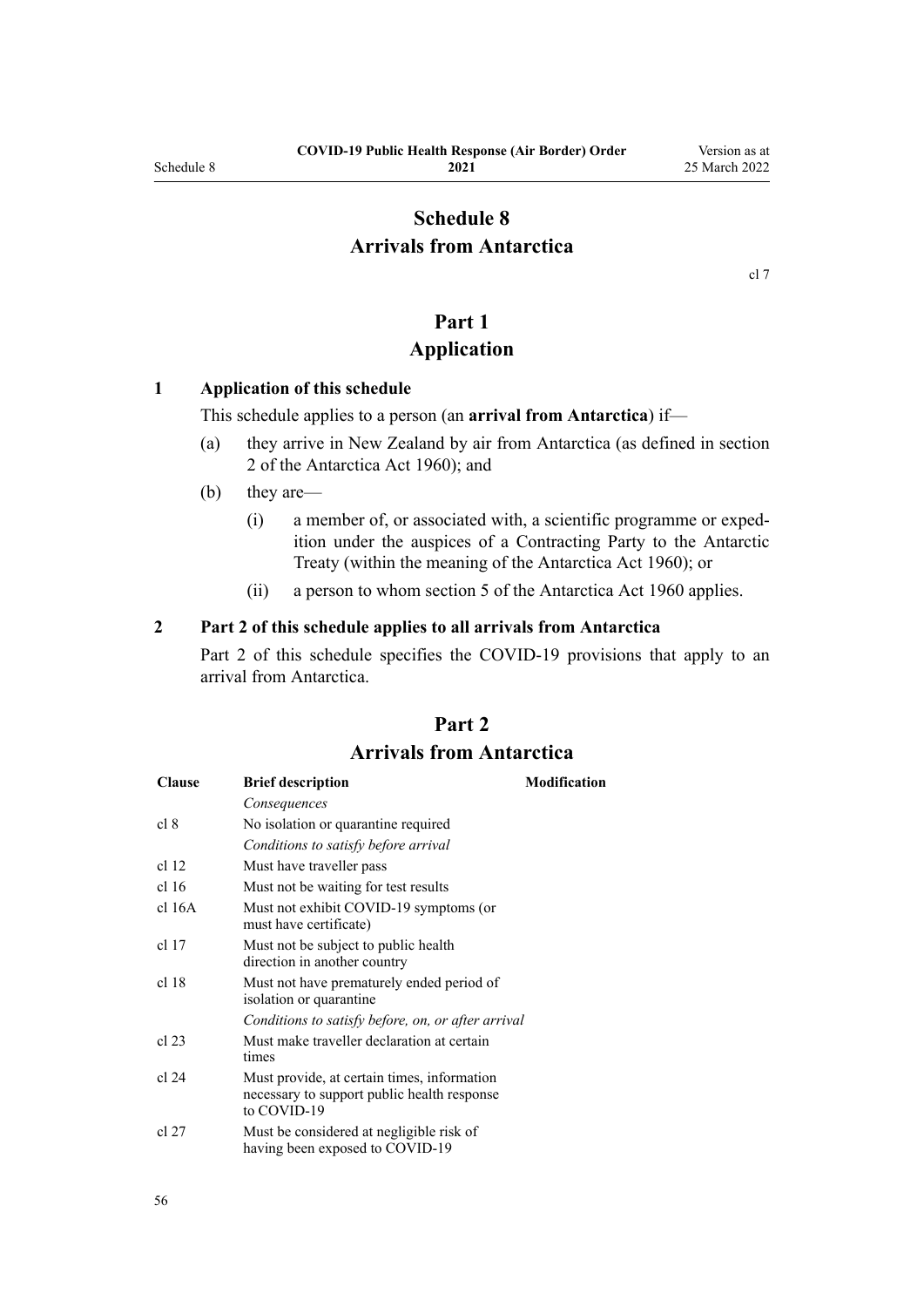| Version as at | <b>COVID-19 Public Health Response (Air Border) Order</b> |            |
|---------------|-----------------------------------------------------------|------------|
| 25 March 2022 | 2021                                                      | Schedule 8 |

| <b>Clause</b> | <b>Brief description</b>                                                                     | Modification |
|---------------|----------------------------------------------------------------------------------------------|--------------|
| cl 28         | Must wear face covering in certain places<br>or circumstances                                |              |
| cl 29         | Must answer to authorised officers                                                           |              |
| cl.30         | Must produce evidence of compliance with<br>COVID-19 provisions                              |              |
| cl 31         | Must not provide false or misleading<br>information or evidence                              |              |
|               | Conditions to satisfy on or after arrival                                                    |              |
| cl.36         | Must maintain physical distancing                                                            |              |
| cl.37         | Must wear personal protective equipment<br>as directed                                       |              |
|               | <b>Breach of conditions</b>                                                                  |              |
| cl.39         | Subpart 3 applies if person breaches<br>COVID-19 provision that applies to them              |              |
|               | Schedule 8 Part 2: amended, at 11.59 pm on 4 March 2022, by clause 11 of the COVID-19 Public |              |

Health Response (Air Border) Amendment Order 2022 (SL 2022/49). Schedule 8 Part 2: amended, at 11.58 pm on 27 February 2022, by [clause 37\(1\)](http://legislation.govt.nz/pdflink.aspx?id=LMS650878) of the COVID-19 Public Health Response (Air Border) Order 2021 Amendment Order 2022 (SL 2022/47).

Schedule 8 Part 2: amended, at 11.58 pm on 27 February 2022, by [clause 37\(2\)](http://legislation.govt.nz/pdflink.aspx?id=LMS650878) of the COVID-19 Public Health Response (Air Border) Order 2021 Amendment Order 2022 (SL 2022/47).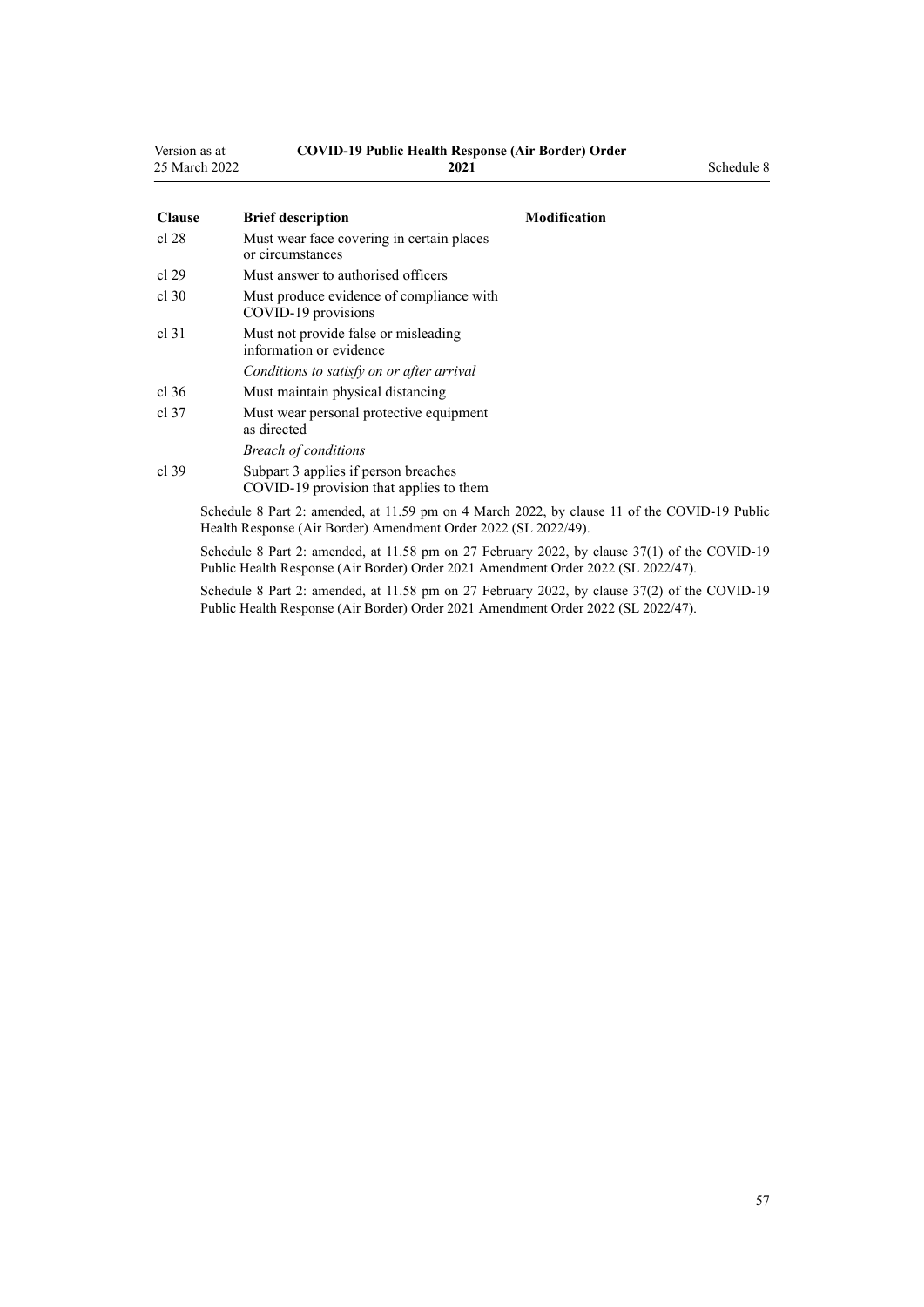## <span id="page-57-0"></span>**Schedule 9 Ship crew members arriving to join ship**

[cl 7](#page-9-0)

## **Part 1 Application**

#### **1 Application of this schedule**

- (1) This schedule applies to a person if—
	- (a) they arrive in New Zealand by air; and
	- (b) they are a member of the crew of a ship; and
	- (c) immediately after leaving their port of arrival, they will travel to and then board that ship (whether that travel is by air or by any other form or forms of transport); and
	- (d) the ship is scheduled to depart from New Zealand as soon as is reasonably practicable after they board it.
- (2) However, if the only countries the person has been in during the specified 14 day period are group 1 countries, then [Schedule 11](#page-61-0) (general travellers—A) applies to them instead.
- (3) In this clause, **crew**, **depart from New Zealand**, and **ship** have the meanings given to them by [section 4\(1\)](http://legislation.govt.nz/pdflink.aspx?id=LMS403543) of the COVID-19 Public Health Response (Mari‐ time Border) Order (No 2) 2020.

Schedule 9 clause 1(2): amended, at 11.58 pm on 27 February 2022, by [clause 38\(1\)](http://legislation.govt.nz/pdflink.aspx?id=LMS650881) of the COVID-19 Public Health Response (Air Border) Order 2021 Amendment Order 2022 (SL 2022/47).

#### **2 Part 2 of this schedule applies to all persons**

Part 2 of this schedule specifies the COVID-19 provisions that apply to any person to whom this schedule applies.

| <b>Clause</b>    | <b>Brief description</b>                                                          | <b>Modification</b>                                                                                                                         |
|------------------|-----------------------------------------------------------------------------------|---------------------------------------------------------------------------------------------------------------------------------------------|
|                  | Consequences                                                                      |                                                                                                                                             |
| cl 8             | No isolation or quarantine required                                               |                                                                                                                                             |
|                  | Conditions to satisfy before arrival                                              |                                                                                                                                             |
| cl 12            | Must have traveller pass                                                          |                                                                                                                                             |
| cl <sub>13</sub> | Must be vaccinated or be excused by<br>certificate (unless under 17 years of age) | See clause 13(2), which allows certain<br>persons, including New Zealand<br>citizens, to arrive in New Zealand<br>without being vaccinated. |

#### **Part 2**

#### **Ship crew members arriving to join ship**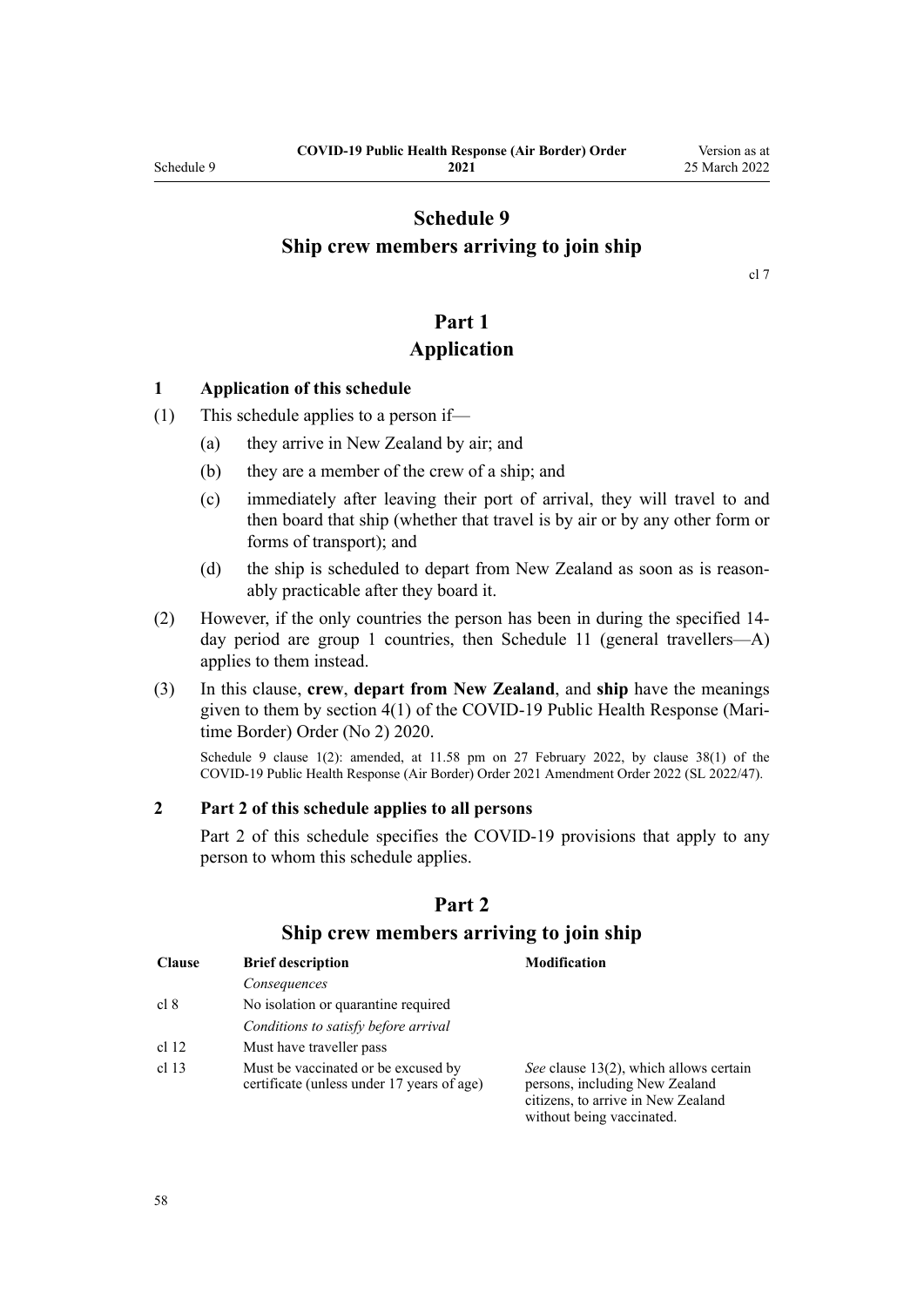| Version as at | <b>COVID-19 Public Health Response (Air Border) Order</b> |            |
|---------------|-----------------------------------------------------------|------------|
| 25 March 2022 | 2021                                                      | Schedule 9 |

| <b>Clause</b>    | <b>Brief description</b>                                                                                   | Modification |
|------------------|------------------------------------------------------------------------------------------------------------|--------------|
| cl <sub>14</sub> | Must have pre-departure test for<br>COVID-19 or be excused by certificate<br>(unless under 2 years of age) |              |
| cl 15            | Must have negative result from pre-<br>departure test for COVID-19 (or<br>certificate)                     |              |
| cl <sub>16</sub> | Must not be waiting for test results                                                                       |              |
| cl 16A           | Must not exhibit COVID-19 symptoms (or<br>must have certificate)                                           |              |
| cl <sub>17</sub> | Must not be subject to public health.<br>direction in another country                                      |              |
| cl <sub>18</sub> | Must not have prematurely ended period of<br>isolation or quarantine                                       |              |
|                  | Conditions to satisfy before, on, or after arrival                                                         |              |
| cl 23            | Must make traveller declaration at certain<br>times                                                        |              |
| cl 24            | Must provide, at certain times, information<br>necessary to support public health response<br>to COVID-19  |              |
| cl 28            | Must wear face covering in certain places<br>or circumstances                                              |              |
| cl 29            | Must answer to authorised officers                                                                         |              |
| cl.30            | Must produce evidence of compliance with<br>COVID-19 provisions                                            |              |
| $cl$ 31          | Must not provide false or misleading<br>information or evidence                                            |              |
|                  | Conditions to satisfy on or after arrival                                                                  |              |
| cl 36            | Must maintain physical distancing                                                                          |              |
| cl.37            | Must wear personal protective equipment<br>as directed                                                     |              |
|                  | <b>Breach of conditions</b>                                                                                |              |
| cl.39            | Subpart 3 applies if person breaches<br>COVID-19 provision that applies to them                            |              |
|                  |                                                                                                            |              |

Schedule 9 Part 2: amended, at 11.59 pm on 4 March 2022, by [clause 12\(1\)](http://legislation.govt.nz/pdflink.aspx?id=LMS653795) of the COVID-19 Public Health Response (Air Border) Amendment Order 2022 (SL 2022/49).

Schedule 9 Part 2: amended, at 11.59 pm on 4 March 2022, by [clause 12\(2\)](http://legislation.govt.nz/pdflink.aspx?id=LMS653795) of the COVID-19 Public Health Response (Air Border) Amendment Order 2022 (SL 2022/49).

Schedule 9 Part 2: amended, at 11.58 pm on 27 February 2022, by [clause 38\(2\)](http://legislation.govt.nz/pdflink.aspx?id=LMS650881) of the COVID-19 Public Health Response (Air Border) Order 2021 Amendment Order 2022 (SL 2022/47).

Schedule 9 Part 2: amended, at 11.58 pm on 27 February 2022, by [clause 38\(3\)](http://legislation.govt.nz/pdflink.aspx?id=LMS650881) of the COVID-19 Public Health Response (Air Border) Order 2021 Amendment Order 2022 (SL 2022/47).

Schedule 9 Part 2: amended, at 11.58 pm on 27 February 2022, by [clause 38\(4\)](http://legislation.govt.nz/pdflink.aspx?id=LMS650881) of the COVID-19 Public Health Response (Air Border) Order 2021 Amendment Order 2022 (SL 2022/47).

Schedule 9 Part 2: amended, at 11.58 pm on 27 February 2022, by [clause 38\(5\)](http://legislation.govt.nz/pdflink.aspx?id=LMS650881) of the COVID-19 Public Health Response (Air Border) Order 2021 Amendment Order 2022 (SL 2022/47).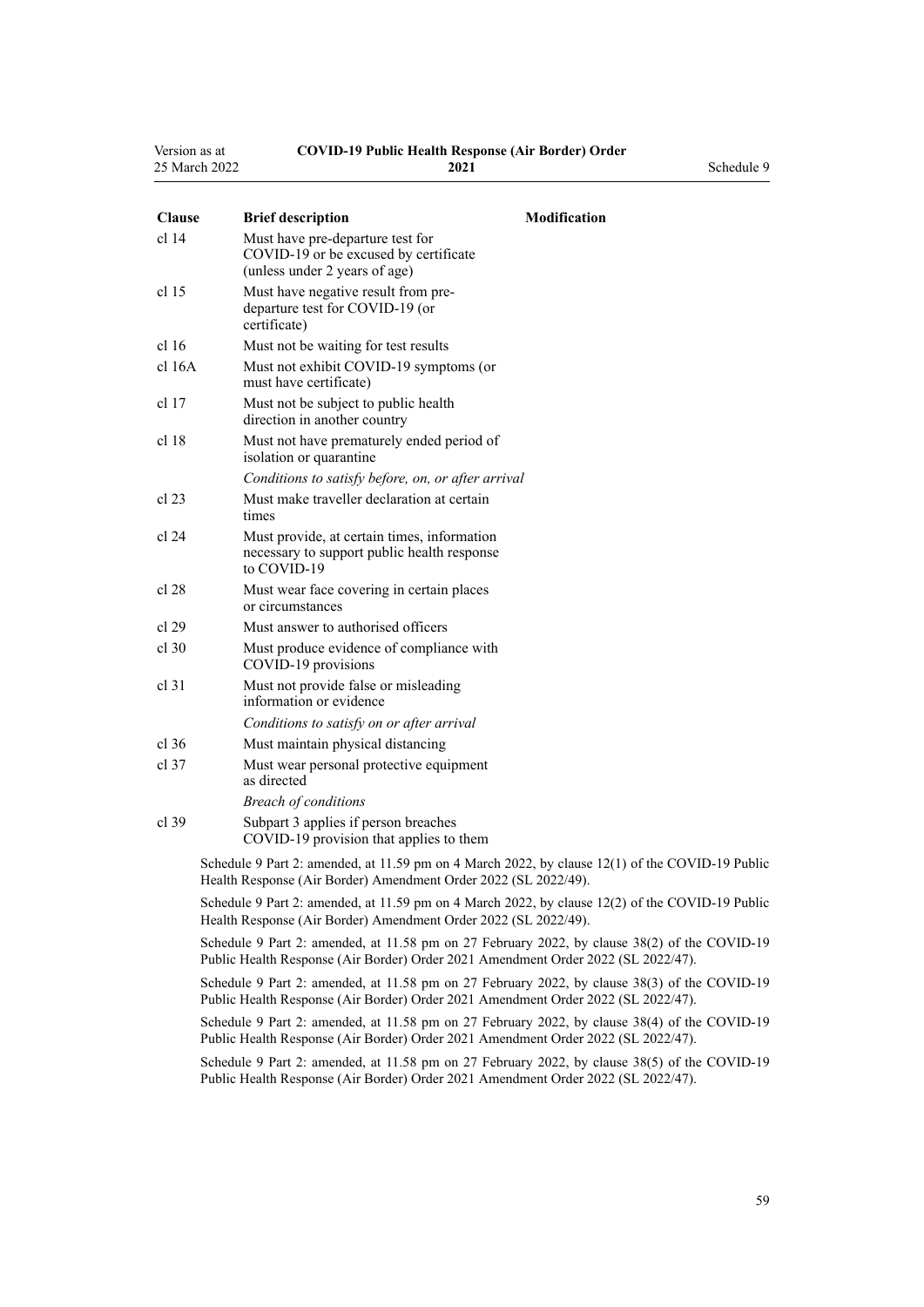## <span id="page-59-0"></span>**Schedule 10 Arrivals on aircraft turned back to New Zealand**

[cl 7](#page-9-0)

## **Part 1 Application**

#### **1 Application of this schedule**

This schedule applies to a person if—

- (a) they arrive in New Zealand by air; and
- (b) the aircraft on which they arrive did not land in a place outside New Zealand after it most recently departed from New Zealand (for example, it may have been necessary for the aircraft to return to New Zealand because of a mechanical fault); and
- (c) immediately before the aircraft's most recent departure from New Zea‐ land, the person—
	- (i) was in New Zealand for at least 14 days; or
	- (ii) was in New Zealand for less than 14 days, but [clause 10](#page-12-0) (must enter managed isolation or quarantine under [Part 1](http://legislation.govt.nz/pdflink.aspx?id=LMS401726) of Isolation and Quarantine Order) did not apply to them on their previous arrival in New Zealand.

## **Part 2**

#### **Arrivals on aircraft turned back to New Zealand**

| <b>Clause</b> | <b>Brief description</b>                                             | Modification |
|---------------|----------------------------------------------------------------------|--------------|
|               | Consequences                                                         |              |
| cl 8          | No isolation or quarantine required                                  |              |
|               | Conditions to satisfy before arrival                                 |              |
| cl 18         | Must not have prematurely ended period of<br>isolation or quarantine |              |
|               | Conditions to satisfy before, on, or after<br>arrival                |              |
| cl 28         | Must wear face covering in certain places<br>or circumstances        |              |
| cl 29         | Must answer to authorised officers                                   |              |
| $cl$ 30       | Must produce evidence of compliance with<br>COVID-19 provisions      |              |
| cl.31         | Must not provide false or misleading<br>information or evidence      |              |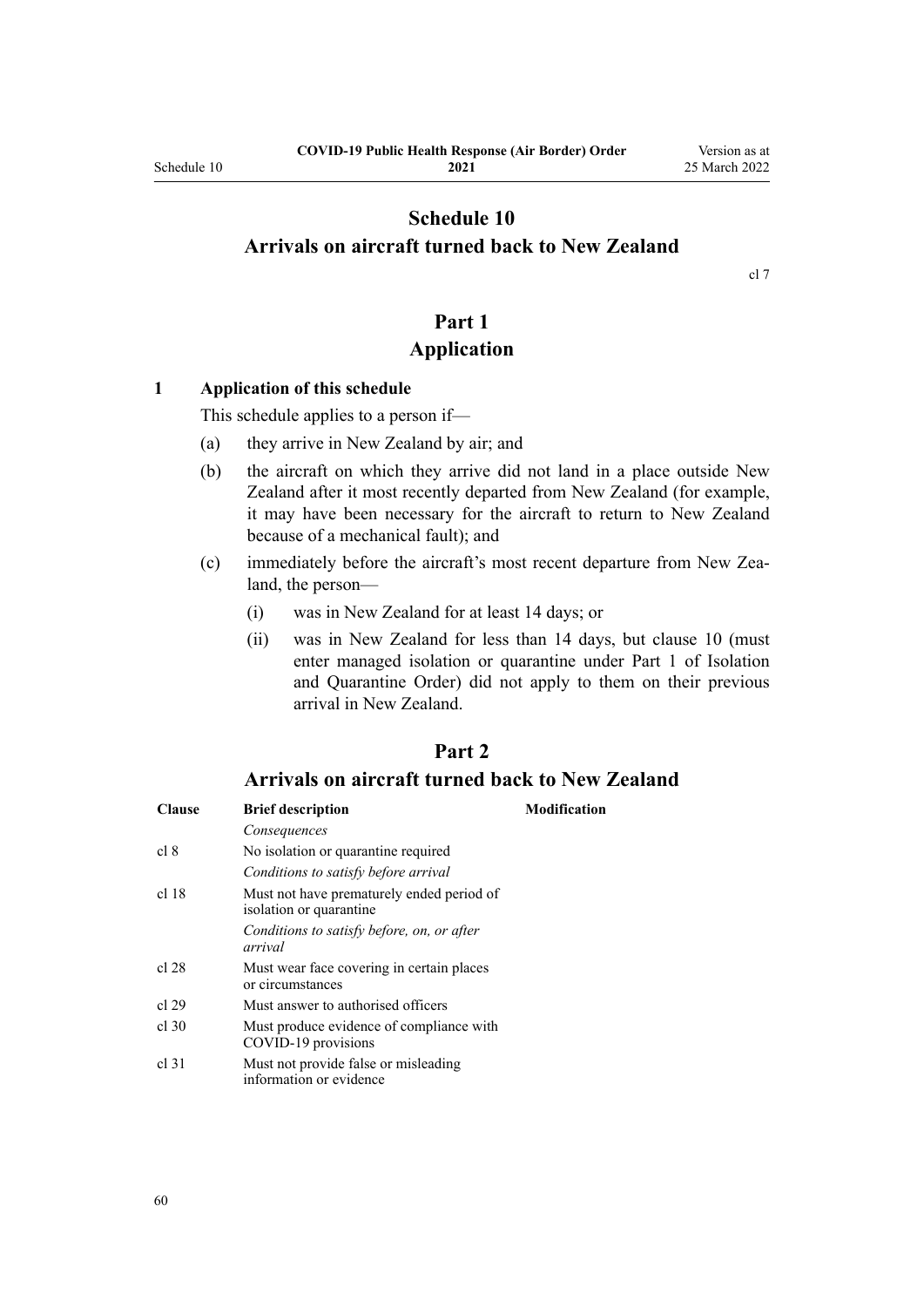| Version as at<br>25 March 2022 | <b>COVID-19 Public Health Response (Air Border) Order</b><br>2021               |                     | Schedule 10 |
|--------------------------------|---------------------------------------------------------------------------------|---------------------|-------------|
| <b>Clause</b>                  | <b>Brief description</b>                                                        | <b>Modification</b> |             |
|                                | Conditions to satisfy on or after arrival                                       |                     |             |
| $cl$ 36                        | Must maintain physical distancing                                               |                     |             |
| cl.37                          | Must wear personal protective equipment<br>as directed                          |                     |             |
|                                | <b>Breach of conditions</b>                                                     |                     |             |
| cl.39                          | Subpart 3 applies if person breaches<br>COVID-19 provision that applies to them |                     |             |

Schedule 10 Part 2: amended, at 11.59 pm on 4 March 2022, by [clause 13](http://legislation.govt.nz/pdflink.aspx?id=LMS653796) of the COVID-19 Public Health Response (Air Border) Amendment Order 2022 (SL 2022/49).

Schedule 10 Part 2: amended, at 11.58 pm on 27 February 2022, by [clause 39](http://legislation.govt.nz/pdflink.aspx?id=LMS650882) of the COVID-19 Public Health Response (Air Border) Order 2021 Amendment Order 2022 (SL 2022/47).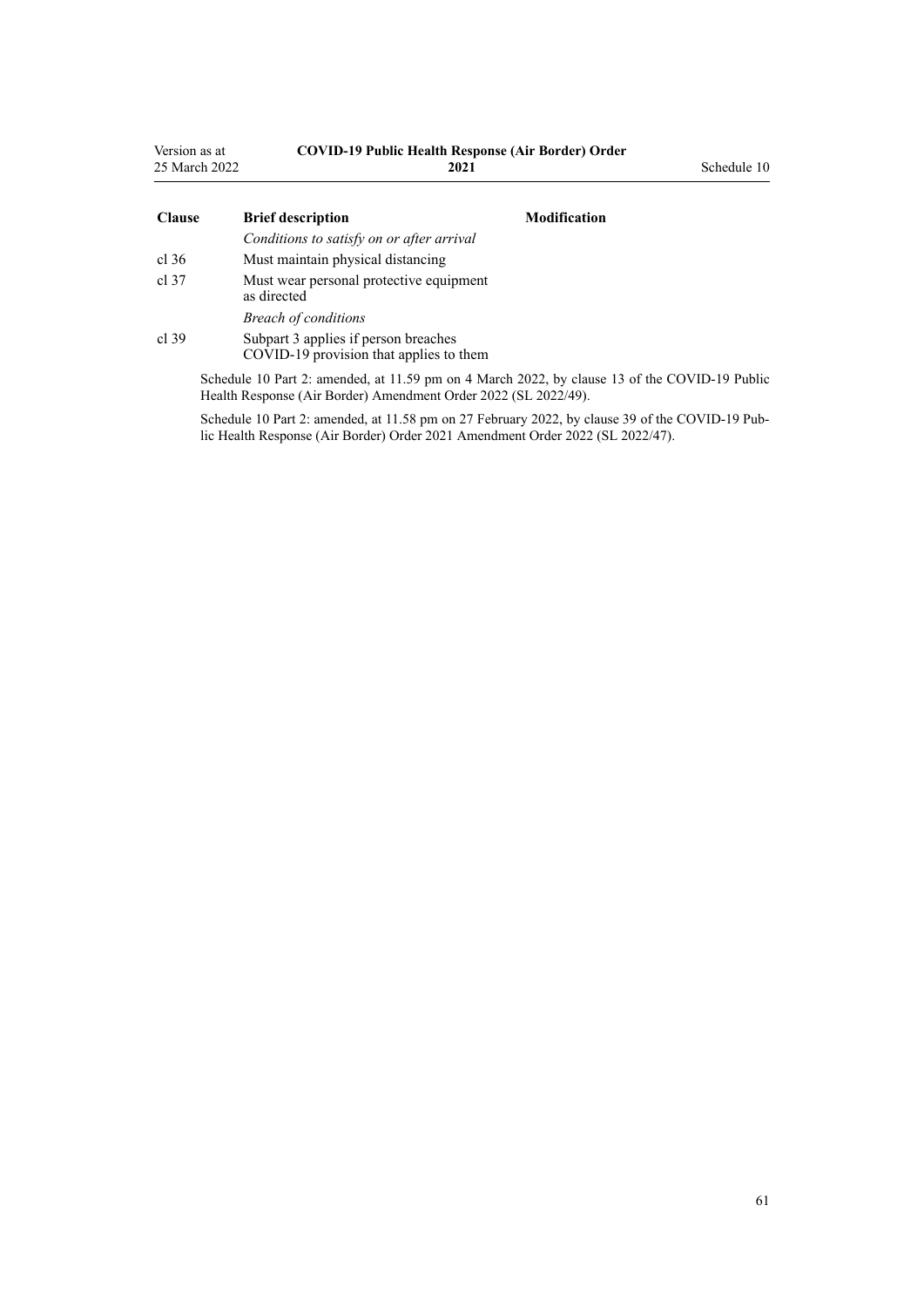## **Schedule 11 General travellers—A**

[cl 7](#page-9-0)

<span id="page-61-0"></span>Schedule 11 heading: replaced, at 11.58 pm on 27 February 2022, by [clause 40\(1\)](http://legislation.govt.nz/pdflink.aspx?id=LMS650887) of the COVID-19 Public Health Response (Air Border) Order 2021 Amendment Order 2022 (SL 2022/47).

## **Part 1 Application**

#### **1 Application of this schedule**

This schedule applies to a person if—

- (a) they arrive in New Zealand by air; and
- (b) during the specified 14-day period, the only countries they have been in are group 1 countries; and
- (c) they have not been a transit passenger in relation to any other countries; and
- (d) none of the following applies to them:
	- (i) [Schedule 4](#page-40-0) (New Zealand-based aircrew members):
	- (ii) [Schedule 5](#page-42-0) (overseas-based aircrew members):
	- (iii) [Schedule 6](#page-46-0) (transit-only arrivals):
	- (iv) [Schedule 7](#page-48-0) (relevant workers):
	- (v) [Schedule 8](#page-55-0) (arrivals from Antarctica):
	- (vi) [Schedule 9](#page-57-0) (ship crew members arriving to join ship) (but *see* [clause 1\(2\)](#page-57-0) of that schedule):
	- (vii) [Schedule 10](#page-59-0) (arrivals on aircraft turned back to New Zealand).

Schedule 11 clause 1: replaced, at 11.58 pm on 27 February 2022, by [clause 40\(2\)](http://legislation.govt.nz/pdflink.aspx?id=LMS650887) of the COVID-19 Public Health Response (Air Border) Order 2021 Amendment Order 2022 (SL 2022/47).

#### **2 Part 2 of this schedule applies to New Zealand citizens**

[Part 2](#page-62-0) of this schedule specifies the COVID-19 provisions that apply to a New Zealand citizen who is entitled to enter New Zealand under [section 13](http://legislation.govt.nz/pdflink.aspx?id=DLM1440595) of the Immigration Act 2009.

#### **3 Part 3 of this schedule applies to other persons**

[Part 3](#page-63-0) of this schedule specifies the COVID-19 provisions that apply to any person other than a person described in clause 2 of this schedule.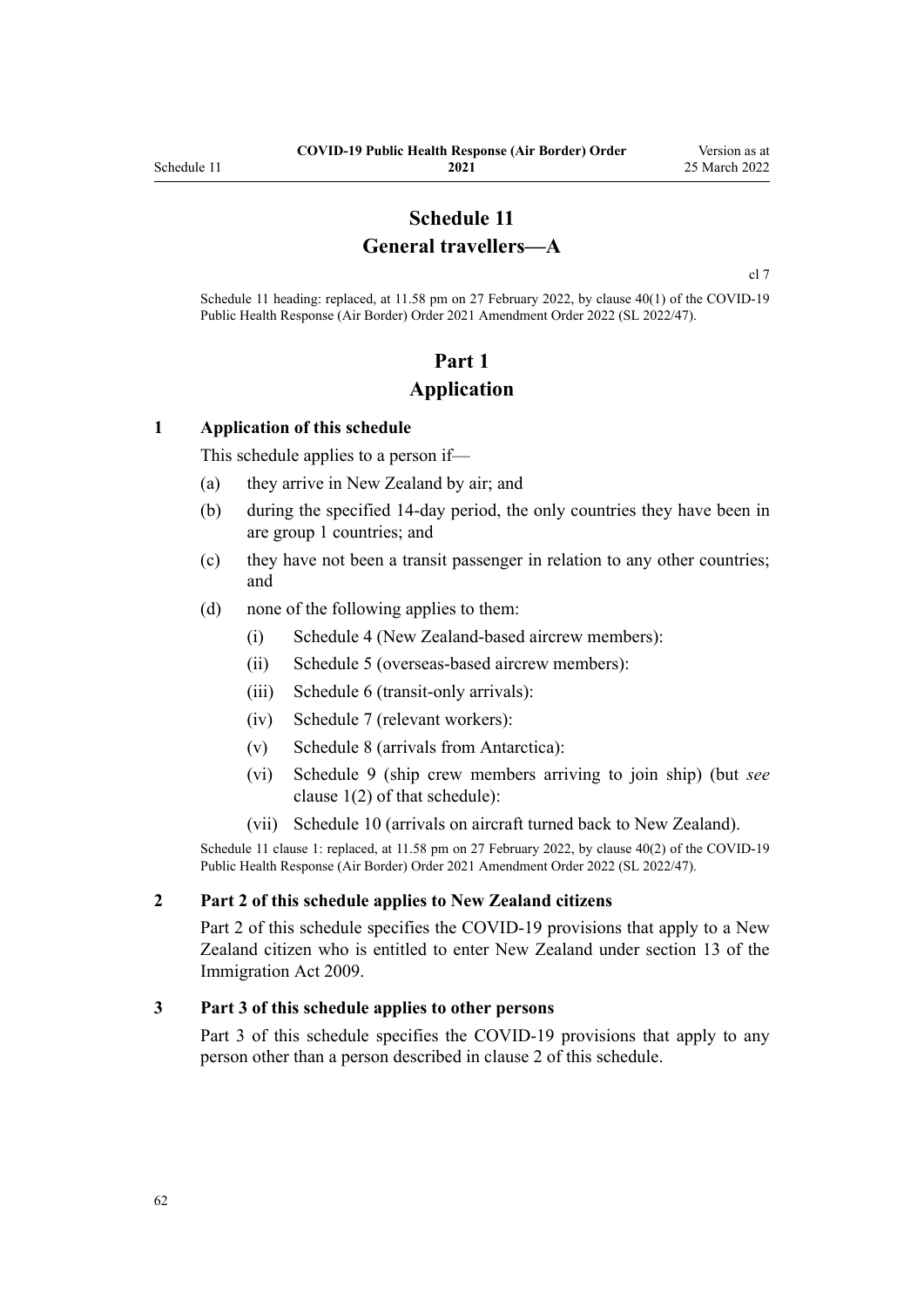## **Part 2 New Zealand citizens (A)**

<span id="page-62-0"></span>Schedule 11 Part 2 heading: amended, at 11.58 pm on 27 February 2022, by [clause 40\(3\)](http://legislation.govt.nz/pdflink.aspx?id=LMS650887) of the COVID-19 Public Health Response (Air Border) Order 2021 Amendment Order 2022 (SL 2022/47).

| <b>Clause</b>    | <b>Brief description</b>                                                                                  | Modification                                                                                                                                                                                                                                                                             |
|------------------|-----------------------------------------------------------------------------------------------------------|------------------------------------------------------------------------------------------------------------------------------------------------------------------------------------------------------------------------------------------------------------------------------------------|
|                  | Consequences                                                                                              |                                                                                                                                                                                                                                                                                          |
| cl 8             | No isolation or quarantine required                                                                       | The chief executive of the Ministry of<br>Business, Innovation, and Employment<br>may, at the request of the person or<br>someone acting on their behalf,<br>authorise that the person be isolated or<br>quarantined in accordance with Part 1 of<br>the Isolation and Quarantine Order. |
|                  | Conditions to satisfy before arrival                                                                      |                                                                                                                                                                                                                                                                                          |
| cl <sub>12</sub> | Must have traveller pass                                                                                  |                                                                                                                                                                                                                                                                                          |
| cl <sub>16</sub> | Must not be waiting for test results                                                                      |                                                                                                                                                                                                                                                                                          |
| cl 16A           | Must not exhibit COVID-19 symptoms (or<br>must have certificate)                                          |                                                                                                                                                                                                                                                                                          |
| $cl$ 17          | Must not be subject to public health<br>direction in another country                                      |                                                                                                                                                                                                                                                                                          |
| cl 18            | Must not have prematurely ended period of<br>isolation or quarantine                                      |                                                                                                                                                                                                                                                                                          |
|                  | Conditions to satisfy before, on, or after arrival                                                        |                                                                                                                                                                                                                                                                                          |
| cl 23            | Must make traveller declaration at certain<br>times                                                       |                                                                                                                                                                                                                                                                                          |
| cl 24            | Must provide, at certain times, information<br>necessary to support public health response<br>to COVID-19 |                                                                                                                                                                                                                                                                                          |
| cl 28            | Must wear face covering in certain places<br>or circumstances                                             |                                                                                                                                                                                                                                                                                          |
| cl 29            | Must answer to authorised officers                                                                        |                                                                                                                                                                                                                                                                                          |
| $cl$ 30          | Must produce evidence of compliance with<br>COVID-19 provisions                                           |                                                                                                                                                                                                                                                                                          |
| $cl$ 31          | Must not provide false or misleading<br>information or evidence                                           |                                                                                                                                                                                                                                                                                          |
|                  | Conditions to satisfy on or after arrival                                                                 |                                                                                                                                                                                                                                                                                          |
| $cl$ 36          | Must maintain physical distancing                                                                         |                                                                                                                                                                                                                                                                                          |
| $cl$ 37          | Must wear personal protective equipment<br>as directed                                                    |                                                                                                                                                                                                                                                                                          |
|                  | <b>Breach of conditions</b>                                                                               |                                                                                                                                                                                                                                                                                          |
| $cl$ 39          | Subpart 3 applies if person breaches<br>COVID-19 provision that applies to them                           |                                                                                                                                                                                                                                                                                          |
|                  | Schedule 11 Part 2: amended, at 11.59 pm on 18 March 2022, by clause 7(1) of the COVID-19 Public          |                                                                                                                                                                                                                                                                                          |

Health Response (Air Border) Amendment Order (No 2) 2022 (SL 2022/75).

Schedule 11 Part 2: amended, at 11.59 pm on 18 March 2022, by [clause 7\(2\)](http://legislation.govt.nz/pdflink.aspx?id=LMS664433) of the COVID-19 Public Health Response (Air Border) Amendment Order (No 2) 2022 (SL 2022/75).

Schedule 11 Part 2: amended, at 11.58 pm on 27 February 2022, by [clause 40\(4\)](http://legislation.govt.nz/pdflink.aspx?id=LMS650887) of the COVID-19 Public Health Response (Air Border) Order 2021 Amendment Order 2022 (SL 2022/47).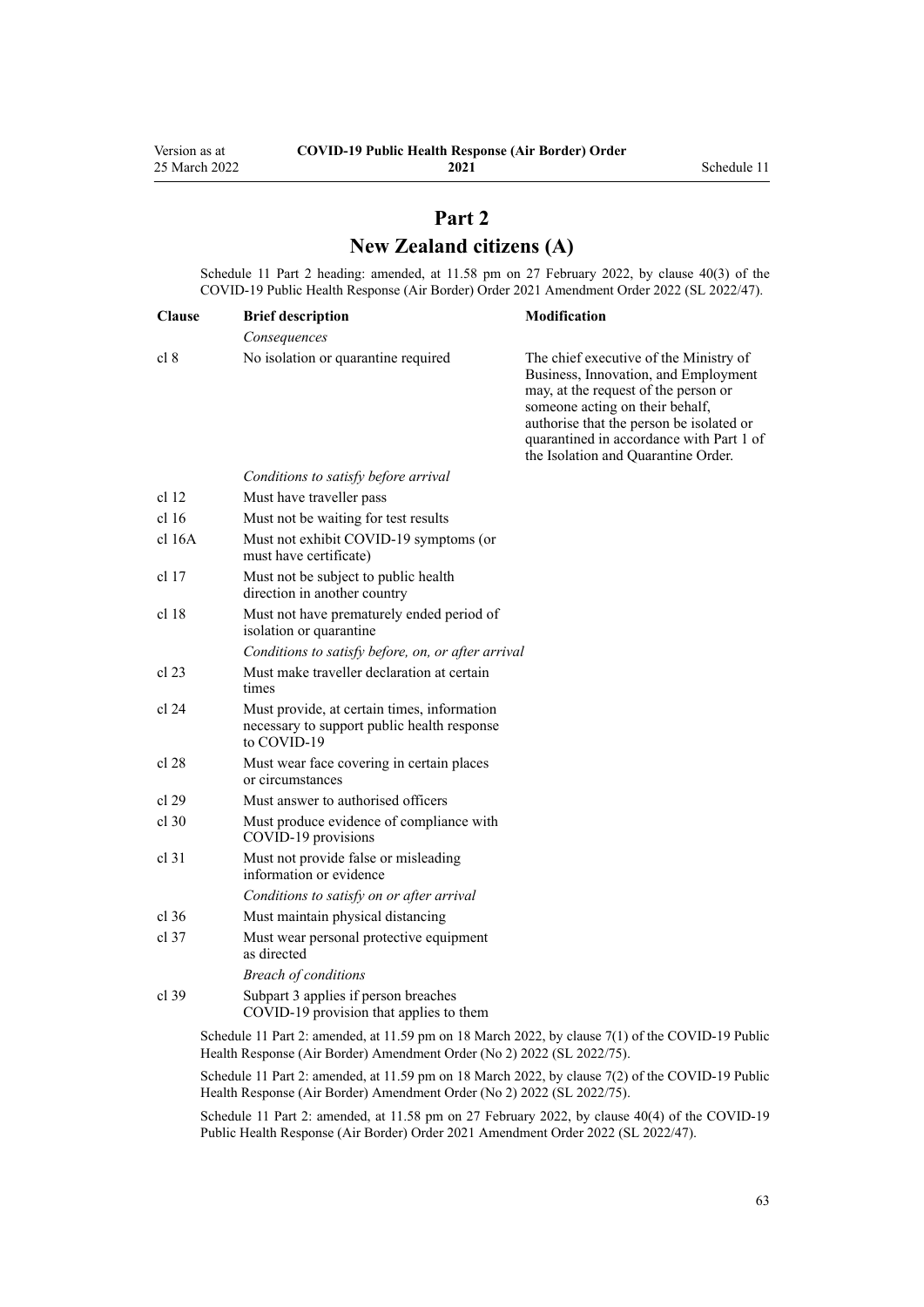<span id="page-63-0"></span>

|             | <b>COVID-19 Public Health Response (Air Border) Order</b> | Version as at |
|-------------|-----------------------------------------------------------|---------------|
| Schedule 11 | 2021                                                      | 25 March 2022 |

Schedule 11 Part 2: amended, at 11.58 pm on 27 February 2022, by [clause 40\(5\)](http://legislation.govt.nz/pdflink.aspx?id=LMS650887) of the COVID-19 Public Health Response (Air Border) Order 2021 Amendment Order 2022 (SL 2022/47).

## **Part 3**

## **Persons other than New Zealand citizens (A)**

Schedule 11 Part 3 heading: amended, at 11.58 pm on 27 February 2022, by [clause 40\(6\)](http://legislation.govt.nz/pdflink.aspx?id=LMS650887) of the COVID-19 Public Health Response (Air Border) Order 2021 Amendment Order 2022 (SL 2022/47).

| <b>Clause</b>    | <b>Brief description</b>                                                                                  | <b>Modification</b>                                                                                                                                                                                                                                                                      |
|------------------|-----------------------------------------------------------------------------------------------------------|------------------------------------------------------------------------------------------------------------------------------------------------------------------------------------------------------------------------------------------------------------------------------------------|
|                  | Consequences                                                                                              |                                                                                                                                                                                                                                                                                          |
| cl 8             | No isolation or quarantine required                                                                       | The chief executive of the Ministry of<br>Business, Innovation, and Employment<br>may, at the request of the person or<br>someone acting on their behalf,<br>authorise that the person be isolated or<br>quarantined in accordance with Part 1 of<br>the Isolation and Quarantine Order. |
|                  | Conditions to satisfy before arrival                                                                      |                                                                                                                                                                                                                                                                                          |
| cl <sub>12</sub> | Must have traveller pass                                                                                  |                                                                                                                                                                                                                                                                                          |
| cl <sub>13</sub> | Must be vaccinated or be excused by<br>certificate (unless under 17 years of age)                         | The person may arrive in New Zealand<br>without being vaccinated if they are a<br>person specified in clause $13(2)(b)$ or (c)<br>(which applies to certain refugees and<br>their family members and citizens of<br>Afghanistan). In that case, clause 8<br>continues to apply to them.  |
| cl 16            | Must not be waiting for test results                                                                      |                                                                                                                                                                                                                                                                                          |
| $cl$ 16A         | Must not exhibit COVID-19 symptoms (or<br>must have certificate)                                          |                                                                                                                                                                                                                                                                                          |
| cl <sub>17</sub> | Must not be subject to public health<br>direction in another country                                      |                                                                                                                                                                                                                                                                                          |
| cl <sub>18</sub> | Must not have prematurely ended period of<br>isolation or quarantine                                      |                                                                                                                                                                                                                                                                                          |
|                  | Conditions to satisfy before, on, and after arrival                                                       |                                                                                                                                                                                                                                                                                          |
| $cl$ 23          | Must make traveller declaration at certain<br>times                                                       |                                                                                                                                                                                                                                                                                          |
| cl 24            | Must provide, at certain times, information<br>necessary to support public health response<br>to COVID-19 |                                                                                                                                                                                                                                                                                          |
| cl 28            | Must wear face covering in certain places<br>or circumstances                                             |                                                                                                                                                                                                                                                                                          |
| cl 29            | Must answer to authorised officers                                                                        |                                                                                                                                                                                                                                                                                          |
| $cl$ 30          | Must produce evidence of compliance with<br>COVID-19 provisions                                           |                                                                                                                                                                                                                                                                                          |
| $cl$ 31          | Must not provide false or misleading<br>information or evidence                                           |                                                                                                                                                                                                                                                                                          |
|                  | Conditions to satisfy on or after arrival                                                                 |                                                                                                                                                                                                                                                                                          |
| cl.36            | Must maintain physical distancing                                                                         |                                                                                                                                                                                                                                                                                          |
| cl.37            | Must wear personal protective equipment<br>as directed                                                    |                                                                                                                                                                                                                                                                                          |
|                  | <b>Breach of conditions</b>                                                                               |                                                                                                                                                                                                                                                                                          |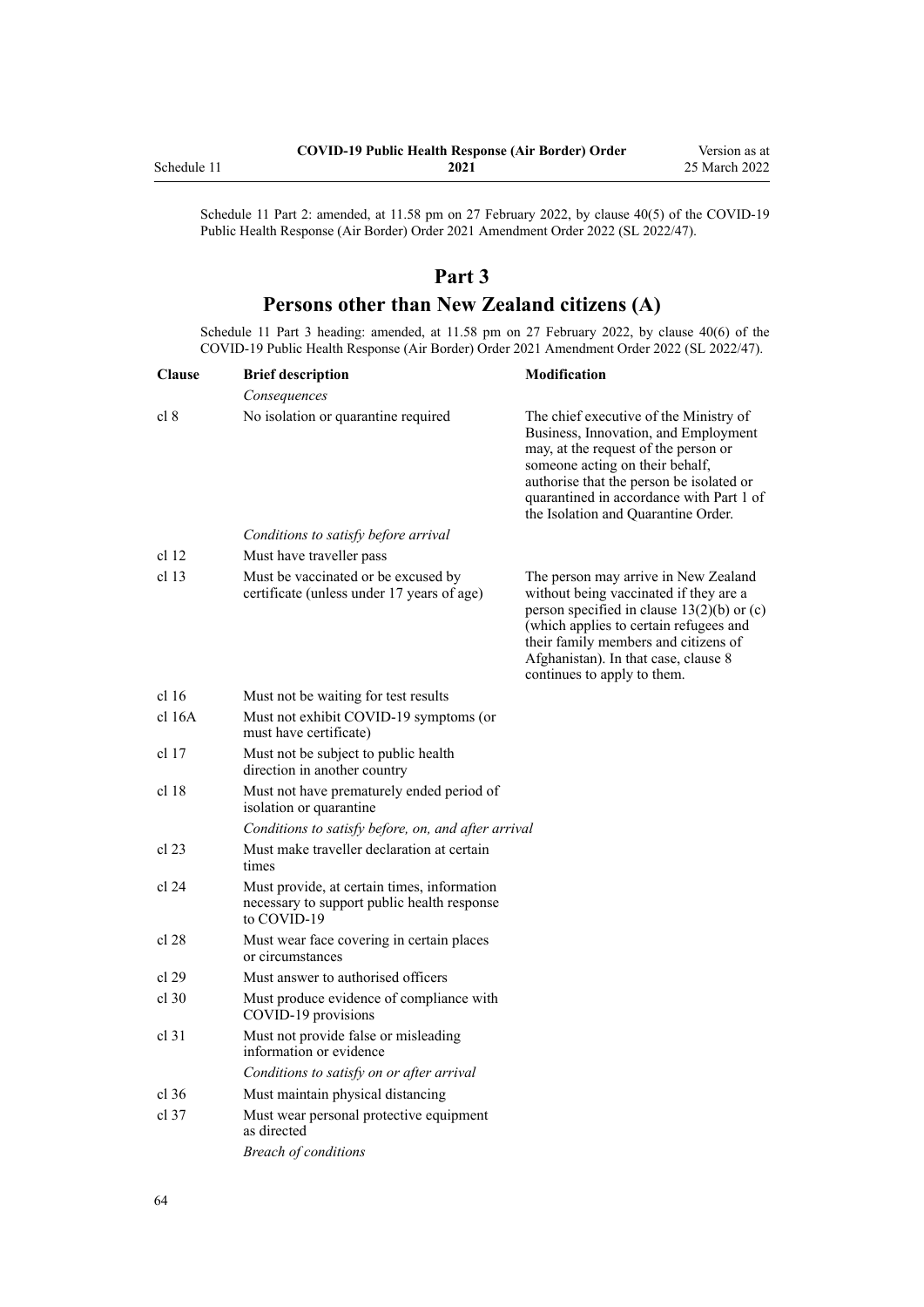| Version as at | <b>COVID-19 Public Health Response (Air Border) Order</b> |
|---------------|-----------------------------------------------------------|
| 25 March 2022 | 2021                                                      |

#### **Clause Brief description Modification**

**2021** Schedule 11

[cl 39](#page-23-0) [Subpart 3](#page-23-0) applies if person breaches

COVID-19 provision that applies to them

Schedule 11 Part 3: amended, at 11.59 pm on 18 March 2022, by [clause 7\(3\)](http://legislation.govt.nz/pdflink.aspx?id=LMS664433) of the COVID-19 Public Health Response (Air Border) Amendment Order (No 2) 2022 (SL 2022/75).

Schedule 11 Part 3: amended, at 11.59 pm on 18 March 2022, by [clause 7\(4\)](http://legislation.govt.nz/pdflink.aspx?id=LMS664433) of the COVID-19 Public Health Response (Air Border) Amendment Order (No 2) 2022 (SL 2022/75).

Schedule 11 Part 3: amended, at 11.58 pm on 27 February 2022, by [clause 40\(7\)](http://legislation.govt.nz/pdflink.aspx?id=LMS650887) of the COVID-19 Public Health Response (Air Border) Order 2021 Amendment Order 2022 (SL 2022/47).

Schedule 11 Part 3: amended, at 11.58 pm on 27 February 2022, by [clause 40\(8\)](http://legislation.govt.nz/pdflink.aspx?id=LMS650887) of the COVID-19 Public Health Response (Air Border) Order 2021 Amendment Order 2022 (SL 2022/47).

Schedule 11 Part 3: amended, at 11.58 pm on 27 February 2022, by [clause 40\(9\)](http://legislation.govt.nz/pdflink.aspx?id=LMS650887) of the COVID-19 Public Health Response (Air Border) Order 2021 Amendment Order 2022 (SL 2022/47).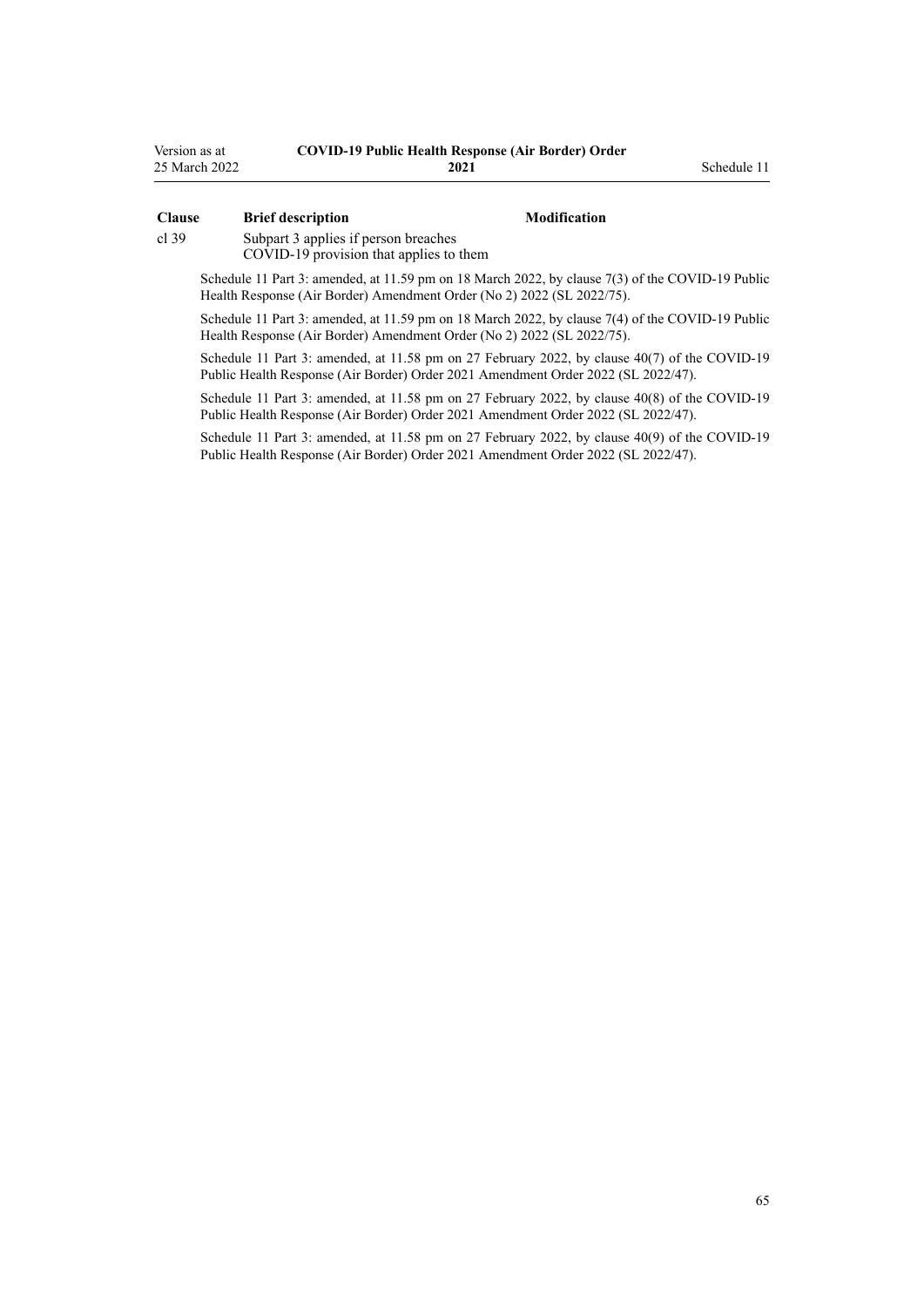## **Schedule 12 General travellers—B**

[cl 7](#page-9-0)

Schedule 12 heading: replaced, at 11.58 pm on 27 February 2022, by [clause 41\(1\)](http://legislation.govt.nz/pdflink.aspx?id=LMS650896) of the COVID-19 Public Health Response (Air Border) Order 2021 Amendment Order 2022 (SL 2022/47).

## **Part 1 Application**

#### **1 Application of this schedule**

- (1) This schedule applies to a person if—
	- (a) they arrive in New Zealand by air; and
	- (b) during the specified 14-day period,—
		- (i) they have been in a group 2 country; and
		- (ii) the only countries they have been in are group 1 countries or group 2 countries; and
	- (c) none of the following applies to them:
		- (i) [Schedule 4](#page-40-0) (New Zealand-based aircrew members):
		- (ii) [Schedule 5](#page-42-0) (overseas-based aircrew members):
		- (iii) [Schedule 6](#page-46-0) (transit-only arrivals):
		- (iv) [Schedule 7](#page-48-0) (relevant workers):
		- (v) [Schedule 8](#page-55-0) (arrivals from Antarctica):
		- (vi) [Schedule 9](#page-57-0) (ship crew members arriving to join ship):
		- (vii) [Schedule 10](#page-59-0) (arrivals on aircraft turned back to New Zealand).
- (2) *[Revoked]*
- (3) For the purpose of this clause, a person has not been in a country if they were only a transit passenger in relation to that country.

Schedule 12 clause 1(1): replaced, at 11.58 pm on 27 February 2022, by [clause 41\(2\)](http://legislation.govt.nz/pdflink.aspx?id=LMS650896) of the COVID-19 Public Health Response (Air Border) Order 2021 Amendment Order 2022 (SL 2022/47).

Schedule 12 clause 1(2): revoked, at 11.58 pm on 27 February 2022, by [clause 41\(2\)](http://legislation.govt.nz/pdflink.aspx?id=LMS650896) of the COVID-19 Public Health Response (Air Border) Order 2021 Amendment Order 2022 (SL 2022/47).

#### **2 Part 2 of this schedule applies to New Zealand citizens**

[Part 2](#page-66-0) of this schedule specifies the COVID-19 provisions that apply to a New Zealand citizen who is entitled to enter New Zealand under [section 13](http://legislation.govt.nz/pdflink.aspx?id=DLM1440595) of the Immigration Act 2009.

#### **3 Part 3 of this schedule applies to other persons**

[Part 3](#page-67-0) of this schedule specifies the COVID-19 provisions that apply to any person other than a person described in clause 2 of this schedule.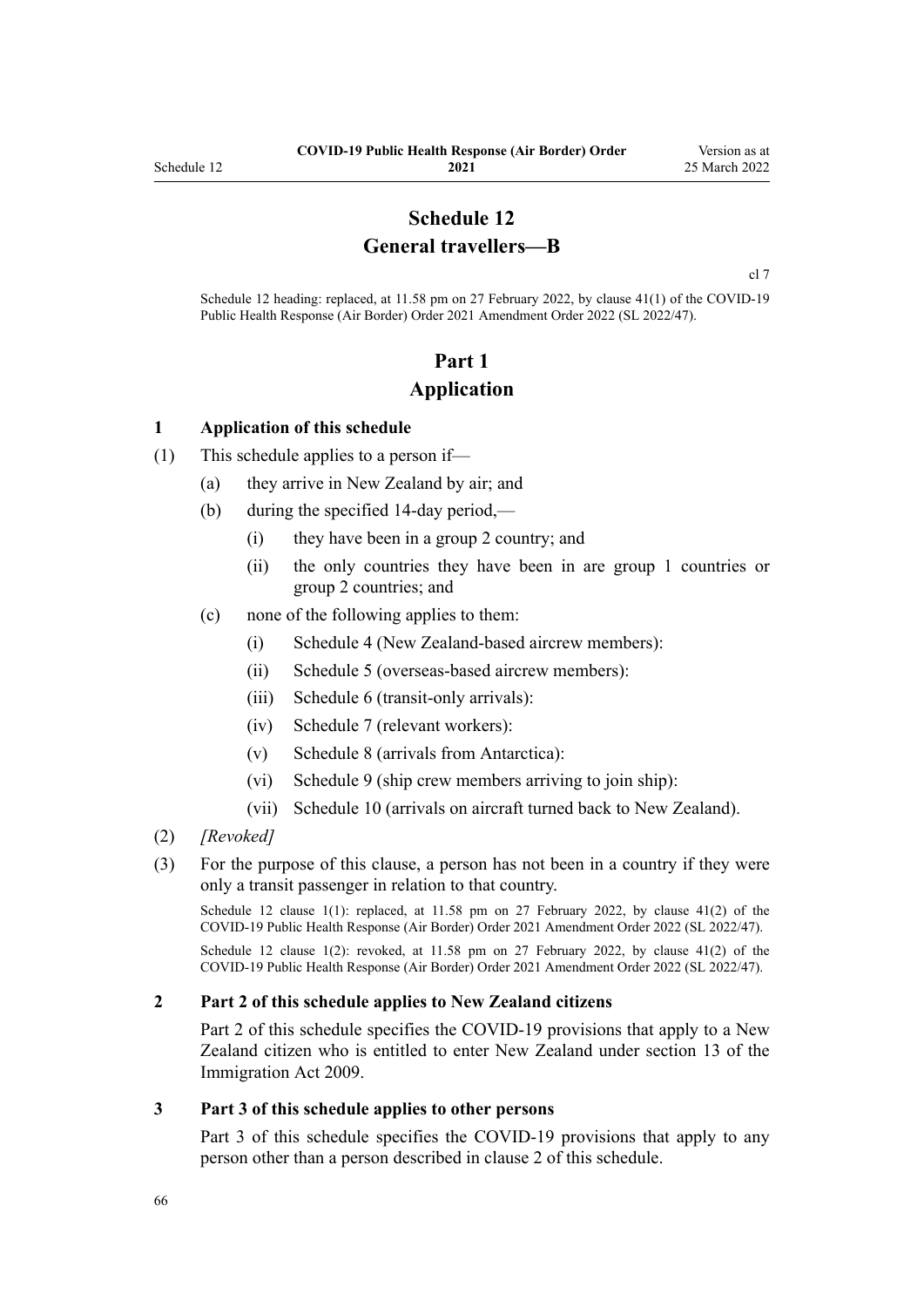# **Part 2 New Zealand citizens (B)**

<span id="page-66-0"></span>Schedule 12 Part 2 heading: amended, at 11.58 pm on 27 February 2022, by [clause 41\(3\)](http://legislation.govt.nz/pdflink.aspx?id=LMS650896) of the COVID-19 Public Health Response (Air Border) Order 2021 Amendment Order 2022 (SL 2022/47).

| <b>Clause</b>    | <b>Brief description</b>                                                                                   | Modification                                                                                                                                                                          |
|------------------|------------------------------------------------------------------------------------------------------------|---------------------------------------------------------------------------------------------------------------------------------------------------------------------------------------|
|                  | Consequences                                                                                               |                                                                                                                                                                                       |
| cl 8             | No isolation or quarantine required                                                                        | After the person arrives in New Zealand,<br>they must undergo testing for<br>COVID-19 in accordance with the<br>COVID-19 Public Health Response<br>(Testing for COVID-19) Order 2022. |
|                  | Conditions to satisfy before arrival                                                                       |                                                                                                                                                                                       |
| cl <sub>12</sub> | Must have traveller pass                                                                                   |                                                                                                                                                                                       |
| cl <sub>13</sub> | Must be vaccinated or be excused by<br>certificate (unless under 17 years of age)                          | See clause 13(2), which allows certain<br>persons, including New Zealand<br>citizens, to arrive in New Zealand<br>without being vaccinated.                                           |
| cl 14            | Must have pre-departure test for<br>COVID-19 or be excused by certificate<br>(unless under 2 years of age) |                                                                                                                                                                                       |
| cl <sub>15</sub> | Must have negative result from pre-<br>departure test for COVID-19 (or<br>certificate)                     |                                                                                                                                                                                       |
| cl 16            | Must not be waiting for test results                                                                       |                                                                                                                                                                                       |
| cl 16A           | Must not exhibit COVID-19 symptoms (or<br>must have certificate)                                           |                                                                                                                                                                                       |
| cl <sub>17</sub> | Must not be subject to public health<br>direction in another country                                       |                                                                                                                                                                                       |
| cl <sub>18</sub> | Must not have prematurely ended period of<br>isolation or quarantine                                       |                                                                                                                                                                                       |
|                  | Conditions to satisfy before, on, or after arrival                                                         |                                                                                                                                                                                       |
| cl 23            | Must make traveller declaration at certain<br>times                                                        |                                                                                                                                                                                       |
| cl 24            | Must provide, at certain times, information<br>necessary to support public health response<br>to COVID-19  |                                                                                                                                                                                       |
| cl 28            | Must wear face covering in certain places<br>or circumstances                                              |                                                                                                                                                                                       |
| cl 29            | Must answer to authorised officers                                                                         |                                                                                                                                                                                       |
| $cl$ 30          | Must produce evidence of compliance with<br>COVID-19 provisions                                            |                                                                                                                                                                                       |
| $cl$ 31          | Must not provide false or misleading<br>information or evidence                                            |                                                                                                                                                                                       |
|                  | Conditions to satisfy on or after arrival                                                                  |                                                                                                                                                                                       |
| $cl$ 35          | Must comply with directions while<br>travelling to place of isolation or<br>quarantine or self-isolation   |                                                                                                                                                                                       |
| $cl$ 36          | Must maintain physical distancing                                                                          |                                                                                                                                                                                       |
| $cl$ 37          | Must wear personal protective equipment<br>as directed                                                     |                                                                                                                                                                                       |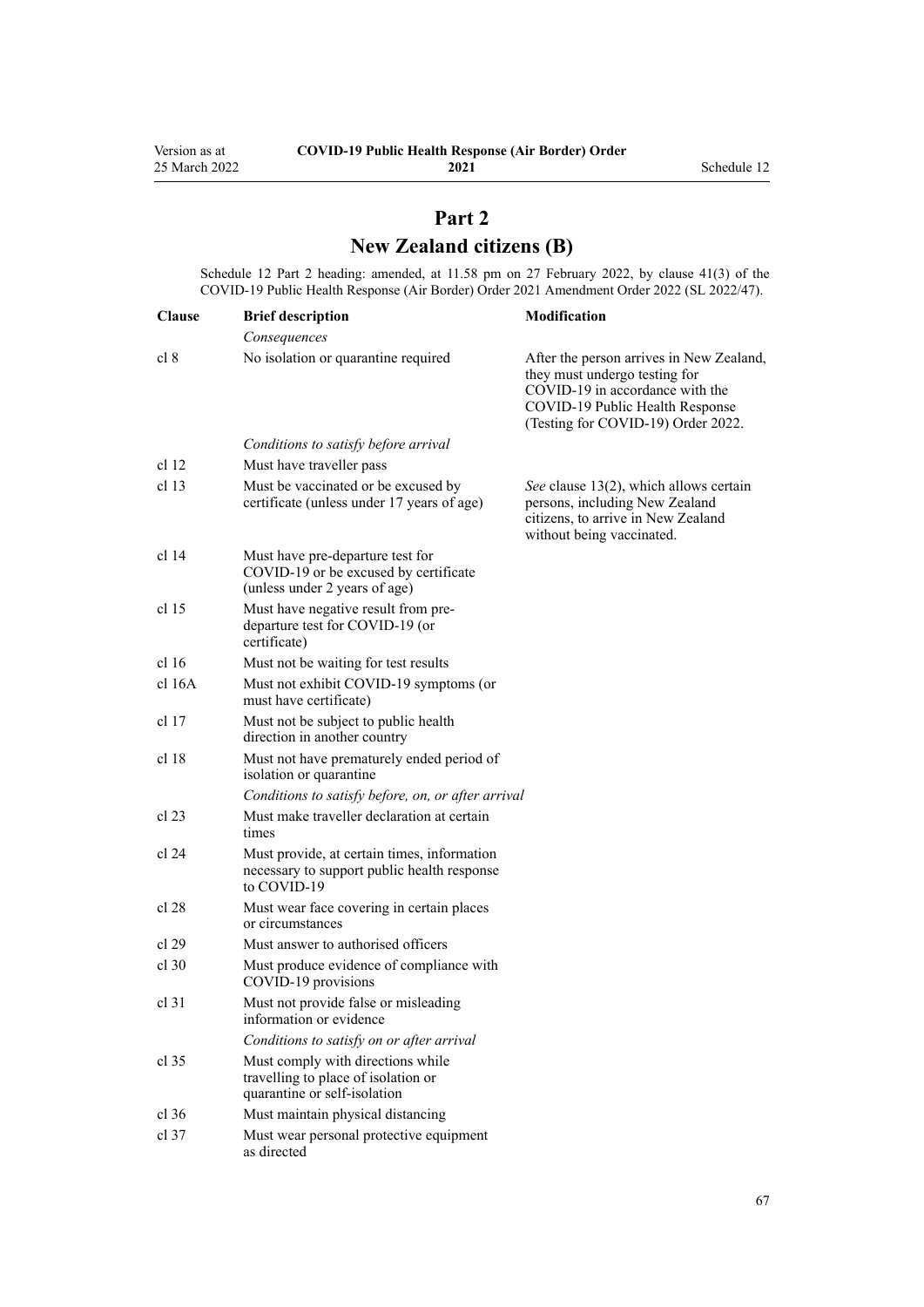| <b>Clause</b>    | <b>Brief description</b>                                                                                                                                                           | Modification                                                                                                                                                                          |
|------------------|------------------------------------------------------------------------------------------------------------------------------------------------------------------------------------|---------------------------------------------------------------------------------------------------------------------------------------------------------------------------------------|
| $cl$ 39          | <b>Breach of conditions</b><br>Subpart 3 applies if person breaches                                                                                                                |                                                                                                                                                                                       |
|                  | COVID-19 provision that applies to them                                                                                                                                            |                                                                                                                                                                                       |
|                  | Schedule 12 Part 2: amended, at 11.59 pm on 18 March 2022, by clause 8(1) of the COVID-19 Public<br>Health Response (Air Border) Amendment Order (No 2) 2022 (SL 2022/75).         |                                                                                                                                                                                       |
|                  | Schedule 12 Part 2: amended, at 11.59 pm on 18 March 2022, by clause 8(2) of the COVID-19 Public<br>Health Response (Air Border) Amendment Order (No 2) 2022 (SL 2022/75).         |                                                                                                                                                                                       |
|                  | Schedule 12 Part 2: amended, at 11.59 pm on 2 March 2022, by clause 14(1) of the COVID-19 Public<br>Health Response (Air Border) Amendment Order 2022 (SL 2022/49).                |                                                                                                                                                                                       |
|                  | Schedule 12 Part 2: amended, at 11.59 pm on 2 March 2022, by clause 14(2) of the COVID-19 Public<br>Health Response (Air Border) Amendment Order 2022 (SL 2022/49).                |                                                                                                                                                                                       |
|                  | Schedule 12 Part 2: amended, at 11.59 pm on 2 March 2022, by clause 14(3) of the COVID-19 Public<br>Health Response (Air Border) Amendment Order 2022 (SL 2022/49).                |                                                                                                                                                                                       |
|                  | Schedule 12 Part 2: amended, at 11.59 pm on 2 March 2022, by clause 14(4) of the COVID-19 Public<br>Health Response (Air Border) Amendment Order 2022 (SL 2022/49).                |                                                                                                                                                                                       |
|                  | Schedule 12 Part 2: amended, at 11.58 pm on 27 February 2022, by clause 41(5) of the COVID-19<br>Public Health Response (Air Border) Order 2021 Amendment Order 2022 (SL 2022/47). |                                                                                                                                                                                       |
|                  | Schedule 12 Part 2: amended, at 11.58 pm on 27 February 2022, by clause 41(6) of the COVID-19<br>Public Health Response (Air Border) Order 2021 Amendment Order 2022 (SL 2022/47). |                                                                                                                                                                                       |
|                  | Schedule 12 Part 2: amended, at 11.58 pm on 27 February 2022, by clause 41(7) of the COVID-19<br>Public Health Response (Air Border) Order 2021 Amendment Order 2022 (SL 2022/47). |                                                                                                                                                                                       |
|                  | Schedule 12 Part 2: amended, at 11.58 pm on 27 February 2022, by clause 41(8) of the COVID-19<br>Public Health Response (Air Border) Order 2021 Amendment Order 2022 (SL 2022/47). |                                                                                                                                                                                       |
|                  | Schedule 12 Part 2: amended, at 11.58 pm on 27 February 2022, by clause 41(9) of the COVID-19<br>Public Health Response (Air Border) Order 2021 Amendment Order 2022 (SL 2022/47). |                                                                                                                                                                                       |
|                  | Part 3                                                                                                                                                                             |                                                                                                                                                                                       |
|                  | Persons other than New Zealand citizens (B)                                                                                                                                        |                                                                                                                                                                                       |
|                  | Schedule 12 Part 3 heading: amended, at 11.58 pm on 27 February 2022, by clause 41(10) of the                                                                                      |                                                                                                                                                                                       |
|                  | COVID-19 Public Health Response (Air Border) Order 2021 Amendment Order 2022 (SL 2022/47).                                                                                         |                                                                                                                                                                                       |
| <b>Clause</b>    | <b>Brief description</b>                                                                                                                                                           | Modification                                                                                                                                                                          |
|                  | Consequences                                                                                                                                                                       |                                                                                                                                                                                       |
| cl 8             | No isolation or quarantine required                                                                                                                                                | After the person arrives in New Zealand,<br>they must undergo testing for<br>COVID-19 in accordance with the<br>COVID-19 Public Health Response<br>(Testing for COVID-19) Order 2022. |
|                  | Conditions to satisfy before arrival                                                                                                                                               |                                                                                                                                                                                       |
| cl <sub>12</sub> | Must have traveller pass                                                                                                                                                           |                                                                                                                                                                                       |
| cl <sub>13</sub> | Must be vaccinated or be excused by<br>certificate (unless under 17 years of age)                                                                                                  | See clause 13(2), which allows certain<br>persons, including New Zealand<br>citizens, to arrive in New Zealand<br>without being vaccinated.                                           |
| cl 14            | Must have pre-departure test for<br>COVID-19 or be excused by certificate<br>(unless under 2 years of age)                                                                         |                                                                                                                                                                                       |

<span id="page-67-0"></span>Schedule 12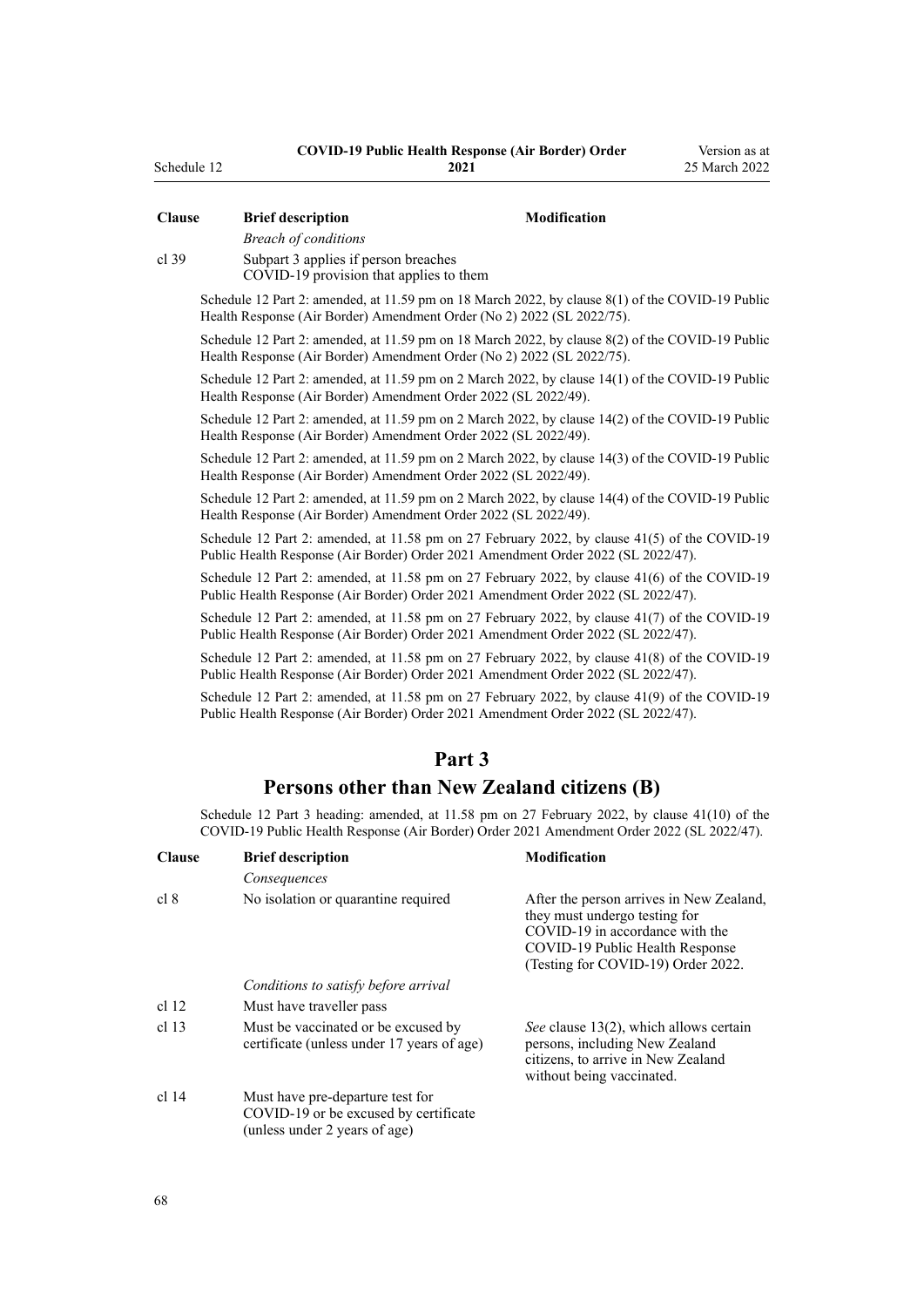| Version as at | <b>COVID-19 Public Health Response (Air Border) Order</b> |             |
|---------------|-----------------------------------------------------------|-------------|
| 25 March 2022 | 2021                                                      | Schedule 12 |

| <b>Clause</b>    | <b>Brief description</b><br><b>Modification</b>                                                                                                                                     |  |
|------------------|-------------------------------------------------------------------------------------------------------------------------------------------------------------------------------------|--|
| cl <sub>15</sub> | Must have negative result from pre-<br>departure test for COVID-19 (or<br>certificate)                                                                                              |  |
| cl 16            | Must not be waiting for test results                                                                                                                                                |  |
| cl 16A           | Must not exhibit COVID-19 symptoms (or<br>must have certificate)                                                                                                                    |  |
| cl <sub>17</sub> | Must not be subject to public health<br>direction in another country                                                                                                                |  |
| cl <sub>18</sub> | Must not have prematurely ended period of<br>isolation or quarantine                                                                                                                |  |
|                  | Conditions to satisfy before, on, or after arrival                                                                                                                                  |  |
| $cl$ 23          | Must make traveller declaration at certain<br>times                                                                                                                                 |  |
| cl 24            | Must provide, at certain times, information<br>necessary to support public health response<br>to COVID-19                                                                           |  |
| cl 28            | Must wear face covering in certain places<br>or circumstances                                                                                                                       |  |
| cl 29            | Must answer to authorised officers                                                                                                                                                  |  |
| $cl$ 30          | Must produce evidence of compliance with<br>COVID-19 provisions                                                                                                                     |  |
| $cl$ 31          | Must not provide false or misleading<br>information or evidence                                                                                                                     |  |
|                  | Conditions to satisfy on or after arrival                                                                                                                                           |  |
| $cl$ 35          | Must comply with directions while<br>travelling to place of isolation or<br>quarantine or self-isolation                                                                            |  |
| $cl$ 36          | Must maintain physical distancing                                                                                                                                                   |  |
| $cl$ 37          | Must wear personal protective equipment<br>as directed                                                                                                                              |  |
|                  | <b>Breach of conditions</b>                                                                                                                                                         |  |
| $cl$ 39          | Subpart 3 applies if person breaches<br>COVID-19 provision that applies to them                                                                                                     |  |
|                  | Schedule 12 Part 3: amended, at 11.59 pm on 18 March 2022, by clause 8(3) of the COVID-19 Public<br>Health Response (Air Border) Amendment Order (No 2) 2022 (SL 2022/75).          |  |
|                  | Schedule 12 Part 3: amended, at 11.59 pm on 18 March 2022, by clause 8(4) of the COVID-19 Public<br>Health Response (Air Border) Amendment Order (No 2) 2022 (SL 2022/75).          |  |
|                  | Schedule 12 Part 3: amended, at 11.59 pm on 2 March 2022, by clause 14(5) of the COVID-19 Public<br>Health Response (Air Border) Amendment Order 2022 (SL 2022/49).                 |  |
|                  | Schedule 12 Part 3: amended, at 11.59 pm on 2 March 2022, by clause 14(6) of the COVID-19 Public<br>Health Response (Air Border) Amendment Order 2022 (SL 2022/49).                 |  |
|                  | Schedule 12 Part 3: amended, at 11.59 pm on 2 March 2022, by clause 14(7) of the COVID-19 Public<br>Health Response (Air Border) Amendment Order 2022 (SL 2022/49).                 |  |
|                  | Schedule 12 Part 3: amended, at 11.59 pm on 2 March 2022, by clause 14(8) of the COVID-19 Public<br>Health Response (Air Border) Amendment Order 2022 (SL 2022/49).                 |  |
|                  | Schedule 12 Part 3: amended, at 11.58 pm on 27 February 2022, by clause 41(12) of the COVID-19<br>Public Health Response (Air Border) Order 2021 Amendment Order 2022 (SL 2022/47). |  |

Schedule 12 Part 3: amended, at 11.58 pm on 27 February 2022, by [clause 41\(13\)](http://legislation.govt.nz/pdflink.aspx?id=LMS650896) of the COVID-19 Public Health Response (Air Border) Order 2021 Amendment Order 2022 (SL 2022/47).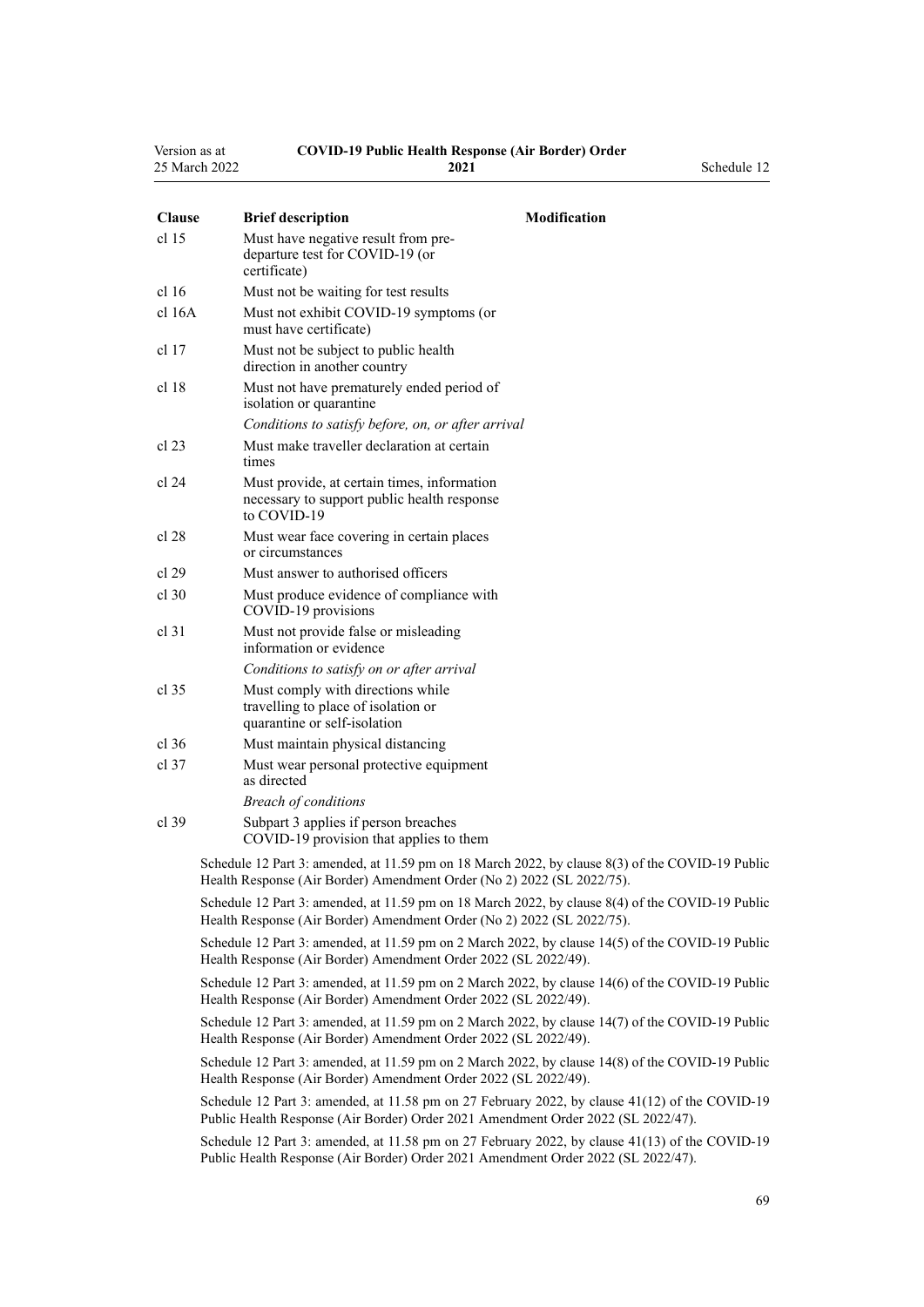|             | <b>COVID-19 Public Health Response (Air Border) Order</b> | Version as at |
|-------------|-----------------------------------------------------------|---------------|
| Schedule 12 | 2021                                                      | 25 March 2022 |

Schedule 12 Part 3: amended, at 11.58 pm on 27 February 2022, by [clause 41\(14\)](http://legislation.govt.nz/pdflink.aspx?id=LMS650896) of the COVID-19 Public Health Response (Air Border) Order 2021 Amendment Order 2022 (SL 2022/47).

Schedule 12 Part 3: amended, at 11.58 pm on 27 February 2022, by [clause 41\(15\)](http://legislation.govt.nz/pdflink.aspx?id=LMS650896) of the COVID-19 Public Health Response (Air Border) Order 2021 Amendment Order 2022 (SL 2022/47).

Schedule 12 Part 3: amended, at 11.58 pm on 27 February 2022, by [clause 41\(16\)](http://legislation.govt.nz/pdflink.aspx?id=LMS650896) of the COVID-19 Public Health Response (Air Border) Order 2021 Amendment Order 2022 (SL 2022/47).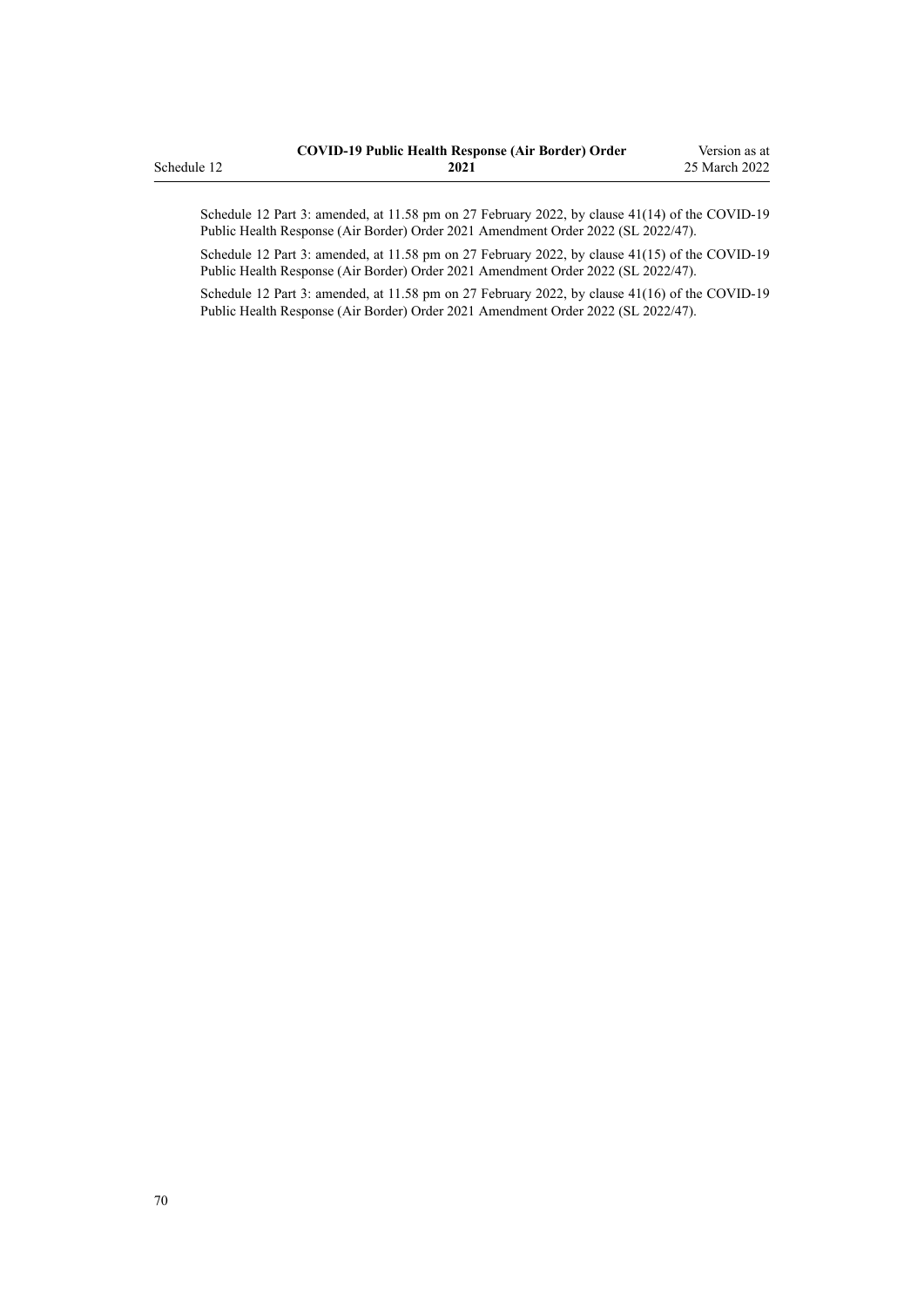## **Schedule 13 General travellers—C**

[cl 7](#page-9-0)

<span id="page-70-0"></span>Schedule 13 heading: amended, at 11.58 pm on 27 February 2022, by [clause 42\(1\)](http://legislation.govt.nz/pdflink.aspx?id=LMS650901) of the COVID-19 Public Health Response (Air Border) Order 2021 Amendment Order 2022 (SL 2022/47).

## **Part 1 Application of this schedule**

#### **1 Application of this schedule**

- (1) This schedule applies to a person if—
	- (a) they arrive in New Zealand by air; and
	- (b) during the specified 14-day period, they have been in a group 3 country; and
	- (c) none of the following applies to them:
		- (i) [Schedule 4](#page-40-0) (New Zealand-based aircrew members):
		- (ii) [Schedule 5](#page-42-0) (overseas-based aircrew members):
		- (iii) [Schedule 6](#page-46-0) (transit-only arrivals):
		- (iv) [Schedule 7](#page-48-0) (relevant workers):
		- (v) [Schedule 8](#page-55-0) (arrivals from Antarctica):
		- (vi) [Schedule 9](#page-57-0) (ship crew members arriving to join ship):
		- (vii) [Schedule 10](#page-59-0) (arrivals on aircraft turned back to New Zealand).
- (2) *[Revoked]*
- (3) For the purpose of this clause, a person has not been in a country if they were only a transit passenger in relation to that country.

Schedule 13 clause 1(1): replaced, at 11.58 pm on 27 February 2022, by [clause 42\(2\)](http://legislation.govt.nz/pdflink.aspx?id=LMS650901) of the COVID-19 Public Health Response (Air Border) Order 2021 Amendment Order 2022 (SL 2022/47).

Schedule 13 clause 1(2): revoked, at 11.58 pm on 27 February 2022, by [clause 42\(2\)](http://legislation.govt.nz/pdflink.aspx?id=LMS650901) of the COVID-19 Public Health Response (Air Border) Order 2021 Amendment Order 2022 (SL 2022/47).

#### **2 Part 2 of this schedule applies to New Zealand citizens and relevant family members**

[Part 2](#page-71-0) of this schedule specifies the COVID-19 provisions that apply to—

- (a) a New Zealand citizen who is entitled to enter New Zealand under [sec‐](http://legislation.govt.nz/pdflink.aspx?id=DLM1440595) [tion 13](http://legislation.govt.nz/pdflink.aspx?id=DLM1440595) of the Immigration Act 2009; or
- (b) a relevant family member of that New Zealand citizen arrives in New Zealand with that New Zealand citizen.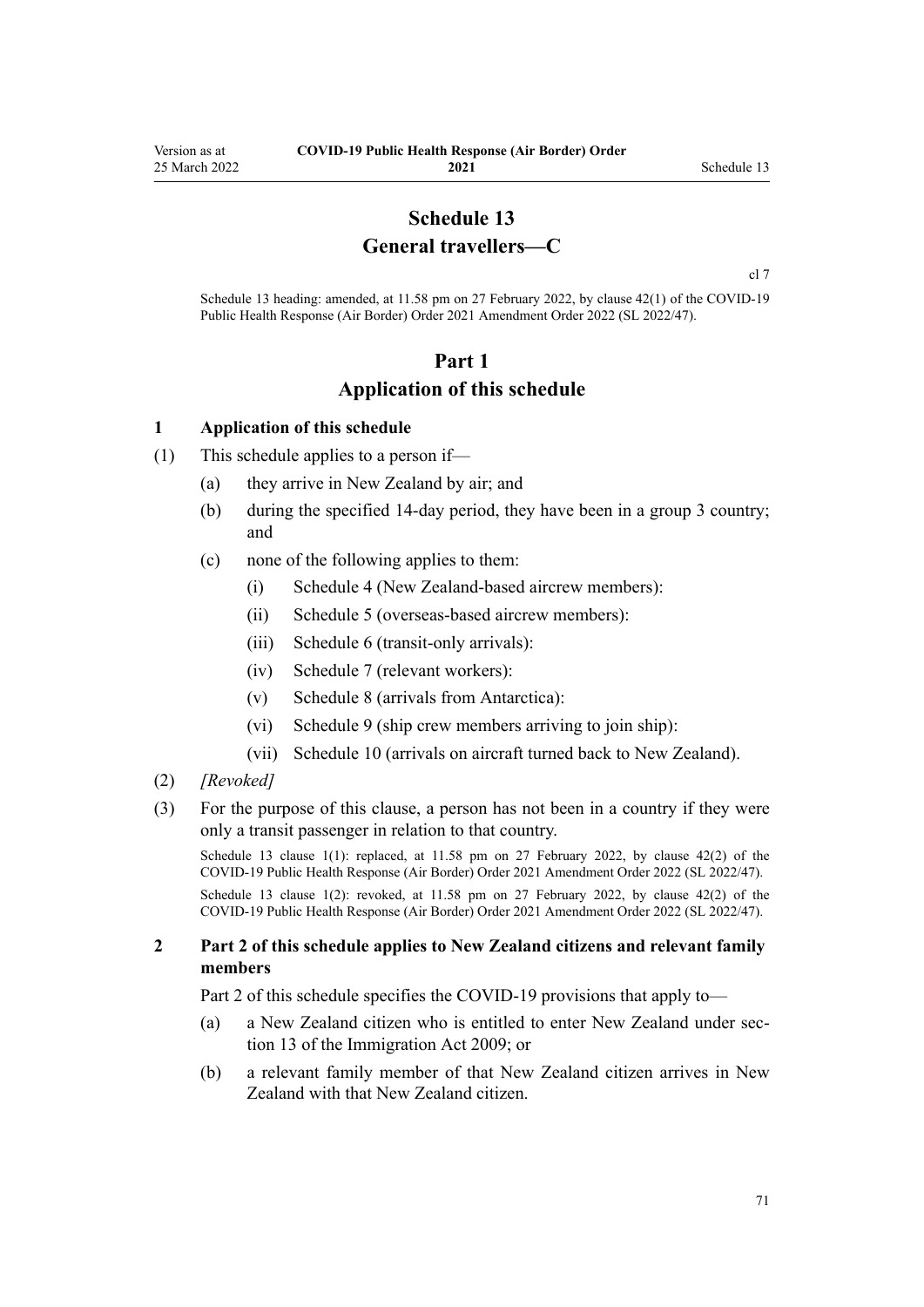#### <span id="page-71-0"></span>**3 Part 3 of this schedule applies to other persons**

[Part 3](#page-72-0) of this schedule specifies the COVID-19 provisions that apply to any person other than a person described in [clause 2](#page-70-0) of this schedule.

## **Part 2 New Zealand citizens and relevant family members (C)**

Schedule 13 Part 2 heading: amended, at 11.58 pm on 27 February 2022, by [clause 42\(3\)](http://legislation.govt.nz/pdflink.aspx?id=LMS650901) of the COVID-19 Public Health Response (Air Border) Order 2021 Amendment Order 2022 (SL 2022/47).

| <b>Clause</b> | <b>Brief description</b>                                                                                   | Modification                                                                                                                                                                                                                                                                          |
|---------------|------------------------------------------------------------------------------------------------------------|---------------------------------------------------------------------------------------------------------------------------------------------------------------------------------------------------------------------------------------------------------------------------------------|
|               | Consequences                                                                                               |                                                                                                                                                                                                                                                                                       |
| cl 10         | Must enter managed isolation or<br>quarantine under Part 1 of Isolation and<br>Quarantine Order            | Clause 10 does not apply to the person if<br>they are under the age of 17 years and<br>arrive in New Zealand unaccompanied<br>by a relevant family member. Instead,<br>clause 9 applies to them and they must<br>self-isolate under Part 1D of the<br>Isolation and Quarantine Order. |
|               | Conditions to satisfy before arrival                                                                       |                                                                                                                                                                                                                                                                                       |
| cl 14         | Must have pre-departure test for<br>COVID-19 or be excused by certificate<br>(unless under 2 years of age) |                                                                                                                                                                                                                                                                                       |
| cl 15         | Must have negative result from pre-<br>departure test for COVID-19 (or<br>certificate)                     |                                                                                                                                                                                                                                                                                       |
| cl 16         | Must not be waiting for test results                                                                       |                                                                                                                                                                                                                                                                                       |
| cl 16A        | Must not exhibit COVID-19 symptoms (or<br>must have certificate)                                           |                                                                                                                                                                                                                                                                                       |
| cl 17         | Must not be subject to public health<br>direction in another country                                       |                                                                                                                                                                                                                                                                                       |
| cl 18         | Must not have prematurely ended period of<br>isolation or quarantine                                       |                                                                                                                                                                                                                                                                                       |
| cl 21         | Must have confirmed allocation for<br>managed isolation or quarantine                                      |                                                                                                                                                                                                                                                                                       |
|               | Conditions to satisfy before, on, or after arrival                                                         |                                                                                                                                                                                                                                                                                       |
| cl 28         | Must wear face covering in certain places<br>or circumstances                                              |                                                                                                                                                                                                                                                                                       |
| cl 29         | Must answer to authorised officers                                                                         |                                                                                                                                                                                                                                                                                       |
| $cl$ 30       | Must produce evidence of compliance with<br>COVID-19 provisions                                            |                                                                                                                                                                                                                                                                                       |
| cl 31         | Must not provide false or misleading<br>information or evidence                                            |                                                                                                                                                                                                                                                                                       |
|               | Conditions to satisfy on or after arrival                                                                  |                                                                                                                                                                                                                                                                                       |
| cl.32         | Must report for and undergo COVID-19<br>screening                                                          |                                                                                                                                                                                                                                                                                       |
| cl 35         | Must comply with directions while<br>travelling to place of isolation or<br>quarantine or self-isolation   |                                                                                                                                                                                                                                                                                       |
| cl 36         | Must maintain physical distancing                                                                          |                                                                                                                                                                                                                                                                                       |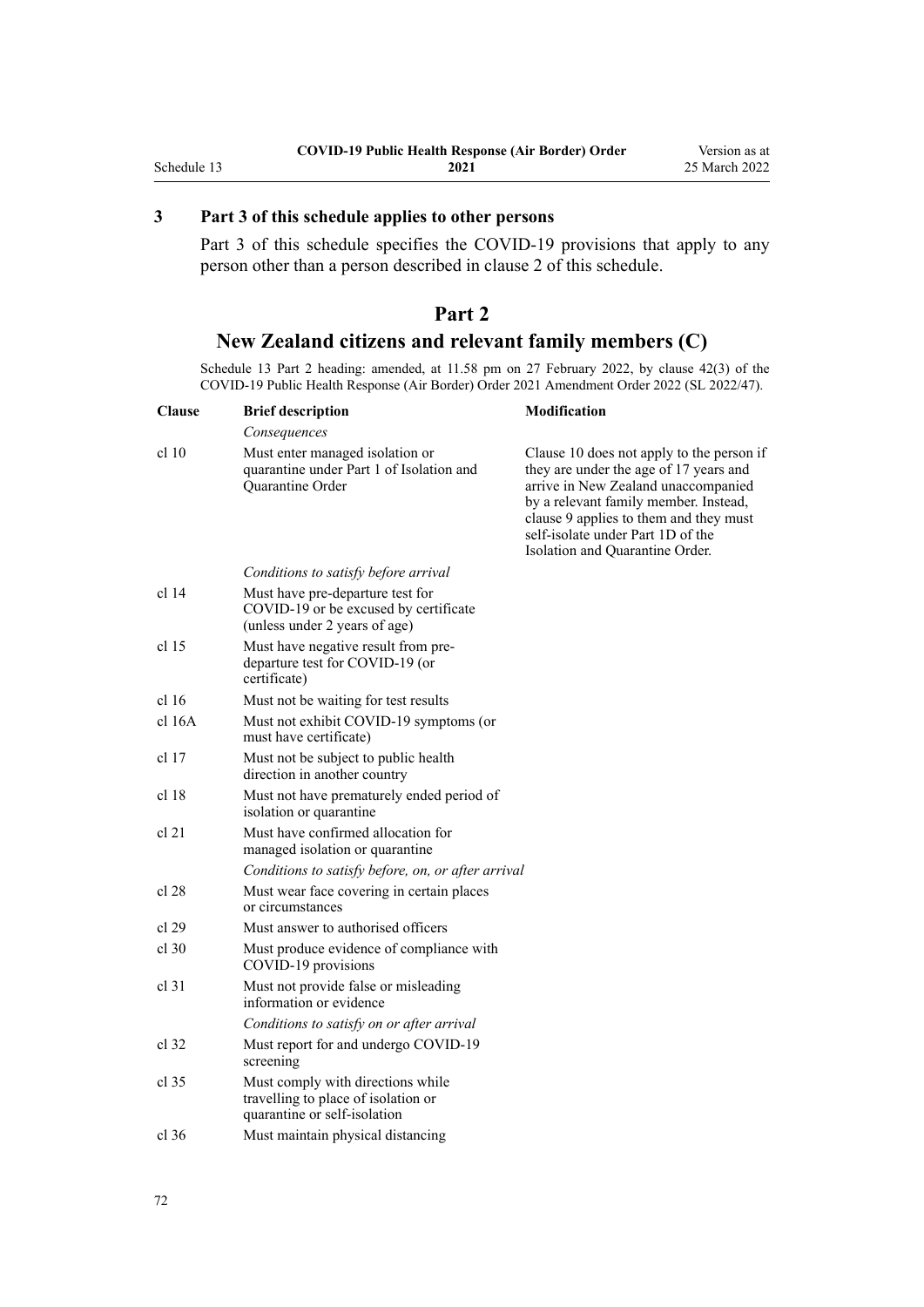| Version as at | <b>COVID-19 Public Health Response (Air Border) Order</b> |             |
|---------------|-----------------------------------------------------------|-------------|
| 25 March 2022 | 2021                                                      | Schedule 13 |

| Clause | <b>Brief description</b>                                                                                                                                                           | <b>Modification</b> |                               |
|--------|------------------------------------------------------------------------------------------------------------------------------------------------------------------------------------|---------------------|-------------------------------|
| cl 37  | Must wear personal protective equipment<br>as directed                                                                                                                             |                     |                               |
|        | <b>Breach of conditions</b>                                                                                                                                                        |                     |                               |
| cl 39  | Subpart 3 applies if person breaches<br>COVID-19 provision that applies to them                                                                                                    |                     |                               |
|        | Schedule 13 Part 2: amended, at 11.58 pm on 27 February 2022, by clause 42(4) of the COVID-19<br>Public Health Response (Air Border) Order 2021 Amendment Order 2022 (SL 2022/47). |                     |                               |
|        | Schedule 13 Part 2: amended, at 11.58 pm on 27 February 2022, by clause 42(5) of the COVID-19<br>Public Health Response (Air Border) Order 2021 Amendment Order 2022 (SL 2022/47). |                     |                               |
|        | Schedule 13 Part 2: amended, at 11.58 pm on 27 February 2022, by clause 42(6) of the COVID-19<br>Public Health Response (Air Border) Order 2021 Amendment Order 2022 (SL 2022/47). |                     |                               |
|        | Schedule 13 Part 2: amended, at 11.58 pm on 27 February 2022, by clause 42(7) of the COVID-19<br>Public Health Response (Air Border) Order 2021 Amendment Order 2022 (SL 2022/47). |                     |                               |
|        | $0.1 \t11 \t12 \t0 \t2$                                                                                                                                                            |                     | $2022 - 1$ $1200 - 1200 = 10$ |

Schedule 13 Part 2: amended, at 11.58 pm on 27 February 2022, by [clause 42\(8\)](http://legislation.govt.nz/pdflink.aspx?id=LMS650901) of the COVID-19 Public Health Response (Air Border) Order 2021 Amendment Order 2022 (SL 2022/47).

Schedule 13 Part 2: amended, at 11.58 pm on 27 February 2022, by [clause 42\(9\)](http://legislation.govt.nz/pdflink.aspx?id=LMS650901) of the COVID-19 Public Health Response (Air Border) Order 2021 Amendment Order 2022 (SL 2022/47).

## **Part 3**

## **Persons other than New Zealand citizens and relevant family members (C)**

Schedule 13 Part 3 heading: amended, at 11.58 pm on 27 February 2022, by [clause 42\(10\)](http://legislation.govt.nz/pdflink.aspx?id=LMS650901) of the COVID-19 Public Health Response (Air Border) Order 2021 Amendment Order 2022 (SL 2022/47).

| <b>Clause</b> | <b>Brief description</b>       |
|---------------|--------------------------------|
|               | Consequences                   |
| $cl$ 11       | Must not arrive in New Zealand |
|               | <b>Breach of conditions</b>    |
|               |                                |

[cl 39](#page-23-0) [Subpart 3](#page-23-0) applies if person breaches COVID-19 provision that applies to them **Clause Brief description Modification**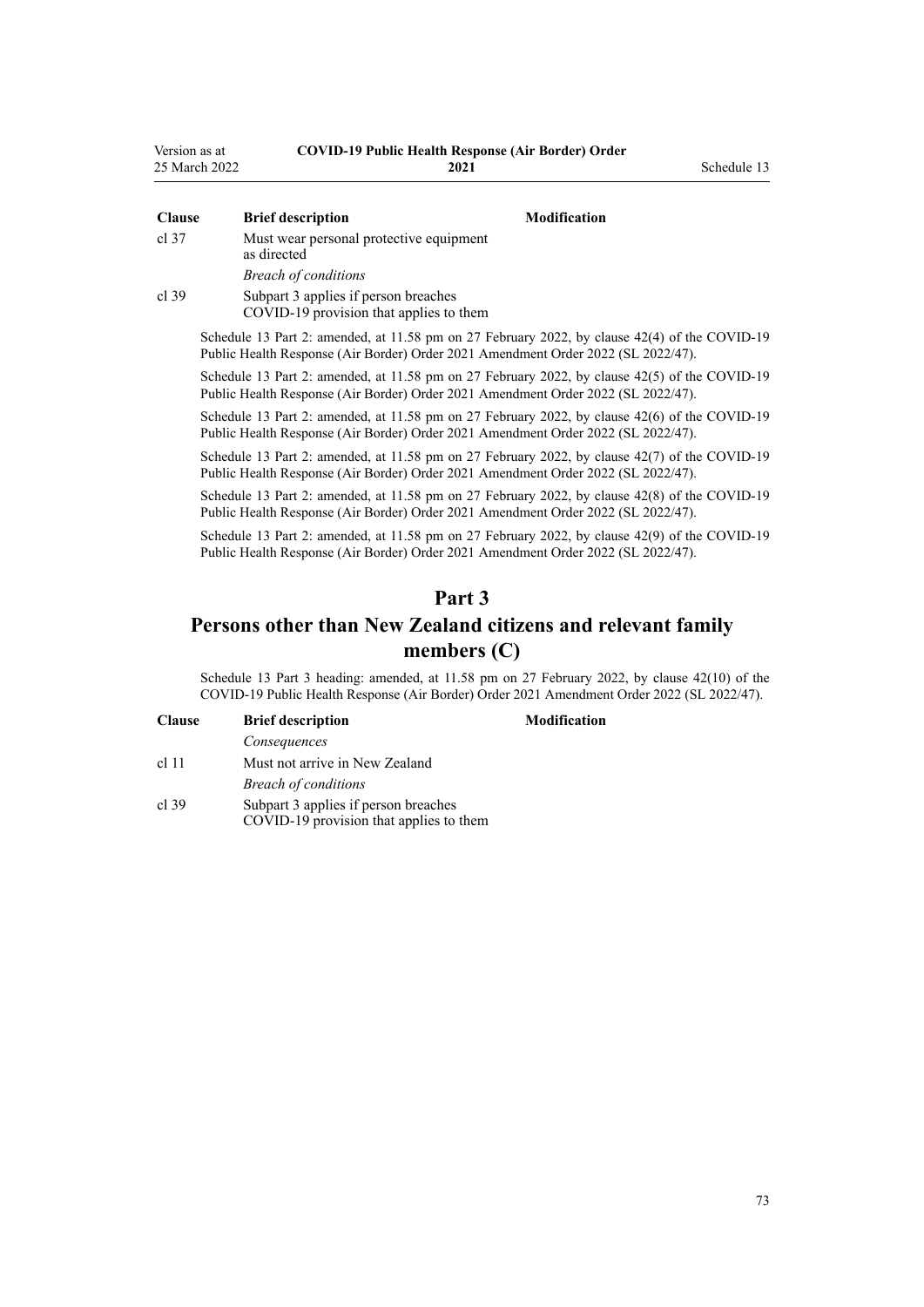## **Schedule 14 General travellers—Z**

[cl 7](#page-9-0)

Schedule 14 heading: replaced, at 11.58 pm on 27 February 2022, by [clause 43\(1\)](http://legislation.govt.nz/pdflink.aspx?id=LMS650909) of the COVID-19 Public Health Response (Air Border) Order 2021 Amendment Order 2022 (SL 2022/47).

# **Part 1 Application**

#### **1 Application of this schedule**

This schedule applies to a person if—

- (a) no other COVID-19 border requirements schedule applies to them; and
- (b) they arrive in New Zealand by air.

Schedule 14 clause 1: amended, at 11.58 pm on 27 February 2022, by [clause 43\(2\)](http://legislation.govt.nz/pdflink.aspx?id=LMS650909) of the COVID-19 Public Health Response (Air Border) Order 2021 Amendment Order 2022 (SL 2022/47).

#### **2 Part 2 of this schedule applies to New Zealand citizens and relevant family members**

Part 2 of this schedule specifies the COVID-19 provisions that apply to a New Zealand citizen who is entitled to enter New Zealand under [section 13](http://legislation.govt.nz/pdflink.aspx?id=DLM1440595) of the Immigration Act 2009.

#### **3 Part 3 of this schedule applies to other persons**

[Part 3](#page-75-0) of this schedule specifies the COVID-19 provisions that apply to any person other than a person described in clause 2 of this schedule.

## **Part 2**

### **New Zealand citizens and relevant family members (Z)**

Schedule 14 Part 2 heading: amended, at 11.58 pm on 27 February 2022, by [clause 43\(6\)](http://legislation.govt.nz/pdflink.aspx?id=LMS650909) of the COVID-19 Public Health Response (Air Border) Order 2021 Amendment Order 2022 (SL 2022/47).

| <b>Clause</b> | <b>Brief description</b>            |     | <b>Modification</b>                                                                                                                                                                       |  |
|---------------|-------------------------------------|-----|-------------------------------------------------------------------------------------------------------------------------------------------------------------------------------------------|--|
|               | Consequences                        |     |                                                                                                                                                                                           |  |
| cl 8          | No isolation or quarantine required | (1) | After the person arrives in New<br>Zealand, they must undergo<br>testing for COVID-19 in<br>accordance with the COVID-19<br>Public Health Response (Testing)<br>for COVID-19) Order 2022. |  |
|               |                                     |     |                                                                                                                                                                                           |  |

(2) The chief executive of the Ministry of Business, Innovation, and Employment may, at the request of the person or someone acting on their behalf, authorise that the person be isolated or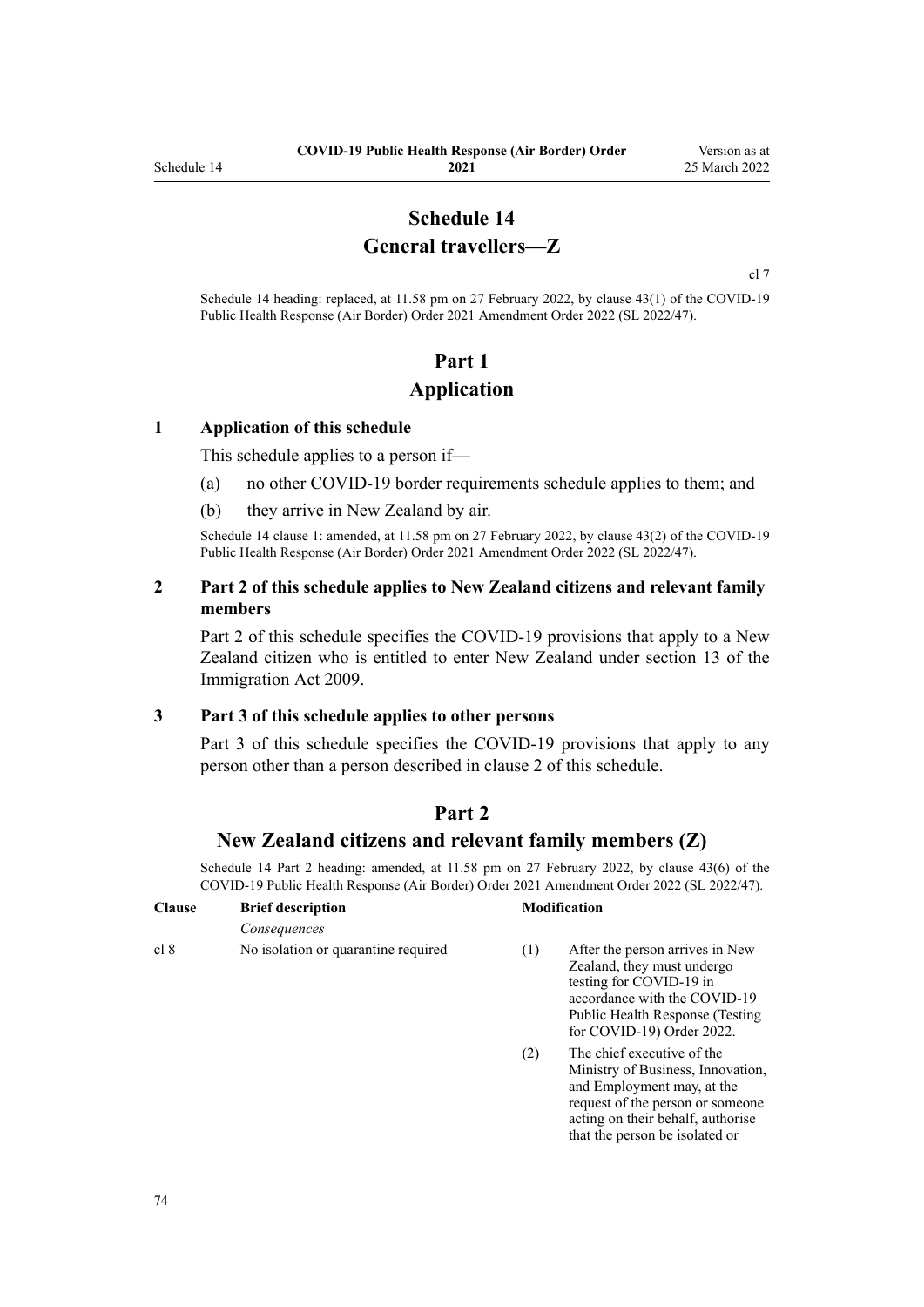| Version as at<br>25 March 2022 | <b>COVID-19 Public Health Response (Air Border) Order</b><br>2021                                          | Schedule 14                                                                                                                                                  |
|--------------------------------|------------------------------------------------------------------------------------------------------------|--------------------------------------------------------------------------------------------------------------------------------------------------------------|
| <b>Clause</b>                  | <b>Brief description</b>                                                                                   | Modification<br>quarantined in accordance with                                                                                                               |
|                                |                                                                                                            | Part 1 of the Isolation and<br>Quarantine Order, in which case<br>paragraph (1) does not apply to<br>them during their period of<br>isolation or quarantine. |
|                                | Conditions to satisfy before arrival                                                                       |                                                                                                                                                              |
| cl <sub>12</sub>               | Must have traveller pass                                                                                   |                                                                                                                                                              |
| cl 13                          | Must be vaccinated or be excused by<br>certificate (unless under 17 years of age)                          | See clause 13(2), which allows certain<br>persons, including New Zealand citizens,<br>to arrive in New Zealand without being<br>vaccinated.                  |
| cl 14                          | Must have pre-departure test for COVID-19<br>or be excused by certificate (unless under 2<br>years of age) |                                                                                                                                                              |
| cl <sub>15</sub>               | Must have negative result from pre-<br>departure test for COVID-19 (or certificate)                        |                                                                                                                                                              |
| cl <sub>16</sub>               | Must not be waiting for test results                                                                       |                                                                                                                                                              |
| $cl$ 16A                       | Must not exhibit COVID-19 symptoms (or<br>must have certificate)                                           |                                                                                                                                                              |
| cl 17                          | Must not be subject to public health<br>direction in another country                                       |                                                                                                                                                              |
| cl 18                          | Must not have prematurely ended period of<br>isolation or quarantine                                       |                                                                                                                                                              |
|                                | Conditions to satisfy before, on, or after arrival                                                         |                                                                                                                                                              |
| cl 23                          | Must make traveller declaration at certain<br>times                                                        |                                                                                                                                                              |
| cl 24                          | Must provide, at certain times, information<br>necessary to support public health response<br>to COVID-19  |                                                                                                                                                              |
| cl 28                          | Must wear face covering in certain places or<br>circumstances                                              |                                                                                                                                                              |
| cl 29                          | Must answer to authorised officers                                                                         |                                                                                                                                                              |
| cl 30                          | Must produce evidence of compliance with<br>COVID-19 provisions                                            |                                                                                                                                                              |
| cl <sub>31</sub>               | Must not provide false or misleading<br>information or evidence                                            |                                                                                                                                                              |
|                                | Conditions to satisfy on or after arrival                                                                  |                                                                                                                                                              |
| cl 35                          | Must comply with directions while<br>travelling to place of isolation or quarantine<br>or self-isolation   |                                                                                                                                                              |
| $cl$ 36                        | Must maintain physical distancing                                                                          |                                                                                                                                                              |
| $cl$ 37                        | Must wear personal protective equipment as<br>directed                                                     |                                                                                                                                                              |
|                                | <b>Breach of conditions</b>                                                                                |                                                                                                                                                              |
| $cl$ 39                        | Subpart 3 applies if person breaches<br>COVID-19 provision that applies to them                            |                                                                                                                                                              |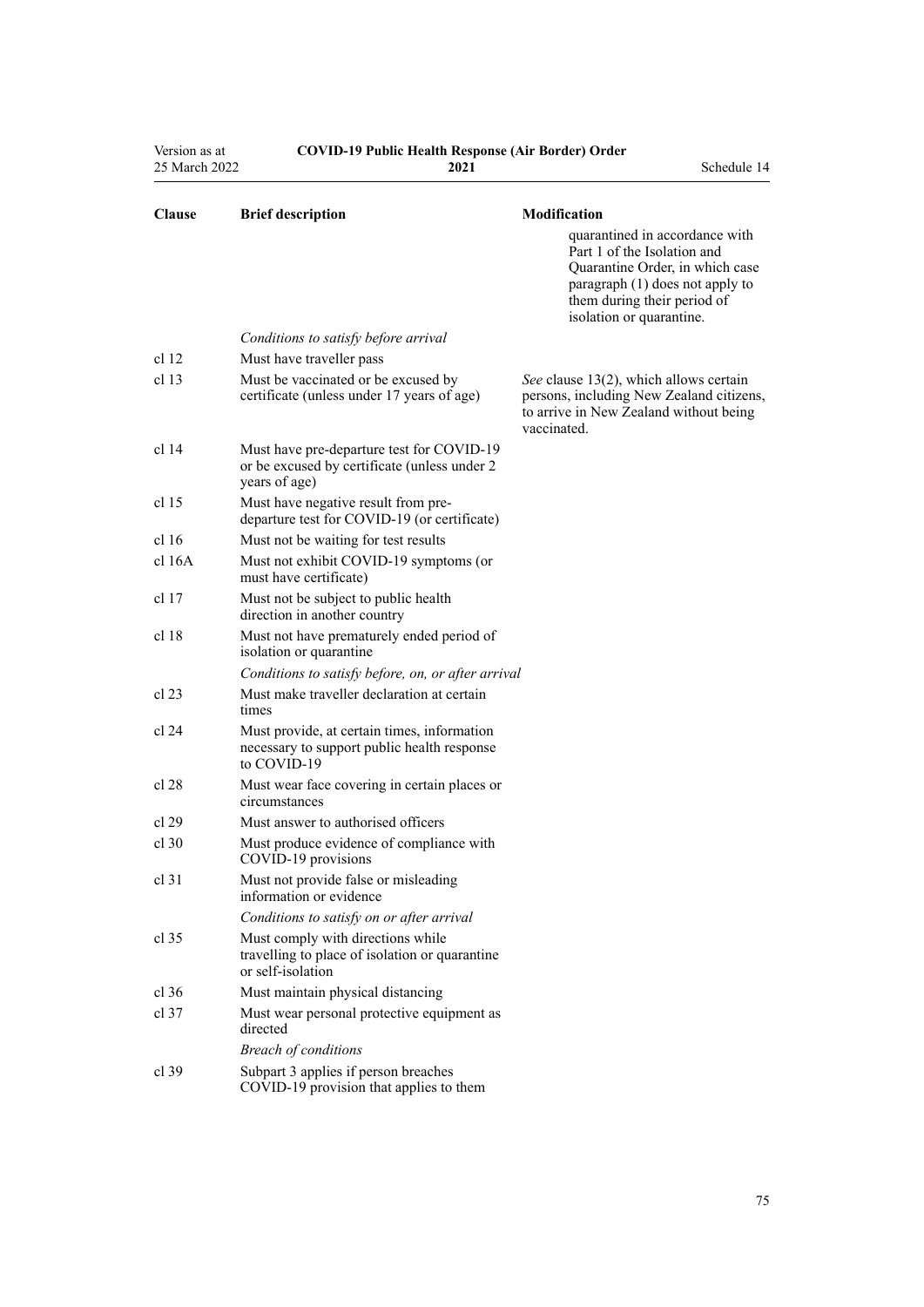Schedule 14 Part 2: amended, at 11.59 pm on 18 March 2022, by [clause 9\(1\)](http://legislation.govt.nz/pdflink.aspx?id=LMS664439) of the COVID-19 Public Health Response (Air Border) Amendment Order (No 2) 2022 (SL 2022/75).

Schedule 14 Part 2: amended, at 11.59 pm on 18 March 2022, by [clause 9\(2\)](http://legislation.govt.nz/pdflink.aspx?id=LMS664439) of the COVID-19 Public Health Response (Air Border) Amendment Order (No 2) 2022 (SL 2022/75).

Schedule 14 Part 2: amended, at 11.59 pm on 4 March 2022, by [clause 15\(2\)](http://legislation.govt.nz/pdflink.aspx?id=LMS653815) of the COVID-19 Public Health Response (Air Border) Amendment Order 2022 (SL 2022/49).

Schedule 14 Part 2: amended, at 11.59 pm on 4 March 2022, by [clause 15\(3\)](http://legislation.govt.nz/pdflink.aspx?id=LMS653815) of the COVID-19 Public Health Response (Air Border) Amendment Order 2022 (SL 2022/49).

Schedule 14 Part 2: amended, at 11.59 pm on 4 March 2022, by [clause 15\(4\)](http://legislation.govt.nz/pdflink.aspx?id=LMS653815) of the COVID-19 Public Health Response (Air Border) Amendment Order 2022 (SL 2022/49).

Schedule 14 Part 2: amended, at 11.59 pm on 4 March 2022, by [clause 15\(5\)](http://legislation.govt.nz/pdflink.aspx?id=LMS653815) of the COVID-19 Public Health Response (Air Border) Amendment Order 2022 (SL 2022/49).

Schedule 14 Part 2: amended, at 11.59 pm on 4 March 2022, by [clause 15\(6\)](http://legislation.govt.nz/pdflink.aspx?id=LMS653815) of the COVID-19 Public Health Response (Air Border) Amendment Order 2022 (SL 2022/49).

Schedule 14 Part 2: amended, at 11.58 pm on 27 February 2022, by [clause 43\(4\)](http://legislation.govt.nz/pdflink.aspx?id=LMS650909) of the COVID-19 Public Health Response (Air Border) Order 2021 Amendment Order 2022 (SL 2022/47).

Schedule 14 Part 2: amended, at 11.58 pm on 27 February 2022, by [clause 43\(5\)](http://legislation.govt.nz/pdflink.aspx?id=LMS650909) of the COVID-19 Public Health Response (Air Border) Order 2021 Amendment Order 2022 (SL 2022/47).

Schedule 14 Part 2: amended, at 11.58 pm on 27 February 2022, by [clause 43\(7\)](http://legislation.govt.nz/pdflink.aspx?id=LMS650909) of the COVID-19 Public Health Response (Air Border) Order 2021 Amendment Order 2022 (SL 2022/47).

Schedule 14 Part 2: amended, at 11.58 pm on 27 February 2022, by [clause 43\(8\)](http://legislation.govt.nz/pdflink.aspx?id=LMS650909) of the COVID-19 Public Health Response (Air Border) Order 2021 Amendment Order 2022 (SL 2022/47).

## **Part 3**

# **Persons other than New Zealand citizens and relevant family members (Z)**

Schedule 14 Part 3 heading: amended, at 11.58 pm on 27 February 2022, by [clause 43\(9\)](http://legislation.govt.nz/pdflink.aspx?id=LMS650909) of the COVID-19 Public Health Response (Air Border) Order 2021 Amendment Order 2022 (SL 2022/47).

| <b>Clause</b> | <b>Brief description</b>            |     | <b>Modification</b>                                                                                                                                                                      |  |
|---------------|-------------------------------------|-----|------------------------------------------------------------------------------------------------------------------------------------------------------------------------------------------|--|
|               | Consequences                        |     |                                                                                                                                                                                          |  |
| cl 8          | No isolation or quarantine required | (1) | After the person arrives in New<br>Zealand, they must undergo<br>testing for COVID-19 in<br>accordance with the COVID-19<br>Public Health Response (Testing<br>for COVID-19) Order 2022. |  |

(2) The chief executive of the Ministry of Business, Innovation, and Employment may, at the request of the person or someone acting on their behalf, authorise that the person be isolated or quarantined in accordance with [Part 1](http://legislation.govt.nz/pdflink.aspx?id=LMS401726) of the Isolation and Quarantine Order, in which case paragraph (1) does not apply to them during their period of isolation or quarantine.

*Conditions to satisfy before arrival*

<span id="page-75-0"></span>Schedule 14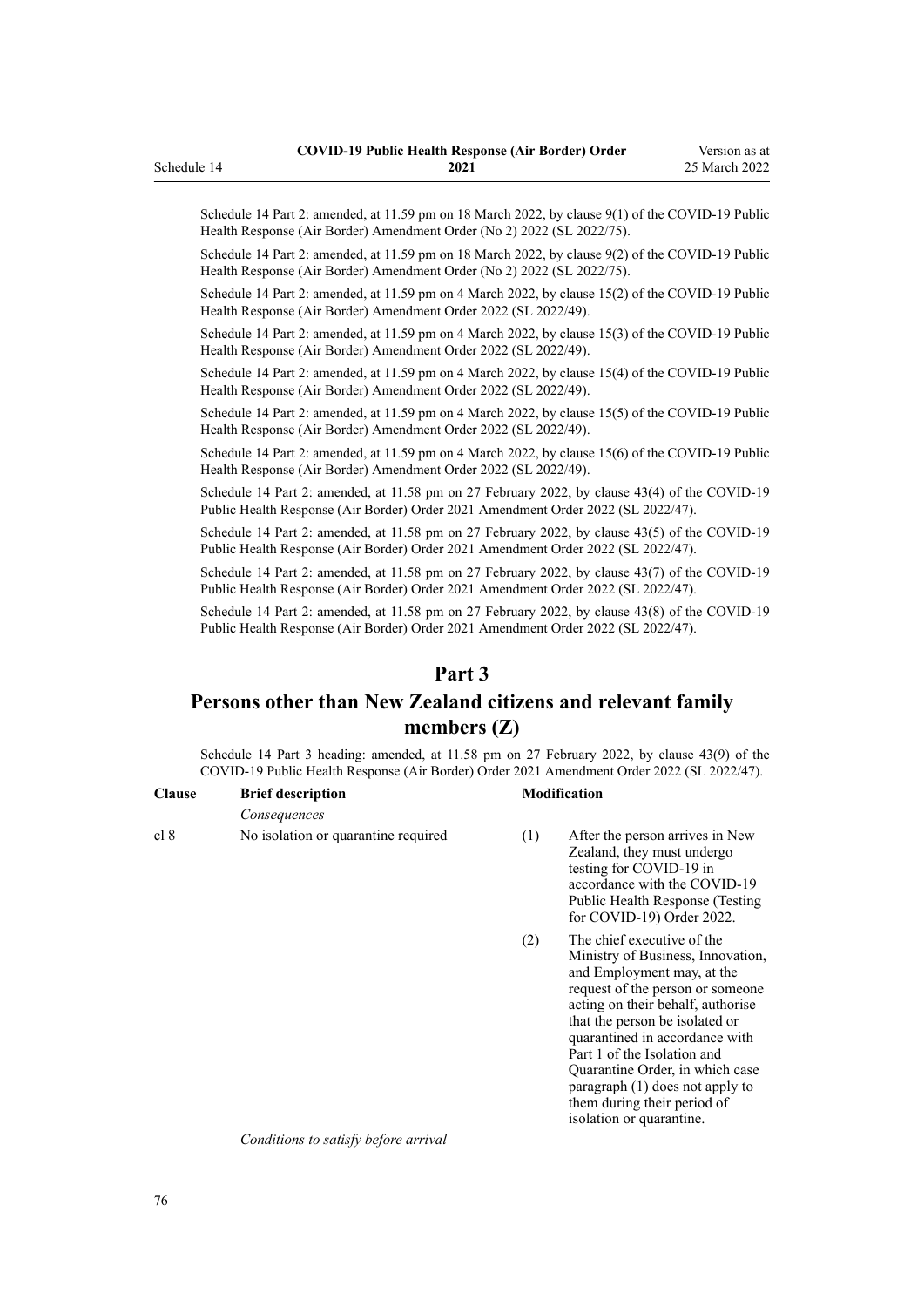| Version as at<br>25 March 2022 | <b>COVID-19 Public Health Response (Air Border) Order</b><br>2021                                          | Schedule 14                                                                                                                                                                                    |
|--------------------------------|------------------------------------------------------------------------------------------------------------|------------------------------------------------------------------------------------------------------------------------------------------------------------------------------------------------|
| <b>Clause</b>                  | <b>Brief description</b>                                                                                   | <b>Modification</b>                                                                                                                                                                            |
| cl 12                          | Must have traveller pass                                                                                   |                                                                                                                                                                                                |
| cl <sub>13</sub>               | Must be vaccinated or be excused by<br>certificate (unless under 17 years of age)                          | See clause 13(2) which allows certain<br>persons, including certain refugees and<br>their family members and citizens of<br>Afghanistan, to arrive in New Zealand<br>without being vaccinated. |
| cl 14                          | Must have pre-departure test for COVID-19<br>or be excused by certificate (unless under 2<br>years of age) |                                                                                                                                                                                                |
| cl 15                          | Must have negative result from pre-<br>departure test for COVID-19 (or certificate)                        |                                                                                                                                                                                                |
| cl 16                          | Must not be waiting for test results                                                                       |                                                                                                                                                                                                |
| cl 16A                         | Must not exhibit COVID-19 symptoms (or<br>must have certificate)                                           |                                                                                                                                                                                                |
| cl 17                          | Must not be subject to public health<br>direction in another country                                       |                                                                                                                                                                                                |
| cl 18                          | Must not have prematurely ended period of<br>isolation or quarantine                                       |                                                                                                                                                                                                |
|                                | Conditions to satisfy before, on, or after arrival                                                         |                                                                                                                                                                                                |
| cl 23                          | Must make traveller declaration at certain<br>times                                                        |                                                                                                                                                                                                |
| cl 24                          | Must provide, at certain times, information<br>necessary to support public health response<br>to COVID-19  |                                                                                                                                                                                                |
| cl 28                          | Must wear face covering in certain places or<br>circumstances                                              |                                                                                                                                                                                                |
| cl 29                          | Must answer to authorised officers                                                                         |                                                                                                                                                                                                |
| $cl$ 30                        | Must produce evidence of compliance with<br>COVID-19 provisions                                            |                                                                                                                                                                                                |
| $cl$ 31                        | Must not provide false or misleading<br>information or evidence                                            |                                                                                                                                                                                                |
|                                | Conditions to satisfy on or after arrival                                                                  |                                                                                                                                                                                                |
| cl 35                          | Must comply with directions while<br>travelling to place of isolation or quarantine<br>or self-isolation   |                                                                                                                                                                                                |
| $cl$ 36                        | Must maintain physical distancing                                                                          |                                                                                                                                                                                                |
| $cl$ 37                        | Must wear personal protective equipment as<br>directed                                                     |                                                                                                                                                                                                |
|                                | <b>Breach of conditions</b>                                                                                |                                                                                                                                                                                                |
| $cl$ 39                        | Subpart 3 applies if person breaches<br>COVID-19 provision that applies to them                            |                                                                                                                                                                                                |
|                                | Schedule 14 Part 3: amended at 11.59 pm on 18 March 2022, by clause $9(3)$ of the COVID-19 Public          |                                                                                                                                                                                                |

ule 14 Part 3: amended, at 11.59 pm on 18 March 2022, by [clause 9\(3\)](http://legislation.govt.nz/pdflink.aspx?id=LMS664439) of the COVID-19 Public Health Response (Air Border) Amendment Order (No 2) 2022 (SL 2022/75).

Schedule 14 Part 3: amended, at 11.59 pm on 18 March 2022, by [clause 9\(4\)](http://legislation.govt.nz/pdflink.aspx?id=LMS664439) of the COVID-19 Public Health Response (Air Border) Amendment Order (No 2) 2022 (SL 2022/75).

Schedule 14 Part 3: amended, at 11.59 pm on 4 March 2022, by [clause 15\(8\)](http://legislation.govt.nz/pdflink.aspx?id=LMS653815) of the COVID-19 Public Health Response (Air Border) Amendment Order 2022 (SL 2022/49).

Schedule 14 Part 3: amended, at 11.59 pm on 4 March 2022, by [clause 15\(9\)](http://legislation.govt.nz/pdflink.aspx?id=LMS653815) of the COVID-19 Public Health Response (Air Border) Amendment Order 2022 (SL 2022/49).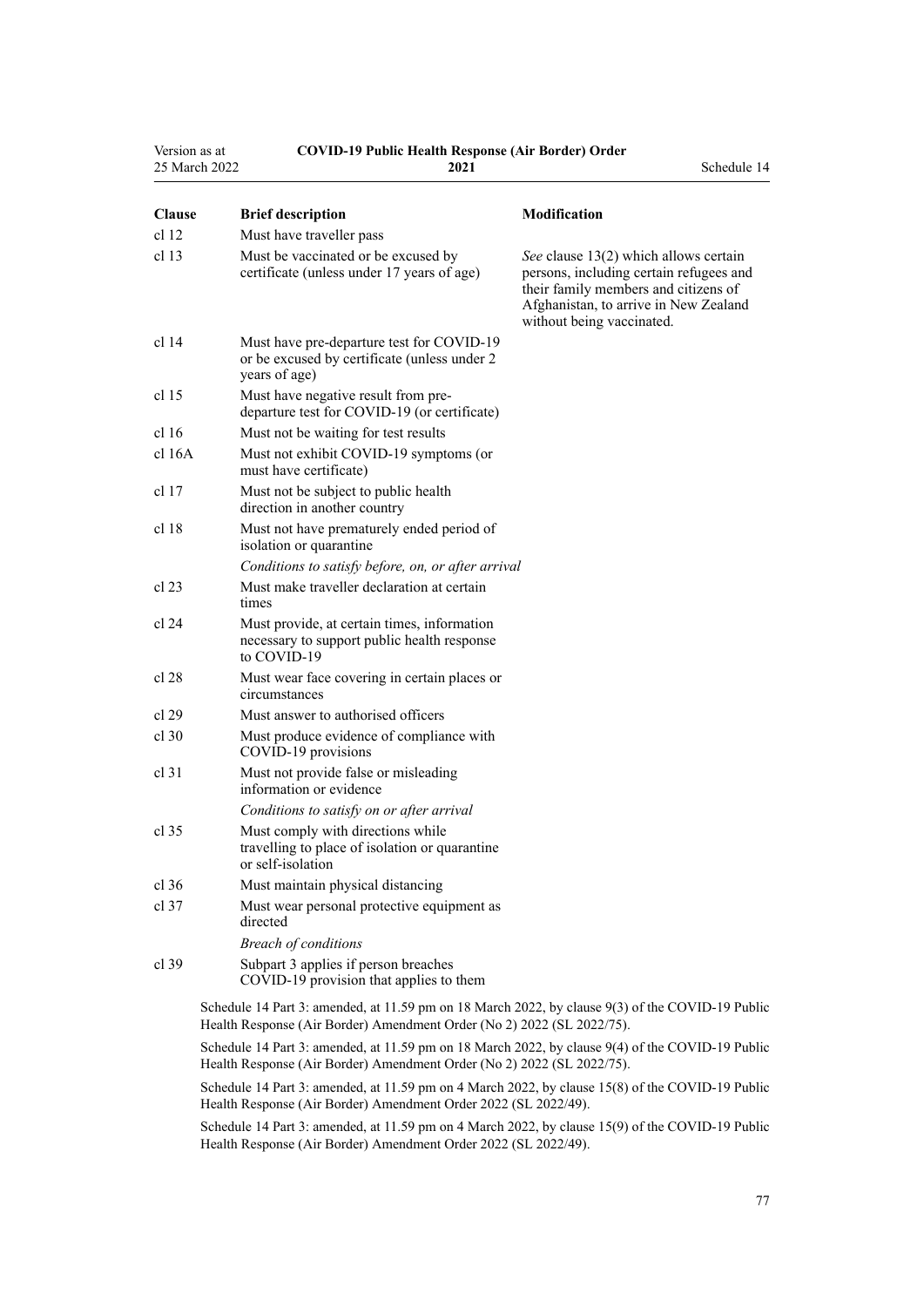Schedule 14 Part 3: amended, at 11.59 pm on 4 March 2022, by [clause 15\(10\)](http://legislation.govt.nz/pdflink.aspx?id=LMS653815) of the COVID-19 Public Health Response (Air Border) Amendment Order 2022 (SL 2022/49).

Schedule 14 Part 3: amended, at 11.59 pm on 4 March 2022, by [clause 15\(11\)](http://legislation.govt.nz/pdflink.aspx?id=LMS653815) of the COVID-19 Public Health Response (Air Border) Amendment Order 2022 (SL 2022/49).

Schedule 14 Part 3: amended, at 11.59 pm on 4 March 2022, by [clause 15\(12\)](http://legislation.govt.nz/pdflink.aspx?id=LMS653815) of the COVID-19 Pub‐ lic Health Response (Air Border) Amendment Order 2022 (SL 2022/49).

Schedule 14 Part 3: amended, at 11.59 pm on 4 March 2022, by [clause 15\(13\)](http://legislation.govt.nz/pdflink.aspx?id=LMS653815) of the COVID-19 Public Health Response (Air Border) Amendment Order 2022 (SL 2022/49).

Schedule 14 Part 3: amended, at 11.58 pm on 27 February 2022, by [clause 43\(11\)](http://legislation.govt.nz/pdflink.aspx?id=LMS650909) of the COVID-19 Public Health Response (Air Border) Order 2021 Amendment Order 2022 (SL 2022/47).

Schedule 14 Part 3: amended, at 11.58 pm on 27 February 2022, by [clause 43\(12\)](http://legislation.govt.nz/pdflink.aspx?id=LMS650909) of the COVID-19 Public Health Response (Air Border) Order 2021 Amendment Order 2022 (SL 2022/47).

Schedule 14 Part 3: amended, at 11.58 pm on 27 February 2022, by [clause 43\(13\)](http://legislation.govt.nz/pdflink.aspx?id=LMS650909) of the COVID-19 Public Health Response (Air Border) Order 2021 Amendment Order 2022 (SL 2022/47).

Schedule 14 Part 3: amended, at 11.58 pm on 27 February 2022, by [clause 43\(14\)](http://legislation.govt.nz/pdflink.aspx?id=LMS650909) of the COVID-19 Public Health Response (Air Border) Order 2021 Amendment Order 2022 (SL 2022/47).

## Schedule 14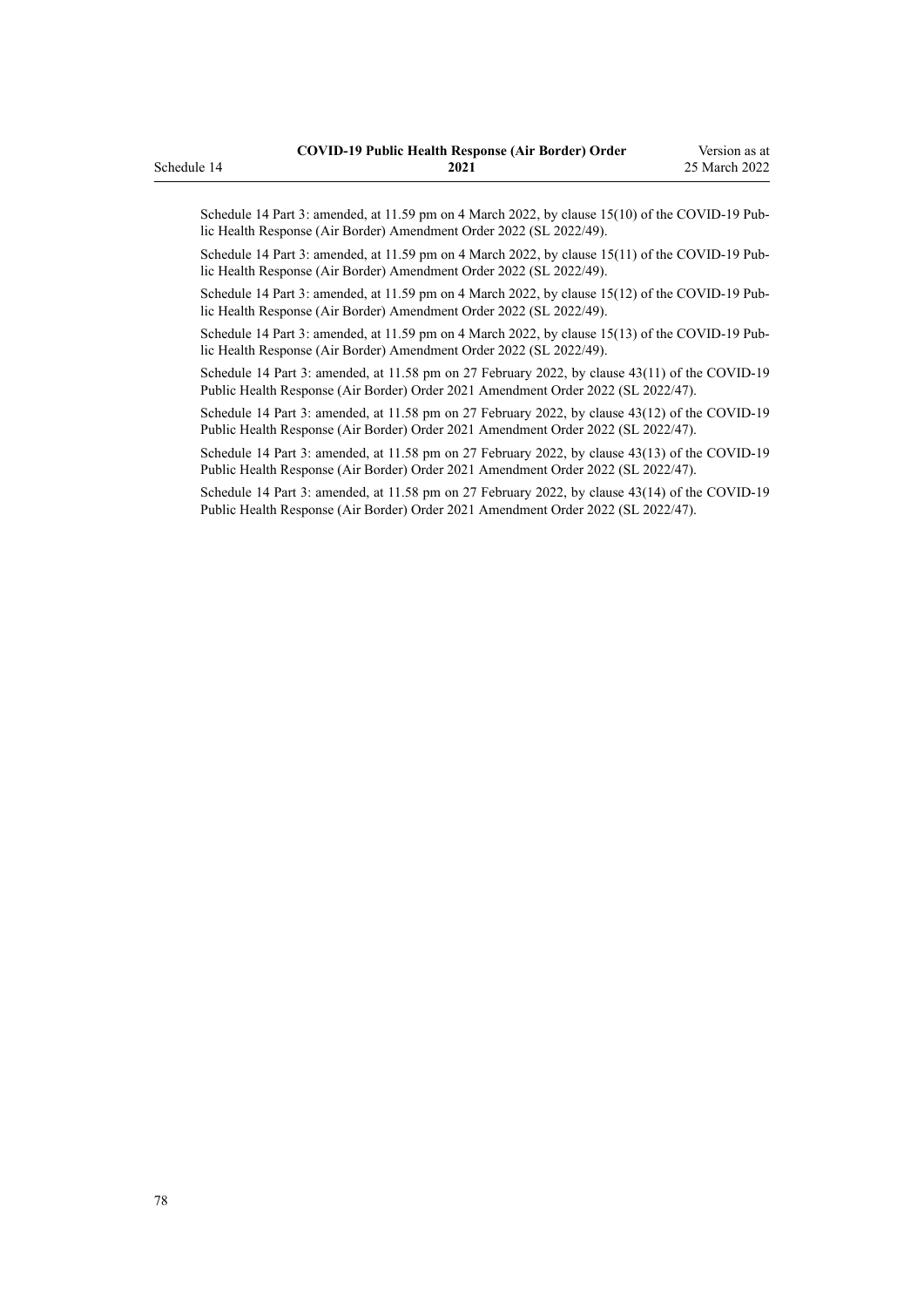## **Schedule 15 Key safety standards**

[cls 22,](#page-16-0) [38](#page-23-0)

#### **Contents**

|   |                                                                            | Page |
|---|----------------------------------------------------------------------------|------|
|   | Interpretation                                                             | 79   |
|   | Must maintain physical distancing                                          | 79   |
|   | Must wear personal protective equipment                                    | 80   |
| 4 | Must remain airside in lay-over country unless staying in<br>accommodation | 80   |
|   | Must limit activities and contacts in lay-over country                     | 80   |

#### **1 Interpretation**

In this schedule,—

**associate**,—

- (a) of an aircrew member, means another aircrew member:
- (b) of a relevant worker who is a medical attendant, means another person who—
	- (i) is working with the relevant worker as a medical attendant; or
	- (ii) is working to support the relevant worker and the medical trans‐ fer:
- (c) of a relevant worker who is a Police escort, means another person who is a constable (as defined in [section 4](http://legislation.govt.nz/pdflink.aspx?id=DLM1102132) of the Policing Act 2008) or is work‐ ing to support the New Zealand Police

#### **lay-over country**,—

- (a) in relation to a relevant worker or a New Zealand-based aircrew mem‐ ber, means any country outside New Zealand:
- (b) in relation to an overseas-based aircrew member, means New Zealand.

Schedule 15 clause 1 **lay-over country** paragraph (b): amended, at 11.58 pm on 16 January 2022, by [clause 24](http://legislation.govt.nz/pdflink.aspx?id=LMS629308) of the COVID-19 Public Health Response (Air Border and Isolation and Quarantine) Amendment Order 2022 (SL 2022/2).

#### **2 Must maintain physical distancing**

A person must maintain physical distancing from all other persons (to the greatest extent practicable) other than—

- (a) anyone on an aircraft on which the person is travelling; and
- (b) the person's associates; and
- (c) other persons during the course of the person's work; and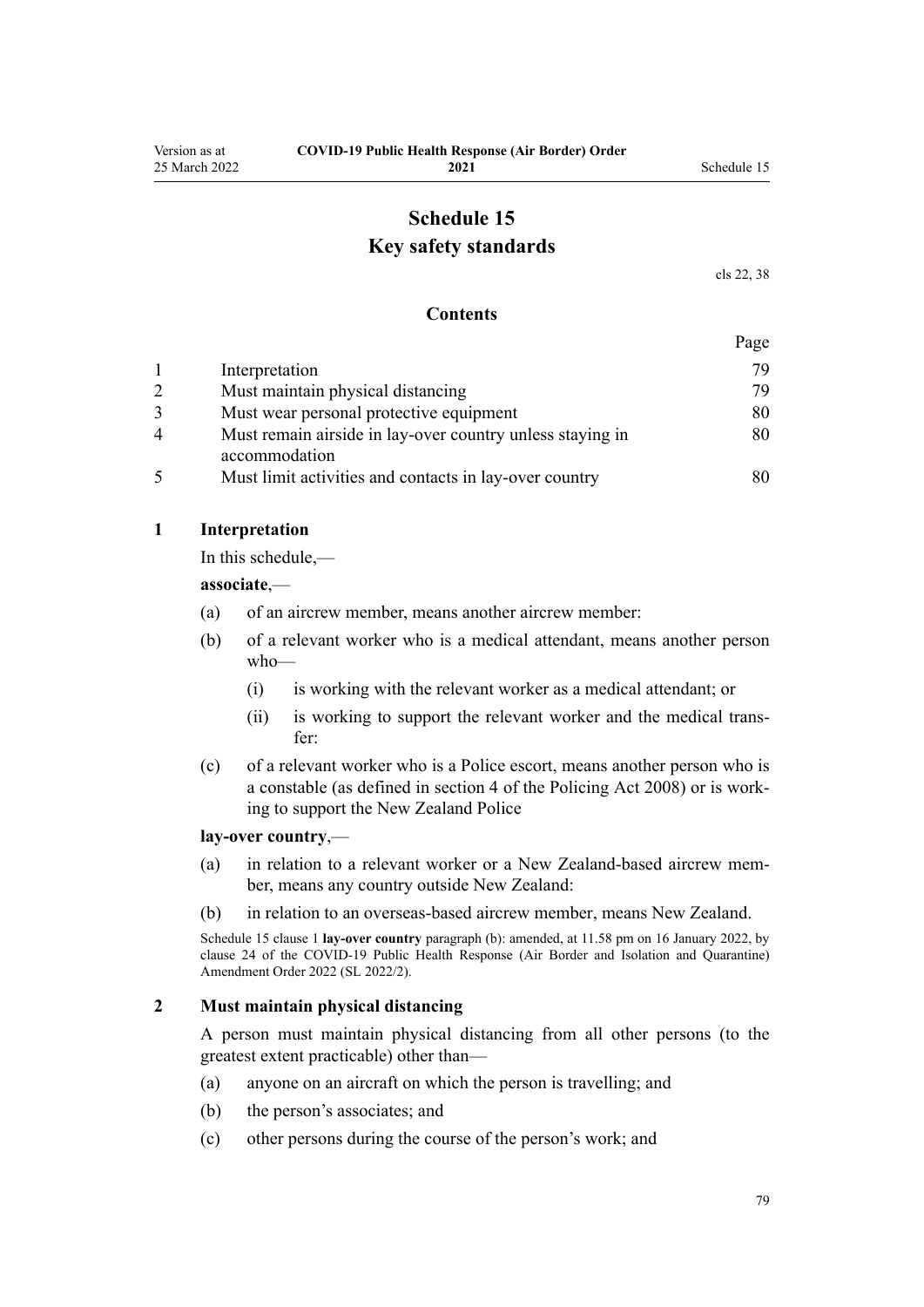(d) vaccinated people they know personally.

### **3 Must wear personal protective equipment**

<span id="page-79-0"></span>Schedule 15

- (1) A person must wear personal protective equipment at all times (to the greatest extent reasonably practicable), unless an exception applies to them under this clause.
- (2) An exception applies to a person while they are in any of the following places at any accommodation where they are staying:
	- (a) the person's allocated room:
	- (b) the allocated rooms of the person's associates:
	- (c) a dedicated relaxation area.
- (3) An exception applies to an aircrew member while they are in any of the follow‐ ing places:
	- (a) the cockpit of an aircraft:
	- (b) a place on an aircraft that is set aside for operating crew to rest, or take breaks, away from passengers:
	- (c) an aircraft on which the only other persons are—
		- (i) the pilot or co-pilot of the aircraft; and
		- (ii) the person's associates.
- (4) In this clause, **dedicated relaxation area** means any place—
	- (a) while it is set aside for the exclusive use of the person and their associates; but
	- (b) that is not a restaurant, cafe, bar, or shared exercise facility (such as a swimming pool or gym).

#### **4 Must remain airside in lay-over country unless staying in accommodation**

- (1) A person who arrives in a lay-over country by air must, until they depart from that country, remain on the airside of—
	- (a) the airport at which they arrive in that country; and
	- (b) any other airport through which they transit in that country.
- (2) However, this clause does not apply if, before departing from that country, the person is staying in any accommodation that is not on the airside of an airport.

#### **5 Must limit activities and contacts in lay-over country**

- (1) A person must not, while in a lay-over country, do any of the following unless they are alone or with other persons who are associates or vaccinated people they know personally (and no other persons):
	- (a) exercise, socialise, or dine outdoors:
	- (b) socialise or dine indoors at a place that—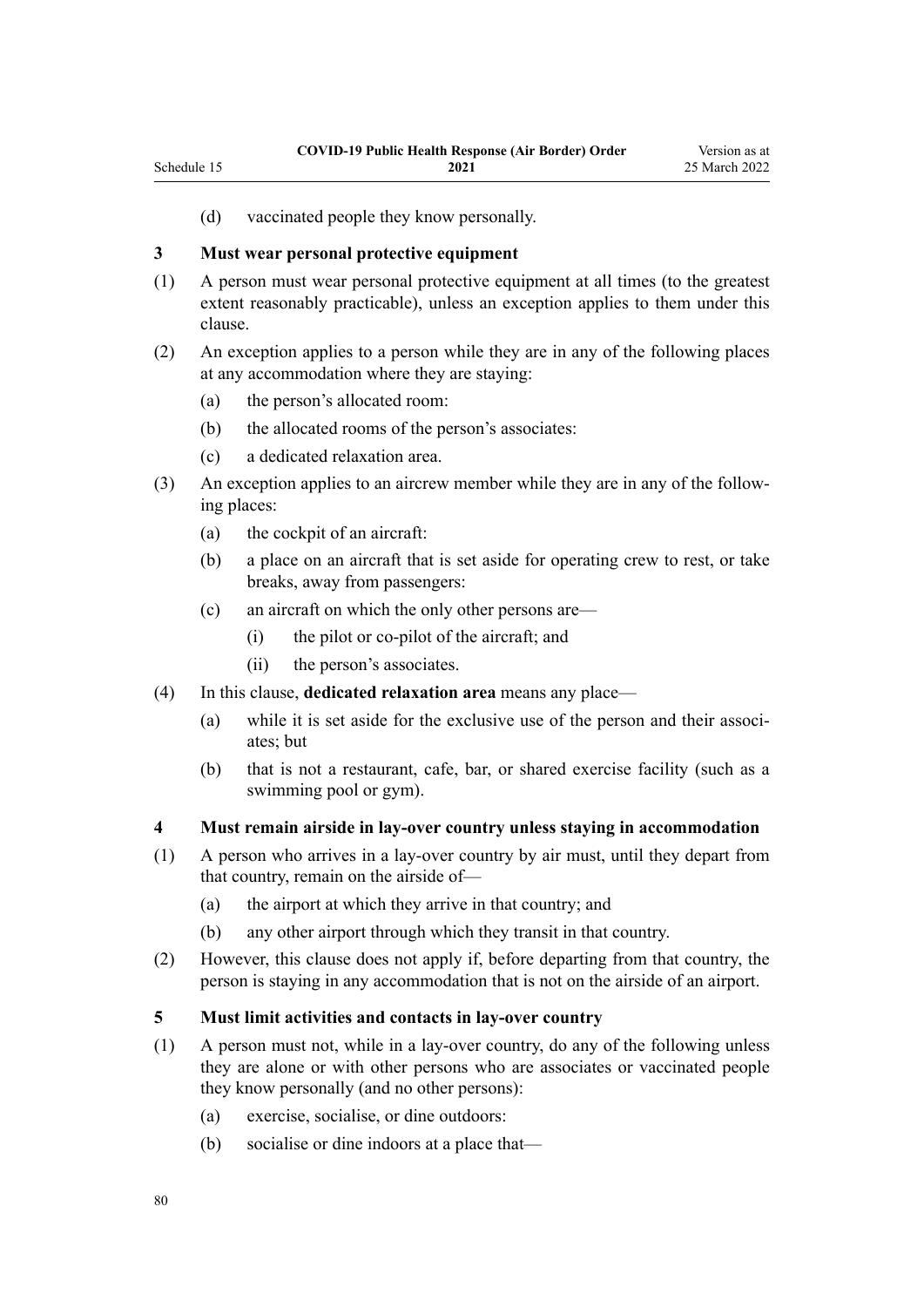- (i) requires evidence that visitors are vaccinated; or
- (ii) accommodates no more than 50 visitors:
- (c) shop at retail stores, including to collect food:
- (d) travel to or from places using private transportation.
- (2) A person must not exercise indoors at a place, including with their associates, unless the place requires evidence that visitors are vaccinated.
- (3) A person must not exercise indoors with anyone other than their associates.
- (4) A person must not, while at any accommodation where they are staying in a lay-over country, permit any other person to enter their allocated room except—
	- (a) their associates; and
	- (b) a person entering for medical, emergency, or law enforcement purposes.

Dated at Wellington this 21st day of December 2021.

Hon Chris Hipkins, Minister for COVID-19 Response.

Issued under the authority of the [Legislation Act 2019](http://legislation.govt.nz/pdflink.aspx?id=DLM7298104). Date of notification in *Gazette*: 21 December 2021.